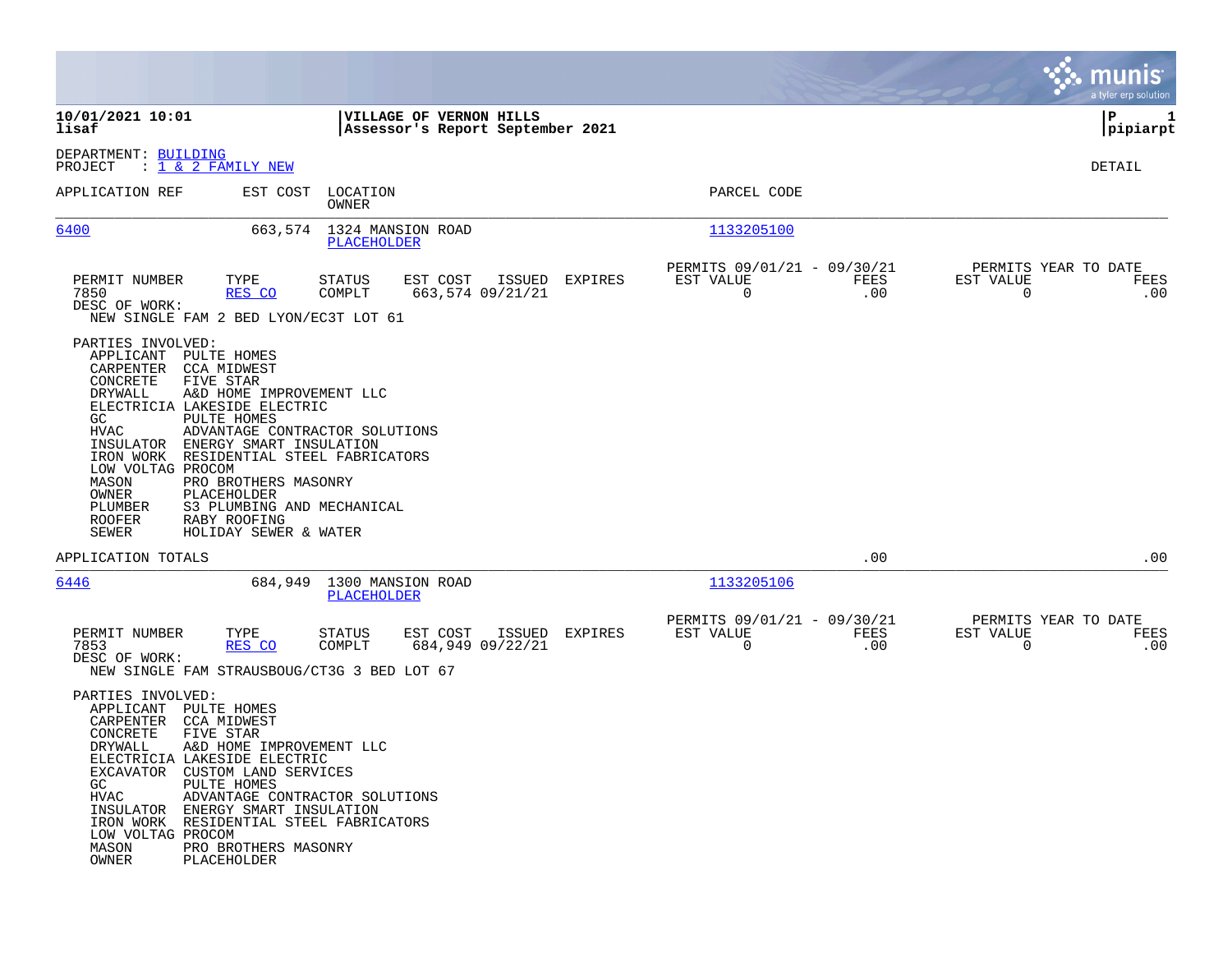|                                                                                                                                                                                                                                                                                                                                                                                                                                                                                                                                                                                                                                                                 |                                                                              |                                               |             |                                        | munis<br>a tyler erp solution |
|-----------------------------------------------------------------------------------------------------------------------------------------------------------------------------------------------------------------------------------------------------------------------------------------------------------------------------------------------------------------------------------------------------------------------------------------------------------------------------------------------------------------------------------------------------------------------------------------------------------------------------------------------------------------|------------------------------------------------------------------------------|-----------------------------------------------|-------------|----------------------------------------|-------------------------------|
| 10/01/2021 10:01<br>lisaf                                                                                                                                                                                                                                                                                                                                                                                                                                                                                                                                                                                                                                       | VILLAGE OF VERNON HILLS<br>Assessor's Report September 2021                  |                                               |             |                                        | P<br>2<br> pipiarpt           |
| DEPARTMENT: BUILDING<br>PROJECT<br>$: 1 \& 2$ FAMILY NEW                                                                                                                                                                                                                                                                                                                                                                                                                                                                                                                                                                                                        |                                                                              |                                               |             |                                        | DETAIL                        |
| APPLICATION REF<br>EST COST                                                                                                                                                                                                                                                                                                                                                                                                                                                                                                                                                                                                                                     | LOCATION<br>OWNER                                                            | PARCEL CODE                                   |             |                                        |                               |
| S3 PLUMBING AND MECHANICAL<br>PLUMBER<br>PAYER<br>PULTE HOMES<br><b>ROOFER</b><br>RABY ROOFING<br>SEWER<br>HOLIDAY SEWER & WATER                                                                                                                                                                                                                                                                                                                                                                                                                                                                                                                                |                                                                              |                                               |             |                                        |                               |
| APPLICATION TOTALS                                                                                                                                                                                                                                                                                                                                                                                                                                                                                                                                                                                                                                              |                                                                              |                                               | .00         |                                        | .00                           |
| 6450<br>840,750                                                                                                                                                                                                                                                                                                                                                                                                                                                                                                                                                                                                                                                 | 1750 LAKE CHARLES DR<br>ROBIN CLEEK, TRUSTEE                                 | 1128302022                                    |             |                                        |                               |
| PERMIT NUMBER<br>TYPE                                                                                                                                                                                                                                                                                                                                                                                                                                                                                                                                                                                                                                           | ISSUED EXPIRES<br>STATUS<br>EST COST                                         | PERMITS 09/01/21 - 09/30/21<br>EST VALUE      | FEES        | PERMITS YEAR TO DATE<br>EST VALUE      | FEES                          |
| MU7922<br>RES TCO<br>DESC OF WORK:<br>SINGLE FAM 5 BED LOT14                                                                                                                                                                                                                                                                                                                                                                                                                                                                                                                                                                                                    | 840,750 09/30/21 09/30/22<br>ISSUED                                          | 0                                             | 100.00      | $\Omega$                               | 100.00                        |
| PARTIES INVOLVED:<br>APPLICANT<br>WOODLAND CHASE PARTNERS, LLC<br>CARPENTER<br>DELTA CARPENTRY CONTRACTORS INC<br>CONCRETE<br>UPLAND CONCRETE<br>DRYWALL<br>DECICCO PAINTING & DRYWALL<br>ELECTRICIA INDEPENDENT ELECTRIC<br>EXCAVATOR<br>KEVIN WALSH EXCAVATING INC<br>FENCE<br>UNITED RENT A FENCE<br>GC<br>ICON BUILDING GROUP<br><b>HVAC</b><br>ENERGY SMART INSULATION<br>INSULATOR<br>LOW VOLTAG INDEPENDENT ELECTRIC<br>MASON<br>NORTHERN ILLINOIS CONSTRUCTION<br>ROBIN CLEEK, TRUSTEE<br>OWNER<br>PLUMBER<br>BASSWOOD MECHANICAL LLC<br>PAYER<br>WOODLAND CHASE PARTNERS, LLC<br><b>ROOFER</b><br>TIM COTE, INC<br>SEWER<br>KEVIN WALSH EXCAVATING INC | TEMPCO HEATING & AIR CONDTIONING COMPANY                                     |                                               |             |                                        |                               |
| APPLICATION TOTALS                                                                                                                                                                                                                                                                                                                                                                                                                                                                                                                                                                                                                                              |                                                                              |                                               | 100.00      |                                        | 100.00                        |
| 6503<br>697,712                                                                                                                                                                                                                                                                                                                                                                                                                                                                                                                                                                                                                                                 | 510 COUNCIL CIRCLE<br>PLACEHOLDER                                            | 1133205076                                    |             |                                        |                               |
| PERMIT NUMBER<br>TYPE<br>7852<br>RES CO<br>DESC OF WORK:<br>NEW SINGLE FAM WILLWOOD/CT3M 5 BED<br>PARTIES INVOLVED:                                                                                                                                                                                                                                                                                                                                                                                                                                                                                                                                             | EST COST<br>ISSUED<br><b>EXPIRES</b><br>STATUS<br>COMPLT<br>697,712 09/22/21 | PERMITS 09/01/21 - 09/30/21<br>EST VALUE<br>0 | FEES<br>.00 | PERMITS YEAR TO DATE<br>EST VALUE<br>0 | FEES<br>.00                   |
| APPLICANT PULTE HOMES<br>CARPENTER CCA MIDWEST<br>CONCRETE<br>FIVE STAR<br>DRYWALL<br>A & D PAINTING AND DRYWALL<br>ELECTRICIA LAKESIDE ELECTRIC                                                                                                                                                                                                                                                                                                                                                                                                                                                                                                                |                                                                              |                                               |             |                                        |                               |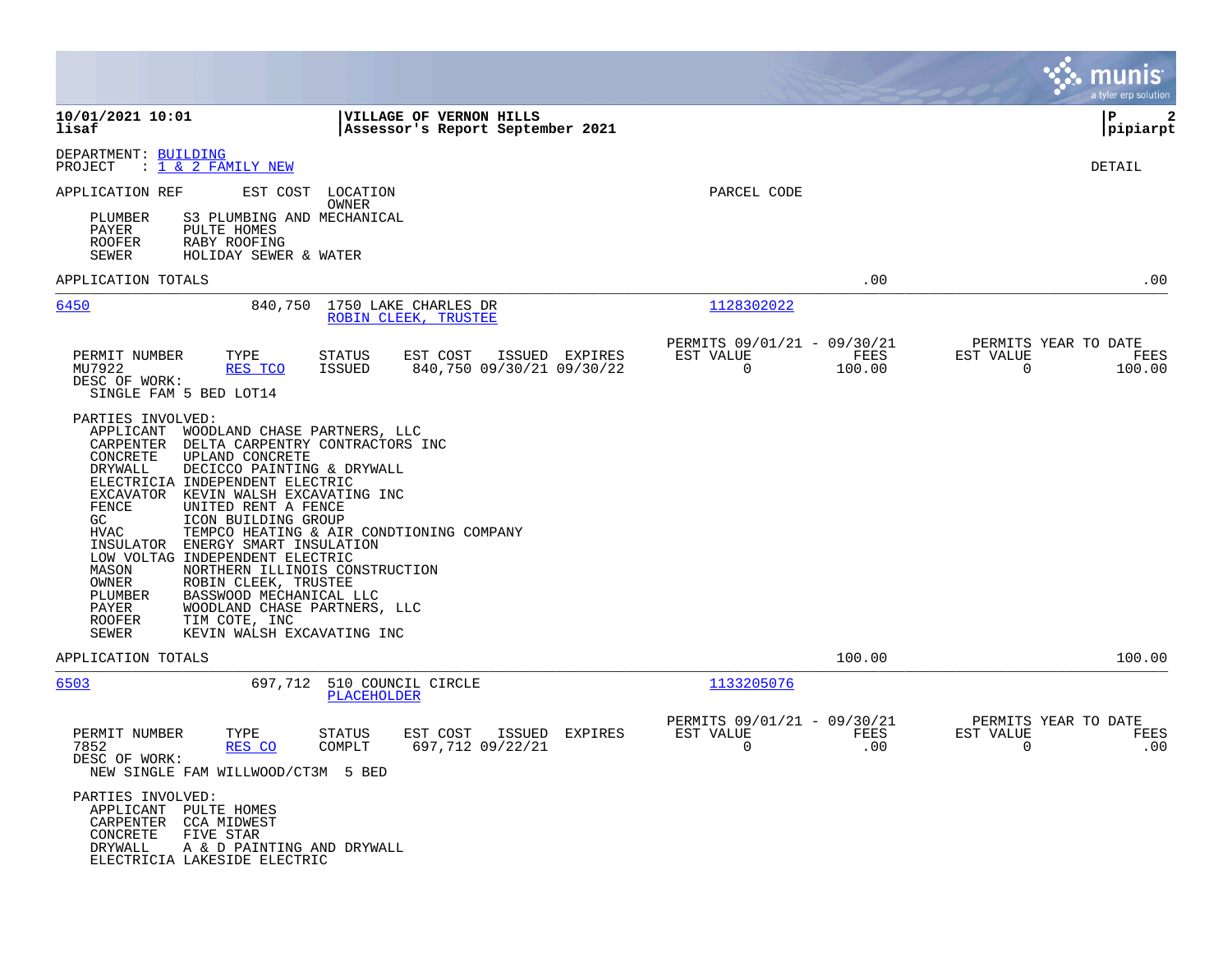|                                                                                                                                                                                                                                                                                                                                                                                                                                                                                                                                                                                                 |                                                                                                 | munis<br>a tyler erp solution                                               |
|-------------------------------------------------------------------------------------------------------------------------------------------------------------------------------------------------------------------------------------------------------------------------------------------------------------------------------------------------------------------------------------------------------------------------------------------------------------------------------------------------------------------------------------------------------------------------------------------------|-------------------------------------------------------------------------------------------------|-----------------------------------------------------------------------------|
| 10/01/2021 10:01<br>VILLAGE OF VERNON HILLS<br>lisaf<br>Assessor's Report September 2021                                                                                                                                                                                                                                                                                                                                                                                                                                                                                                        |                                                                                                 | 3<br>P<br> pipiarpt                                                         |
| DEPARTMENT: BUILDING<br>$: 1 \& 2$ FAMILY NEW<br>PROJECT                                                                                                                                                                                                                                                                                                                                                                                                                                                                                                                                        |                                                                                                 | DETAIL                                                                      |
| EST COST LOCATION<br>APPLICATION REF<br>OWNER<br>EXCAVATOR CUSTOM LAND SERVICES<br>GC<br>PULTE HOMES<br><b>HVAC</b><br>ADVANTAGE CONTRACTOR SOLUTIONS<br>INSULATOR ENERGY SMART INSULATION<br>IRON WORK RESIDENTIAL STEEL FABRICATORS<br>LOW VOLTAG PROCOM<br>OWNER<br>PLACEHOLDER<br>PLUMBER<br>S3 PLUMBING AND MECHANICAL<br><b>ROOFER</b><br>SCHALL DEVELOPEMENT CORP<br>SEWER<br>HOLIDAY SEWER & WATER                                                                                                                                                                                      | PARCEL CODE                                                                                     |                                                                             |
| APPLICATION TOTALS                                                                                                                                                                                                                                                                                                                                                                                                                                                                                                                                                                              | .00                                                                                             | .00                                                                         |
| 6506<br>743,450<br>407 SISLOW LANE<br><b>PLACEHOLDER</b>                                                                                                                                                                                                                                                                                                                                                                                                                                                                                                                                        | 1516106008                                                                                      |                                                                             |
| PERMIT NUMBER<br>TYPE<br>STATUS<br>EST COST<br>ISSUED EXPIRES<br>RES TCO<br>743,450 09/09/21 09/21/22<br>MU7770<br>ISSUED<br>DESC OF WORK:<br>NEW SINGLE FAM 4 BED LOT 48<br>PARTIES INVOLVED:<br>APPLICANT ICON BUILDING GROUP<br>CARPENTER<br>DELTA CARPENTRY CONTRACTORS INC<br>CONCRETE<br>UPLAND CONCRETE                                                                                                                                                                                                                                                                                  | PERMITS 09/01/21 - 09/30/21<br>EST VALUE<br>FEES<br>$\mathbf 0$<br>.00                          | PERMITS YEAR TO DATE<br>EST VALUE<br>FEES<br>$\Omega$<br>.00                |
| DECICCO PAINTING & DRYWALL<br>DRYWALL<br>ELECTRICIA INDEPENDENT ELECTRIC<br>EXCAVATOR KEVIN WALSH EXCAVATING INC<br>FENCE<br>UNITED RENT A FENCE<br>WOODLAND CHASE PARTNERS, LLC<br>GC<br>GC<br>VIKTORIYA GOLDFEDER & VLADIMIR ABRASHKIN<br>TEMPCO HEATING & AIR CONDTIONING COMPANY<br>HVAC<br>INSULATOR ENERGY SMART INSULATION<br>LOW VOLTAG INDEPENDENT ELECTRIC<br>MASON<br>NORTHERN ILLINOIS CONSTRUCTION<br>PLACEHOLDER<br>OWNER<br>PLUMBER<br>BASSWOOD MECHANICAL LLC<br>PAYER<br>WOODLAND CHASE PARTNERS, LLC<br>TIM COTE, INC<br><b>ROOFER</b><br>KEVIN WALSH EXCAVATING INC<br>SEWER |                                                                                                 |                                                                             |
| APPLICATION TOTALS                                                                                                                                                                                                                                                                                                                                                                                                                                                                                                                                                                              | .00                                                                                             | .00                                                                         |
| 6553<br>680,277<br>550 COUNCIL CIRCLE<br><b>PLACEHOLDER</b>                                                                                                                                                                                                                                                                                                                                                                                                                                                                                                                                     | 1133215007                                                                                      |                                                                             |
| PERMIT NUMBER<br>TYPE<br>STATUS<br>EST COST<br>ISSUED EXPIRES<br>MU7824<br>RES TCO<br>COMPLT<br>680, 277 09/16/21 09/21/22<br>RES CO<br>7854<br>COMPLT<br>680,277 09/22/21<br>DESC OF WORK:                                                                                                                                                                                                                                                                                                                                                                                                     | PERMITS 09/01/21 - 09/30/21<br>EST VALUE<br>FEES<br>$\mathbf 0$<br>100.00<br>$\mathbf 0$<br>.00 | PERMITS YEAR TO DATE<br>EST VALUE<br>FEES<br>100.00<br>$\Omega$<br>0<br>.00 |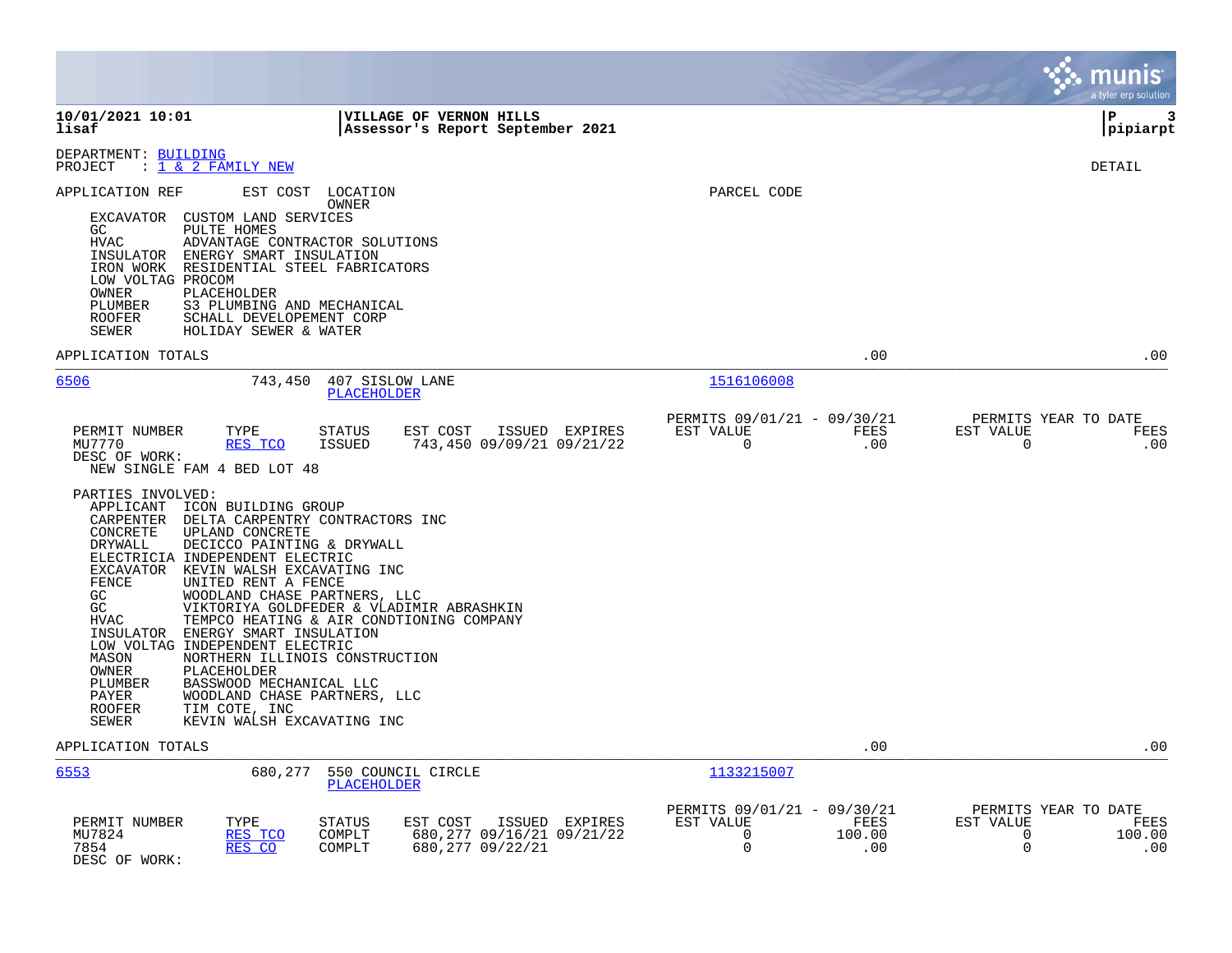|                                                                                                                                                                                                                                                                                                                                                                                                                                                                                                                                                               |                                                                                                                       | munis<br>a tyler erp solution                                   |
|---------------------------------------------------------------------------------------------------------------------------------------------------------------------------------------------------------------------------------------------------------------------------------------------------------------------------------------------------------------------------------------------------------------------------------------------------------------------------------------------------------------------------------------------------------------|-----------------------------------------------------------------------------------------------------------------------|-----------------------------------------------------------------|
| 10/01/2021 10:01<br>VILLAGE OF VERNON HILLS<br>lisaf<br>Assessor's Report September 2021<br>NEW SINGLE FAM WILLWOOD/EC2H LOT111 BED 4                                                                                                                                                                                                                                                                                                                                                                                                                         |                                                                                                                       | P<br>4<br> pipiarpt                                             |
| DEPARTMENT: BUILDING<br>PROJECT<br>: 1 & 2 FAMILY NEW                                                                                                                                                                                                                                                                                                                                                                                                                                                                                                         |                                                                                                                       | DETAIL                                                          |
| APPLICATION REF<br>EST COST<br>LOCATION<br>OWNER<br>PARTIES INVOLVED:<br>APPLICANT PULTE HOMES<br>CARPENTER CCA MIDWEST<br>FIVE STAR<br>CONCRETE<br>DRYWALL<br>A&D HOME IMPROVEMENT LLC<br>ELECTRICIA LAKESIDE ELECTRIC<br>EXCAVATOR CUSTOM LAND SERVICES<br>GC<br>PULTE HOMES<br><b>HVAC</b><br>ADVANTAGE CONTRACTOR SOLUTIONS<br>INSULATOR ENERGY SMART INSULATION<br>LOW VOLTAG PROCOM<br>MASON<br>PRO BROTHERS MASONRY<br>OWNER<br>PLACEHOLDER<br>PLUMBER<br>S3 PLUMBING AND MECHANICAL<br>PAYER<br>RABY ROOFING<br><b>SEWER</b><br>HOLIDAY SEWER & WATER | PARCEL CODE                                                                                                           |                                                                 |
| APPLICATION TOTALS                                                                                                                                                                                                                                                                                                                                                                                                                                                                                                                                            | 100.00                                                                                                                | 100.00                                                          |
| 6555<br>714,439<br>554 COUNCIL CIRCLE<br>PLACEHOLDER                                                                                                                                                                                                                                                                                                                                                                                                                                                                                                          | 1133215009                                                                                                            |                                                                 |
| PERMIT NUMBER<br>TYPE<br><b>STATUS</b><br>EST COST<br>RES TCO<br><b>ISSUED</b><br>MU7871<br>DESC OF WORK:<br>SINGLE FAMILY WILLWOOD CT2M LOT 109 - 5 BED                                                                                                                                                                                                                                                                                                                                                                                                      | PERMITS 09/01/21 - 09/30/21<br>EST VALUE<br>FEES<br>ISSUED EXPIRES<br>714,439 09/23/21 09/23/22<br>$\Omega$<br>100.00 | PERMITS YEAR TO DATE<br>EST VALUE<br>FEES<br>$\Omega$<br>100.00 |
| PARTIES INVOLVED:<br>CARPENTER CCA MIDWEST<br>CONCRETE<br>FIVE STAR<br><b>DRYWALL</b><br>A&D HOME IMPROVEMENT LLC<br>ELECTRICIA LAKESIDE ELECTRIC<br>EXCAVATOR CUSTOM LAND SERVICES<br>GC<br>PULTE HOMES<br><b>HVAC</b><br>ADVANTAGE CONTRACTOR SOLUTIONS<br>INSULATOR<br>ENERGY SMART INSULATION<br>IRON WORK<br>RESIDENTIAL STEEL FABRICATORS<br>PRO BROTHERS MASONRY<br>MASON<br>OWNER<br>PLACEHOLDER<br>S3 PLUMBING AND MECHANICAL<br>PLUMBER<br><b>ROOFER</b><br>RABY ROOFING<br>SEWER<br>HOLIDAY SEWER & WATER                                          |                                                                                                                       |                                                                 |
| APPLICATION TOTALS                                                                                                                                                                                                                                                                                                                                                                                                                                                                                                                                            | 100.00                                                                                                                | 100.00                                                          |
| 6737<br>1309 MANSION ROAD<br>720,073<br>PLACEHOLDER                                                                                                                                                                                                                                                                                                                                                                                                                                                                                                           | 1133205123                                                                                                            |                                                                 |
|                                                                                                                                                                                                                                                                                                                                                                                                                                                                                                                                                               | PERMITS 09/01/21 - 09/30/21                                                                                           | PERMITS YEAR TO DATE                                            |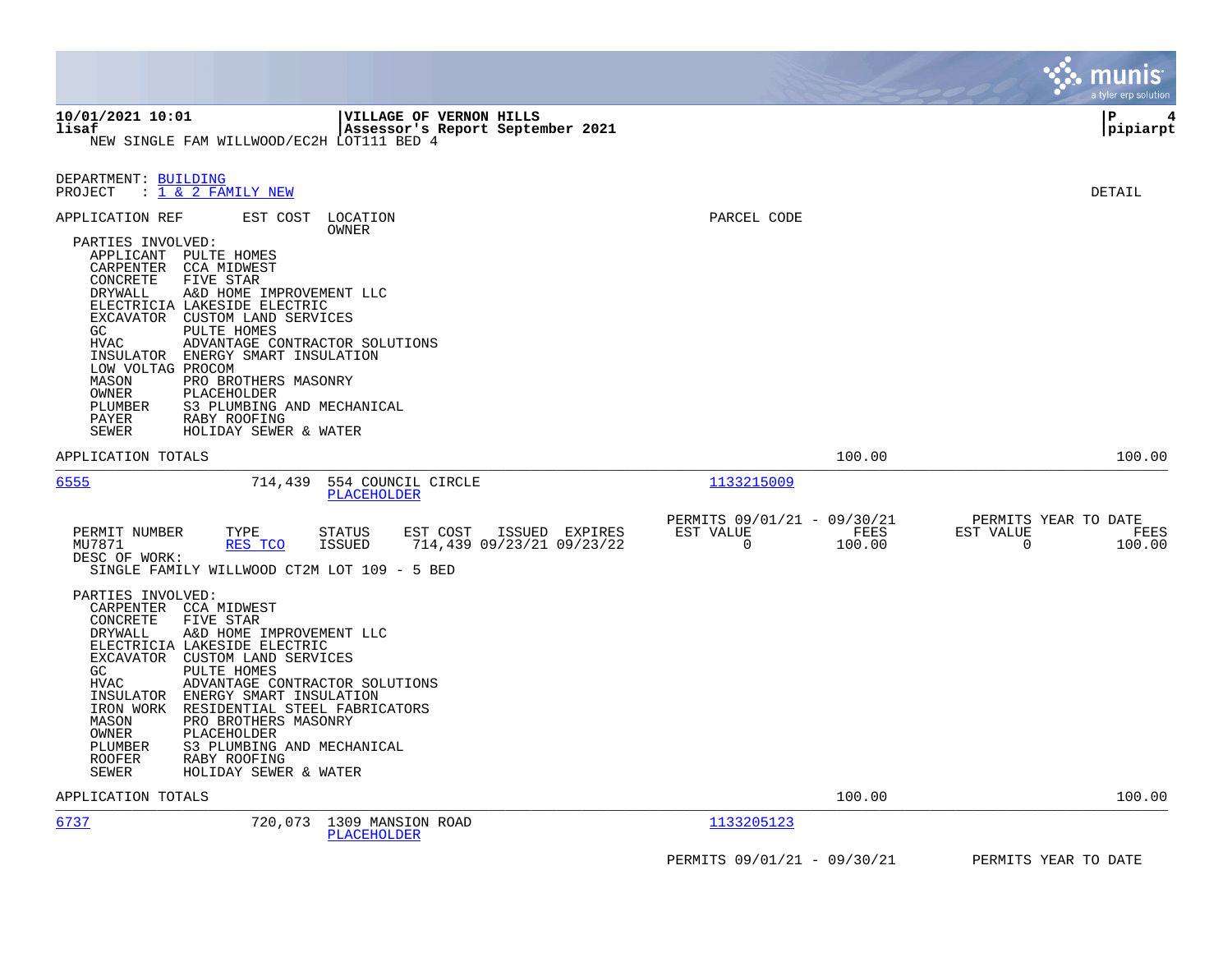|                                                                                                                                                                              |                                                                                                                                                                                                                                                                                                                                                                          |                                |                                                                         |                |                                                     |                   |                                              | munis<br>a tyler erp solution |
|------------------------------------------------------------------------------------------------------------------------------------------------------------------------------|--------------------------------------------------------------------------------------------------------------------------------------------------------------------------------------------------------------------------------------------------------------------------------------------------------------------------------------------------------------------------|--------------------------------|-------------------------------------------------------------------------|----------------|-----------------------------------------------------|-------------------|----------------------------------------------|-------------------------------|
| 10/01/2021 10:01<br>lisaf<br>PERMIT NUMBER                                                                                                                                   | TYPE                                                                                                                                                                                                                                                                                                                                                                     | STATUS                         | VILLAGE OF VERNON HILLS<br>Assessor's Report September 2021<br>EST COST | ISSUED EXPIRES | EST VALUE                                           | <b>FEES</b>       | EST VALUE                                    | P<br>5<br>pipiarpt<br>FEES    |
| DEPARTMENT: BUILDING<br>PROJECT                                                                                                                                              | : 1 & 2 FAMILY NEW                                                                                                                                                                                                                                                                                                                                                       |                                |                                                                         |                |                                                     |                   |                                              | <b>DETAIL</b>                 |
| APPLICATION REF                                                                                                                                                              | EST COST                                                                                                                                                                                                                                                                                                                                                                 | LOCATION                       |                                                                         |                | PARCEL CODE                                         |                   |                                              |                               |
| MU7909<br>DESC OF WORK:                                                                                                                                                      | RES TCO<br>SINGLE FAMILY NEW BOURGES CR3G 3 BDRM Lot 70                                                                                                                                                                                                                                                                                                                  | OWNER<br><b>ISSUED</b>         | 720,073 09/29/21 09/29/22                                               |                | $\mathbf 0$                                         | 100.00            | $\Omega$                                     | 100.00                        |
| PARTIES INVOLVED:<br>CONCRETE<br>DRYWALL<br>GC.<br><b>HVAC</b><br>INSULATOR<br>IRON WORK<br>LOW VOLTAG PROCOM<br>MASON<br>OWNER<br>PLUMBER<br><b>ROOFER</b><br><b>SEWER</b>  | CARPENTER CCA MIDWEST<br>FIVE STAR<br>A & D PAINTING AND DRYWALL<br>ELECTRICIA LAKESIDE ELECTRIC<br>PULTE HOMES<br>ADVANTAGE CONTRACTOR SOLUTIONS<br>ENERGY SMART INSULATION<br>RESIDENTIAL STEEL FABRICATORS<br>PRO BROTHERS MASONRY<br>PLACEHOLDER<br>S3 PLUMBING AND MECHANICAL<br>RABY ROOFING COMPANY<br>HOLIDAY SEWER & WATER                                      |                                |                                                                         |                |                                                     |                   |                                              |                               |
| APPLICATION TOTALS                                                                                                                                                           |                                                                                                                                                                                                                                                                                                                                                                          |                                |                                                                         |                |                                                     | 100.00            |                                              | 100.00                        |
| <u>7519</u>                                                                                                                                                                  | 728,129                                                                                                                                                                                                                                                                                                                                                                  | <b>PLACEHOLDER</b>             | 552 COUNCIL CIRCLE                                                      |                | 1133215008                                          |                   |                                              |                               |
| PERMIT NUMBER<br>MU7812<br>DESC OF WORK:                                                                                                                                     | TYPE<br>$1&2$ FAM<br>NEW SINGLE FAM 4 BED LOT 110 WILLWOOD/NC3G                                                                                                                                                                                                                                                                                                          | <b>STATUS</b><br><b>ISSUED</b> | EST COST<br>728,129 09/15/21 09/15/22                                   | ISSUED EXPIRES | PERMITS 09/01/21 - 09/30/21<br>EST VALUE<br>728,129 | FEES<br>14,850.48 | PERMITS YEAR TO DATE<br>EST VALUE<br>728,129 | FEES<br>14,850.48             |
| PARTIES INVOLVED:<br>CARPENTER<br>CONCRETE<br>DRYWALL<br>GC<br><b>HVAC</b><br>IRON WORK<br>LOW VOLTAG PROCOM<br>MASON<br>OWNER<br>PLUMBER<br>PAYER<br><b>ROOFER</b><br>SEWER | APPLICANT PULTE HOMES<br><b>CCA MIDWEST</b><br>FIVE STAR<br>A&D HOME IMPROVEMENT LLC<br>ELECTRICIA LAKESIDE ELECTRIC<br>PULTE HOMES<br>ADVANTAGE CONTRACTOR SOLUTIONS<br>INSULATOR ENERGY SMART INSULATION<br>RESIDENTIAL STEEL FABRICATORS<br>PRO BROTHERS MASONRY<br>PLACEHOLDER<br>S3 PLUMBING AND MECHANICAL<br>PULTE HOMES<br>RABY ROOFING<br>HOLIDAY SEWER & WATER |                                |                                                                         |                |                                                     |                   |                                              |                               |
| APPLICATION TOTALS                                                                                                                                                           |                                                                                                                                                                                                                                                                                                                                                                          |                                |                                                                         |                |                                                     | 14,850.48         |                                              | 14,850.48                     |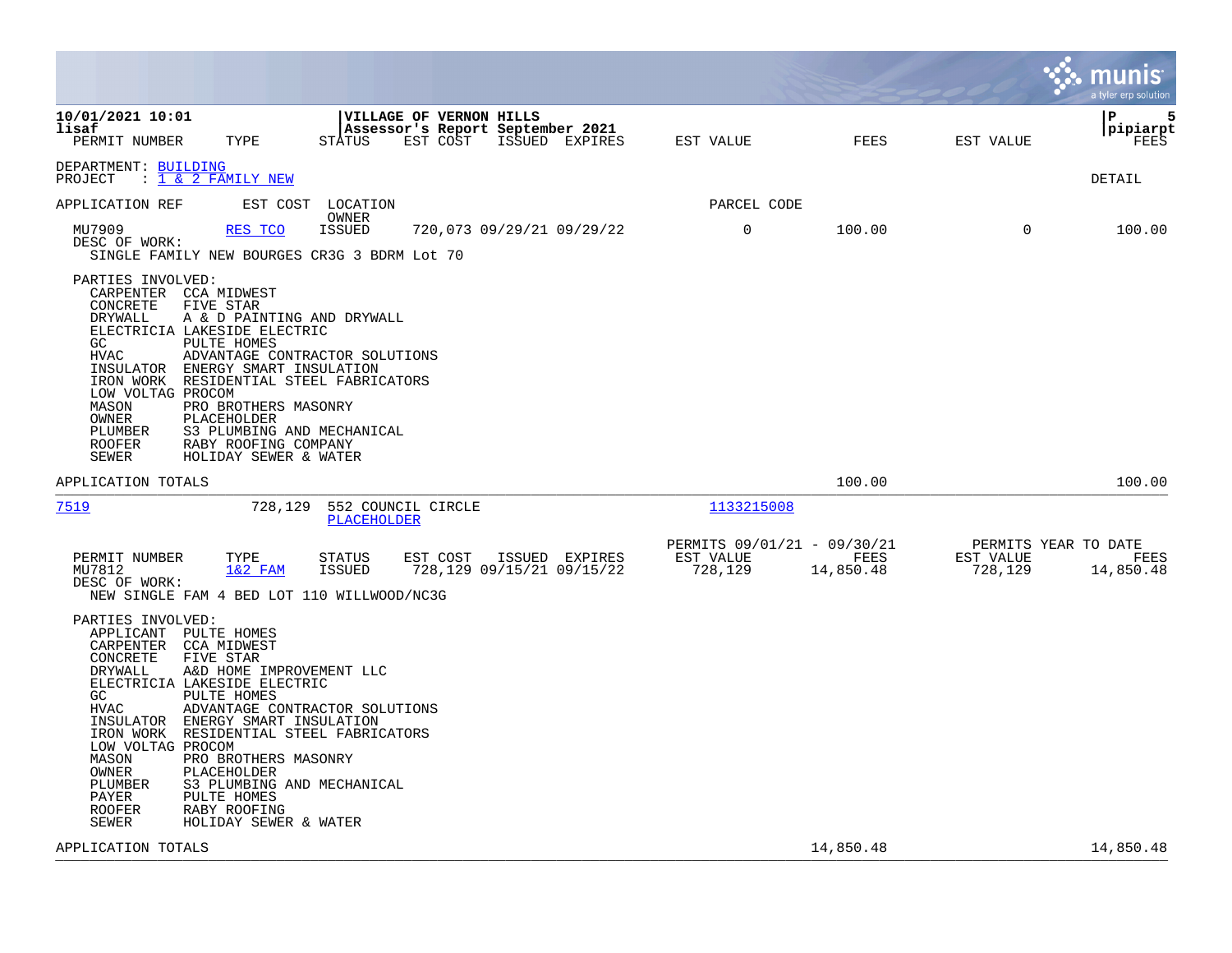|                                                                                                                                                                            |                                                                                                                                                                                                                                                                                                                                                                                 |                                                |                                                             |        |                |                                                     |                   |                                              | munis<br>a tyler erp solution |
|----------------------------------------------------------------------------------------------------------------------------------------------------------------------------|---------------------------------------------------------------------------------------------------------------------------------------------------------------------------------------------------------------------------------------------------------------------------------------------------------------------------------------------------------------------------------|------------------------------------------------|-------------------------------------------------------------|--------|----------------|-----------------------------------------------------|-------------------|----------------------------------------------|-------------------------------|
| 10/01/2021 10:01<br>lisaf<br>7589                                                                                                                                          | 744,620                                                                                                                                                                                                                                                                                                                                                                         | 668 INSULL DRIVE<br><b>PLACEHOLDER</b>         | VILLAGE OF VERNON HILLS<br>Assessor's Report September 2021 |        |                | 1133216015                                          |                   |                                              | 6<br>ΙP<br> pipiarpt          |
| PERMIT NUMBER                                                                                                                                                              | TYPE                                                                                                                                                                                                                                                                                                                                                                            | STATUS                                         | EST COST                                                    | ISSUED | EXPIRES        | PERMITS 09/01/21 - 09/30/21<br>EST VALUE            | FEES              | PERMITS YEAR TO DATE<br>EST VALUE            | FEES                          |
| DEPARTMENT: BUILDING<br>PROJECT                                                                                                                                            | : 1 & 2 FAMILY NEW                                                                                                                                                                                                                                                                                                                                                              |                                                |                                                             |        |                |                                                     |                   |                                              | DETAIL                        |
| APPLICATION REF                                                                                                                                                            |                                                                                                                                                                                                                                                                                                                                                                                 | EST COST LOCATION                              |                                                             |        |                | PARCEL CODE                                         |                   |                                              |                               |
| MU7815<br>DESC OF WORK:<br>NEW SINGLE FAM                                                                                                                                  | $1&2$ FAM                                                                                                                                                                                                                                                                                                                                                                       | OWNER<br>ISSUED<br>2 BED LOT 87 LYON/EC3T ELEV | 744,620 09/15/21 09/15/22                                   |        |                | 744,620                                             | 11,941.41         | 744,620                                      | 11,941.41                     |
| APPLICANT<br>CARPENTER<br>CONCRETE<br>DRYWALL<br>EXCAVATOR<br>GC<br>HVAC<br>INSULATOR<br>LOW VOLTAG PROCOM<br>MASON<br>OWNER<br>PLUMBER<br>PAYER<br><b>ROOFER</b><br>SEWER | PULTE HOMES<br>CCA MIDWEST<br>FIVE STAR<br>A&D HOME IMPROVEMENT LLC<br>ELECTRICIA LAKESIDE ELECTRIC<br>CUSTOM LAND SERVICES<br>PULTE HOMES<br>ADVANTAGE CONTRACTOR SOLUTIONS<br>ENERGY SMART INSULATION<br>IRON WORK RESIDENTIAL STEEL FABRICATORS<br>PRO BROTHERS MASONRY<br>PLACEHOLDER<br>S3 PLUMBING AND MECHANICAL<br>PULTE HOMES<br>RABY ROOFING<br>HOLIDAY SEWER & WATER |                                                |                                                             |        |                |                                                     |                   |                                              |                               |
| APPLICATION TOTALS                                                                                                                                                         |                                                                                                                                                                                                                                                                                                                                                                                 |                                                |                                                             |        |                |                                                     | 11,941.41         |                                              | 11,941.41                     |
| 7597                                                                                                                                                                       | 804,309                                                                                                                                                                                                                                                                                                                                                                         | 717 INSULL DRIVE<br>PLACEHOLDER                |                                                             |        |                | 1133205111                                          |                   |                                              |                               |
| PERMIT NUMBER<br>MU7814<br>DESC OF WORK:<br>NEW SINGLE FAM LYON/CT3G                                                                                                       | TYPE<br>$1&2$ FAM                                                                                                                                                                                                                                                                                                                                                               | STATUS<br>ISSUED<br>LOT 82 BED 3               | EST COST<br>804,309 09/15/21 09/15/22                       |        | ISSUED EXPIRES | PERMITS 09/01/21 - 09/30/21<br>EST VALUE<br>804,309 | FEES<br>13,637.34 | PERMITS YEAR TO DATE<br>EST VALUE<br>804,309 | FEES<br>13,637.34             |
| PARTIES INVOLVED:<br>APPLICANT<br>CARPENTER FIVE STAR<br>DRYWALL<br>GC<br>GC<br>HVAC<br>LOW VOLTAG PROCOM<br>MASON                                                         | CCA MIDWEST<br>A&D HOME IMPROVEMENT LLC<br>ELECTRICIA LAKESIDE ELECTRIC<br>EXCAVATOR CUSTOM LAND SERVICES<br>PULTE HOMES<br>PULTE HOMES<br>ADVANTAGE CONTRACTOR SOLUTIONS<br>INSULATOR ENERGY SMART INSULATION<br>IRON WORK RESIDENTIAL STEEL FABRICATORS<br>PRO BROTHERS MASONRY                                                                                               |                                                |                                                             |        |                |                                                     |                   |                                              |                               |

**Contract**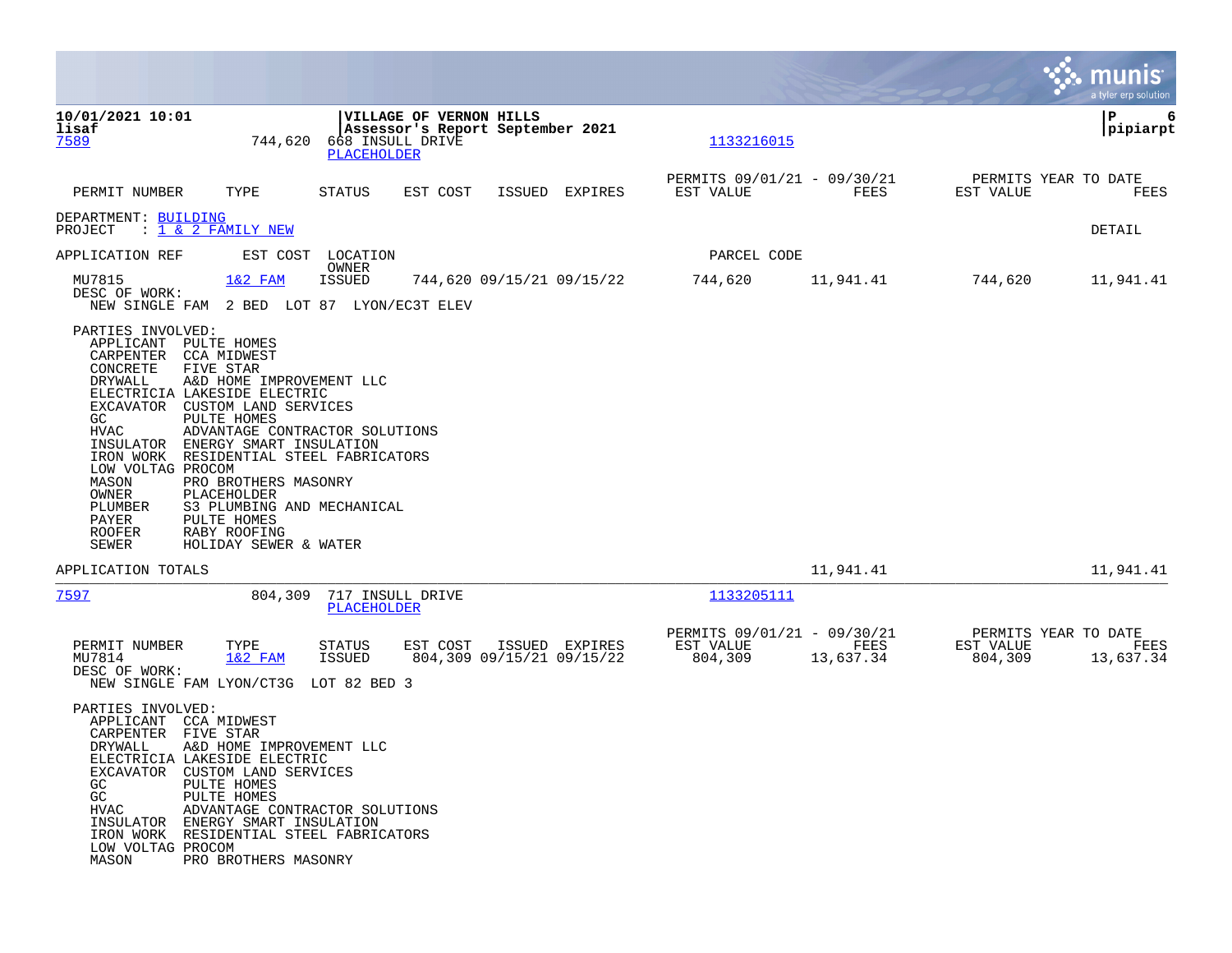|                                                                                                                                                                                                                                                                                                                                                                                                                                                                                                                                                                 |                                                                                    |                                                                          | munis<br>a tyler erp solution                                     |
|-----------------------------------------------------------------------------------------------------------------------------------------------------------------------------------------------------------------------------------------------------------------------------------------------------------------------------------------------------------------------------------------------------------------------------------------------------------------------------------------------------------------------------------------------------------------|------------------------------------------------------------------------------------|--------------------------------------------------------------------------|-------------------------------------------------------------------|
| 10/01/2021 10:01<br>lisaf                                                                                                                                                                                                                                                                                                                                                                                                                                                                                                                                       | <b>VILLAGE OF VERNON HILLS</b><br>Assessor's Report September 2021                 |                                                                          | l P<br>7<br> pipiarpt                                             |
| DEPARTMENT: BUILDING<br>: 1 & 2 FAMILY NEW<br>PROJECT                                                                                                                                                                                                                                                                                                                                                                                                                                                                                                           |                                                                                    |                                                                          | DETAIL                                                            |
| APPLICATION REF<br>EST COST                                                                                                                                                                                                                                                                                                                                                                                                                                                                                                                                     | LOCATION<br>OWNER                                                                  | PARCEL CODE                                                              |                                                                   |
| OWNER<br>PLACEHOLDER<br>PLUMBER<br>S3 PLUMBING AND MECHANICAL<br>PAYER<br>PULTE HOMES<br><b>ROOFER</b><br>RABY ROOFING<br>SEWER<br>HOLIDAY SEWER & WATER                                                                                                                                                                                                                                                                                                                                                                                                        |                                                                                    |                                                                          |                                                                   |
| APPLICATION TOTALS                                                                                                                                                                                                                                                                                                                                                                                                                                                                                                                                              |                                                                                    | 13,637.34                                                                | 13,637.34                                                         |
| 7599                                                                                                                                                                                                                                                                                                                                                                                                                                                                                                                                                            | 746,598 1317 MANSION ROAD<br>PLACEHOLDER                                           | <u> 1133205121</u>                                                       |                                                                   |
| PERMIT NUMBER<br>TYPE<br>MU7813<br>$1&2$ FAM<br>DESC OF WORK:<br>NEW SINGLE FAM 2 BED LYON/CR3G LOT 72                                                                                                                                                                                                                                                                                                                                                                                                                                                          | <b>STATUS</b><br>EST COST<br>ISSUED EXPIRES<br>ISSUED<br>746,598 09/15/21 09/15/22 | PERMITS 09/01/21 - 09/30/21<br>EST VALUE<br>FEES<br>746,598<br>11,895.81 | PERMITS YEAR TO DATE<br>EST VALUE<br>FEES<br>746,598<br>11,895.81 |
| PARTIES INVOLVED:<br>APPLICANT<br>PULTE HOMES<br>CARPENTER<br>CCA MIDWEST<br>CONCRETE<br>FIVE STAR<br>DRYWALL<br>A&D HOME IMPROVEMENT LLC<br>ELECTRICIA LAKESIDE ELECTRIC<br>EXCAVATOR CUSTOM LAND SERVICES<br>PULTE HOMES<br>GC<br>GC<br>PULTE HOMES<br>HVAC<br>INSULATOR ENERGY SMART INSULATION<br>IRON WORK RESIDENTIAL STEEL FABRICATORS<br>LOW VOLTAG PROCOM<br>MASON<br>PRO BROTHERS MASONRY<br>OWNER<br>PLACEHOLDER<br>PLUMBER<br>S3 PLUMBING AND MECHANICAL<br>PAYER<br>PULTE HOMES<br><b>ROOFER</b><br>RABY ROOFING<br>SEWER<br>HOLIDAY SEWER & WATER | ADVANTAGE CONTRACTOR SOLUTIONS                                                     |                                                                          |                                                                   |
| APPLICATION TOTALS                                                                                                                                                                                                                                                                                                                                                                                                                                                                                                                                              |                                                                                    | 11,895.81                                                                | 11,895.81                                                         |
| 7602<br>764,889                                                                                                                                                                                                                                                                                                                                                                                                                                                                                                                                                 | 673 CUNEO BOULEVARD<br>PLACEHOLDER                                                 | 1133216006                                                               |                                                                   |
| PERMIT NUMBER<br>TYPE<br>MU7744<br>1&2 FAM<br>DESC OF WORK:<br>NEW SINGLE FAM WILLWOOD/NC3G LOT 127 4 BED                                                                                                                                                                                                                                                                                                                                                                                                                                                       | ISSUED EXPIRES<br>STATUS<br>EST COST<br><b>ISSUED</b><br>764,889 09/02/21 09/02/22 | PERMITS 09/01/21 - 09/30/21<br>EST VALUE<br>FEES<br>764,889<br>14,850.48 | PERMITS YEAR TO DATE<br>FEES<br>EST VALUE<br>14,850.48<br>764,889 |
| PARTIES INVOLVED:<br>APPLICANT<br>PULTE HOMES<br>CARPENTER<br>CCA MIDWEST<br>CONCRETE<br>FIVE STAR                                                                                                                                                                                                                                                                                                                                                                                                                                                              |                                                                                    |                                                                          |                                                                   |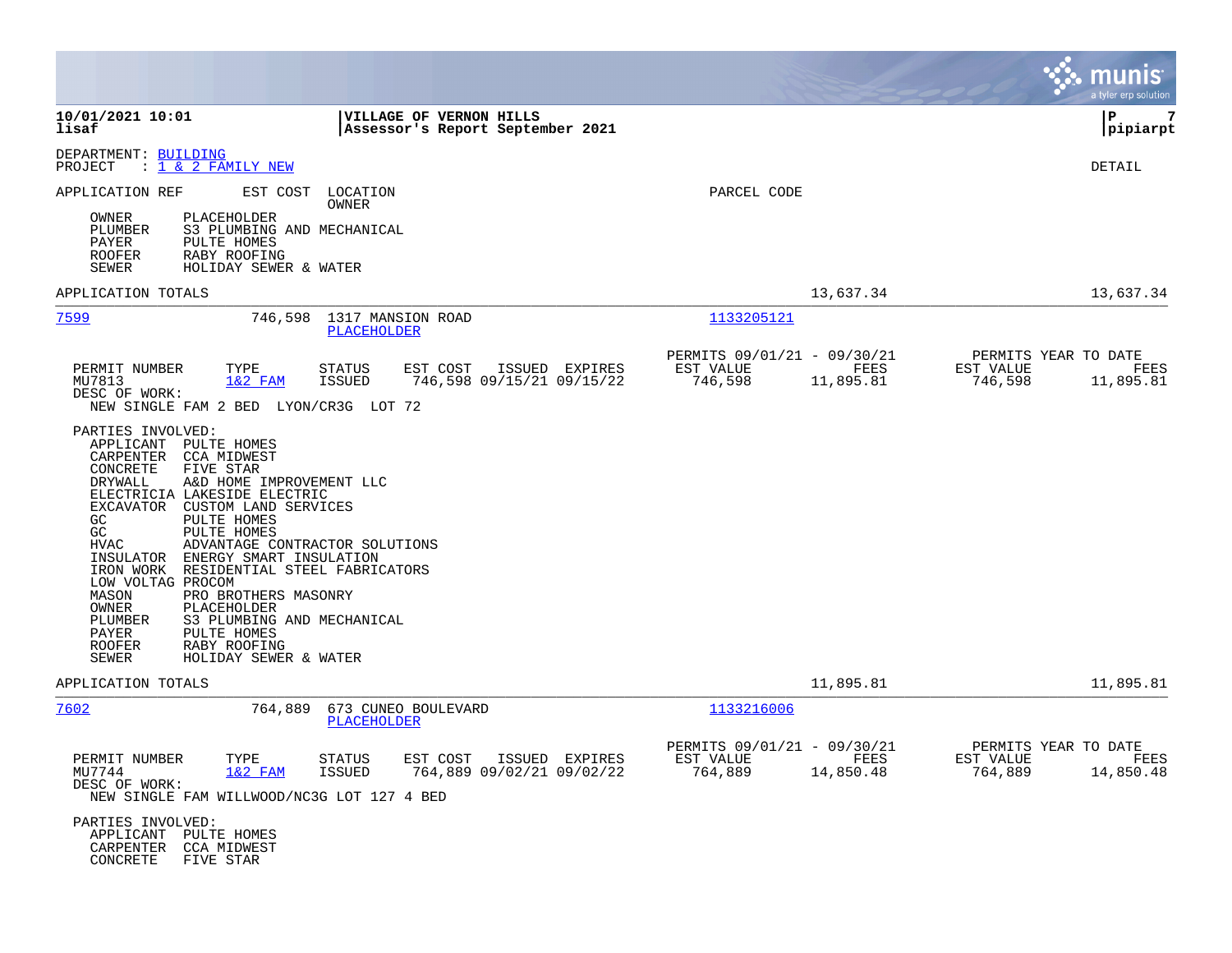|                                                                                                                                                                                                                                                                                                                                                                                                                                                                                                                                                                           |                                                             |                                                     |                   | munis<br>a tyler erp solution                                     |
|---------------------------------------------------------------------------------------------------------------------------------------------------------------------------------------------------------------------------------------------------------------------------------------------------------------------------------------------------------------------------------------------------------------------------------------------------------------------------------------------------------------------------------------------------------------------------|-------------------------------------------------------------|-----------------------------------------------------|-------------------|-------------------------------------------------------------------|
| 10/01/2021 10:01<br>lisaf                                                                                                                                                                                                                                                                                                                                                                                                                                                                                                                                                 | VILLAGE OF VERNON HILLS<br>Assessor's Report September 2021 |                                                     |                   | l P<br>8<br> pipiarpt                                             |
| DEPARTMENT: BUILDING<br>: <u>1 &amp; 2 FAMILY NEW</u><br>PROJECT                                                                                                                                                                                                                                                                                                                                                                                                                                                                                                          |                                                             |                                                     |                   | DETAIL                                                            |
| EST COST<br>APPLICATION REF<br>LOCATION<br>OWNER<br>DRYWALL<br>A&D HOME IMPROVEMENT LLC<br>ELECTRICIA LAKESIDE ELECTRIC<br>EXCAVATOR CUSTOM LAND SERVICES<br>GC<br>PULTE HOMES<br><b>HVAC</b><br>ADVANTAGE CONTRACTOR SOLUTIONS<br>INSULATOR<br>ENERGY SMART INSULATION<br>IRON WORK<br>RESIDENTIAL STEEL FABRICATORS<br>LOW VOLTAG PROCOM<br>MASON<br>PRO BROTHERS MASONRY<br>OWNER<br>PLACEHOLDER<br>S3 PLUMBING AND MECHANICAL<br>PLUMBER<br>PAYER<br>PULTE HOMES<br><b>ROOFER</b><br>RABY ROOFING<br>SEWER<br>HOLIDAY SEWER & WATER                                   |                                                             | PARCEL CODE                                         |                   |                                                                   |
| APPLICATION TOTALS                                                                                                                                                                                                                                                                                                                                                                                                                                                                                                                                                        |                                                             |                                                     | 14,850.48         | 14,850.48                                                         |
| 7603<br>842,576<br>PLACEHOLDER                                                                                                                                                                                                                                                                                                                                                                                                                                                                                                                                            | 500 COUNCIL CIRCLE                                          | 1133205082                                          |                   |                                                                   |
| <b>STATUS</b><br>PERMIT NUMBER<br>TYPE<br>MU7742<br><b>ISSUED</b><br>$1&2$ FAM<br>DESC OF WORK:<br>NEW SINGLE FAM LYON/CR3G LOT 46 3 BED                                                                                                                                                                                                                                                                                                                                                                                                                                  | ISSUED EXPIRES<br>EST COST<br>842,576 09/02/21 09/02/22     | PERMITS 09/01/21 - 09/30/21<br>EST VALUE<br>842,576 | FEES<br>13,591.74 | PERMITS YEAR TO DATE<br>EST VALUE<br>FEES<br>842,576<br>13,591.74 |
| PARTIES INVOLVED:<br>APPLICANT PULTE HOMES<br>CARPENTER<br>CCA MIDWEST<br>CONCRETE<br>FIVE STAR<br>DRYWALL<br>A&D HOME IMPROVEMENT LLC<br>ELECTRICIA LAKESIDE ELECTRIC<br>EXCAVATOR CUSTOM LAND SERVICES<br>GC.<br>PULTE HOMES<br>HVAC<br>ADVANTAGE CONTRACTOR SOLUTIONS<br>INSULATOR<br>ENERGY SMART INSULATION<br>RESIDENTIAL STEEL FABRICATORS<br>IRON WORK<br>LOW VOLTAG PROCOM<br>MASON<br>PRO BROTHERS MASONRY<br>OWNER<br>PLACEHOLDER<br>PLUMBER<br>S3 PLUMBING AND MECHANICAL<br>PAYER<br>PULTE HOMES<br>ROOFER<br>RABY ROOFING<br>SEWER<br>HOLIDAY SEWER & WATER |                                                             |                                                     |                   |                                                                   |
| APPLICATION TOTALS                                                                                                                                                                                                                                                                                                                                                                                                                                                                                                                                                        |                                                             |                                                     | 13,591.74         | 13,591.74                                                         |
| 7647<br>632,823<br>PLACEHOLDER                                                                                                                                                                                                                                                                                                                                                                                                                                                                                                                                            | 445 WOODLAND CHASE LANE                                     | 1516106015                                          |                   |                                                                   |
| PERMIT NUMBER<br>TYPE<br><b>STATUS</b>                                                                                                                                                                                                                                                                                                                                                                                                                                                                                                                                    | EST COST<br>ISSUED<br>EXPIRES                               | PERMITS 09/01/21 - 09/30/21<br>EST VALUE            | FEES              | PERMITS YEAR TO DATE<br>EST VALUE<br>FEES                         |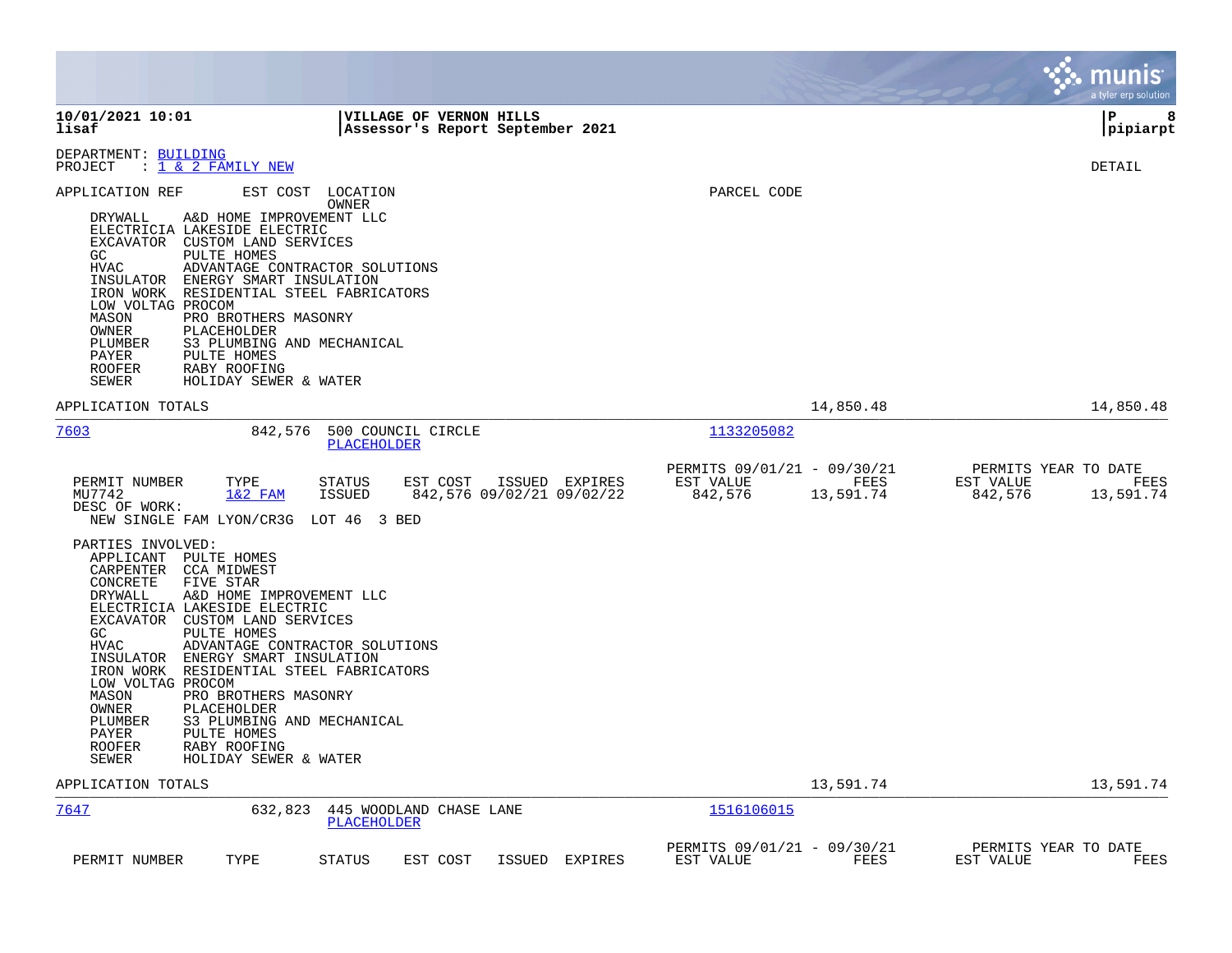|                                                                                                                                                                                                    |                                                                                                                                                                                                                                                                                                                                                                                                                                                                                             |                 |                                                                    |             |                        |           | <u>munis </u><br>a tyler erp solution |
|----------------------------------------------------------------------------------------------------------------------------------------------------------------------------------------------------|---------------------------------------------------------------------------------------------------------------------------------------------------------------------------------------------------------------------------------------------------------------------------------------------------------------------------------------------------------------------------------------------------------------------------------------------------------------------------------------------|-----------------|--------------------------------------------------------------------|-------------|------------------------|-----------|---------------------------------------|
| 10/01/2021 10:01<br>lisaf                                                                                                                                                                          |                                                                                                                                                                                                                                                                                                                                                                                                                                                                                             |                 | <b>VILLAGE OF VERNON HILLS</b><br>Assessor's Report September 2021 |             |                        |           | P<br>9<br> pipiarpt                   |
| DEPARTMENT: BUILDING<br>PROJECT                                                                                                                                                                    | : 1 & 2 FAMILY NEW                                                                                                                                                                                                                                                                                                                                                                                                                                                                          |                 |                                                                    |             |                        |           | DETAIL                                |
| APPLICATION REF                                                                                                                                                                                    | EST COST                                                                                                                                                                                                                                                                                                                                                                                                                                                                                    | LOCATION        |                                                                    | PARCEL CODE |                        |           |                                       |
| MU7760<br>DESC OF WORK:                                                                                                                                                                            | $1&2$ FAM<br>NEW SINGLE FAM 4 BED LOT 44                                                                                                                                                                                                                                                                                                                                                                                                                                                    | OWNER<br>ISSUED | 632,823 09/07/21 09/07/22                                          | 632,823     | 17,801.55              | 632,823   | 17,801.55                             |
| PARTIES INVOLVED:<br>APPLICANT<br>CARPENTER<br>CONCRETE<br>DRYWALL<br>EXCAVATOR<br>FENCE<br>GC.<br><b>HVAC</b><br>INSULATOR<br>MASON<br>OWNER<br>PLUMBER<br>PAYER<br><b>ROOFER</b><br><b>SEWER</b> | WOODLAND CHASE PARTNERS, LLC<br>DELTA CARPENTRY CONTRACTORS INC<br>UPLAND CONCRETE<br>DECICCO PAINTING & DRYWALL<br>ELECTRICIA INDEPENDENT ELECTRIC<br>KEVIN WALSH EXCAVATING INC<br>UNITED RENT A FENCE<br>ICON BUILDING GROUP<br>TEMPCO HEATING & AIR CONDTIONING COMPANY<br>ENERGY SMART INSULATION<br>LOW VOLTAG INDEPENDENT ELECTRIC<br>NORTHERN ILLINOIS CONSTRUCTION<br>PLACEHOLDER<br>BASSWOOD MECHANICAL LLC<br>ICON BUILDING GROUP<br>TIM COTE, INC<br>KEVIN WALSH EXCAVATING INC |                 |                                                                    |             |                        |           |                                       |
| APPLICATION TOTALS<br>PROJECT TOTALS                                                                                                                                                               |                                                                                                                                                                                                                                                                                                                                                                                                                                                                                             |                 |                                                                    | 5,263,944   | 17,801.55<br>98,968.81 | 5,263,944 | 17,801.55<br>98,968.81                |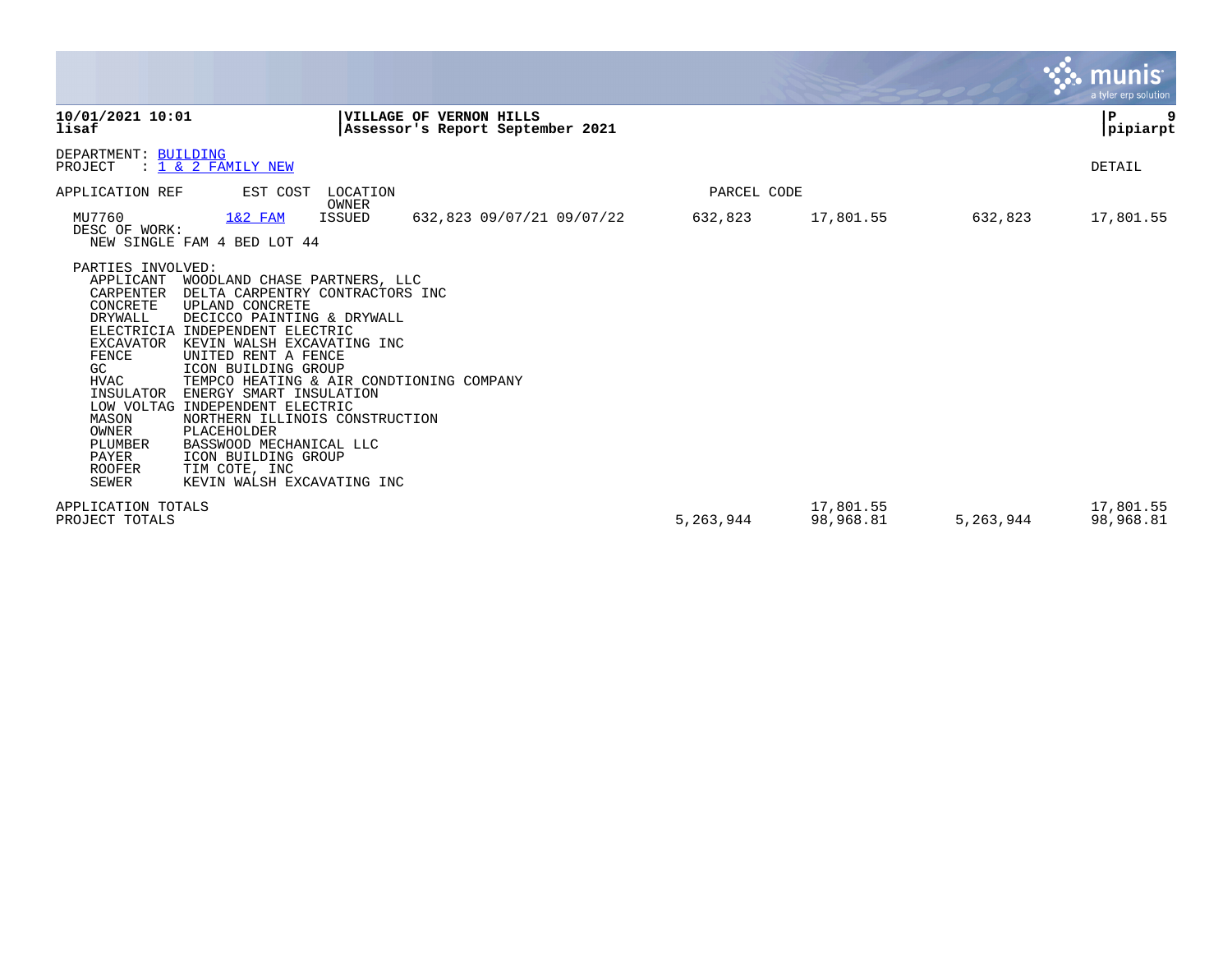|                                                                                                                                                                                                                                              |                                                                                                                                                                                                                                                                                                                          |                                                                        | munis<br>a tyler erp solution                                   |
|----------------------------------------------------------------------------------------------------------------------------------------------------------------------------------------------------------------------------------------------|--------------------------------------------------------------------------------------------------------------------------------------------------------------------------------------------------------------------------------------------------------------------------------------------------------------------------|------------------------------------------------------------------------|-----------------------------------------------------------------|
| 10/01/2021 10:01<br>lisaf                                                                                                                                                                                                                    | VILLAGE OF VERNON HILLS<br>Assessor's Report September 2021                                                                                                                                                                                                                                                              |                                                                        | ΙP<br>10<br> pipiarpt                                           |
| DEPARTMENT: BUILDING<br>COMMERCIAL ALTERATION<br>PROJECT                                                                                                                                                                                     |                                                                                                                                                                                                                                                                                                                          |                                                                        | DETAIL                                                          |
| APPLICATION REF                                                                                                                                                                                                                              | EST COST LOCATION<br>OWNER                                                                                                                                                                                                                                                                                               | PARCEL CODE                                                            |                                                                 |
| 7239                                                                                                                                                                                                                                         | 400,000<br>650 EAST TOWNLINE ROAD<br>BONSTORES REALTY TWO, LLC                                                                                                                                                                                                                                                           | 1133401006                                                             |                                                                 |
| PERMIT NUMBER<br>TYPE<br>MU7863<br>DESC OF WORK:                                                                                                                                                                                             | <b>STATUS</b><br>EST COST<br>ISSUED<br><b>EXPIRES</b><br>COMM TCO<br>ISSUED<br>400,000 09/22/21<br>COMMERCIAL ALTERATION - SLEEP NUMBER STORE                                                                                                                                                                            | PERMITS 09/01/21 - 09/30/21<br>EST VALUE<br>FEES<br>$\mathbf 0$<br>.00 | PERMITS YEAR TO DATE<br>EST VALUE<br>FEES<br>$\mathbf 0$<br>.00 |
| PARTIES INVOLVED:<br>APPLICANT FOX DESIGN GROUP<br>CARPENTER<br>BROOKWOOD BUILDERS<br>CONCRETE<br>DRYWALL<br>ELECTRICIA RJL<br>GC<br>GLASS<br><b>CW KNEELAND</b><br>HVAC<br>INSULATOR<br><b>OCCUPANT</b><br>SLEEP NUMBER<br>OWNER<br>PLUMBER | DUCO CEMENT CONSTRUTION INC<br>BROOKWOOD BUILDERS<br>W.E. O'NEIL CONSTRUCTION CO<br>WESTSIDE MECHANICAL<br>WESTSIDE MECHANICAL<br>BONSTORES REALTY TWO, LLC<br>WARREN F THOMAS PLUMBING                                                                                                                                  |                                                                        |                                                                 |
| APPLICATION TOTALS                                                                                                                                                                                                                           |                                                                                                                                                                                                                                                                                                                          | .00                                                                    | .00                                                             |
| 7484                                                                                                                                                                                                                                         | 80,000<br>100 NORTH FAIRWAY DRIVE 108<br>WESTMOUNT REALTY CAPITAL                                                                                                                                                                                                                                                        | 1504303179                                                             |                                                                 |
| PERMIT NUMBER<br>TYPE<br>MU7737<br>COM ALT<br>DESC OF WORK:<br>COMMERCIAL ALTERATION                                                                                                                                                         | EST COST<br>ISSUED EXPIRES<br>STATUS<br>ISSUED<br>80,000 09/02/21 09/28/22                                                                                                                                                                                                                                               | PERMITS 09/01/21 - 09/30/21<br>EST VALUE<br>FEES<br>80,000<br>1,000.00 | PERMITS YEAR TO DATE<br>EST VALUE<br>FEES<br>80,000<br>1,000.00 |
| PARTIES INVOLVED:<br>APPLICANT<br>CARPENTER<br>CONCRETE<br>DIAMOND CUT<br>DRYWALL<br>GC.<br><b>HVAC</b><br>INSULATOR ADVANCED CONSTRUCTION GROUP<br>VERTICAL MOVEMENT<br><b>OCCUPANT</b><br>OWNER<br>PLUMBER<br>PAYER<br><b>ROOFER</b>       | WESTMOUNT REALTY CAPITAL LLC<br>ADVANCED CONSTRUCTION GROUP<br>ADVANCED CONSTRUCTION GROUP<br>ELECTRICIA QUALITY INTERGRATED SOLUTIONS<br>ADVANCED CONSTRUCTION GROUP<br>PERFORMANACE HEATING & AIR<br>WESTMOUNT REALTY CAPITAL<br>GARY SPIELMAN PLUMBING<br>ADVANCED CONSTRUCTION GROUP<br>COMPLETE BUILDING MAINTEANCE |                                                                        |                                                                 |
| APPLICATION TOTALS                                                                                                                                                                                                                           |                                                                                                                                                                                                                                                                                                                          | 1,000.00                                                               | 1,000.00                                                        |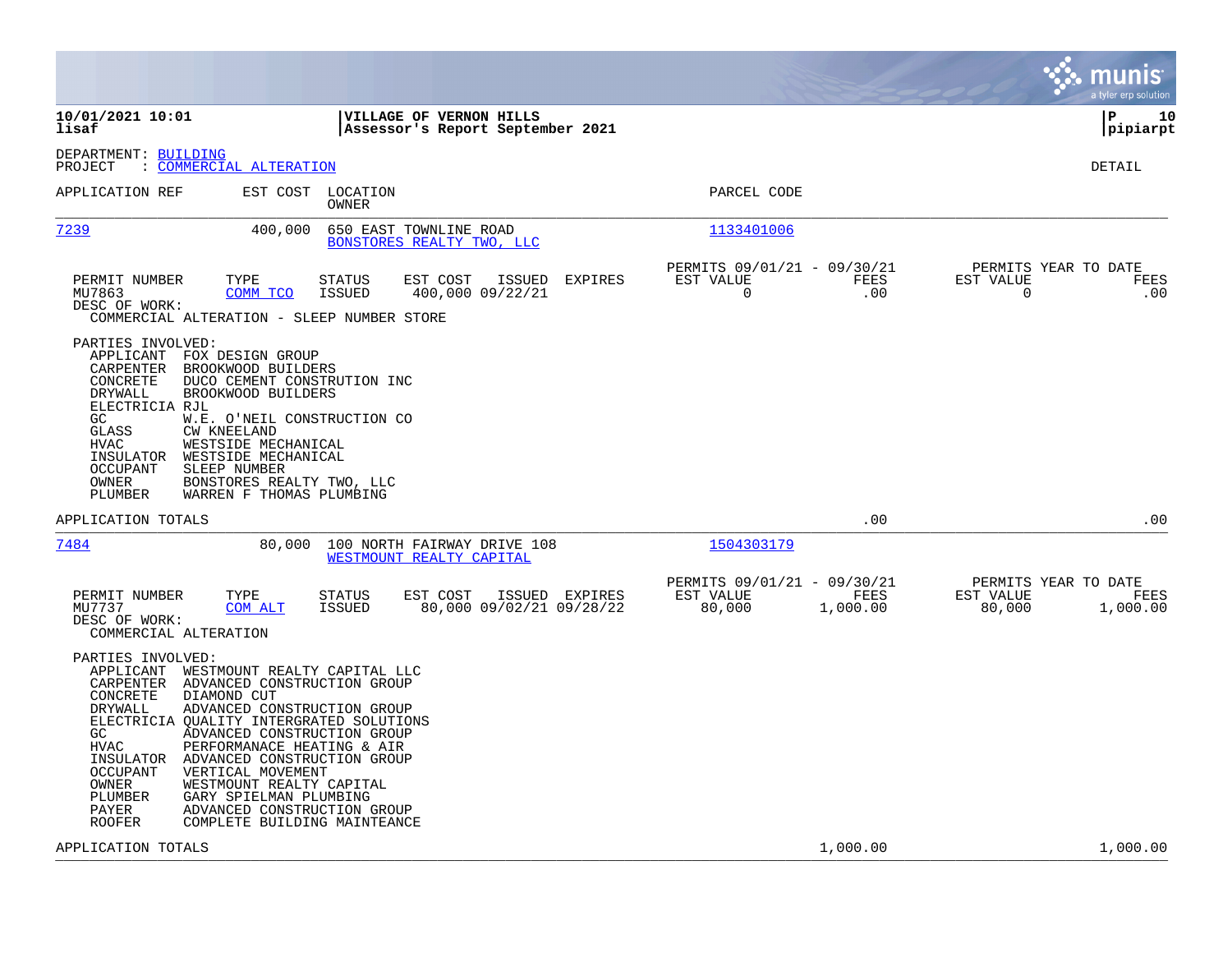|                                                                                                                                  |                                                                                                                                                                                                     |                        |                                                                                                                       |        |                          |                                          |                      |           | <b>munis</b><br>a tyler erp solution. |
|----------------------------------------------------------------------------------------------------------------------------------|-----------------------------------------------------------------------------------------------------------------------------------------------------------------------------------------------------|------------------------|-----------------------------------------------------------------------------------------------------------------------|--------|--------------------------|------------------------------------------|----------------------|-----------|---------------------------------------|
| 10/01/2021 10:01<br>lisaf<br>7635                                                                                                | 80,000                                                                                                                                                                                              |                        | <b>VILLAGE OF VERNON HILLS</b><br>Assessor's Report September 2021<br>102 EAST HAWTHORN PKY<br>RUST-OLEUM CORPORATION |        |                          | 1133301007                               |                      |           | P<br>11<br> pipiarpt                  |
| PERMIT NUMBER                                                                                                                    | TYPE                                                                                                                                                                                                | <b>STATUS</b>          | EST COST                                                                                                              | ISSUED | <b>EXPIRES</b>           | PERMITS 09/01/21 - 09/30/21<br>EST VALUE | FEES                 | EST VALUE | PERMITS YEAR TO DATE<br>FEES          |
| DEPARTMENT: BUILDING<br>PROJECT                                                                                                  | COMMERCIAL ALTERATION                                                                                                                                                                               |                        |                                                                                                                       |        |                          |                                          |                      |           | DETAIL                                |
| APPLICATION REF                                                                                                                  | EST COST                                                                                                                                                                                            | LOCATION               |                                                                                                                       |        |                          | PARCEL CODE                              |                      |           |                                       |
| MU7736<br>DESC OF WORK:<br>INTERIOR ALTERATION                                                                                   | COM ALT                                                                                                                                                                                             | OWNER<br><b>ISSUED</b> |                                                                                                                       |        | 80,000 09/02/21 09/02/22 | 80,000                                   | 1,000.00             | 80,000    | 1,000.00                              |
| PARTIES INVOLVED:<br>APPLICANT<br>CARPENTER<br>ELECTRICIA<br>GC<br>GLASS<br><b>HVAC</b><br>OCCUPANT<br>OWNER<br>PLUMBER<br>PAYER | KRM CONSTRUCTION<br>KRM CONSTRUCTION<br>PIEPER ELECTRIC<br>KRM CONSTRUCTION<br>ARC GLASS<br>SOUTH PORT HVAC<br>RUST-OLEUM CORPORATION<br>RUST-OLEUM CORPORATION<br>H T STRENGER<br>KRM CONSTRUCTION |                        |                                                                                                                       |        |                          |                                          |                      |           |                                       |
| APPLICATION TOTALS<br>PROJECT TOTALS                                                                                             |                                                                                                                                                                                                     |                        |                                                                                                                       |        |                          | 160,000                                  | 1,000.00<br>2,000.00 | 160,000   | 1,000.00<br>2,000.00                  |

**Tara**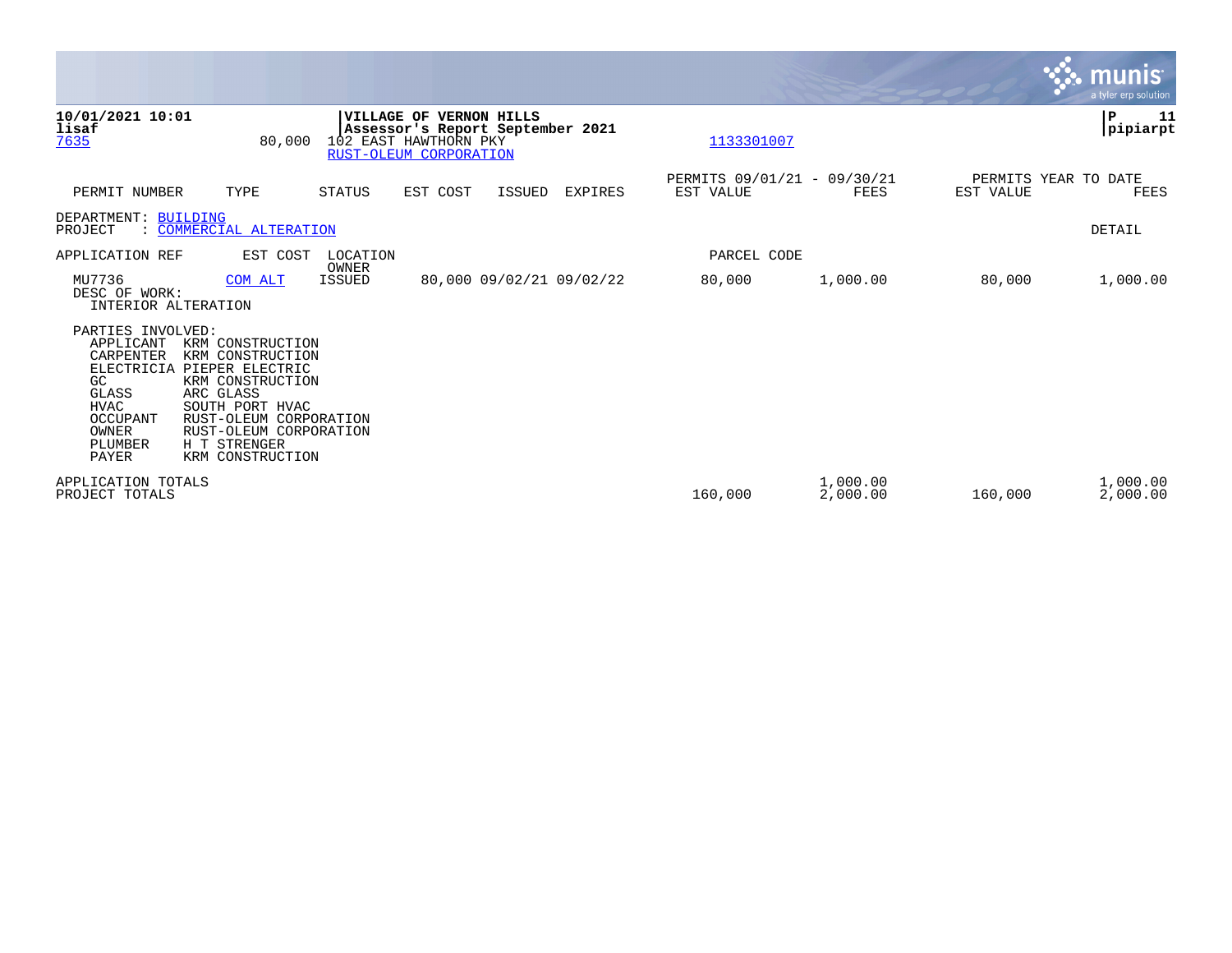|                                                                                                                                                                                                                                                                                                                                                                                                                                                                                                                                                                                                                                                                                                                                              |                                                                                       | munis<br>a tyler erp solution                                           |
|----------------------------------------------------------------------------------------------------------------------------------------------------------------------------------------------------------------------------------------------------------------------------------------------------------------------------------------------------------------------------------------------------------------------------------------------------------------------------------------------------------------------------------------------------------------------------------------------------------------------------------------------------------------------------------------------------------------------------------------------|---------------------------------------------------------------------------------------|-------------------------------------------------------------------------|
| 10/01/2021 10:01<br>VILLAGE OF VERNON HILLS<br>lisaf<br>Assessor's Report September 2021                                                                                                                                                                                                                                                                                                                                                                                                                                                                                                                                                                                                                                                     |                                                                                       | lР<br>12<br> pipiarpt                                                   |
| DEPARTMENT: BUILDING<br>PROJECT<br>: COMMERCIAL NEW                                                                                                                                                                                                                                                                                                                                                                                                                                                                                                                                                                                                                                                                                          |                                                                                       | DETAIL                                                                  |
| APPLICATION REF<br>EST COST LOCATION<br>OWNER                                                                                                                                                                                                                                                                                                                                                                                                                                                                                                                                                                                                                                                                                                | PARCEL CODE                                                                           |                                                                         |
| 5705<br>6,349,000<br>600 DARLING DRIVE<br>SOUTHLAKE INDUSTRIAL CENTER                                                                                                                                                                                                                                                                                                                                                                                                                                                                                                                                                                                                                                                                        | 1510300002                                                                            |                                                                         |
| PERMIT NUMBER<br>TYPE<br><b>STATUS</b><br>EST COST<br>ISSUED<br>EXPIRES<br>MU7752<br>COMM TCO<br><b>ISSUED</b><br>6,349,000 09/03/21<br>DESC OF WORK:<br>NEW COMMERCIAL - BUILDING A                                                                                                                                                                                                                                                                                                                                                                                                                                                                                                                                                         | PERMITS 09/01/21 - 09/30/21<br>EST VALUE<br>FEES<br>$\Omega$<br>.00                   | PERMITS YEAR TO DATE<br>EST VALUE<br>FEES<br>$\Omega$<br>.00            |
| PARTIES INVOLVED:<br>APPLICANT ALSTON<br>ELECTRICIA CONNELLY ELECTRIC<br>GC.<br>ALSTON<br>HVAC<br>MK INDUSTRIES, INC<br>OCCUPANT<br>SOUTHLAKE INDUSTRIAL CENTER<br>SOUTHLAKE INDUSTRIAL CENTER<br>OWNER<br>MVP PLUMBING CORP<br>PLUMBER<br>ALSTON<br>PAYER                                                                                                                                                                                                                                                                                                                                                                                                                                                                                   |                                                                                       |                                                                         |
| APPLICATION TOTALS                                                                                                                                                                                                                                                                                                                                                                                                                                                                                                                                                                                                                                                                                                                           | .00                                                                                   | .00                                                                     |
| 7268<br>39,037,965<br>700 HAWTHORN ROW<br>CENTENNIAL                                                                                                                                                                                                                                                                                                                                                                                                                                                                                                                                                                                                                                                                                         | 1133401089                                                                            |                                                                         |
| PERMIT NUMBER<br>TYPE<br>EST COST<br>ISSUED EXPIRES<br><b>STATUS</b><br>MU7894<br><b>COM NEW</b><br><b>ISSUED</b><br>39,037,965 09/28/21 09/28/22<br>DESC OF WORK:<br>MIXED USE DEVELOPMENT - HAWTHORN ROW<br>700-750 HAWTHORN ROW<br>PARTIES INVOLVED:<br>STUDIO 222 ARCHITECTS<br>APPLICANT<br>CARPENTER MONARCH CONSTRUCTION<br>CONCRETE<br>PREMIUM CONCRETE<br>CONCRETE<br>SPANCRETE<br><b>DRYWALL</b><br>DENK AND ROCHE<br>ELECTRICIA LETECH INC<br>EXCAVATOR LIMA EXCAVATION<br>GC<br>FOCUS CONSTRUCTION<br><b>HVAC</b><br>AIR-RITE<br>INSULATOR<br>ALL AMERICAN EXTERIOR SOLUTIONS DBA<br>IRON WORK<br>WAUKEGAN STEEL<br>HAWTHORN ROW<br>OCCUPANT<br>OWNER<br>CENTENNIAL<br>PLUMBER<br>NORMAN MECHANICAL<br>SEWER<br>POLI CONTRACTING | PERMITS 09/01/21 - 09/30/21<br>EST VALUE<br><b>FEES</b><br>39,037,965<br>1,894,803.90 | PERMITS YEAR TO DATE<br>EST VALUE<br>FEES<br>39,037,965<br>1,894,803.90 |
| APPLICATION TOTALS                                                                                                                                                                                                                                                                                                                                                                                                                                                                                                                                                                                                                                                                                                                           |                                                                                       |                                                                         |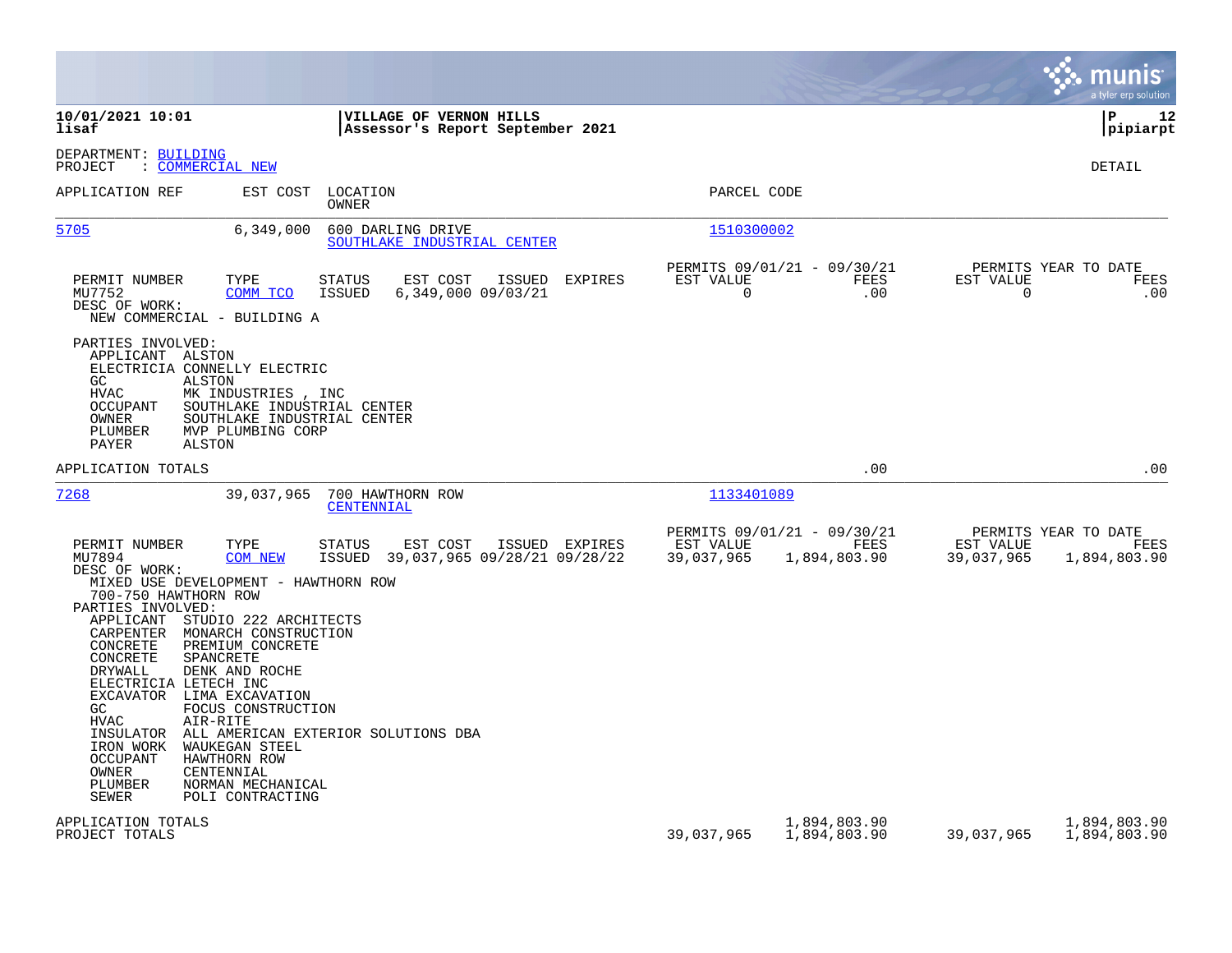|                                                                                                                                       |                                                                                                                                                                                                                                                                                                    |                                                                    |                                                  |                        |                                                          |                                                | <b>munis</b><br>a tyler erp solution |
|---------------------------------------------------------------------------------------------------------------------------------------|----------------------------------------------------------------------------------------------------------------------------------------------------------------------------------------------------------------------------------------------------------------------------------------------------|--------------------------------------------------------------------|--------------------------------------------------|------------------------|----------------------------------------------------------|------------------------------------------------|--------------------------------------|
| 10/01/2021 10:01<br>lisaf                                                                                                             |                                                                                                                                                                                                                                                                                                    | <b>VILLAGE OF VERNON HILLS</b><br>Assessor's Report September 2021 |                                                  |                        |                                                          |                                                | P<br>13<br> pipiarpt                 |
| DEPARTMENT: BUILDING<br>PROJECT                                                                                                       | : MULTI FAMILY NEW                                                                                                                                                                                                                                                                                 |                                                                    |                                                  |                        |                                                          |                                                | DETAIL                               |
| APPLICATION REF                                                                                                                       | EST COST                                                                                                                                                                                                                                                                                           | LOCATION<br>OWNER                                                  |                                                  | PARCEL CODE            |                                                          |                                                |                                      |
| 7441                                                                                                                                  | 2,261,500                                                                                                                                                                                                                                                                                          | 549 LAKEVIEW PKY 100<br>AMERICAN MULTI-CINEMA, INC                 |                                                  | 1504201049             |                                                          |                                                |                                      |
| PERMIT NUMBER<br>MU7739<br>DESC OF WORK:<br>PARTIES INVOLVED:<br>APPLICANT GREYSTAR<br>CARPENTER                                      | TYPE<br><b>MULTI FAM</b><br>2 BDR COTTAGE - EVERLEIGH<br><b>BASSWOOD</b>                                                                                                                                                                                                                           | EST COST<br><b>STATUS</b><br>ISSUED                                | ISSUED<br>EXPIRES<br>2,261,500 09/02/21 09/29/22 | EST VALUE<br>2,261,500 | PERMITS 09/01/21 - 09/30/21<br><b>FEES</b><br>104,260.15 | PERMITS YEAR TO DATE<br>EST VALUE<br>2,261,500 | FEES<br>104,260.15                   |
| CONCRETE<br>DRYWALL<br>GC<br>GLASS<br><b>HVAC</b><br>INSULATOR<br>IRON WORK<br>MASON<br>OCCUPANT<br>OWNER<br>PLUMBER<br><b>ROOFER</b> | <b>DUCCO</b><br>GACIA PROFESSIONAL DRYWALL<br>ELECTRICIA BATTAGLIA INDUSTRIES<br>SPANCRETE OF ILLINOIS<br>SG METAL AND GLASS<br>AIR RITE HEATING & COOLING<br>NORTHWEST INSULATION<br>STURDI IRON<br>JIMMY Z<br><b>EVERLEIGH</b><br>AMERICAN MULTI-CINEMA, INC<br>DIGANGI PLUMBING<br>METAL MASTER |                                                                    |                                                  |                        |                                                          |                                                |                                      |
| APPLICATION TOTALS<br>PROJECT TOTALS                                                                                                  |                                                                                                                                                                                                                                                                                                    |                                                                    |                                                  | 2,261,500              | 104,260.15<br>104,260.15                                 | 2,261,500                                      | 104,260.15<br>104,260.15             |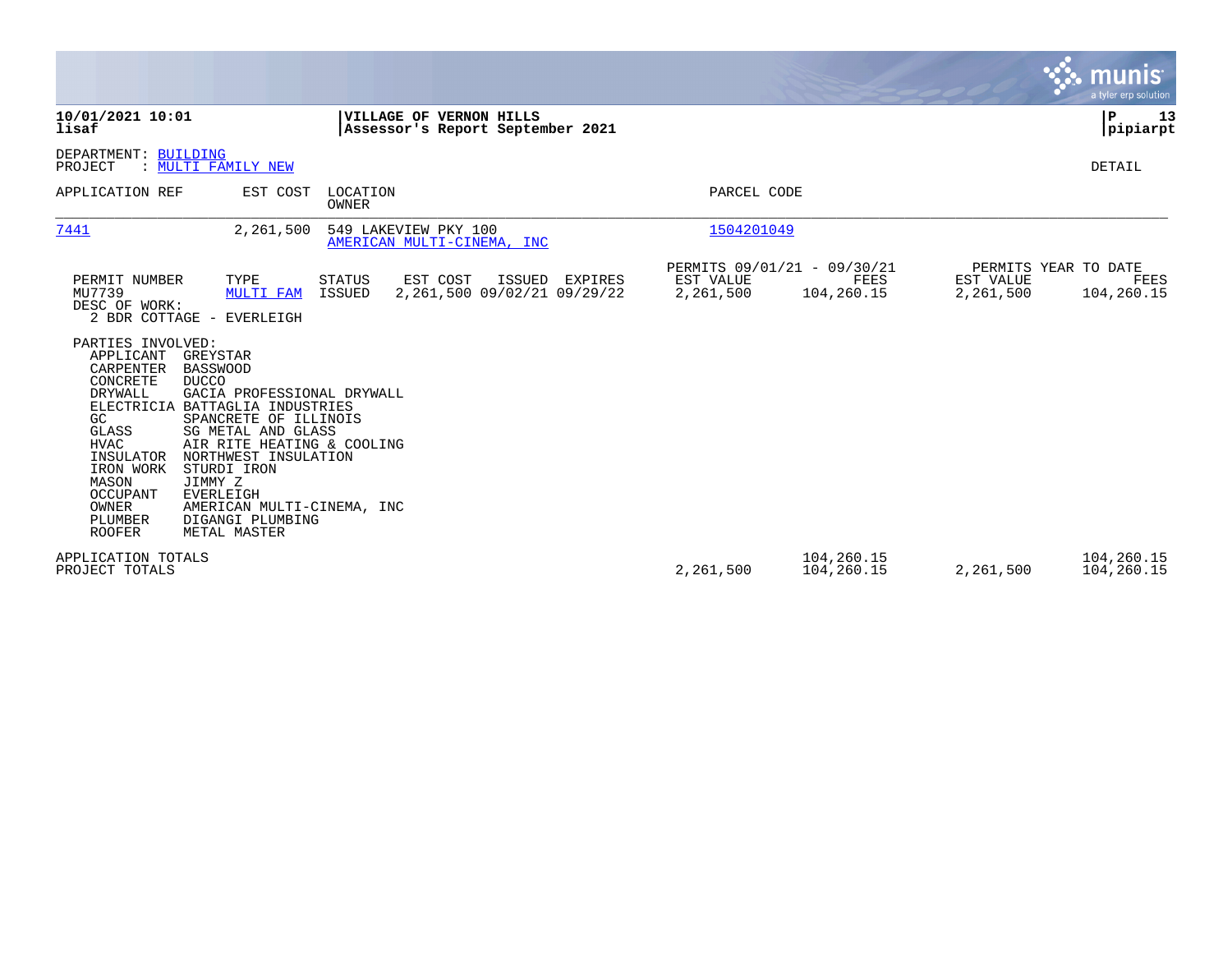|                                                               |                                                                                                        |                                                    |                         |                                              |                                                      |                |                | $\overline{\mathbf{r}}$ munis<br>a tyler erp solution |
|---------------------------------------------------------------|--------------------------------------------------------------------------------------------------------|----------------------------------------------------|-------------------------|----------------------------------------------|------------------------------------------------------|----------------|----------------|-------------------------------------------------------|
| 10/01/2021 10:01<br>lisaf                                     |                                                                                                        |                                                    | VILLAGE OF VERNON HILLS | Assessor's Report September 2021             |                                                      |                |                | 14<br>P<br> pipiarpt                                  |
| DEPARTMENT: BUILDING<br>PROJECT<br>: DEMOLITION               |                                                                                                        |                                                    |                         |                                              |                                                      |                |                | DETAIL                                                |
| APPLICATION REF                                               | EST COST                                                                                               | LOCATION<br>OWNER                                  |                         |                                              | PARCEL CODE                                          |                |                |                                                       |
| 7703                                                          | 8,000                                                                                                  | 1175 CORPORATE WOODS PARKWAY<br>FIRST MIDWEST BANK |                         |                                              | 1510304005                                           |                |                |                                                       |
| PERMIT NUMBER<br>MU7741<br>DESC OF WORK:<br>OFFICE DEMOLITION | TYPE<br><b>DEMO</b>                                                                                    | STATUS<br>ISSUED                                   | EST COST                | ISSUED<br>EXPIRES<br>8,000 09/02/21 09/02/22 | PERMITS 09/01/21 - 09/30/21<br>EST VALUE<br>$\Omega$ | FEES<br>75.00  | EST VALUE<br>0 | PERMITS YEAR TO DATE<br>FEES<br>75.00                 |
| PARTIES INVOLVED:<br>APPLICANT<br>GC.<br>OWNER<br>PAYER       | 1175 CORPORATE WOODS LLC<br>1175 CORPORATE WOODS LLC<br>FIRST MIDWEST BANK<br>1175 CORPORATE WOODS LLC |                                                    |                         |                                              |                                                      |                |                |                                                       |
| APPLICATION TOTALS<br>PROJECT TOTALS                          |                                                                                                        |                                                    |                         |                                              | 0                                                    | 75.00<br>75.00 | 0              | 75.00<br>75.00                                        |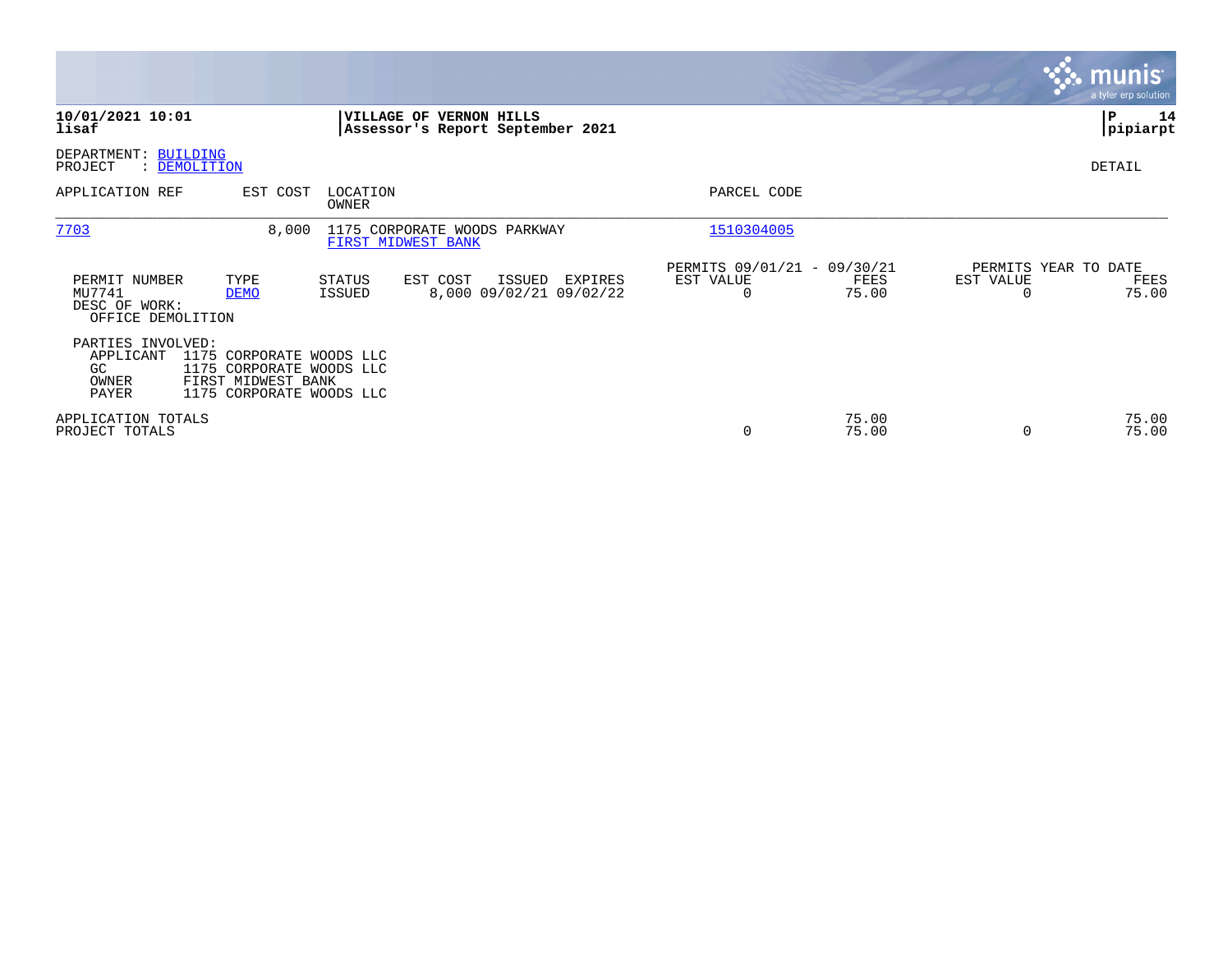|                                                                                                                                                                                                                                       |                                                                       | munis<br>a tyler erp solution                                  |
|---------------------------------------------------------------------------------------------------------------------------------------------------------------------------------------------------------------------------------------|-----------------------------------------------------------------------|----------------------------------------------------------------|
| 10/01/2021 10:01<br><b>VILLAGE OF VERNON HILLS</b><br>lisaf<br>Assessor's Report September 2021                                                                                                                                       |                                                                       | l P<br>15<br> pipiarpt                                         |
| DEPARTMENT: BUILDING<br>: AC/FURNACE<br>PROJECT                                                                                                                                                                                       |                                                                       | <b>DETAIL</b>                                                  |
| APPLICATION REF<br>EST COST LOCATION<br>OWNER                                                                                                                                                                                         | PARCEL CODE                                                           |                                                                |
| 7698<br>6,285<br>102 SOUTH OLD CREEK RD<br>JOHN E & CHI WEN K DAVIS                                                                                                                                                                   | 1509104028                                                            |                                                                |
| EST COST<br>PERMIT NUMBER<br>TYPE<br>STATUS<br>ISSUED EXPIRES<br>6,285 09/01/21 09/16/22<br>MU7734<br>AC/FURN<br>COMPLT<br>DESC OF WORK:<br>A/C                                                                                       | PERMITS 09/01/21 - 09/30/21<br>EST VALUE<br>FEES<br>$\Omega$<br>62.85 | PERMITS YEAR TO DATE<br>EST VALUE<br>FEES<br>$\Omega$<br>62.85 |
| PARTIES INVOLVED:<br>APPLICANT FOUR SEASONS HEATING & AIR<br>FOUR SEASONS HEATING & AIR<br>GC.<br>OWNER<br>JOHN E & CHI WEN K DAVIS<br>PAYER<br>FOUR SEASONS HEATING & AIR                                                            |                                                                       |                                                                |
| APPLICATION TOTALS                                                                                                                                                                                                                    | 62.85                                                                 | 62.85                                                          |
| 7699<br>6,600<br>208 SUNSET CT<br>PLACEHOLDER                                                                                                                                                                                         | 1505304017                                                            |                                                                |
| TYPE<br>STATUS<br>EST COST<br>ISSUED EXPIRES<br>PERMIT NUMBER<br>MU7735<br>ISSUED<br>6,600 09/02/21 09/02/22<br>AC/FURN<br>DESC OF WORK:<br>AC/FURNACE                                                                                | PERMITS 09/01/21 - 09/30/21<br>EST VALUE<br>FEES<br>0<br>66.00        | PERMITS YEAR TO DATE<br>EST VALUE<br>FEES<br>0<br>66.00        |
| PARTIES INVOLVED:<br>APPLICANT ALLIED AIR CONDITIONING & HEATING<br>GC<br>ALLIED AIR CONDITIONING & HEATING<br><b>HVAC</b><br>ALLIED AIR CONDITIONING & HEATING<br>OWNER<br>PLACEHOLDER<br>ALLIED AIR CONDITIONING & HEATING<br>PAYER |                                                                       |                                                                |
| APPLICATION TOTALS                                                                                                                                                                                                                    | 66.00                                                                 | 66.00                                                          |
| 7702<br>486 SADDLE BROOK LN<br>6,300<br><b>PLACEHOLDER</b>                                                                                                                                                                            | 1133403040                                                            |                                                                |
| PERMIT NUMBER<br>TYPE<br>STATUS<br>EST COST<br>ISSUED EXPIRES<br>MU7740<br><b>ISSUED</b><br>6,300 09/02/21 09/02/22<br><b>AC/FURN</b><br>DESC OF WORK:<br>A/C & FURNANCE                                                              | PERMITS 09/01/21 - 09/30/21<br>EST VALUE<br>FEES<br>$\Omega$<br>63.00 | PERMITS YEAR TO DATE<br>EST VALUE<br>FEES<br>$\Omega$<br>63.00 |
| PARTIES INVOLVED:<br>APPLICANT ABC PLUMBING, HEATING, COOLING, ELECTRIC<br>GC<br>ABC PLUMBING, HEATING, COOLING, ELECTRIC<br>OWNER<br>PLACEHOLDER                                                                                     |                                                                       |                                                                |
| PAYER<br>ABC PLUMBING, HEATING, COOLING, ELECTRIC<br>APPLICATION TOTALS                                                                                                                                                               | 63.00                                                                 | 63.00                                                          |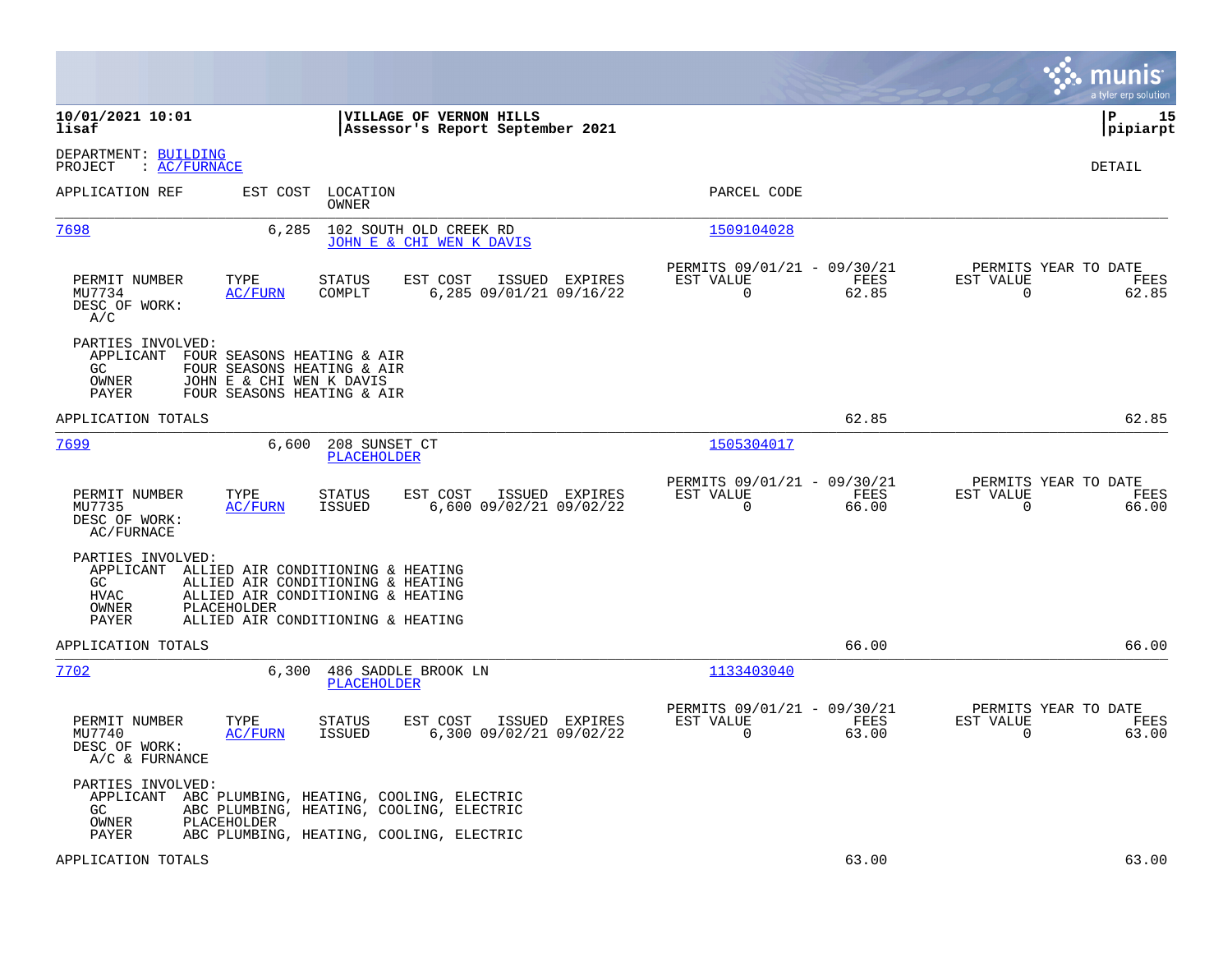|                                                                                                                                                                                                                        |                                                                                                                                                                                                                      |                                                                           | munis<br>a tyler erp solution                                      |
|------------------------------------------------------------------------------------------------------------------------------------------------------------------------------------------------------------------------|----------------------------------------------------------------------------------------------------------------------------------------------------------------------------------------------------------------------|---------------------------------------------------------------------------|--------------------------------------------------------------------|
| 10/01/2021 10:01<br>lisaf                                                                                                                                                                                              | VILLAGE OF VERNON HILLS<br>Assessor's Report September 2021                                                                                                                                                          |                                                                           | ΙP<br>16<br> pipiarpt                                              |
| DEPARTMENT: BUILDING<br>: AC/FURNACE<br>PROJECT                                                                                                                                                                        |                                                                                                                                                                                                                      |                                                                           | DETAIL                                                             |
| APPLICATION REF                                                                                                                                                                                                        | EST COST LOCATION<br>OWNER                                                                                                                                                                                           | PARCEL CODE                                                               |                                                                    |
| <u>7752</u>                                                                                                                                                                                                            | 12,144 1678 WOODS WAY<br>STEPHEN FILLER & COLBY SCHILLER                                                                                                                                                             | 1128310003                                                                |                                                                    |
| TYPE<br>PERMIT NUMBER<br><b>AC/FURN</b><br>MU7783<br>DESC OF WORK:<br>AC/FURNACE                                                                                                                                       | EST COST<br>ISSUED EXPIRES<br><b>STATUS</b><br><b>ISSUED</b><br>12,144 09/13/21 09/13/22                                                                                                                             | PERMITS 09/01/21 - 09/30/21<br>EST VALUE<br>FEES<br>0<br>121.44           | PERMITS YEAR TO DATE<br>EST VALUE<br>FEES<br>0<br>121.44           |
| PARTIES INVOLVED:<br>APPLICANT<br>GC.<br>HVAC<br>OWNER<br>PAYER                                                                                                                                                        | ABC PLUMBING, HEATING, COOLING, ELECTRIC<br>ABC PLUMBING, HEATING, COOLING, ELECTRIC<br>ABC PLUMBING, HEATING, COOLING, ELECTRIC<br>STEPHEN FILLER & COLBY SCHILLER<br>ABC PLUMBING, HEATING, COOLING, ELECTRIC      |                                                                           |                                                                    |
| APPLICATION TOTALS                                                                                                                                                                                                     |                                                                                                                                                                                                                      | 121.44                                                                    | 121.44                                                             |
| 7792<br>13,000                                                                                                                                                                                                         | 969 CREEK BEND DR<br>CHICAGO TITLE LAND TRUST CO                                                                                                                                                                     | 1516102017                                                                |                                                                    |
| PERMIT NUMBER<br>TYPE<br>MU7832<br><u>AC/FURN</u><br>DESC OF WORK:<br>A/C REPLACEMENT                                                                                                                                  | EST COST<br><b>STATUS</b><br>ISSUED EXPIRES<br>13,000 09/17/21 09/17/22<br><b>ISSUED</b>                                                                                                                             | PERMITS 09/01/21 - 09/30/21<br>EST VALUE<br>FEES<br>$\mathbf 0$<br>130.00 | PERMITS YEAR TO DATE<br>EST VALUE<br>FEES<br>$\mathbf 0$<br>130.00 |
| PARTIES INVOLVED:<br>APPLICANT<br>FOUR SEASONS HEATING & AIR<br>GC.<br>FOUR SEASONS HEATING & AIR<br>FOUR SEASONS HEATING & AIR<br>HVAC<br>CHICAGO TITLE LAND TRUST CO<br>OWNER<br>FOUR SEASONS HEATING & AIR<br>PAYER |                                                                                                                                                                                                                      |                                                                           |                                                                    |
| APPLICATION TOTALS                                                                                                                                                                                                     |                                                                                                                                                                                                                      | 130.00                                                                    | 130.00                                                             |
| 7823<br>950                                                                                                                                                                                                            | 296 NOBLE CIR<br>JAMES DANIEL & MARYKATHLEEN ANN HENEGHAN                                                                                                                                                            | 1508401052                                                                |                                                                    |
| PERMIT NUMBER<br>TYPE<br>MU7874<br>AC/FURN<br>DESC OF WORK:<br>MOVE A/C TO SIDE OF HOUSE                                                                                                                               | STATUS<br>EST COST<br>ISSUED<br>EXPIRES<br><b>ISSUED</b><br>950 09/24/21 09/24/22                                                                                                                                    | PERMITS 09/01/21 - 09/30/21<br>EST VALUE<br>FEES<br>0<br>30.00            | PERMITS YEAR TO DATE<br>EST VALUE<br>FEES<br>0<br>30.00            |
| PARTIES INVOLVED:<br>GC.<br><b>HVAC</b><br>OWNER<br>PAYER                                                                                                                                                              | APPLICANT JAMES DANIEL & MARYKATHLEEN ANN HENEGHAN<br>ALLIED AIR CONDITIONING & HEATING<br>ALLIED AIR CONDITIONING & HEATING<br>JAMES DANIEL & MARYKATHLEEN ANN HENEGHAN<br>JAMES DANIEL & MARYKATHLEEN ANN HENEGHAN |                                                                           |                                                                    |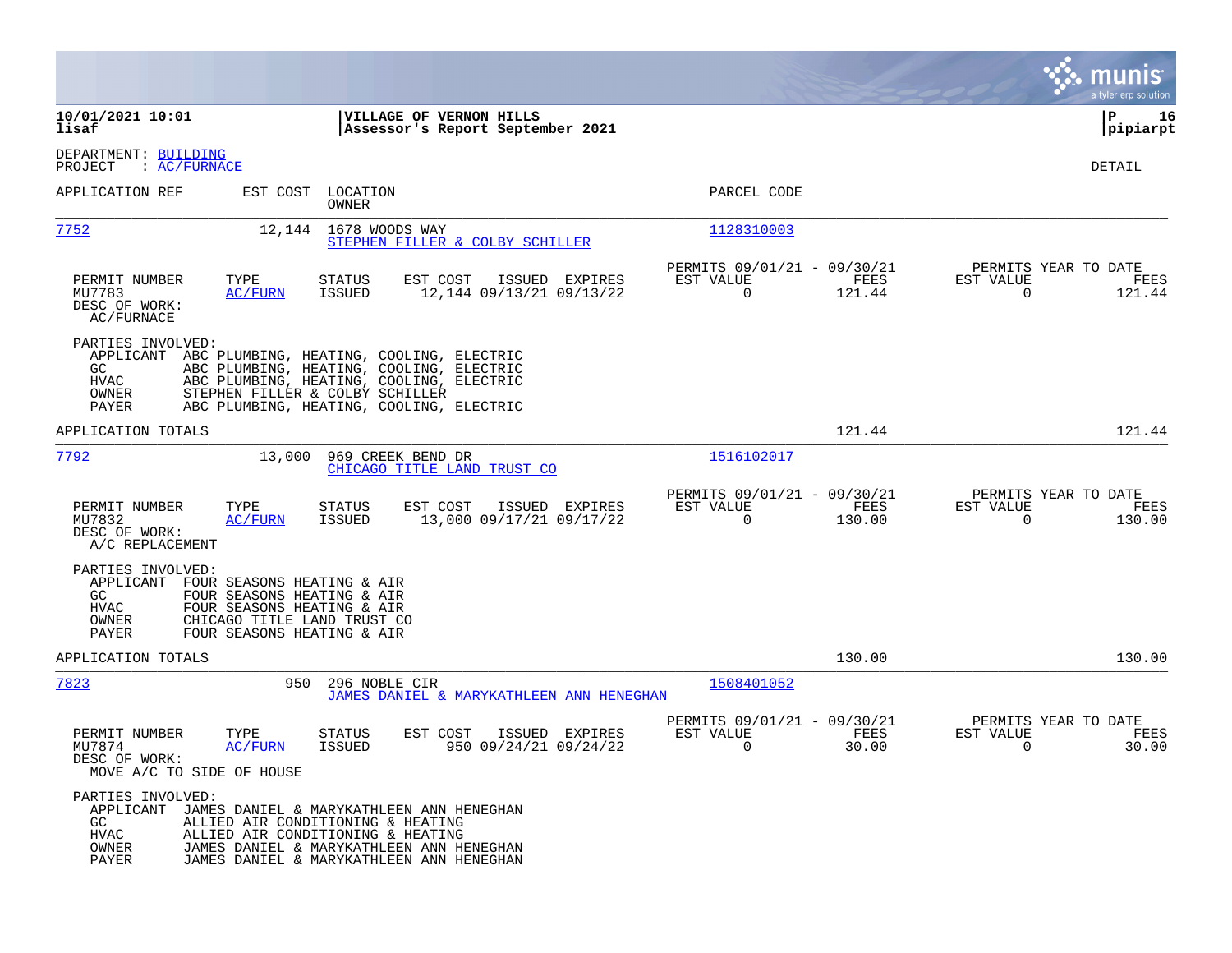|                                                                                                                  |                                                                                                                                                                              |                                                                          | munis<br>a tyler erp solution                            |
|------------------------------------------------------------------------------------------------------------------|------------------------------------------------------------------------------------------------------------------------------------------------------------------------------|--------------------------------------------------------------------------|----------------------------------------------------------|
| 10/01/2021 10:01<br>lisaf                                                                                        | VILLAGE OF VERNON HILLS<br>Assessor's Report September 2021                                                                                                                  |                                                                          | ΙP<br>17<br> pipiarpt                                    |
| DEPARTMENT: BUILDING<br>PROJECT<br>$\colon$ AC/FURNACE                                                           |                                                                                                                                                                              |                                                                          | DETAIL                                                   |
| APPLICATION REF<br>EST COST                                                                                      | LOCATION<br>OWNER                                                                                                                                                            | PARCEL CODE                                                              |                                                          |
| APPLICATION TOTALS                                                                                               |                                                                                                                                                                              | 30.00                                                                    | 30.00                                                    |
| 7835<br>19,526                                                                                                   | 205 COLONIAL DR<br>MARTORANA, JOSEPH & THERESA                                                                                                                               | 1128301003                                                               |                                                          |
| PERMIT NUMBER<br>TYPE<br>MU7879<br>AC/FURN<br>DESC OF WORK:<br>AC/FUIRNACE & WATER HEATER                        | EST COST<br>ISSUED EXPIRES<br>STATUS<br>ISSUED<br>19,526 09/23/21 09/23/22                                                                                                   | PERMITS 09/01/21 - 09/30/21<br>EST VALUE<br>FEES<br>195.26<br>0          | PERMITS YEAR TO DATE<br>EST VALUE<br>FEES<br>195.26<br>0 |
| PARTIES INVOLVED:<br>APPLICANT<br>GC.<br>HVAC<br>OWNER<br>MARTORANA, JOSEPH & THERESA<br>PAYER                   | ABC PLUMBING, HEATING, COOLING, ELECTRIC<br>ABC PLUMBING, HEATING, COOLING, ELECTRIC<br>ABC PLUMBING, HEATING, COOLING, ELECTRIC<br>ABC PLUMBING, HEATING, COOLING, ELECTRIC |                                                                          |                                                          |
| APPLICATION TOTALS                                                                                               |                                                                                                                                                                              | 195.26                                                                   | 195.26                                                   |
| 7842<br>6,814                                                                                                    | 332 HADDON CIR<br><b>JASON SARANTOS</b>                                                                                                                                      | 1508408014                                                               |                                                          |
| PERMIT NUMBER<br>TYPE<br>MU7889<br>AC/FURN<br>DESC OF WORK:<br>FURNACE                                           | STATUS<br>EST COST<br>ISSUED EXPIRES<br>ISSUED<br>6,814 09/27/21 09/27/22                                                                                                    | PERMITS 09/01/21 - 09/30/21<br>EST VALUE<br>FEES<br>$\mathbf 0$<br>68.14 | PERMITS YEAR TO DATE<br>EST VALUE<br>FEES<br>68.14<br>0  |
| PARTIES INVOLVED:<br>APPLICANT<br>GC.<br>OWNER<br><b>JASON SARANTOS</b><br>PAYER                                 | ABC PLUMBING, HEATING, COOLING, ELECTRIC<br>ABC PLUMBING, HEATING, COOLING, ELECTRIC<br>ABC PLUMBING, HEATING, COOLING, ELECTRIC                                             |                                                                          |                                                          |
| APPLICATION TOTALS                                                                                               |                                                                                                                                                                              | 68.14                                                                    | 68.14                                                    |
| 7851<br>10,000                                                                                                   | 461 BAY TREE CIR<br><b>SUSAN M OSTER</b>                                                                                                                                     | 1133209017                                                               |                                                          |
| PERMIT NUMBER<br>TYPE<br>MU7896<br><u>AC/FURN</u><br>DESC OF WORK:<br>FURNACE/AC & WATER HEATER                  | <b>STATUS</b><br>EST COST<br>ISSUED EXPIRES<br>ISSUED<br>10,000 09/28/21 09/28/22                                                                                            | PERMITS 09/01/21 - 09/30/21<br>FEES<br>EST VALUE<br>100.00<br>U          | PERMITS YEAR TO DATE<br>EST VALUE<br>FEES<br>U<br>100.00 |
| PARTIES INVOLVED:<br>APPLICANT SUSAN M OSTER<br>ELECTRICIA ABT<br>GC.<br>SUSAN M OSTER<br>OWNER<br>SUSAN M OSTER |                                                                                                                                                                              |                                                                          |                                                          |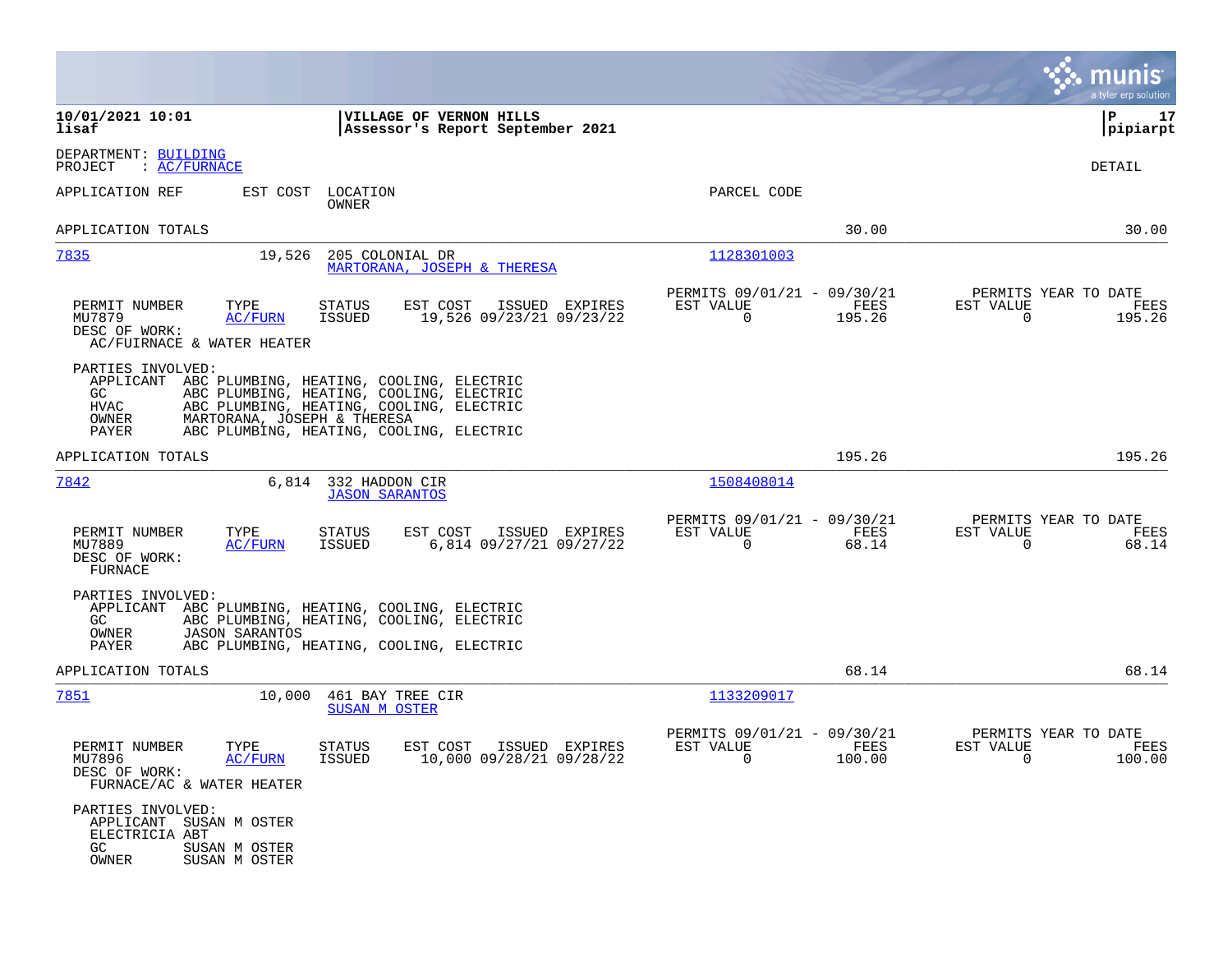|                                                                                                                                                                                 |                                                             |                                                         |                    |                          | munis<br>a tyler erp solution          |
|---------------------------------------------------------------------------------------------------------------------------------------------------------------------------------|-------------------------------------------------------------|---------------------------------------------------------|--------------------|--------------------------|----------------------------------------|
| 10/01/2021 10:01<br>lisaf                                                                                                                                                       | VILLAGE OF VERNON HILLS<br>Assessor's Report September 2021 |                                                         |                    |                          | l P<br>18<br> pipiarpt                 |
| DEPARTMENT: BUILDING<br>PROJECT<br>: AC/FURNACE                                                                                                                                 |                                                             |                                                         |                    |                          | <b>DETAIL</b>                          |
| APPLICATION REF<br>EST COST<br>LOCATION                                                                                                                                         |                                                             | PARCEL CODE                                             |                    |                          |                                        |
| <b>OWNER</b><br><b>PAYER</b><br>SUSAN M OSTER                                                                                                                                   |                                                             |                                                         |                    |                          |                                        |
| APPLICATION TOTALS                                                                                                                                                              |                                                             |                                                         | 100.00             |                          | 100.00                                 |
| 7864<br>5,989<br>1032 CUMBERLAND CT                                                                                                                                             | GREGORY SCOTT DUNCAN                                        | 1132411002                                              |                    |                          |                                        |
| PERMIT NUMBER<br>TYPE<br>STATUS<br>MU7912<br><b>ISSUED</b><br>AC/FURN<br>DESC OF WORK:<br>A/C & FURNACE                                                                         | EST COST<br>ISSUED EXPIRES<br>5,989 09/29/21 09/29/22       | PERMITS 09/01/21 - 09/30/21<br>EST VALUE<br>$\mathbf 0$ | FEES<br>59.89      | EST VALUE<br>$\mathbf 0$ | PERMITS YEAR TO DATE<br>FEES<br>59.89  |
| PARTIES INVOLVED:<br>APPLICANT<br>GREGORY SCOTT DUNCAN<br>GC<br>BECKMAN BROTHERS<br>OWNER<br>GREGORY SCOTT DUNCAN<br>PAYER<br>GREGORY SCOTT DUNCAN                              |                                                             |                                                         |                    |                          |                                        |
| APPLICATION TOTALS                                                                                                                                                              |                                                             |                                                         | 59.89              |                          | 59.89                                  |
| 7871<br>16,312 1462S MAIDSTONE DR                                                                                                                                               | JOAOUIN & GEORGETTE FERNANDEZ                               | 1132104028                                              |                    |                          |                                        |
| PERMIT NUMBER<br>TYPE<br>STATUS<br>MU7918<br>AC/FURN<br>ISSUED<br>DESC OF WORK:<br>A/C & WATER HEATER                                                                           | EST COST<br>ISSUED EXPIRES<br>16,312 09/30/21 09/30/22      | PERMITS 09/01/21 - 09/30/21<br>EST VALUE<br>$\Omega$    | FEES<br>163.12     | EST VALUE<br>$\Omega$    | PERMITS YEAR TO DATE<br>FEES<br>163.12 |
| PARTIES INVOLVED:<br>APPLICANT<br>ARS OF ILLINOIS<br>ARS OF ILLINOIS<br>GC.<br>JOAQUIN & GEORGETTE FERNANDEZ<br>OWNER<br>ARS OF ILLINOIS<br>PLUMBER<br>PAYER<br>ARS OF ILLINOIS |                                                             |                                                         |                    |                          |                                        |
| APPLICATION TOTALS<br>PROJECT TOTALS                                                                                                                                            |                                                             | $\Omega$                                                | 163.12<br>1,059.70 | $\Omega$                 | 163.12<br>1,059.70                     |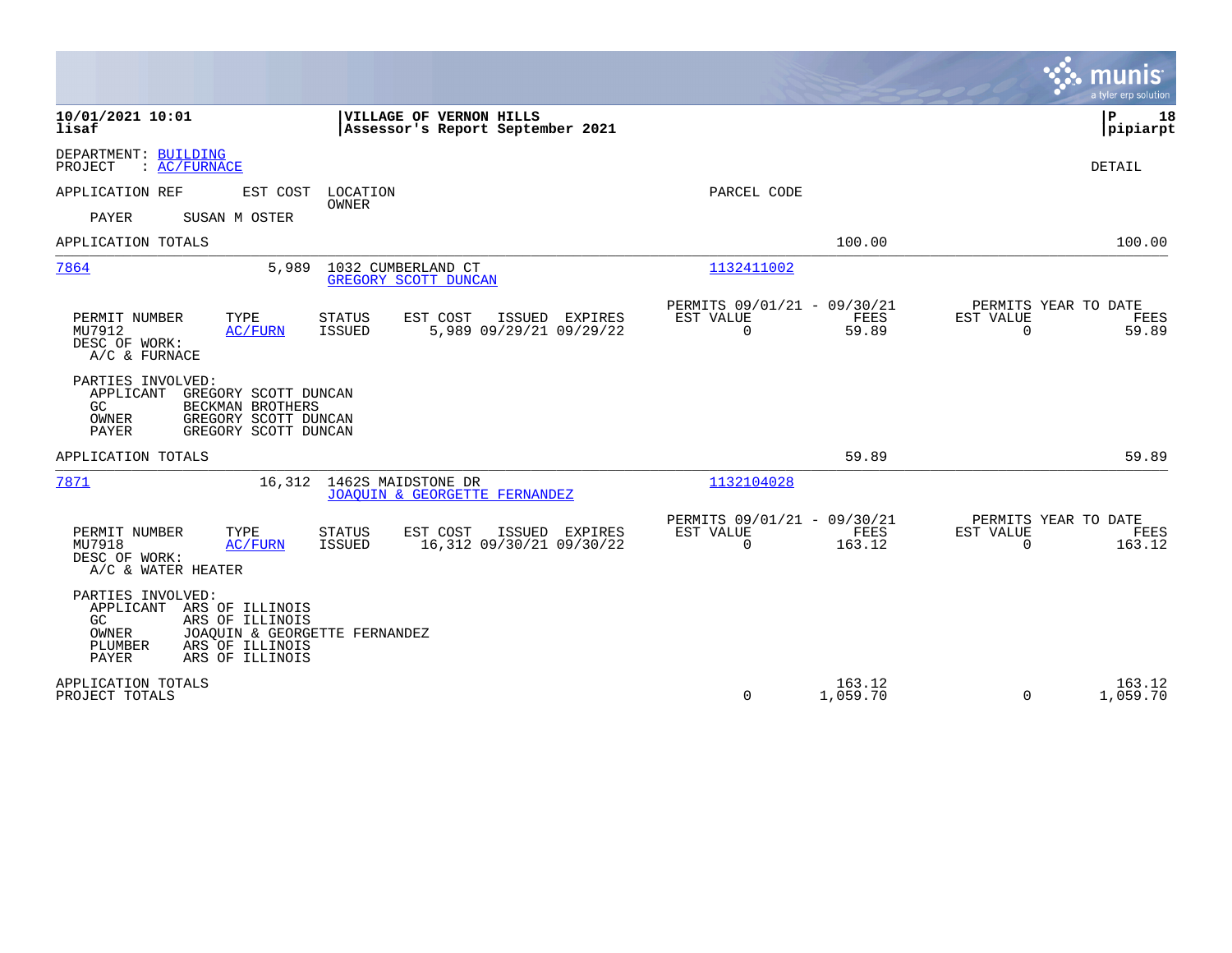|                                                                                                                                                                                                                                           |                                                                                |                                                                        | munis<br>a tyler erp solution                                |
|-------------------------------------------------------------------------------------------------------------------------------------------------------------------------------------------------------------------------------------------|--------------------------------------------------------------------------------|------------------------------------------------------------------------|--------------------------------------------------------------|
| 10/01/2021 10:01<br>lisaf                                                                                                                                                                                                                 | VILLAGE OF VERNON HILLS<br>Assessor's Report September 2021                    |                                                                        | ΙP<br>19<br> pipiarpt                                        |
| DEPARTMENT: BUILDING<br>: NEW BUSINESS NO REMODEL<br>PROJECT                                                                                                                                                                              |                                                                                |                                                                        | DETAIL                                                       |
| APPLICATION REF                                                                                                                                                                                                                           | EST COST LOCATION<br><b>OWNER</b>                                              | PARCEL CODE                                                            |                                                              |
| $\Omega$<br>6983                                                                                                                                                                                                                          | 840 SOUTH MILWAUKEE AVE<br>AARONS ENTERPRISES                                  | 1515200078                                                             |                                                              |
| TYPE<br>PERMIT NUMBER<br>MU7917<br>CO NO FEE<br>DESC OF WORK:<br>NEW OWNERS - JIFFY LUBE                                                                                                                                                  | <b>STATUS</b><br>EST COST<br>ISSUED EXPIRES<br>COMPLT<br>$0$ 09/29/21 09/29/22 | PERMITS 09/01/21 - 09/30/21<br>EST VALUE<br>FEES<br>$\mathbf 0$<br>.00 | PERMITS YEAR TO DATE<br>EST VALUE<br>FEES<br>.00<br>0        |
| PARTIES INVOLVED:<br>APPLICANT<br>RISE AUTO GROUP DBA JIFFY LUBE<br>GC.<br>RISE AUTO GROUP DBA JIFFY LUBE<br>OCCUPANT<br>RISE AUTO GROUP DBA JIFFY LUBE<br>OWNER<br>AARONS ENTERPRISES<br>PAYER<br>RISE AUTO GROUP DBA JIFFY LUBE         |                                                                                |                                                                        |                                                              |
| APPLICATION TOTALS                                                                                                                                                                                                                        |                                                                                | .00                                                                    | .00                                                          |
| 7598                                                                                                                                                                                                                                      | 0 413 NORTH MILWAUKEE AVE 100<br>MID-AMERICA ASSET MANAGEMENT INC              | 1503102020                                                             |                                                              |
| PERMIT NUMBER<br>TYPE<br>MU7797<br>CO NO FEE<br>DESC OF WORK:<br>CO - HALWEEN CITY                                                                                                                                                        | <b>STATUS</b><br>EST COST<br>ISSUED EXPIRES<br>COMPLT<br>$0$ 09/14/21 09/14/22 | PERMITS 09/01/21 - 09/30/21<br>EST VALUE<br>FEES<br>$\Omega$<br>.00    | PERMITS YEAR TO DATE<br>EST VALUE<br>FEES<br>$\Omega$<br>.00 |
| PARTIES INVOLVED:<br>APPLICANT HALLOWEEN CITY<br>GC<br>HALLOWEEN CITY<br>OWNER<br>PAYER<br>FLAMINGO KID SIGNS                                                                                                                             | MID-AMERICA ASSET MANAGEMENT INC                                               |                                                                        |                                                              |
| APPLICATION TOTALS                                                                                                                                                                                                                        |                                                                                | .00                                                                    | .00                                                          |
| 7663<br>$\Omega$                                                                                                                                                                                                                          | 209 BUTTERFIELD RD<br>FRANK & CHRISTINE GIEGER                                 | 1505308139                                                             |                                                              |
| PERMIT NUMBER<br>TYPE<br>MU7888<br>CO NO FEE<br>DESC OF WORK:<br>NEW BUSINESS - CERT OF OCC                                                                                                                                               | <b>STATUS</b><br>EST COST<br>ISSUED EXPIRES<br>COMPLT<br>$0$ 09/27/21 09/27/22 | PERMITS 09/01/21 - 09/30/21<br>EST VALUE<br>FEES<br>$\mathbf 0$<br>.00 | PERMITS YEAR TO DATE<br>EST VALUE<br>FEES<br>$\Omega$<br>.00 |
| PARTIES INVOLVED:<br>APPLICANT<br>HUMMINGBIRD NOVETY & FLOWER<br>MARK J & ELIZABETH SEBASTIAN<br>GC<br>OCCUPANT<br>HUMMINGBIRD NOVETY & FLOWER<br><b>OWNER</b><br>FRANK & CHRISTINE GIEGER<br><b>PAYER</b><br>HUMMINGBIRD NOVETY & FLOWER |                                                                                |                                                                        |                                                              |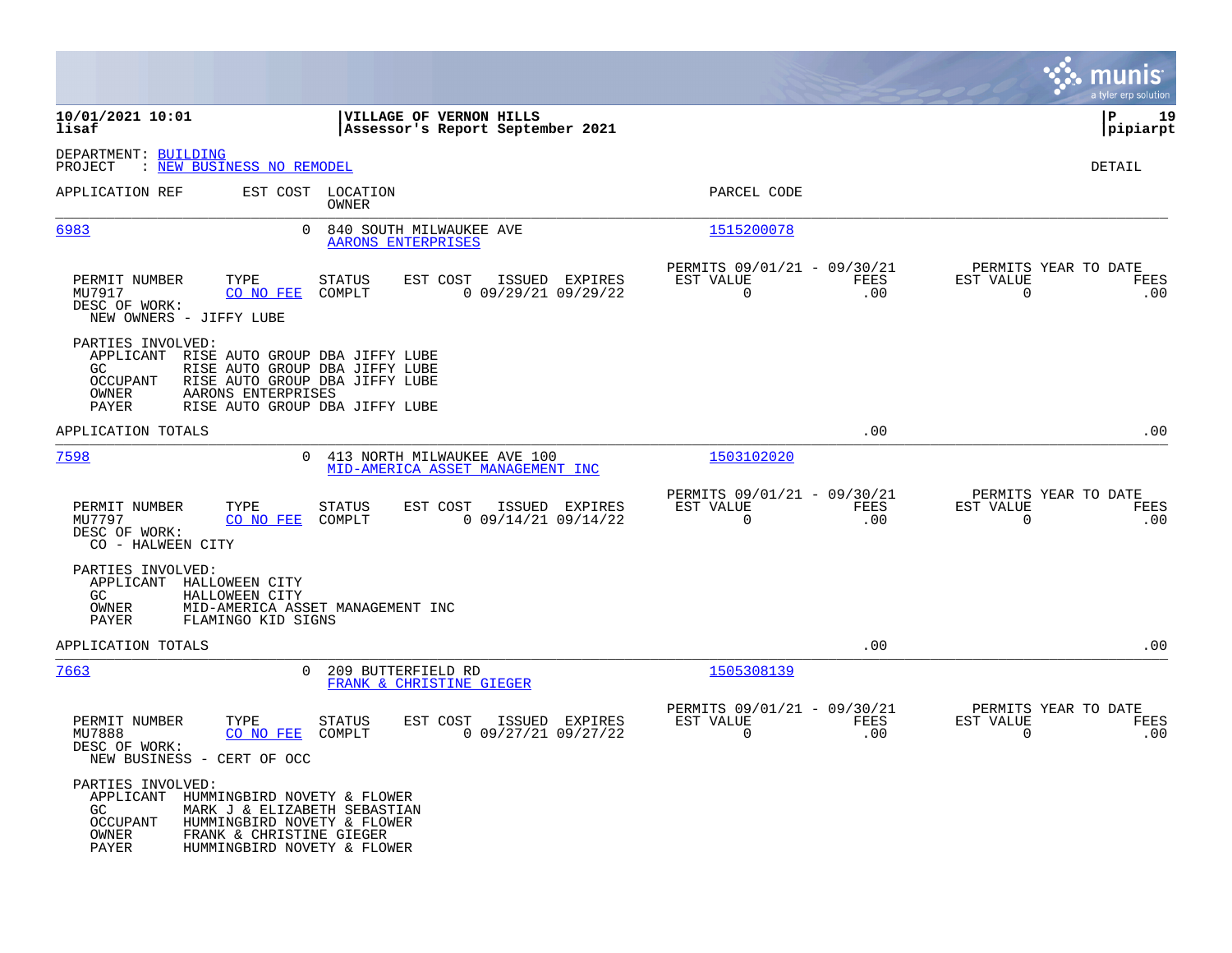|                                                                                                                                                                            |                                                                                                  |                                                                                       | munis<br>a tyler erp solution                                                  |
|----------------------------------------------------------------------------------------------------------------------------------------------------------------------------|--------------------------------------------------------------------------------------------------|---------------------------------------------------------------------------------------|--------------------------------------------------------------------------------|
| 10/01/2021 10:01<br>lisaf<br>APPLICATION TOTALS                                                                                                                            | VILLAGE OF VERNON HILLS<br>Assessor's Report September 2021                                      | .00                                                                                   | l P<br>20<br> pipiarpt<br>$.00 \,$                                             |
| DEPARTMENT: BUILDING<br>PROJECT<br>: NEW BUSINESS NO REMODEL                                                                                                               |                                                                                                  |                                                                                       | DETAIL                                                                         |
| APPLICATION REF                                                                                                                                                            | EST COST LOCATION<br>OWNER                                                                       | PARCEL CODE                                                                           |                                                                                |
| 7688                                                                                                                                                                       | 905 HAWTHORN CTR<br>$\Omega$<br>CENTENNIAL                                                       | 1133401086                                                                            |                                                                                |
| PERMIT NUMBER<br>TYPE<br>MU7919<br>CO NO FEE<br>DESC OF WORK:<br>CO - AISHA'S KITCHEN                                                                                      | EST COST<br>ISSUED EXPIRES<br>STATUS<br>$0$ 09/30/21 09/30/22<br>COMPLT                          | PERMITS 09/01/21 - 09/30/21<br>EST VALUE<br>FEES<br>$\mathbf 0$<br>.00                | PERMITS YEAR TO DATE<br>EST VALUE<br>FEES<br>0<br>.00                          |
| PARTIES INVOLVED:<br>APPLICANT AISHA'S KITCHEN<br>GC.<br>AISHA'S KITCHEN<br>OCCUPANT<br>AISHA'S KITCHEN<br>OWNER<br>CENTENNIAL<br>PAYER<br>AISHA'S KITCHEN                 |                                                                                                  |                                                                                       |                                                                                |
| APPLICATION TOTALS                                                                                                                                                         |                                                                                                  | .00                                                                                   | .00                                                                            |
| 7745                                                                                                                                                                       | 103 WEST TOWNLINE RD<br>$\Omega$<br><b>JOSEPH Z WASCOW</b>                                       | 1505200032                                                                            |                                                                                |
| PERMIT NUMBER<br>TYPE<br>MU7780<br>NO REMODEL COMPLT<br>MU7872<br>CO NO FEE<br>DESC OF WORK:<br>CERTIFICATE OF OCCUPANCY                                                   | STATUS<br>EST COST<br>ISSUED EXPIRES<br>$0$ 09/09/21 09/23/22<br>$0$ 09/23/21 09/23/22<br>COMPLT | PERMITS 09/01/21 - 09/30/21<br>EST VALUE<br>FEES<br>0<br>150.00<br>$\mathbf 0$<br>.00 | PERMITS YEAR TO DATE<br>EST VALUE<br>FEES<br>0<br>150.00<br>$\mathbf 0$<br>.00 |
| PARTIES INVOLVED:<br>APPLICANT ALM HEALTHCARE INC<br>GC<br>ALM HEALTHCARE INC<br>OCCUPANT<br>ALM HEALTHCARE INC<br>OWNER<br>JOSEPH Z WASCOW<br>PAYER<br>ALM HEALTHCARE INC |                                                                                                  |                                                                                       |                                                                                |
| APPLICATION TOTALS                                                                                                                                                         |                                                                                                  | 150.00                                                                                | 150.00                                                                         |
| 7822                                                                                                                                                                       | 119 HAWTHORN CTR<br>$\Omega$<br>CENTENNIAL                                                       | 1133401086                                                                            |                                                                                |
| PERMIT NUMBER<br>TYPE STATUS<br>MU7873<br>NO REMODEL ISSUED<br>DESC OF WORK:<br>CO - ZOOM ZONE                                                                             | EST COST ISSUED EXPIRES<br>$0$ 09/23/21 09/30/22                                                 | PERMITS 09/01/21 - 09/30/21<br>EST VALUE<br>FEES<br>$\Omega$<br>150.00                | PERMITS YEAR TO DATE<br>EST VALUE<br>FEES<br>$\Omega$<br>150.00                |
| PARTIES INVOLVED:<br>APPLICANT<br>ZOOM ZONE<br>ZOOM ZONE<br>GC<br><b>OCCUPANT</b><br>ZOOM ZONE                                                                             |                                                                                                  |                                                                                       |                                                                                |

**Contract**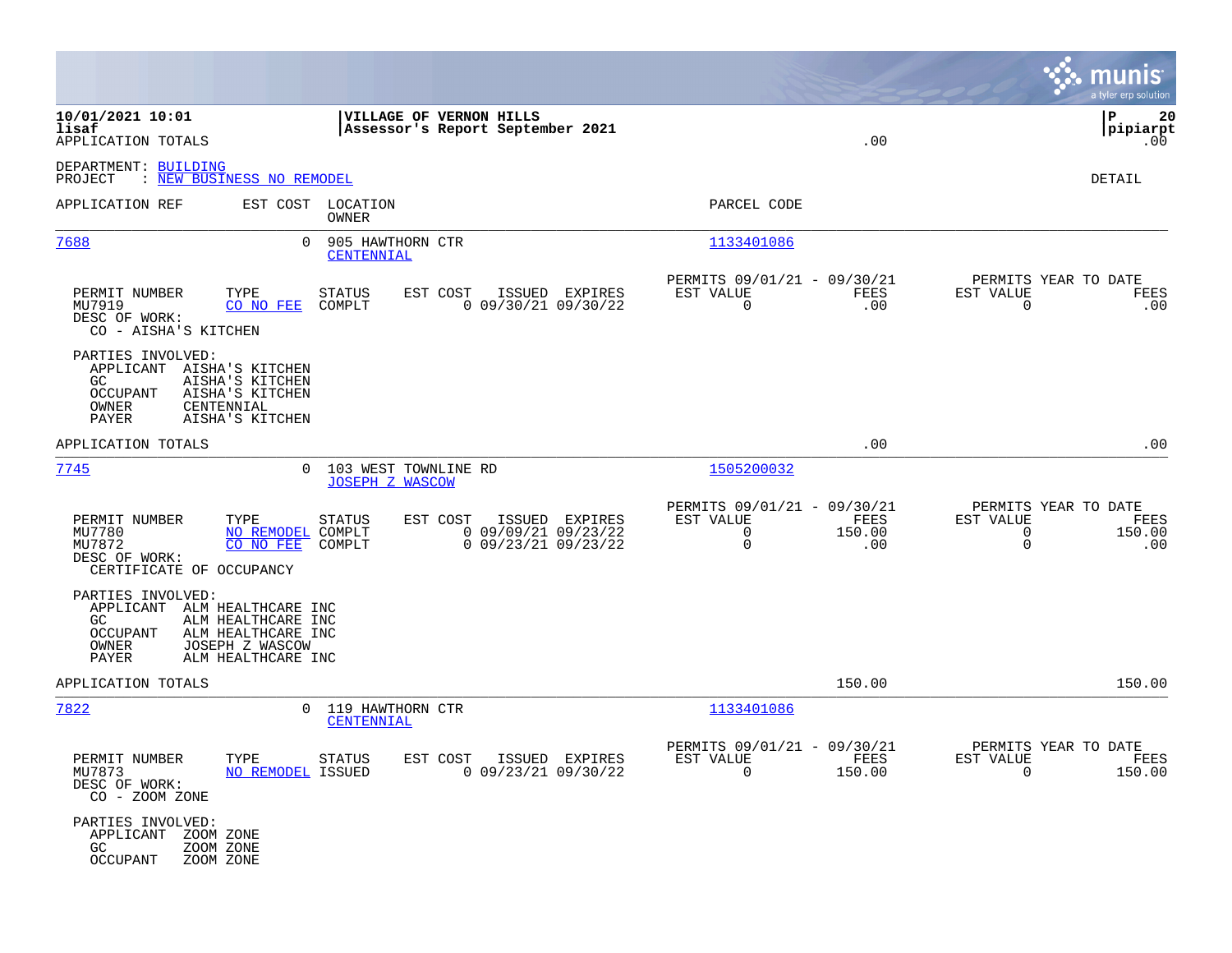|                                                              |                                                             |             |                  | <b>Munis</b><br>a tyler erp solution |
|--------------------------------------------------------------|-------------------------------------------------------------|-------------|------------------|--------------------------------------|
| 10/01/2021 10:01<br>lisaf                                    | VILLAGE OF VERNON HILLS<br>Assessor's Report September 2021 |             |                  | 21<br>∣P<br> pipiarpt                |
| DEPARTMENT: BUILDING<br>: NEW BUSINESS NO REMODEL<br>PROJECT |                                                             |             |                  | DETAIL                               |
| APPLICATION REF<br>EST COST                                  | LOCATION<br>OWNER                                           | PARCEL CODE |                  |                                      |
| OWNER<br>CENTENNIAL<br>PAYER<br>ZOOM ZONE                    |                                                             |             |                  |                                      |
| APPLICATION TOTALS<br>PROJECT TOTALS                         |                                                             | 0           | 150.00<br>300.00 | 150.00<br>300.00                     |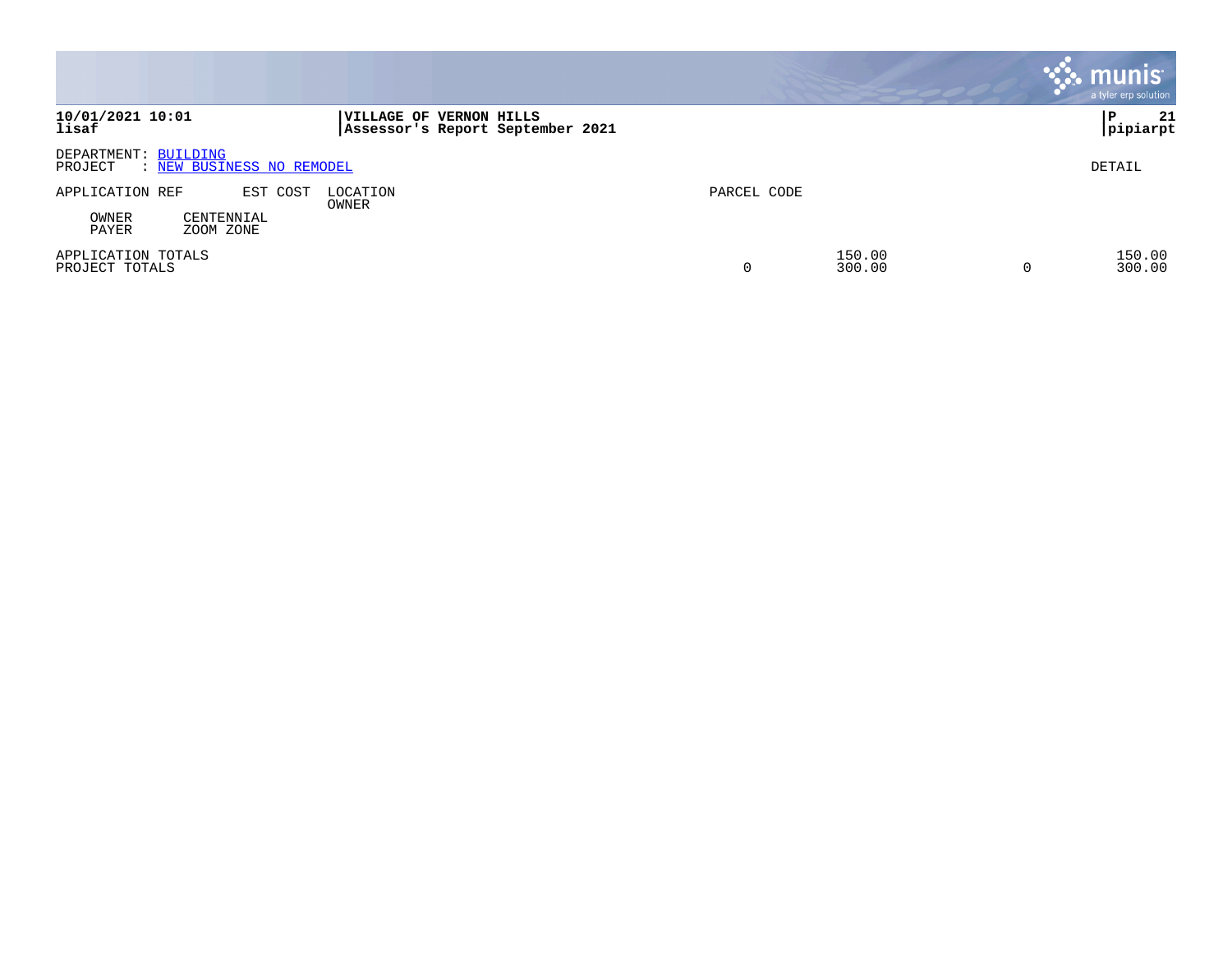|                                                                                                                                                                                                                                        | munis<br>a tyler erp solution                                                                                                                          |
|----------------------------------------------------------------------------------------------------------------------------------------------------------------------------------------------------------------------------------------|--------------------------------------------------------------------------------------------------------------------------------------------------------|
| 10/01/2021 10:01<br>VILLAGE OF VERNON HILLS<br>Assessor's Report September 2021<br>lisaf                                                                                                                                               | P<br>22<br> pipiarpt                                                                                                                                   |
| DEPARTMENT: BUILDING<br>: COMMERCIAL ROOFTOP HVAC<br>PROJECT                                                                                                                                                                           | DETAIL                                                                                                                                                 |
| EST COST<br>LOCATION<br>APPLICATION REF<br>OWNER                                                                                                                                                                                       | PARCEL CODE                                                                                                                                            |
| 7694<br>100 CORPORATE WOODS PARKWAY<br>52,866<br>PEARL ORIGINAL LTD                                                                                                                                                                    | 1516204007                                                                                                                                             |
| EST COST<br>PERMIT NUMBER<br>TYPE<br><b>STATUS</b><br>ISSUED EXPIRES<br>COMPLT<br>52,866 09/01/21 09/02/22<br>MU7732<br><b>REROOF</b><br>DESC OF WORK:<br>REROOF HVAC                                                                  | PERMITS 09/01/21 - 09/30/21<br>PERMITS YEAR TO DATE<br><b>FEES</b><br>EST VALUE<br>EST VALUE<br>FEES<br>$\mathbf 0$<br>528.66<br>$\mathbf 0$<br>528.66 |
| PARTIES INVOLVED:<br>APPLICANT<br>MIDWEST MECHANICAL<br>GC.<br>MIDWEST MECHANICAL<br>KOTO DESIGNS<br>OCCUPANT<br>OWNER<br>PEARL ORIGINAL LTD<br>PAYER<br>MIDWEST MECHANICAL                                                            |                                                                                                                                                        |
| APPLICATION TOTALS                                                                                                                                                                                                                     | 528.66<br>528.66                                                                                                                                       |
| 7847<br>176,200<br>500 CORPORATE WOODS PARKWAY<br>MITSUBISHI ELEC AUTOMATION INC                                                                                                                                                       | 1509401075                                                                                                                                             |
| PERMIT NUMBER<br>EST COST<br>ISSUED EXPIRES<br>TYPE<br><b>STATUS</b><br>176,200 09/28/21 09/28/22<br>MU7893<br>RFTP HVAC<br>ISSUED<br>DESC OF WORK:<br>REPLACEMENT OF 2 ROOFTOP UNITS                                                  | PERMITS 09/01/21 - 09/30/21<br>PERMITS YEAR TO DATE<br>EST VALUE<br>FEES<br>EST VALUE<br>FEES<br>$\Omega$<br>$\Omega$<br>1,762.00<br>1,762.00          |
| PARTIES INVOLVED:<br>APPLICANT<br>EMCOR SERVICES TEAM MECHANICAL INC<br>ELECTRICIA CITY SERVICE<br>GC.<br>EMCOR SERVICES TEAM MECHANICAL INC<br>OWNER<br>MITSUBISHI ELEC AUTOMATION INC<br>PAYER<br>EMCOR SERVICES TEAM MECHANICAL INC |                                                                                                                                                        |
| APPLICATION TOTALS<br>PROJECT TOTALS                                                                                                                                                                                                   | 1,762.00<br>1,762.00<br>$\Omega$<br>2,290.66<br>2,290.66<br>$\Omega$                                                                                   |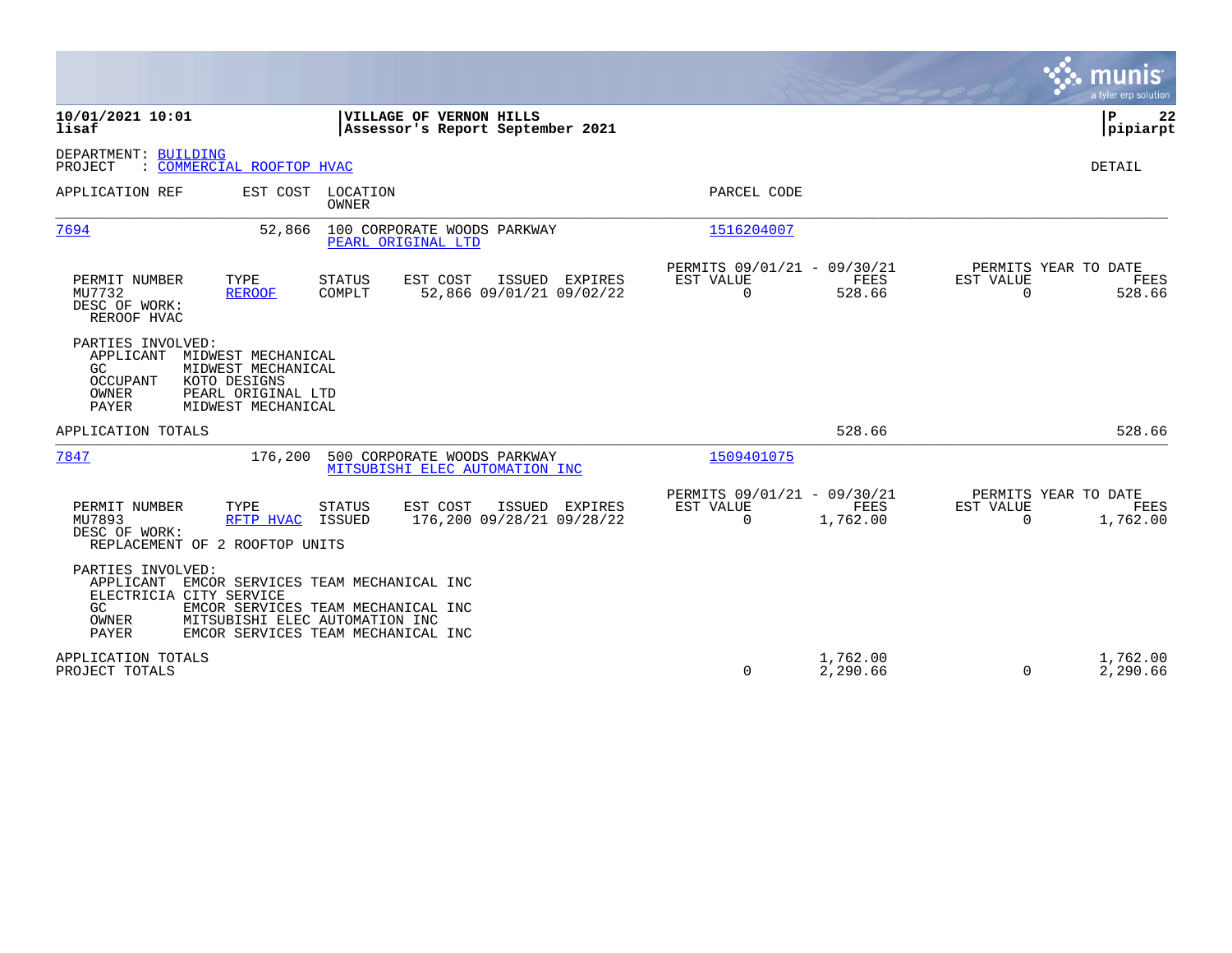|                                                                                                                                                                                      | munis<br>a tyler erp solution                                                                                                                 |
|--------------------------------------------------------------------------------------------------------------------------------------------------------------------------------------|-----------------------------------------------------------------------------------------------------------------------------------------------|
| 10/01/2021 10:01<br>VILLAGE OF VERNON HILLS<br>lisaf<br>Assessor's Report September 2021                                                                                             | l P<br>23<br> pipiarpt                                                                                                                        |
| DEPARTMENT: BUILDING<br>$\therefore$ DECK<br>PROJECT                                                                                                                                 | <b>DETAIL</b>                                                                                                                                 |
| APPLICATION REF<br>EST COST<br>LOCATION<br>OWNER                                                                                                                                     | PARCEL CODE                                                                                                                                   |
| 7642<br>608 MARSHALL STREET<br>24,000<br>PLACEHOLDER                                                                                                                                 | 1133205042                                                                                                                                    |
| PERMIT NUMBER<br>TYPE<br>STATUS<br>EST COST<br>ISSUED EXPIRES<br>MU7759<br><b>DECK</b><br>COMPLT<br>24,000 09/07/21 09/21/22<br>DESC OF WORK:<br>DECK                                | PERMITS 09/01/21 - 09/30/21<br>PERMITS YEAR TO DATE<br>EST VALUE<br>FEES<br>EST VALUE<br>FEES<br>$\mathbf 0$<br>0<br>240.00<br>240.00         |
| PARTIES INVOLVED:<br>APPLICANT GEORGETOWN DECKS<br>FIRE SPRIN GEORGETOWN DECKS<br>GC<br>GEORGETOWN DECKS<br>OWNER<br>PLACEHOLDER<br>PAYER<br>GEORGETOWN DECKS                        |                                                                                                                                               |
| APPLICATION TOTALS                                                                                                                                                                   | 240.00<br>240.00                                                                                                                              |
| 7692<br>1,300<br>483 EVERGREEN DR<br>ABISHAK BOINPALLY & PRIYADARSHINI REDDY                                                                                                         | 1508403008                                                                                                                                    |
| TYPE<br>ISSUED EXPIRES<br>PERMIT NUMBER<br>STATUS<br>EST COST<br><b>ISSUED</b><br>1,300 09/17/21 09/17/22<br>MU7831<br><b>DECK</b><br>DESC OF WORK:<br>PERGOLA                       | PERMITS 09/01/21 - 09/30/21<br>PERMITS YEAR TO DATE<br>EST VALUE<br>FEES<br>EST VALUE<br>FEES<br>$\mathbf 0$<br>30.00<br>$\mathbf 0$<br>30.00 |
| PARTIES INVOLVED:<br>APPLICANT ABISHEK BOINPALLY<br>GC<br>VP HOME REMODELING<br>OWNER<br>ABISHAK BOINPALLY & PRIYADARSHINI REDDY<br>ABISHAK BOINPALLY & PRIYADARSHINI REDDY<br>PAYER |                                                                                                                                               |
| APPLICATION TOTALS                                                                                                                                                                   | 30.00<br>30.00                                                                                                                                |
| 7773<br>19,768<br>677 SYCAMORE ST<br>TYRONE D & DIANA L QUINN                                                                                                                        | 1132104035                                                                                                                                    |
| PERMIT NUMBER<br>STATUS<br>EST COST<br>ISSUED EXPIRES<br>TYPE<br>19,768 09/27/21 09/30/22<br>MU7883<br><b>DECK</b><br>ISSUED<br>DESC OF WORK:<br>DECK                                | PERMITS 09/01/21 - 09/30/21<br>PERMITS YEAR TO DATE<br>EST VALUE<br>FEES<br>EST VALUE<br>FEES<br>$\Omega$<br>197.68<br>$\Omega$<br>197.68     |
| PARTIES INVOLVED:<br>APPLICANT<br>TOP DECK BUILDERS, INC<br>GC.<br>TOP DECK BUILDERS, INC<br>OWNER<br>TYRONE D & DIANA L OUINN<br>TOP DECK BUILDERS, INC<br>PAYER                    |                                                                                                                                               |
| APPLICATION TOTALS                                                                                                                                                                   | 197.68<br>197.68                                                                                                                              |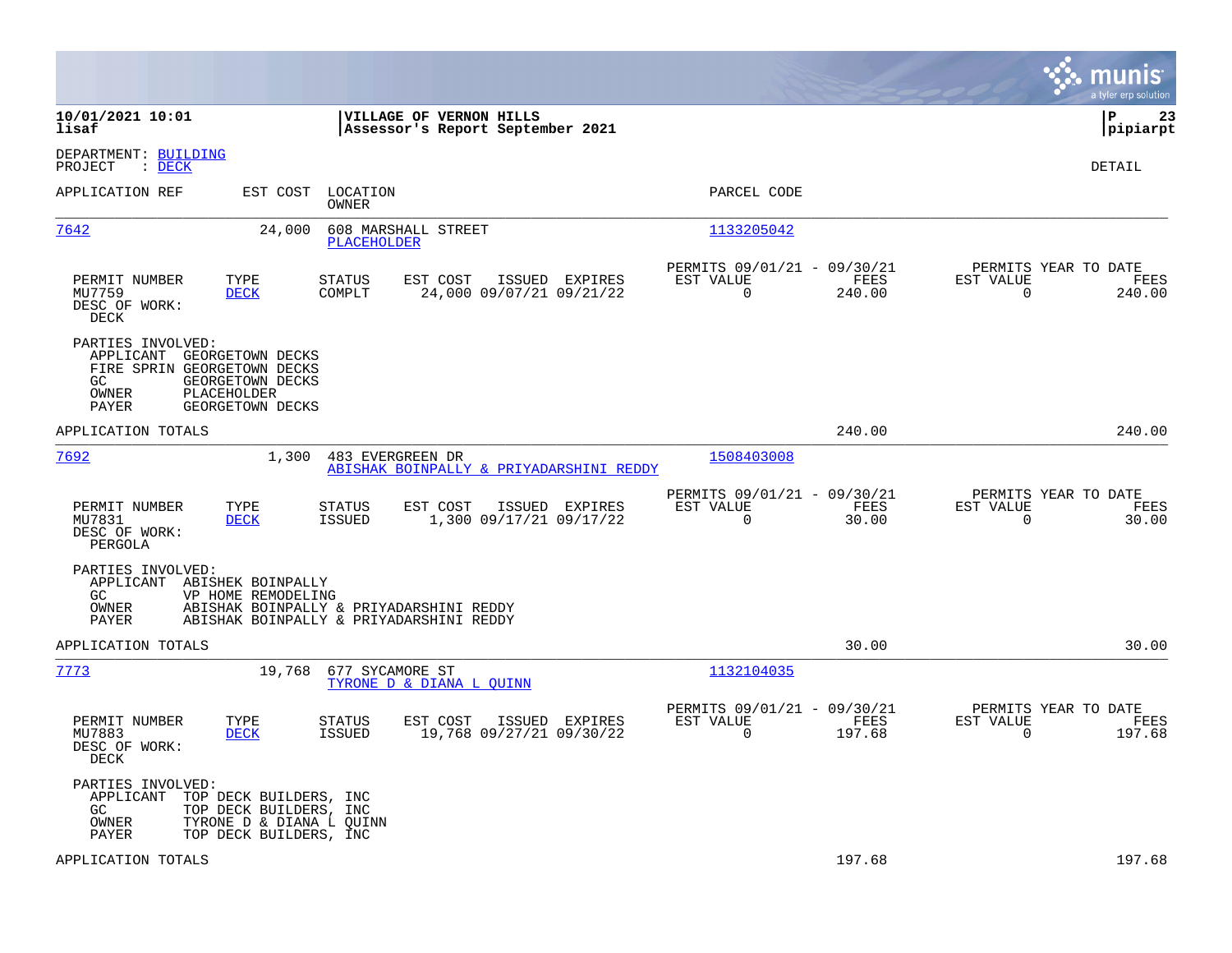|                                                  |          |                                                                    |             |        | <b>munis</b><br>a tyler erp solution |
|--------------------------------------------------|----------|--------------------------------------------------------------------|-------------|--------|--------------------------------------|
| 10/01/2021 10:01<br>lisaf                        |          | <b>VILLAGE OF VERNON HILLS</b><br>Assessor's Report September 2021 |             |        | 24<br>Р<br>pipiarpt                  |
| DEPARTMENT: BUILDING<br>PROJECT<br>: <u>DECK</u> |          |                                                                    |             |        | DETAIL                               |
| APPLICATION REF                                  | EST COST | LOCATION                                                           | PARCEL CODE |        |                                      |
| PROJECT TOTALS                                   |          | OWNER                                                              |             | 467.68 | 467.68<br>υ                          |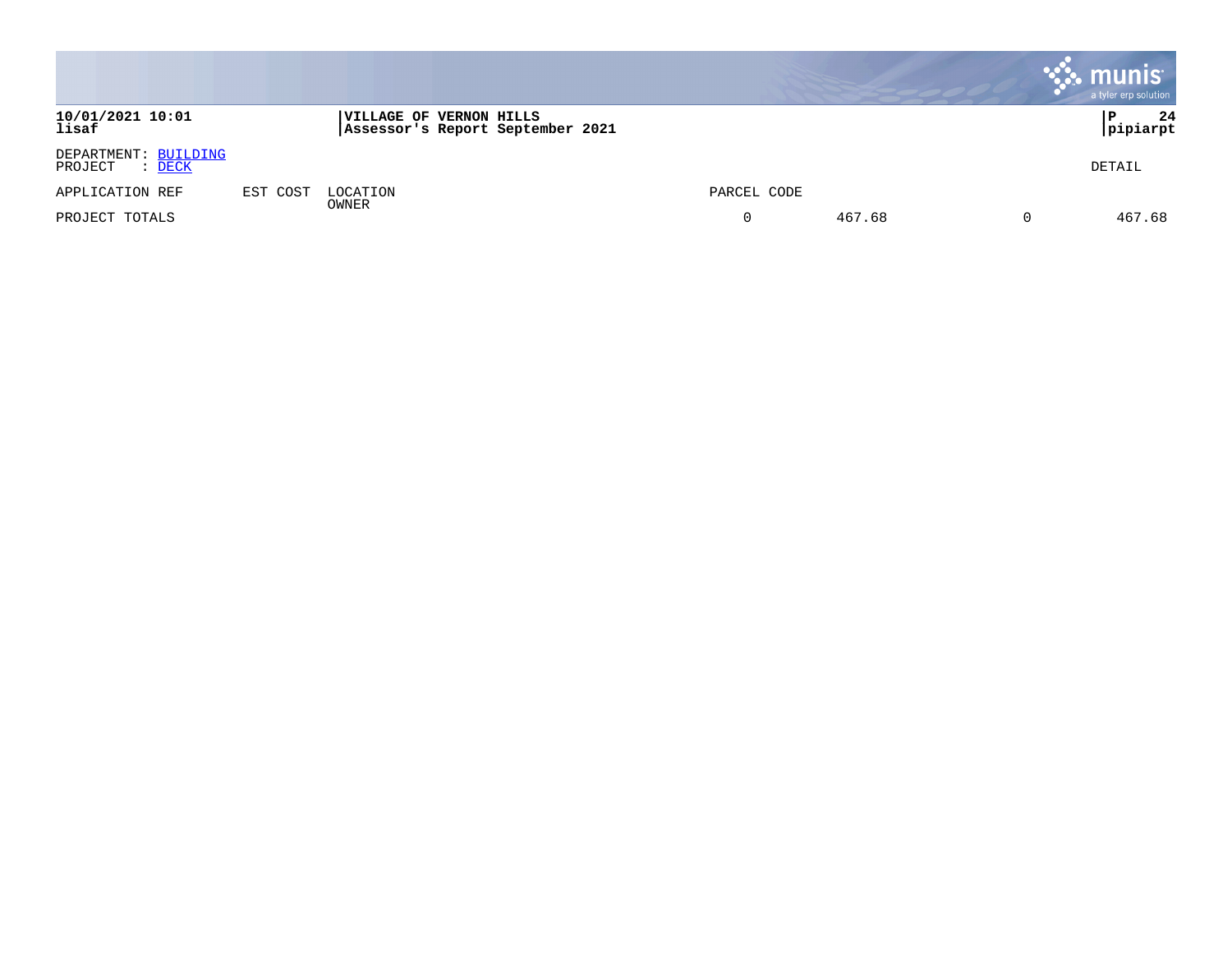|                                                                                                                                                                                                                              |                                                                          | munis<br>a tyler erp solution                                     |
|------------------------------------------------------------------------------------------------------------------------------------------------------------------------------------------------------------------------------|--------------------------------------------------------------------------|-------------------------------------------------------------------|
| 10/01/2021 10:01<br>VILLAGE OF VERNON HILLS<br>lisaf<br>Assessor's Report September 2021                                                                                                                                     |                                                                          | l P<br>25<br> pipiarpt                                            |
| DEPARTMENT: BUILDING<br>PROJECT<br>: DRIVEWAY                                                                                                                                                                                |                                                                          | <b>DETAIL</b>                                                     |
| APPLICATION REF<br>EST COST<br>LOCATION<br>OWNER                                                                                                                                                                             | PARCEL CODE                                                              |                                                                   |
| <u>7587</u><br>3,500<br>650 WESTMORELAND DR<br>FIDELITY BUILDERS INC                                                                                                                                                         | 1508111007                                                               |                                                                   |
| TYPE<br>EST COST<br>PERMIT NUMBER<br>STATUS<br>ISSUED EXPIRES<br>PKG LOT<br><b>ISSUED</b><br>3,500 09/02/21 09/09/22<br>MU7745<br>DESC OF WORK:<br>DRIVEWAY NOT PARKING LOT                                                  | PERMITS 09/01/21 - 09/30/21<br>FEES<br>EST VALUE<br>$\mathbf 0$<br>50.00 | PERMITS YEAR TO DATE<br>EST VALUE<br>FEES<br>$\mathbf 0$<br>50.00 |
| PARTIES INVOLVED:<br>APPLICANT<br>STOKES BLACKTOP<br>STOKES BLACKTOP<br>GC.<br>OWNER<br>FIDELITY BUILDERS INC<br>PAYER<br>STOKES BLACKTOP                                                                                    |                                                                          |                                                                   |
| APPLICATION TOTALS                                                                                                                                                                                                           | 50.00                                                                    | 50.00                                                             |
| 7605<br>2,900<br>1341 MAIDSTONE DR<br>SCOTT M BRANDT & DANA B BRANDT, TRUSTEES                                                                                                                                               | 1132104066                                                               |                                                                   |
| PERMIT NUMBER<br>TYPE<br><b>STATUS</b><br>EST COST<br>ISSUED EXPIRES<br>2,900 09/21/21 09/29/22<br>MU7846<br><b>DRVWY</b><br><b>ISSUED</b><br>DESC OF WORK:<br>ASPHALT DRIVEWAY                                              | PERMITS 09/01/21 - 09/30/21<br>EST VALUE<br>FEES<br>$\Omega$<br>50.00    | PERMITS YEAR TO DATE<br>EST VALUE<br>FEES<br>$\mathbf 0$<br>50.00 |
| PARTIES INVOLVED:<br>APPLICANT<br>T/S CONCRETE & ASPHALT SOLUTIONS<br>T/S CONCRETE & ASPHALT SOLUTIONS<br>GC<br><b>OWNER</b><br>SCOTT M BRANDT & DANA B BRANDT, TRUSTEES<br><b>PAYER</b><br>T/S CONCRETE & ASPHALT SOLUTIONS |                                                                          |                                                                   |
| APPLICATION TOTALS                                                                                                                                                                                                           | 50.00                                                                    | 50.00                                                             |
| 7689<br>8,909<br>310 CHESTERFIELD LN<br>CHAD & SUZANNE WAKEFIELD                                                                                                                                                             | 1508213013                                                               |                                                                   |
| PERMIT NUMBER<br>EST COST<br>TYPE<br><b>STATUS</b><br>ISSUED EXPIRES<br>MU7805<br><b>ISSUED</b><br>8,909 09/14/21 09/14/22<br><b>DRVWY</b><br>DESC OF WORK:<br>ASPHALT DRIVEWAY AND WALKWAY                                  | PERMITS 09/01/21 - 09/30/21<br>EST VALUE<br>FEES<br>$\mathbf 0$<br>89.09 | PERMITS YEAR TO DATE<br>EST VALUE<br>FEES<br>$\mathbf 0$<br>89.09 |
| PARTIES INVOLVED:<br>APPLICANT<br>CHAD & SUZANNE WAKEFIELD<br>GC.<br>NORTH RANGE CONCRETE<br>OWNER<br>CHAD & SUZANNE WAKEFIELD<br>PAYER<br>CHAD & SUZANNE WAKEFIELD                                                          |                                                                          |                                                                   |
| APPLICATION TOTALS                                                                                                                                                                                                           | 89.09                                                                    | 89.09                                                             |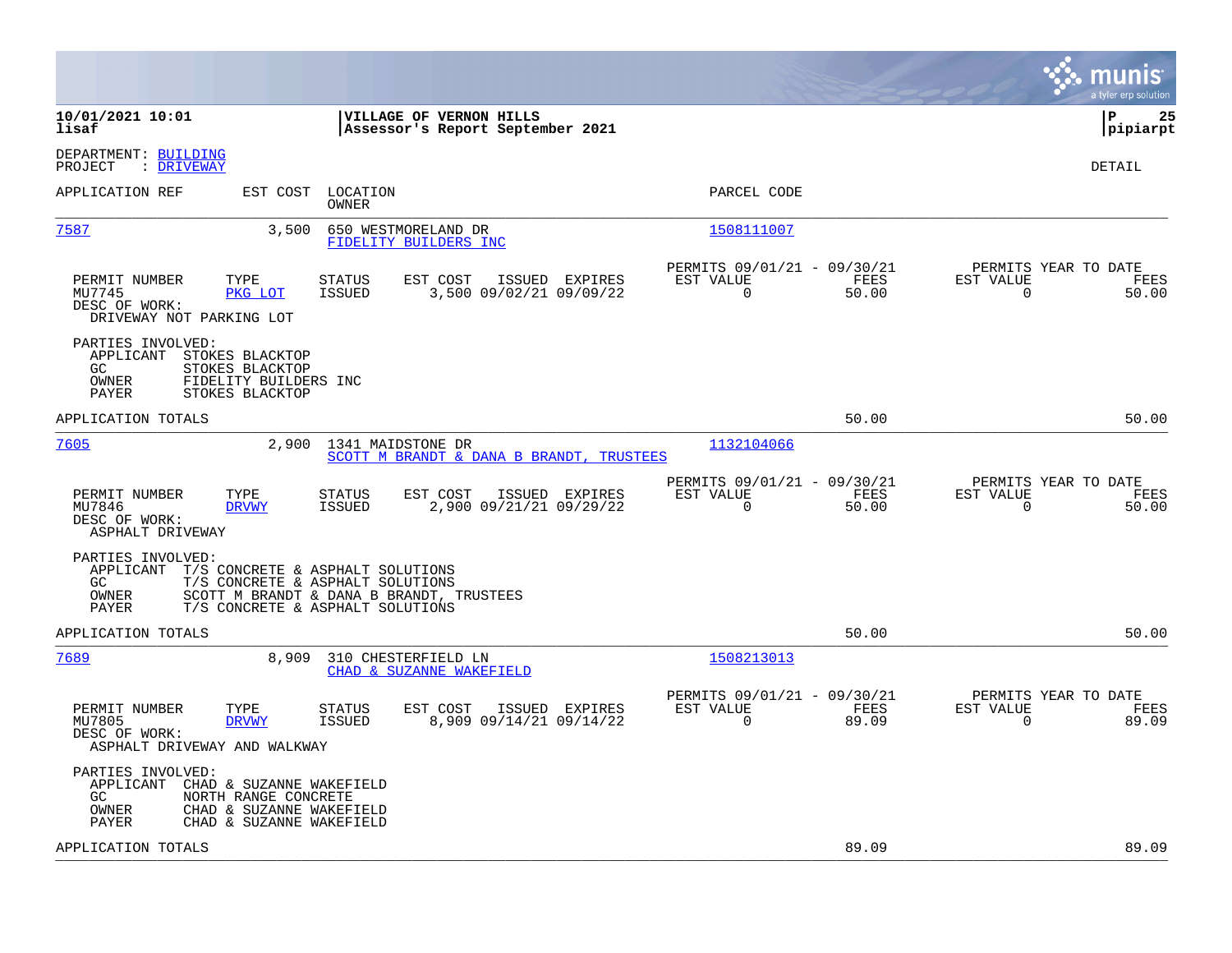|                                                                                 |                                                                                                               |                                                        |                                                             |        |                |                                                         |             |                |                          | a tvler erp solution                   |
|---------------------------------------------------------------------------------|---------------------------------------------------------------------------------------------------------------|--------------------------------------------------------|-------------------------------------------------------------|--------|----------------|---------------------------------------------------------|-------------|----------------|--------------------------|----------------------------------------|
| 10/01/2021 10:01<br>lisaf<br>7690                                               | 6.900                                                                                                         | 472 SUTCLIFFE CIR<br>CANDICE WHEELER, TRUSTEE          | VILLAGE OF VERNON HILLS<br>Assessor's Report September 2021 |        |                |                                                         | 1508401007  |                |                          | lР<br>26<br> pipiarpt                  |
| PERMIT NUMBER                                                                   | TYPE                                                                                                          | <b>STATUS</b>                                          | EST COST                                                    | ISSUED | EXPIRES        | PERMITS 09/01/21 - 09/30/21<br>EST VALUE                |             | FEES           | EST VALUE                | PERMITS YEAR TO DATE<br>FEES           |
| DEPARTMENT: BUILDING<br>PROJECT<br>: DRIVEWAY                                   |                                                                                                               |                                                        |                                                             |        |                |                                                         |             |                |                          | DETAIL                                 |
| APPLICATION REF                                                                 | EST COST                                                                                                      | LOCATION                                               |                                                             |        |                |                                                         | PARCEL CODE |                |                          |                                        |
| MU7855<br>DESC OF WORK:<br>ASPHALT DRIVEWAY & STEPS                             | <b>DRVWY</b>                                                                                                  | OWNER<br><b>ISSUED</b>                                 | 6,900 09/22/21 09/22/22                                     |        |                | 0                                                       |             | 69.00          | $\mathbf 0$              | 69.00                                  |
| PARTIES INVOLVED:<br>APPLICANT<br>GC<br>OWNER                                   | TOTAL PAVING<br>TOTAL PAVING<br>CANDICE WHEELER, TRUSTEE                                                      |                                                        |                                                             |        |                |                                                         |             |                |                          |                                        |
| APPLICATION TOTALS                                                              |                                                                                                               |                                                        |                                                             |        |                |                                                         |             | 69.00          |                          | 69.00                                  |
| 7706                                                                            |                                                                                                               | 36,101 140 SOUTHFIELD DR<br>MARK W & ROBERTA J OHNSTED |                                                             |        |                |                                                         | 1506401027  |                |                          |                                        |
| PERMIT NUMBER<br>MU7835<br>DESC OF WORK:<br>DRIVEWAY, POOL/HOT TUB PAD, WALKWAY | TYPE<br><b>DRVWY</b>                                                                                          | <b>STATUS</b><br><b>ISSUED</b>                         | EST COST<br>36,101 09/20/21 09/29/22                        |        | ISSUED EXPIRES | PERMITS 09/01/21 - 09/30/21<br>EST VALUE<br>$\mathbf 0$ |             | FEES<br>361.01 | EST VALUE<br>$\mathbf 0$ | PERMITS YEAR TO DATE<br>FEES<br>361.01 |
| PARTIES INVOLVED:<br>APPLICANT<br>GC.<br>OWNER<br>PAYER                         | MARK W & ROBERTA J OHNSTED<br>NORTHRANGE CONCRETE<br>MARK W & ROBERTA J OHNSTED<br>MARK W & ROBERTA J OHNSTED |                                                        |                                                             |        |                |                                                         |             |                |                          |                                        |
| APPLICATION TOTALS                                                              |                                                                                                               |                                                        |                                                             |        |                |                                                         |             | 361.01         |                          | 361.01                                 |
| 7711                                                                            |                                                                                                               | 2,850 313 RICHMOND PL<br>CARL OLSON                    |                                                             |        |                |                                                         | 1508405002  |                |                          |                                        |
| PERMIT NUMBER<br>MU7870<br>DESC OF WORK:<br>ASPHALT DRIVEWAY                    | TYPE<br><b>DRVWY</b>                                                                                          | <b>STATUS</b><br><b>ISSUED</b>                         | EST COST<br>2,850 09/23/21 09/23/22                         |        | ISSUED EXPIRES | PERMITS 09/01/21 - 09/30/21<br>EST VALUE<br>$\Omega$    |             | FEES<br>50.00  | EST VALUE<br>$\mathbf 0$ | PERMITS YEAR TO DATE<br>FEES<br>50.00  |
| PARTIES INVOLVED:<br>APPLICANT<br>GC.<br>OWNER                                  | KAPLAN PAVING LLC<br>KAPLAN PAVING LLC<br>CARL OLSON                                                          |                                                        |                                                             |        |                |                                                         |             |                |                          |                                        |
| APPLICATION TOTALS                                                              |                                                                                                               |                                                        |                                                             |        |                |                                                         |             | 50.00          |                          | 50.00                                  |
| 7763                                                                            | 18,400                                                                                                        | 288 MARSEILLES ST<br><b>JIMMY NINH</b>                 |                                                             |        |                |                                                         | 1509302011  |                |                          |                                        |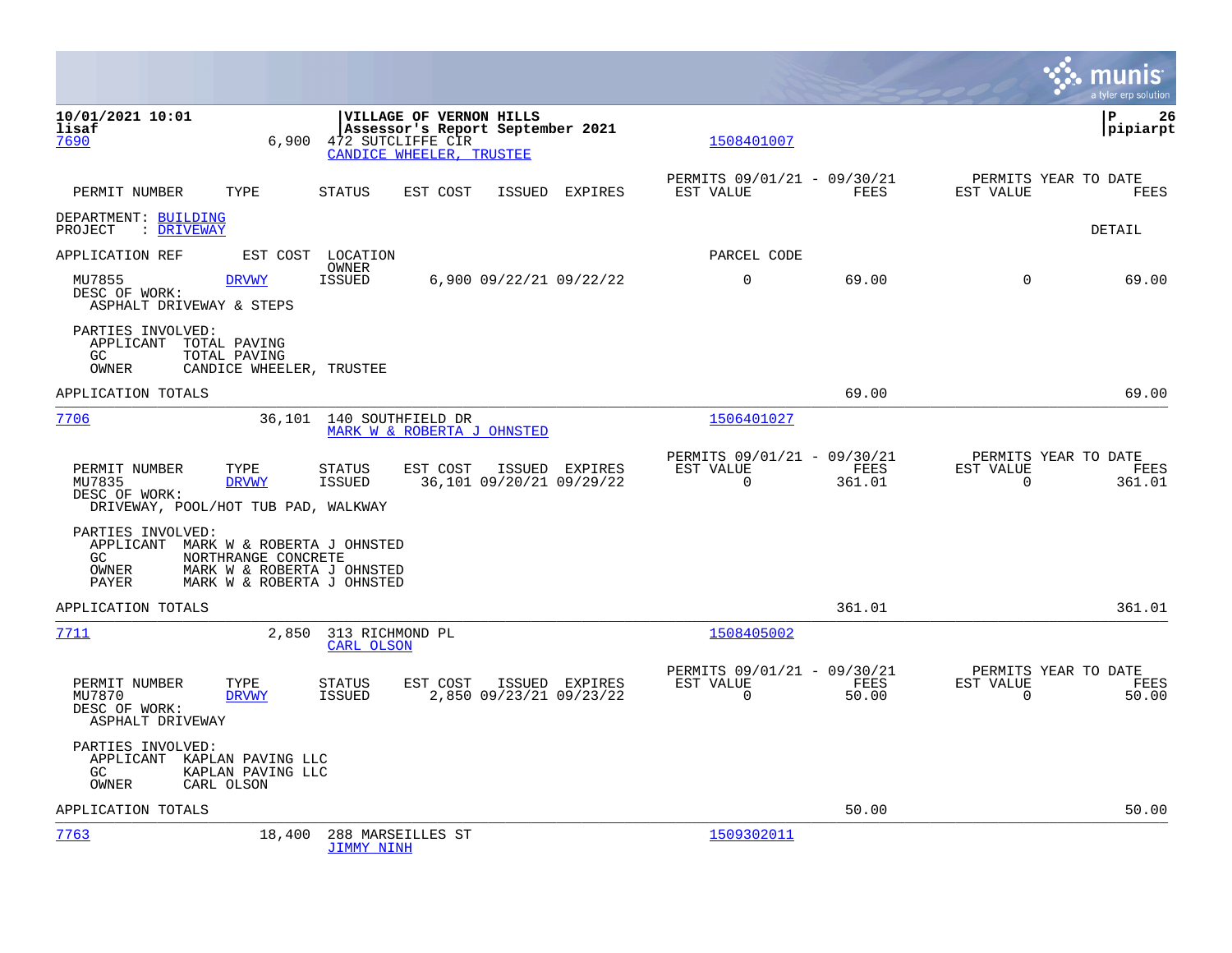|                                                                                                                              |                                                                                  |                                                                          | munis<br>a tyler erp solution                                     |
|------------------------------------------------------------------------------------------------------------------------------|----------------------------------------------------------------------------------|--------------------------------------------------------------------------|-------------------------------------------------------------------|
| 10/01/2021 10:01<br>lisaf                                                                                                    | VILLAGE OF VERNON HILLS<br>Assessor's Report September 2021                      |                                                                          | l P<br>27<br>pipiarpt                                             |
| PERMIT NUMBER<br>TYPE                                                                                                        | STATUS<br>EST COST<br>ISSUED EXPIRES                                             | PERMITS 09/01/21 - 09/30/21<br>EST VALUE<br>FEES                         | PERMITS YEAR TO DATE<br>EST VALUE<br>FEES                         |
| DEPARTMENT: BUILDING<br>: DRIVEWAY<br>PROJECT                                                                                |                                                                                  |                                                                          | <b>DETAIL</b>                                                     |
| APPLICATION REF                                                                                                              | EST COST LOCATION                                                                | PARCEL CODE                                                              |                                                                   |
| MU7826<br><b>DRVWY</b><br>DESC OF WORK:<br>PATIO & DRIVEWAY                                                                  | <b>OWNER</b><br>COMPLT<br>18,400 09/16/21 09/27/22                               | $\mathbf 0$<br>184.00                                                    | $\Omega$<br>184.00                                                |
| PARTIES INVOLVED:<br>APPLICANT JIMMY NINH<br>GC<br>WANTOLA CONCRETE<br>OWNER<br>JIMMY NINH<br>PAYER<br>JIMMY NINH            |                                                                                  |                                                                          |                                                                   |
| APPLICATION TOTALS                                                                                                           |                                                                                  | 184.00                                                                   | 184.00                                                            |
| 7769<br>4,000                                                                                                                | 400 ALEXANDRIA DR<br><b>MARSHALL WHITTEY</b>                                     | 1505204033                                                               |                                                                   |
| TYPE<br>PERMIT NUMBER<br>MU7875<br><b>DRVWY</b><br>DESC OF WORK:<br>DRIVEWAY AND WALKWAY                                     | EST COST<br>ISSUED EXPIRES<br>STATUS<br>4,000 09/24/21 09/30/22<br><b>ISSUED</b> | PERMITS 09/01/21 - 09/30/21<br>EST VALUE<br>FEES<br>$\mathbf 0$<br>50.00 | PERMITS YEAR TO DATE<br>EST VALUE<br>FEES<br>$\mathbf 0$<br>50.00 |
| PARTIES INVOLVED:<br>APPLICANT JK COMPANY<br>JK COMPANY<br>GC.<br>OWNER<br>MARSHALL WHITTEY<br>PAYER<br>JK COMPANY           |                                                                                  |                                                                          |                                                                   |
| APPLICATION TOTALS                                                                                                           |                                                                                  | 50.00                                                                    | 50.00                                                             |
| 7784<br>9,100                                                                                                                | 1600 CYPRESS POINTE DR<br>GEOFF & SHARON ZHANG                                   | 1129403011                                                               |                                                                   |
| PERMIT NUMBER<br>TYPE<br>MU7876<br><b>DRVWY</b><br>DESC OF WORK:<br>DRIVEWAY WITH PAVERS                                     | <b>STATUS</b><br>EST COST<br>ISSUED EXPIRES<br>9,100 09/24/21 09/24/22<br>ISSUED | PERMITS 09/01/21 - 09/30/21<br>EST VALUE<br>FEES<br>$\Omega$<br>91.00    | PERMITS YEAR TO DATE<br>EST VALUE<br>FEES<br>$\Omega$<br>91.00    |
| PARTIES INVOLVED:<br>APPLICANT GEOFF & SHARON ZHANG<br>GC.<br>OWNER<br>GEOFF & SHARON ZHANG<br>GEOFF & SHARON ZHANG<br>PAYER | RANGEL PAVERSLOCK & LANDSCAPING                                                  |                                                                          |                                                                   |
| APPLICATION TOTALS<br>PROJECT TOTALS                                                                                         |                                                                                  | 91.00<br>0<br>994.10                                                     | 91.00<br>$\mathbf 0$<br>994.10                                    |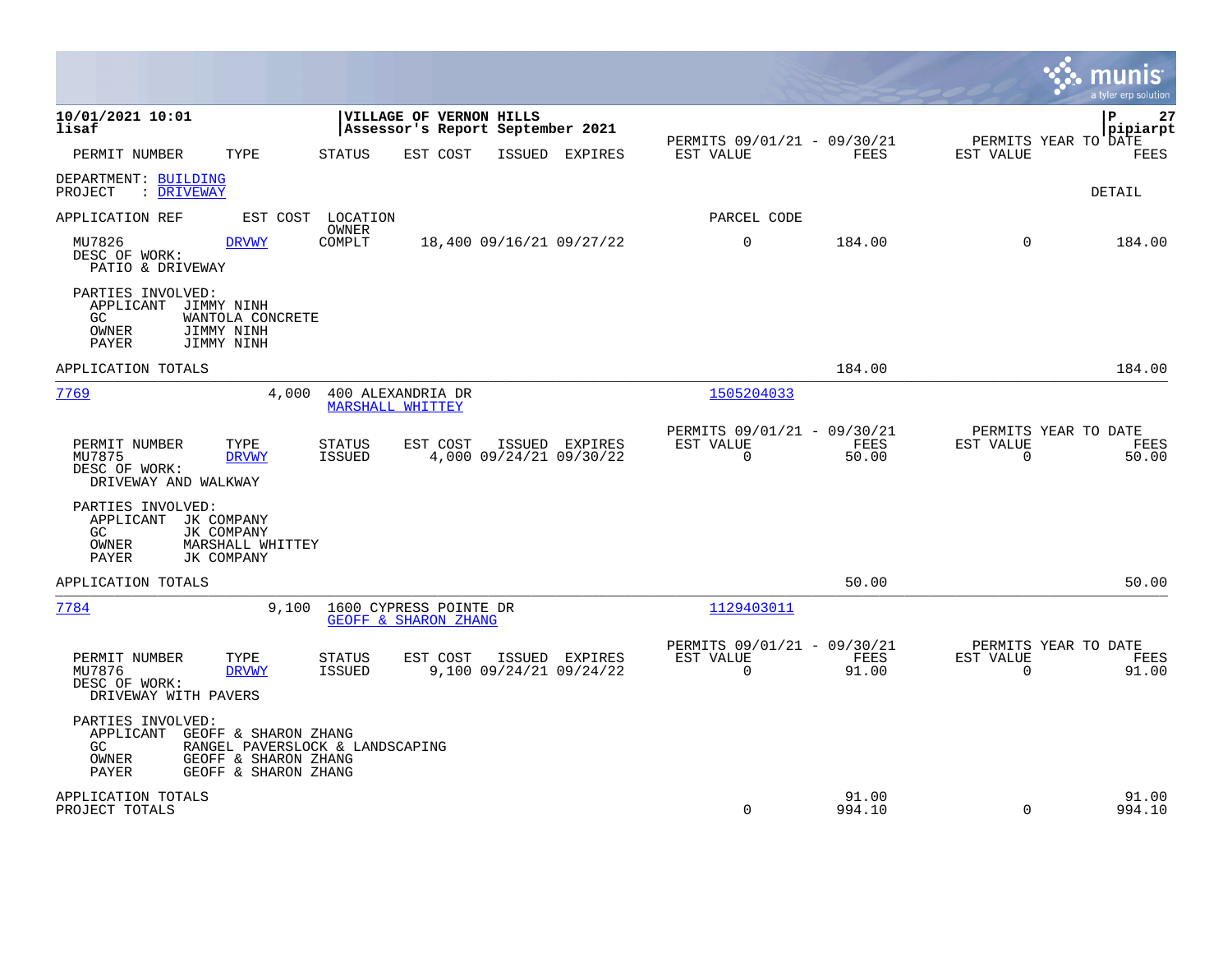|                                                                                                                                                                                |                                                                                                                                                         |                                                                           | munis<br>a tyler erp solution                                      |
|--------------------------------------------------------------------------------------------------------------------------------------------------------------------------------|---------------------------------------------------------------------------------------------------------------------------------------------------------|---------------------------------------------------------------------------|--------------------------------------------------------------------|
| 10/01/2021 10:01<br>lisaf                                                                                                                                                      | VILLAGE OF VERNON HILLS<br>Assessor's Report September 2021                                                                                             |                                                                           | lР<br>28<br> pipiarpt                                              |
| DEPARTMENT: BUILDING<br>PROJECT<br>$\colon$ FENCE                                                                                                                              |                                                                                                                                                         |                                                                           | <b>DETAIL</b>                                                      |
| APPLICATION REF                                                                                                                                                                | EST COST LOCATION<br>OWNER                                                                                                                              | PARCEL CODE                                                               |                                                                    |
| <u>7560</u>                                                                                                                                                                    | 8,400<br>54 SAINT CLAIR LN<br>ARTHUR & ALICE BODNER                                                                                                     | 1507208017                                                                |                                                                    |
| PERMIT NUMBER<br>TYPE<br><b>FENCE</b><br>MU7906<br>DESC OF WORK:<br>FENCE                                                                                                      | EST COST<br>ISSUED EXPIRES<br>STATUS<br><b>ISSUED</b><br>8,400 09/29/21 09/29/22                                                                        | PERMITS 09/01/21 - 09/30/21<br>EST VALUE<br>FEES<br>$\mathbf 0$<br>84.00  | PERMITS YEAR TO DATE<br>EST VALUE<br>FEES<br>$\mathbf 0$<br>84.00  |
| PARTIES INVOLVED:<br>APPLICANT<br>QUETZAL FENCE INC<br>GC<br>QUETZAL FENCE INC<br>ARTHUR & ALICE BODNER<br>OWNER<br>OUETZAL FENCE INC<br>PAYER                                 |                                                                                                                                                         |                                                                           |                                                                    |
| APPLICATION TOTALS                                                                                                                                                             |                                                                                                                                                         | 84.00                                                                     | 84.00                                                              |
| 7623                                                                                                                                                                           | 10,000<br>215E ARCADIA CT<br>OLENA & VOLODYMYR POTAPCHUK                                                                                                | 1505204016                                                                |                                                                    |
| PERMIT NUMBER<br>TYPE<br>MU7750<br><b>FENCE</b><br>DESC OF WORK:<br>FENCE                                                                                                      | EST COST<br>ISSUED EXPIRES<br><b>STATUS</b><br>10,000 09/03/21 09/03/22<br>ISSUED                                                                       | PERMITS 09/01/21 - 09/30/21<br>EST VALUE<br>FEES<br>$\mathbf 0$<br>100.00 | PERMITS YEAR TO DATE<br>EST VALUE<br>FEES<br>$\mathbf 0$<br>100.00 |
| PARTIES INVOLVED:<br>APPLICANT<br>FENCE<br>GC<br>OWNER<br>PAYER                                                                                                                | OLENA & VOLODYMYR POTAPCHUK<br>OLENA & VOLODYMYR POTAPCHUK<br>OLENA & VOLODYMYR POTAPCHUK<br>OLENA & VOLODYMYR POTAPCHUK<br>OLENA & VOLODYMYR POTAPCHUK |                                                                           |                                                                    |
| APPLICATION TOTALS                                                                                                                                                             |                                                                                                                                                         | 100.00                                                                    | 100.00                                                             |
| <u>7654</u>                                                                                                                                                                    | 1,750<br>336 HADDON CIR<br>ROGER & BEATA OSTROVSKY                                                                                                      | 1508408012                                                                |                                                                    |
| PERMIT NUMBER<br>TYPE<br>MU7751<br><b>FENCE</b><br>DESC OF WORK:<br>FENCE                                                                                                      | <b>STATUS</b><br>EST COST<br>ISSUED EXPIRES<br>1,750 09/03/21 09/16/22<br>COMPLT                                                                        | PERMITS 09/01/21 - 09/30/21<br>EST VALUE<br>FEES<br>$\mathbf 0$<br>50.00  | PERMITS YEAR TO DATE<br>EST VALUE<br>FEES<br>$\mathbf 0$<br>50.00  |
| PARTIES INVOLVED:<br>APPLICANT<br>MICHAEL PARADISO<br>FENCE<br>RED CEDAR FENCE CO<br>GC<br>RED CEDAR FENCE CO<br>OWNER<br>ROGER & BEATA OSTROVSKY<br>MICHAEL PARADISO<br>PAYER |                                                                                                                                                         |                                                                           |                                                                    |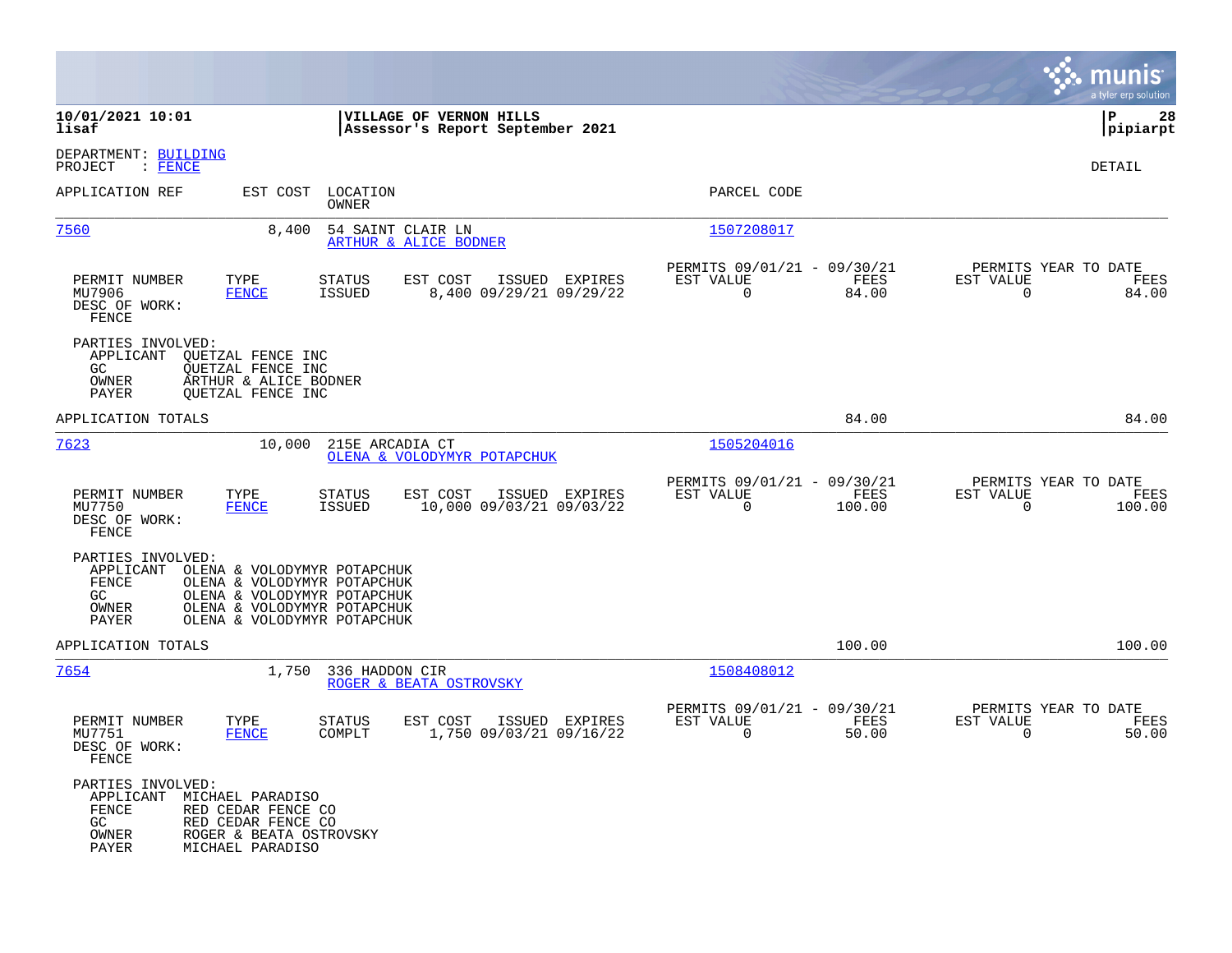|                                                                                                                                                                                   | munis<br>a tyler erp solution                                                                                                                 |
|-----------------------------------------------------------------------------------------------------------------------------------------------------------------------------------|-----------------------------------------------------------------------------------------------------------------------------------------------|
| 10/01/2021 10:01<br>VILLAGE OF VERNON HILLS<br>lisaf<br>Assessor's Report September 2021<br>APPLICATION TOTALS                                                                    | l P<br>29<br> pipiarpt<br>50.00<br>50.00                                                                                                      |
| DEPARTMENT: BUILDING<br>: FENCE<br>PROJECT                                                                                                                                        | DETAIL                                                                                                                                        |
| APPLICATION REF<br>EST COST<br>LOCATION<br>OWNER                                                                                                                                  | PARCEL CODE                                                                                                                                   |
| 7673<br>3,600<br>14 BEDFORD DR<br>RICHARD E KEANE                                                                                                                                 | 1504304014                                                                                                                                    |
| EST COST<br>ISSUED EXPIRES<br>PERMIT NUMBER<br>TYPE<br><b>STATUS</b><br>MU7774<br><b>FENCE</b><br>ISSUED<br>3,600 09/09/21 09/15/22<br>DESC OF WORK:<br>FENCE                     | PERMITS 09/01/21 - 09/30/21<br>PERMITS YEAR TO DATE<br>EST VALUE<br>FEES<br>EST VALUE<br>FEES<br>$\mathbf 0$<br>$\mathbf 0$<br>50.00<br>50.00 |
| PARTIES INVOLVED:<br>GC<br>MEJIA FENCE<br>OWNER<br>RICHARD E KEANE                                                                                                                |                                                                                                                                               |
| APPLICATION TOTALS                                                                                                                                                                | 50.00<br>50.00                                                                                                                                |
| 7675<br>11,000<br>249 SHEFFIELD LN<br><b>GLENN G &amp; MAUREEN D PECHT</b>                                                                                                        | 1508409003                                                                                                                                    |
| TYPE<br>EST COST<br>PERMIT NUMBER<br><b>STATUS</b><br>ISSUED EXPIRES<br><b>ISSUED</b><br>11,000 09/09/21 09/09/22<br>MU7776<br><b>FENCE</b><br>DESC OF WORK:<br>FENCE             | PERMITS 09/01/21 - 09/30/21<br>PERMITS YEAR TO DATE<br>EST VALUE<br>FEES<br>EST VALUE<br>FEES<br>0<br>110.00<br>$\mathbf 0$<br>110.00         |
| PARTIES INVOLVED:<br>APPLICANT<br>CUSTOM BUILT<br><b>FENCE</b><br>CUSTOM BUILT<br>GC<br><b>CUSTOM BUILT</b><br>OWNER<br>GLENN G & MAUREEN D PECHT<br>PAYER<br><b>CUSTOM BUILT</b> |                                                                                                                                               |
| APPLICATION TOTALS                                                                                                                                                                | 110.00<br>110.00                                                                                                                              |
| 7678<br>752<br>940 SAUGATUCK TRL<br>KAMLESH A & GEETA K BANKER                                                                                                                    | 1507211001                                                                                                                                    |
| PERMIT NUMBER<br>TYPE<br>EST COST<br><b>STATUS</b><br>ISSUED EXPIRES<br>MU7775<br><b>FENCE</b><br><b>ISSUED</b><br>752 09/09/21 09/09/22<br>DESC OF WORK:<br>FENCE                | PERMITS 09/01/21 - 09/30/21<br>PERMITS YEAR TO DATE<br>EST VALUE<br>EST VALUE<br>FEES<br>FEES<br>0<br>30.00<br>$\mathbf 0$<br>30.00           |
| PARTIES INVOLVED:<br>APPLICANT<br>KAMLESH A & GEETA K BANKER<br>KAMLESH A & GEETA K BANKER<br>GC<br>KAMLESH A & GEETA K BANKER<br>OWNER<br>PAYER<br>KAMLESH A & GEETA K BANKER    |                                                                                                                                               |
| APPLICATION TOTALS                                                                                                                                                                | 30.00<br>30.00                                                                                                                                |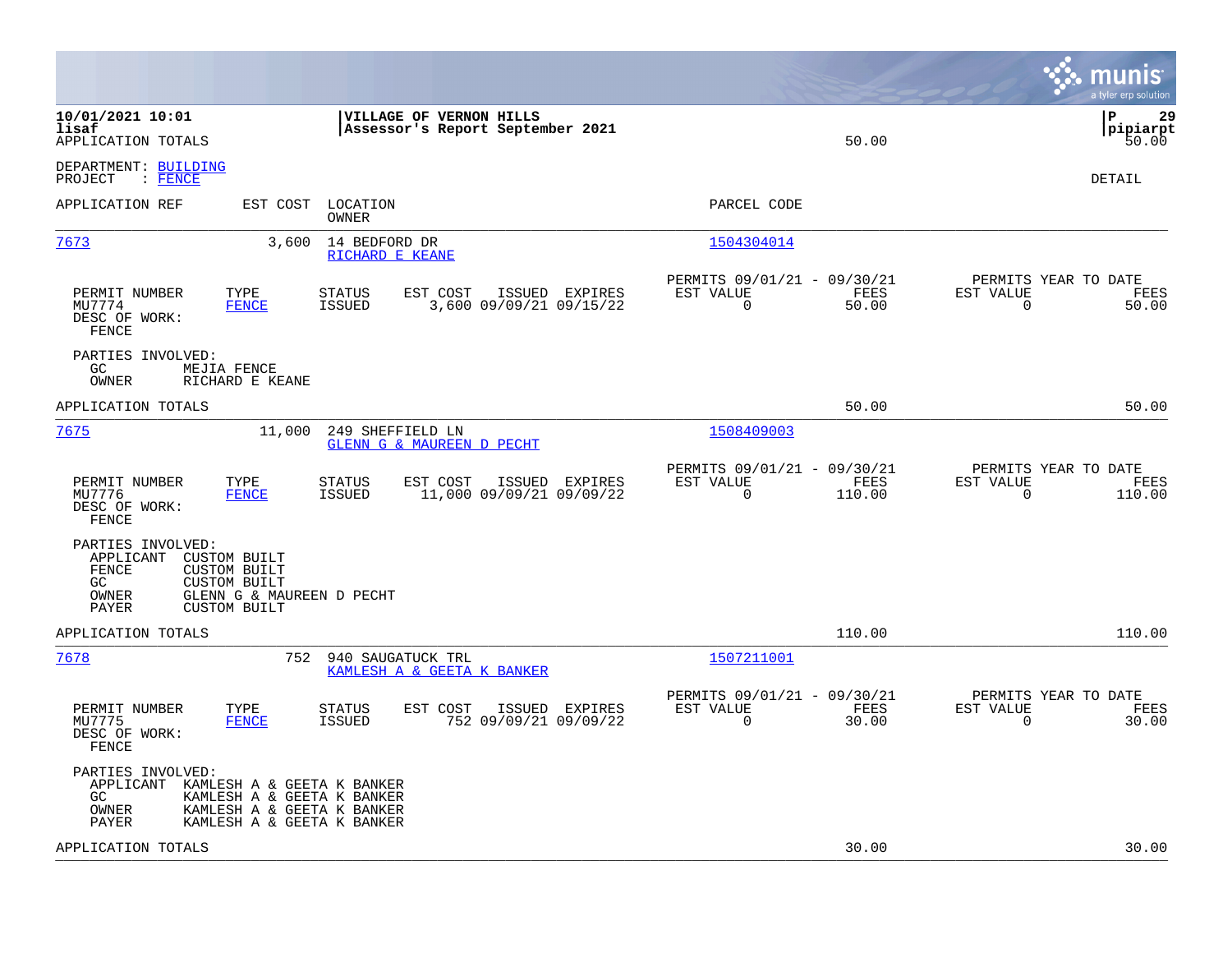|                                                                                                                                                                                              |                                                                                                                      |                                           |                                                      |               |                                               | munis<br>a tyler erp solution |
|----------------------------------------------------------------------------------------------------------------------------------------------------------------------------------------------|----------------------------------------------------------------------------------------------------------------------|-------------------------------------------|------------------------------------------------------|---------------|-----------------------------------------------|-------------------------------|
| 10/01/2021 10:01<br>lisaf<br>7712                                                                                                                                                            | VILLAGE OF VERNON HILLS<br>Assessor's Report September 2021<br>7,500<br>217S AUTUMN LN<br>STEVEN J & THERESE M RYMER |                                           | 1505405067                                           |               |                                               | ΙP<br>30<br> pipiarpt         |
| PERMIT NUMBER<br>TYPE                                                                                                                                                                        | <b>STATUS</b><br>EST COST                                                                                            | ISSUED EXPIRES                            | PERMITS 09/01/21 - 09/30/21<br>EST VALUE             | FEES          | PERMITS YEAR TO DATE<br>EST VALUE             | FEES                          |
| DEPARTMENT: BUILDING<br>PROJECT<br>$\colon$ FENCE                                                                                                                                            |                                                                                                                      |                                           |                                                      |               |                                               | DETAIL                        |
| APPLICATION REF                                                                                                                                                                              | EST COST LOCATION                                                                                                    |                                           | PARCEL CODE                                          |               |                                               |                               |
| MU7789<br><b>DRVWY</b><br>DESC OF WORK:<br>Fence                                                                                                                                             | OWNER<br><b>ISSUED</b>                                                                                               | 7,500 09/13/21 09/13/22                   | $\mathbf 0$                                          | 75.00         | $\Omega$                                      | 75.00                         |
| PARTIES INVOLVED:<br>APPLICANT<br>PEERLESS FENCE<br>GC<br>OWNER<br>PAYER                                                                                                                     | STEVEN J & THERESE M RYMER<br>STEVEN J & THERESE M RYMER<br>STEVEN J & THERESE M RYMER                               |                                           |                                                      |               |                                               |                               |
| APPLICATION TOTALS                                                                                                                                                                           |                                                                                                                      |                                           |                                                      | 75.00         |                                               | 75.00                         |
| 7743                                                                                                                                                                                         | 8,500 22 NORTH ROYAL OAK DRIVE<br>PATRICK GARCIA                                                                     |                                           | 1506413024                                           |               |                                               |                               |
| PERMIT NUMBER<br>TYPE<br>MU7921<br><b>FENCE</b><br>DESC OF WORK:<br>FENCE                                                                                                                    | <b>STATUS</b><br>EST COST<br><b>ISSUED</b>                                                                           | ISSUED EXPIRES<br>8,500 09/30/21 09/30/22 | PERMITS 09/01/21 - 09/30/21<br>EST VALUE<br>$\Omega$ | FEES<br>85.00 | PERMITS YEAR TO DATE<br>EST VALUE<br>$\Omega$ | FEES<br>85.00                 |
| PARTIES INVOLVED:<br>APPLICANT<br>PATRICK GARCIA<br>FENCE<br><b>ACTION FENCE</b><br>GC.<br><b>ACTION FENCE</b><br>GC<br>PATRICK GARCIA<br>OWNER<br>PATRICK GARCIA<br>PAYER<br>PATRICK GARCIA |                                                                                                                      |                                           |                                                      |               |                                               |                               |
| APPLICATION TOTALS                                                                                                                                                                           |                                                                                                                      |                                           |                                                      | 85.00         |                                               | 85.00                         |
| 7753                                                                                                                                                                                         | 3,550<br>271 SADDLE BACK RD<br>LAWRENCE W & BEVERLY J SMITH                                                          |                                           | 1504303096                                           |               |                                               |                               |
| PERMIT NUMBER<br>TYPE<br>MU7907<br><b>FENCE</b><br>DESC OF WORK:                                                                                                                             | EST COST<br><b>STATUS</b><br>ISSUED                                                                                  | ISSUED EXPIRES<br>3,550 09/29/21 09/29/22 | PERMITS 09/01/21 - 09/30/21<br>EST VALUE<br>$\Omega$ | FEES<br>50.00 | PERMITS YEAR TO DATE<br>EST VALUE<br>$\Omega$ | FEES<br>50.00                 |
| <b>FENCE</b><br>PARTIES INVOLVED:<br>APPLICANT LAWRENCE W & BEVERLY J SMITH<br>FENCE<br>PEERLESS FENCE GROUP<br>GC.<br>ANI<br>OWNER<br>PAYER                                                 | LAWRENCE W & BEVERLY J SMITH<br>LAWRENCE W & BEVERLY J SMITH                                                         |                                           |                                                      |               |                                               |                               |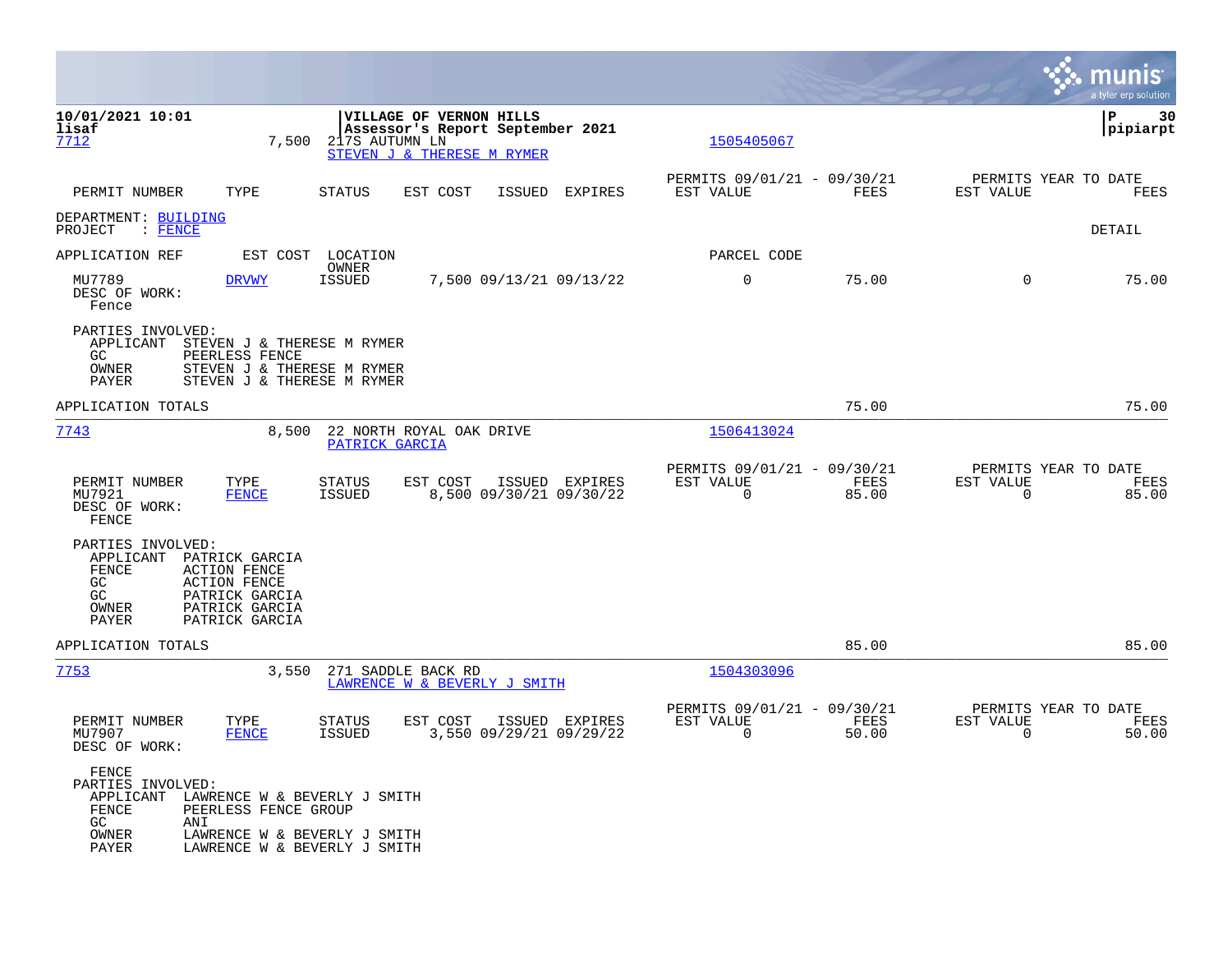|                                                                 |                                                                                                         |                                           |                                                             |         |                                               |                 |                       | <b>munis</b><br>a tyler erp solution. |
|-----------------------------------------------------------------|---------------------------------------------------------------------------------------------------------|-------------------------------------------|-------------------------------------------------------------|---------|-----------------------------------------------|-----------------|-----------------------|---------------------------------------|
| 10/01/2021 10:01<br>lisaf<br>APPLICATION TOTALS                 |                                                                                                         |                                           | VILLAGE OF VERNON HILLS<br>Assessor's Report September 2021 |         |                                               | 50.00           |                       | ∣P<br>31<br> pipiarpt<br>50.00        |
| DEPARTMENT: BUILDING<br>PROJECT<br>$:$ FENCE                    |                                                                                                         |                                           |                                                             |         |                                               |                 |                       | DETAIL                                |
| APPLICATION REF                                                 | EST COST                                                                                                | LOCATION<br>OWNER                         |                                                             |         | PARCEL CODE                                   |                 |                       |                                       |
| 7786                                                            | 3,800                                                                                                   | 211 NORTH FIORE PKY<br><b>XIAOMIN LIU</b> |                                                             |         | 1506409013                                    |                 |                       |                                       |
| PERMIT NUMBER<br>MU7915<br>DESC OF WORK:<br>FENCE               | TYPE<br><b>FENCE</b>                                                                                    | STATUS<br>ISSUED                          | EST COST<br>ISSUED<br>3,800 09/30/21 09/30/22               | EXPIRES | PERMITS 09/01/21 - 09/30/21<br>EST VALUE<br>0 | FEES<br>50.00   | EST VALUE<br>$\Omega$ | PERMITS YEAR TO DATE<br>FEES<br>50.00 |
| PARTIES INVOLVED:<br>APPLICANT<br>FENCE<br>GC<br>OWNER<br>PAYER | RAMON'S LANDSCAPING<br>RAMON'S LANDSCAPING<br>RAMON'S LANDSCAPING<br>XIAOMIN LIU<br>RAMON'S LANDSCAPING |                                           |                                                             |         |                                               |                 |                       |                                       |
| APPLICATION TOTALS<br>PROJECT TOTALS                            |                                                                                                         |                                           |                                                             |         | 0                                             | 50.00<br>684.00 | 0                     | 50.00<br>684.00                       |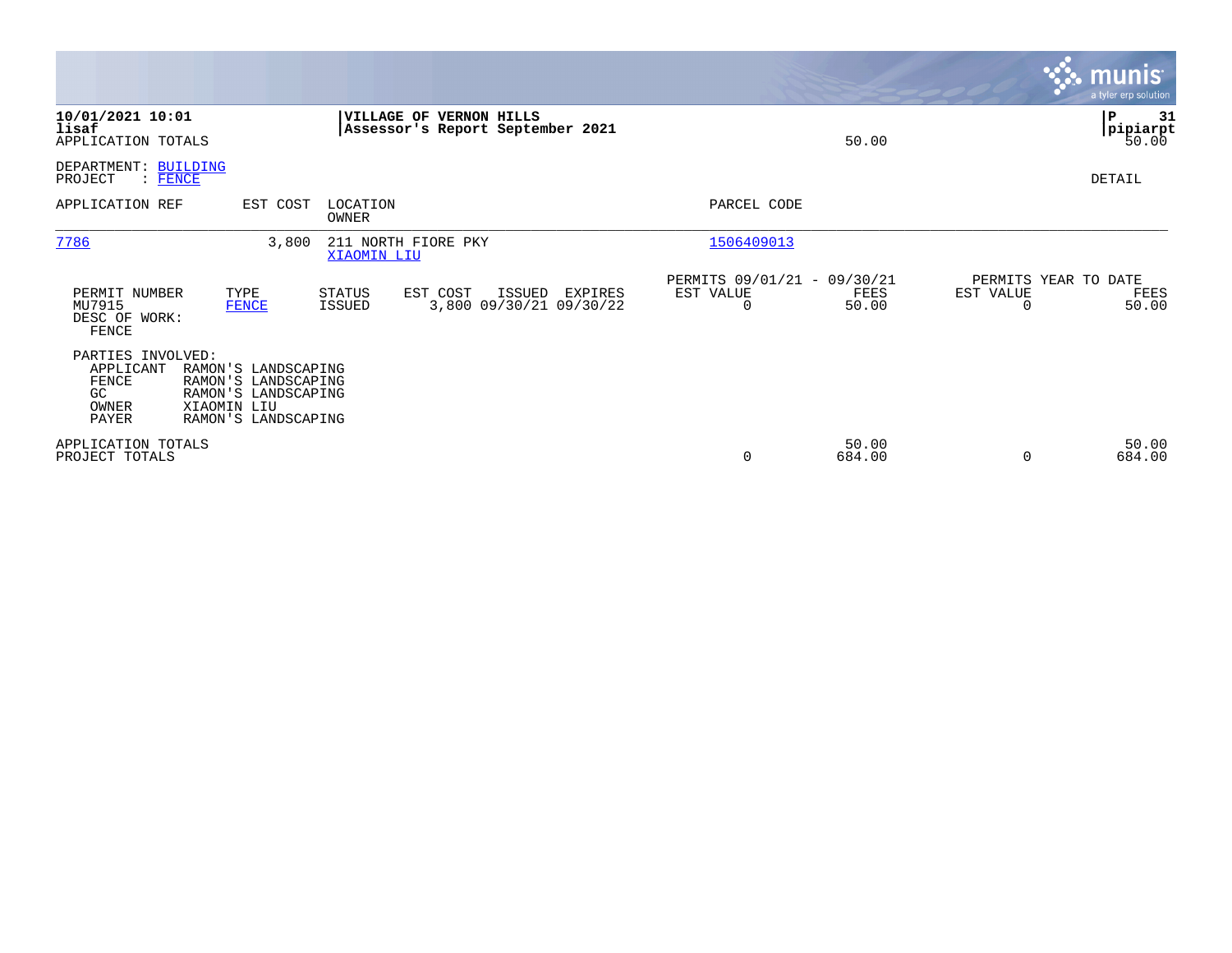|                                                                                                                                                                                                                            | <b>munis</b><br>a tyler erp solution                                                                                                     |
|----------------------------------------------------------------------------------------------------------------------------------------------------------------------------------------------------------------------------|------------------------------------------------------------------------------------------------------------------------------------------|
| 10/01/2021 10:01<br><b>VILLAGE OF</b><br><b>VERNON HILLS</b><br>lisaf<br>Assessor's Report September 2021                                                                                                                  | 32<br>P<br> pipiarpt                                                                                                                     |
| DEPARTMENT: BUILDING<br>: FIRE ALARM<br>PROJECT                                                                                                                                                                            | DETAIL                                                                                                                                   |
| APPLICATION REF<br>EST COST<br>LOCATION<br><b>OWNER</b>                                                                                                                                                                    | PARCEL CODE                                                                                                                              |
| 6429<br>800 FOREST EDGE DRIVE<br>1,725<br><b>PLACEHOLDER</b>                                                                                                                                                               | 1515101012                                                                                                                               |
| PERMIT NUMBER<br>EST COST<br>TYPE<br>STATUS<br>ISSUED<br>MU7747<br>1,725 09/03/21 09/03/22<br>FIRE ALARM ISSUED<br>DESC OF WORK:<br>FIRE ALARM                                                                             | PERMITS 09/01/21 - 09/30/21<br>PERMITS YEAR TO DATE<br>EST VALUE<br>EST VALUE<br>EXPIRES<br>FEES<br>FEES<br>398.00<br>$\Omega$<br>398.00 |
| PARTIES INVOLVED:<br>ALARM<br>FOX VALLEY FIRE SYSTEM<br>FOX VALLEY FIRE SYSTEM<br>APPLICANT<br>FOX VALLEY FIRE SYSTEM<br>GC<br>OCCUPANT<br>PHILHARMONIC STUDIOS<br>OWNER<br>PLACEHOLDER<br>PAYER<br>FOX VALLEY FIRE SYSTEM |                                                                                                                                          |
| APPLICATION TOTALS<br>PROJECT TOTALS                                                                                                                                                                                       | 398.00<br>398.00<br>0<br>398.00<br>398.00<br>$\Omega$                                                                                    |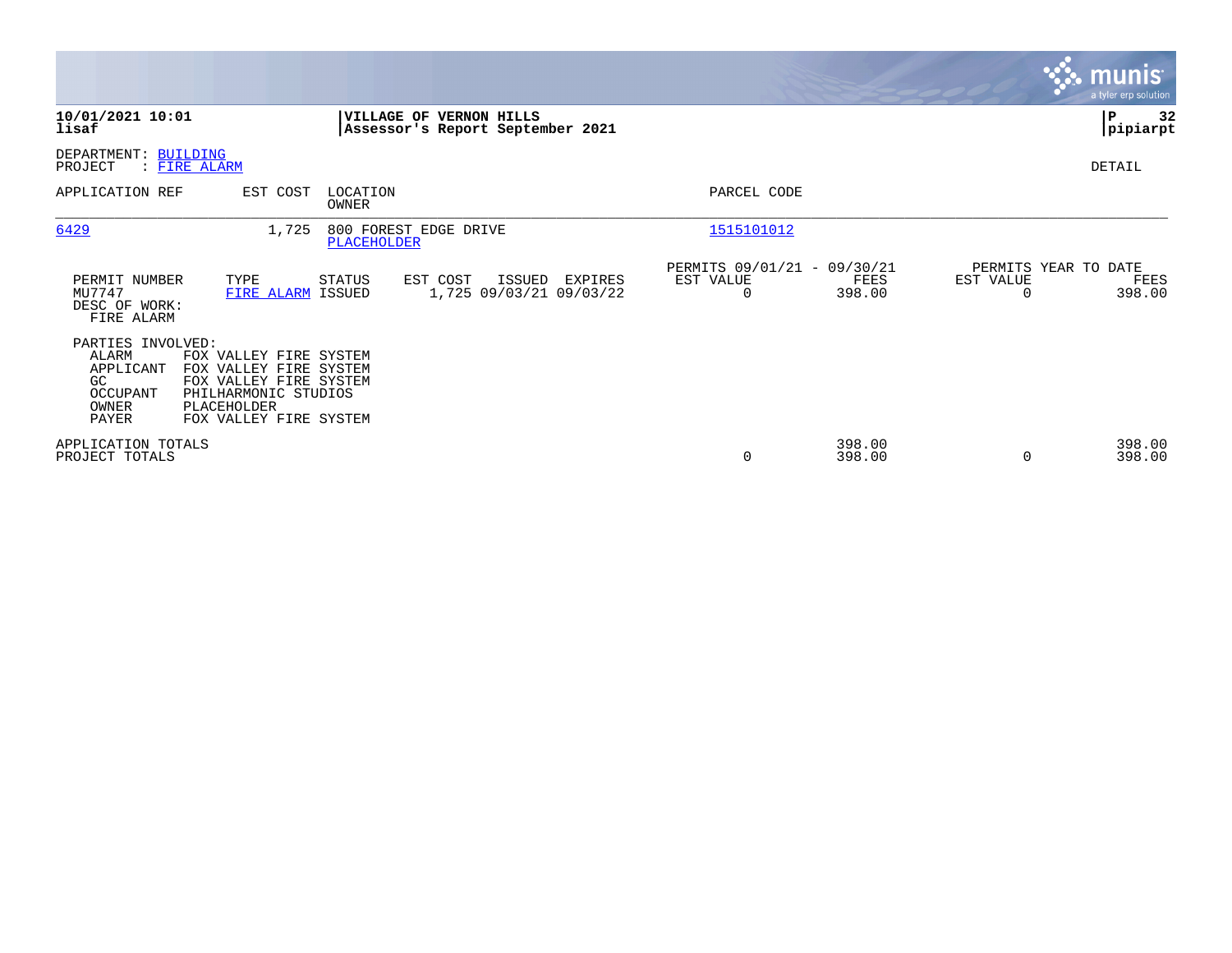|                                                                                                                                                                                                       |                                                                                                                                                              |                                                                                                            | munis<br>a tyler erp solution                                     |
|-------------------------------------------------------------------------------------------------------------------------------------------------------------------------------------------------------|--------------------------------------------------------------------------------------------------------------------------------------------------------------|------------------------------------------------------------------------------------------------------------|-------------------------------------------------------------------|
| 10/01/2021 10:01<br>lisaf                                                                                                                                                                             | <b>VILLAGE OF VERNON HILLS</b><br>Assessor's Report September 2021                                                                                           |                                                                                                            | ΙP<br>33<br> pipiarpt                                             |
| DEPARTMENT: BUILDING<br>PROJECT<br>: FIRE SPRINKLER                                                                                                                                                   |                                                                                                                                                              |                                                                                                            | DETAIL                                                            |
| APPLICATION REF                                                                                                                                                                                       | EST COST LOCATION<br>OWNER                                                                                                                                   | PARCEL CODE                                                                                                |                                                                   |
| 5814<br>243,700                                                                                                                                                                                       | 600 DARLING DRIVE<br>SOUTHLAKE INDUSTRIAL CENTER                                                                                                             | 1510300002                                                                                                 |                                                                   |
| PERMIT NUMBER<br>TYPE<br>MU6064<br>FIRE SPR<br>DESC OF WORK:<br>FIRE SPRINKLERS                                                                                                                       | <b>STATUS</b><br>EST COST<br>ISSUED EXPIRES<br>243,700 09/09/21 09/09/22<br>COMPLT                                                                           | PERMITS 09/01/21 - 09/30/21<br>EST VALUE<br><b>EXERCITE: EXERCITE EXECUT</b><br>$\overline{0}$<br>6,183.55 | PERMITS YEAR TO DATE<br>EST VALUE<br>FEES<br>6,183.55<br>$\Omega$ |
| PARTIES INVOLVED:<br>APPLICANT<br>FIRE SPRIN UNITED STATES ALLIANCE FIRE PROTECTION<br>GC<br><b>OCCUPANT</b><br>SOUTHLAKE INDUSTRIAL CENTER<br>SOUTHLAKE INDUSTRIAL CENTER<br>OWNER<br>OWNER<br>PAYER | UNITED STATES ALLIANCE FIRE PROTECTION<br>UNITED STATES ALLIANCE FIRE PROTECTION<br>CP LOGISTICS VERNON HILLS, LLC<br>UNITED STATES ALLIANCE FIRE PROTECTION |                                                                                                            |                                                                   |
| APPLICATION TOTALS                                                                                                                                                                                    |                                                                                                                                                              | 6,183.55                                                                                                   | 6,183.55                                                          |
| 7658                                                                                                                                                                                                  | 11,651 632 MARSHALL STREET<br><b>PLACEHOLDER</b>                                                                                                             | 1133205045                                                                                                 |                                                                   |
| PERMIT NUMBER<br>TYPE<br>MU7810<br>FIRE SPR<br>DESC OF WORK:<br>FIRE SPRINKLER                                                                                                                        | <b>STATUS</b><br>EST COST<br>ISSUED EXPIRES<br>11,651 09/14/21 09/14/22<br>ISSUED                                                                            | PERMITS 09/01/21 - 09/30/21<br>EST VALUE<br>FEES<br>250.00<br>$\mathbf 0$                                  | PERMITS YEAR TO DATE<br>EST VALUE<br>FEES<br>250.00<br>$\Omega$   |
| PARTIES INVOLVED:<br>APPLICANT NOVA FIRE PROTECTION<br>FIRE SPRIN NOVA FIRE PROTECTION<br>NOVA FIRE PROTECTION<br>GC<br>OWNER<br>PLACEHOLDER<br>PAYER<br>NOVA FIRE PROTECTION                         |                                                                                                                                                              |                                                                                                            |                                                                   |
| APPLICATION TOTALS                                                                                                                                                                                    |                                                                                                                                                              | 250.00                                                                                                     | 250.00                                                            |
| <u>7659</u>                                                                                                                                                                                           | 12,985 1329 MANSION ROAD<br><b>PLACEHOLDER</b>                                                                                                               | 1133205118                                                                                                 |                                                                   |
| PERMIT NUMBER<br>TYPE<br>MU7809<br>FIRE SPR<br>DESC OF WORK:<br>FIRE SPRINKLER                                                                                                                        | STATUS<br>EST COST ISSUED EXPIRES<br>12,985 09/15/21 09/15/22<br>ISSUED                                                                                      | PERMITS 09/01/21 - 09/30/21<br>EST VALUE<br>FEES<br>$\Omega$<br>250.00                                     | PERMITS YEAR TO DATE<br>EST VALUE<br>FEES<br>$\Omega$<br>250.00   |
| PARTIES INVOLVED:<br>APPLICANT NOVA FIRE PROTECTION<br>FIRE SPRIN NOVA FIRE PROTECTION<br>NOVA FIRE PROTECTION<br>GC                                                                                  |                                                                                                                                                              |                                                                                                            |                                                                   |

**Contract**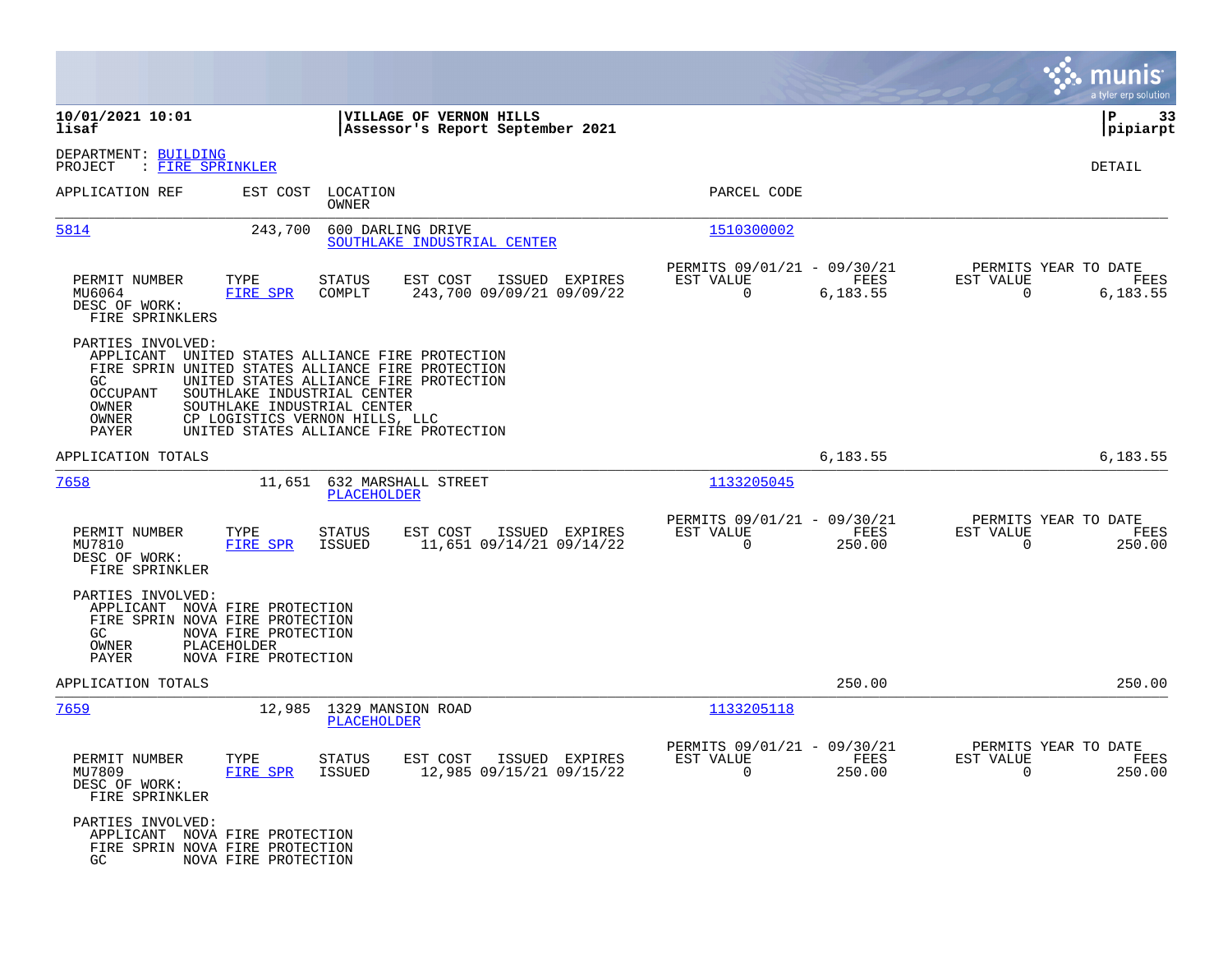|                                                                                                                                                                                                                                              |                                                                           | munis<br>a tyler erp solution                                      |
|----------------------------------------------------------------------------------------------------------------------------------------------------------------------------------------------------------------------------------------------|---------------------------------------------------------------------------|--------------------------------------------------------------------|
| 10/01/2021 10:01<br>VILLAGE OF VERNON HILLS<br>lisaf<br>Assessor's Report September 2021                                                                                                                                                     |                                                                           | lР<br>34<br> pipiarpt                                              |
| DEPARTMENT: BUILDING<br>PROJECT<br>: <u>FIRE SPRINKLER</u>                                                                                                                                                                                   |                                                                           | DETAIL                                                             |
| APPLICATION REF<br>EST COST LOCATION<br><b>OWNER</b><br>OWNER<br>PLACEHOLDER<br>PAYER<br>NOVA FIRE PROTECTION                                                                                                                                | PARCEL CODE                                                               |                                                                    |
| APPLICATION TOTALS                                                                                                                                                                                                                           | 250.00                                                                    | 250.00                                                             |
| 7660<br>13,500<br>671 MARSHALL STREET<br><b>PLACEHOLDER</b>                                                                                                                                                                                  | 1133215006                                                                |                                                                    |
| PERMIT NUMBER<br>TYPE<br><b>STATUS</b><br>EST COST<br>ISSUED EXPIRES<br>MU7808<br><b>FIRE SPR</b><br><b>ISSUED</b><br>13,500 09/14/21 09/14/22<br>DESC OF WORK:<br>FIRE SPRINKLER                                                            | PERMITS 09/01/21 - 09/30/21<br>EST VALUE<br>FEES<br>$\mathbf 0$<br>250.00 | PERMITS YEAR TO DATE<br>EST VALUE<br>FEES<br>$\mathbf 0$<br>250.00 |
| PARTIES INVOLVED:<br>APPLICANT NOVA FIRE PROTECTION<br>FIRE SPRIN NOVA FIRE PROTECTION<br>NOVA FIRE PROTECTION<br>GC.<br>OWNER<br>PLACEHOLDER<br>NOVA FIRE PROTECTION<br>PAYER                                                               |                                                                           |                                                                    |
| APPLICATION TOTALS                                                                                                                                                                                                                           | 250.00                                                                    | 250.00                                                             |
| 7671<br>15,000<br>313 EAST TOWNLINE RD<br>TARGET CORPORATION T-0833                                                                                                                                                                          | 1504110008                                                                |                                                                    |
| PERMIT NUMBER<br>TYPE<br><b>STATUS</b><br>EST COST<br>ISSUED EXPIRES<br>15,000 09/14/21 09/14/22<br>MU7801<br><b>FIRE SPR</b><br><b>ISSUED</b><br>DESC OF WORK:<br>FIRE SPRINKLERS                                                           | PERMITS 09/01/21 - 09/30/21<br>EST VALUE<br>FEES<br>$\mathbf 0$<br>301.00 | PERMITS YEAR TO DATE<br>EST VALUE<br>FEES<br>$\mathbf 0$<br>301.00 |
| PARTIES INVOLVED:<br>APPLICANT HILL FIRE PROTECTION<br>FIRE SPRIN HILL FIRE PROTECTION<br>HILL FIRE PROTECTION<br>GC.<br><b>OCCUPANT</b><br>TARGET CORPORATION T-0833<br>OWNER<br>TARGET CORPORATION T-0833<br>HILL FIRE PROTECTION<br>PAYER |                                                                           |                                                                    |
| APPLICATION TOTALS                                                                                                                                                                                                                           | 301.00                                                                    | 301.00                                                             |
| 7735<br>3,450<br>100 NORTH FAIRWAY DRIVE 108<br>WESTMOUNT REALTY CAPITAL                                                                                                                                                                     | 1504303179                                                                |                                                                    |
| PERMIT NUMBER<br>EST COST<br>ISSUED EXPIRES<br>TYPE<br><b>STATUS</b><br>3,450 09/14/21 09/14/22<br>MU7816<br>FIRE SPR<br><b>ISSUED</b><br>DESC OF WORK:<br>FIRE SPRINKLERS                                                                   | PERMITS 09/01/21 - 09/30/21<br>EST VALUE<br>FEES<br>$\mathbf 0$<br>265.00 | PERMITS YEAR TO DATE<br>EST VALUE<br>FEES<br>$\mathbf 0$<br>265.00 |

PARTIES INVOLVED: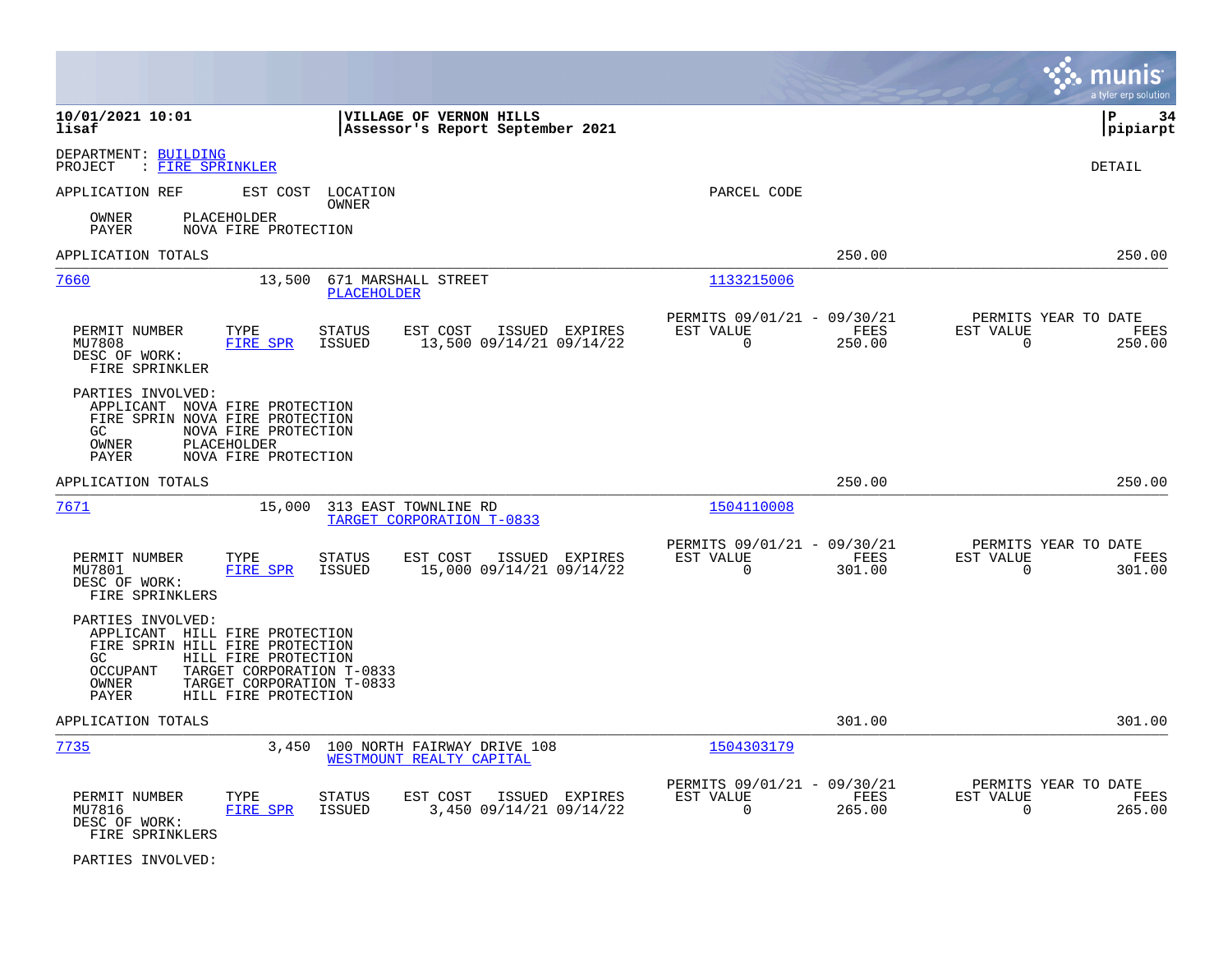|                                                                                                                                                                                                                                                                                                    |                                                                                  |                                                                           | munis<br>a tyler erp solution                                   |
|----------------------------------------------------------------------------------------------------------------------------------------------------------------------------------------------------------------------------------------------------------------------------------------------------|----------------------------------------------------------------------------------|---------------------------------------------------------------------------|-----------------------------------------------------------------|
| 10/01/2021 10:01<br>lisaf                                                                                                                                                                                                                                                                          | VILLAGE OF VERNON HILLS<br>Assessor's Report September 2021                      |                                                                           | ΙP<br>35<br> pipiarpt                                           |
| DEPARTMENT: BUILDING<br>PROJECT<br>: FIRE SPRINKLER                                                                                                                                                                                                                                                |                                                                                  |                                                                           | DETAIL                                                          |
| APPLICATION REF<br>EST COST<br>AFFORDABLE FIRE PROTECTION INC<br>APPLICANT<br>FIRE SPRIN AFFORDABLE FIRE PROTECTION INC<br>GC<br>AFFORDABLE FIRE PROTECTION INC<br>OCCUPANT<br>WESTMOUNT REALTY CAPITAL LLC<br>WESTMOUNT REALTY CAPITAL<br>OWNER<br><b>PAYER</b><br>AFFORDABLE FIRE PROTECTION INC | LOCATION<br>OWNER                                                                | PARCEL CODE                                                               |                                                                 |
| APPLICATION TOTALS                                                                                                                                                                                                                                                                                 |                                                                                  | 265.00                                                                    | 265.00                                                          |
| 7755<br>7,000                                                                                                                                                                                                                                                                                      | 300 CENTER DR 109<br><b>HOME STATE BANK</b>                                      | 1133302040                                                                |                                                                 |
| PERMIT NUMBER<br>TYPE<br>MU7857<br><b>FIRE SPR</b><br>DESC OF WORK:<br>FIRE SPRINKLERS                                                                                                                                                                                                             | <b>STATUS</b><br>EST COST<br>ISSUED EXPIRES<br>7,000 09/22/21 09/22/22<br>ISSUED | PERMITS 09/01/21 - 09/30/21<br>EST VALUE<br>FEES<br>370.00<br>$\mathbf 0$ | PERMITS YEAR TO DATE<br>EST VALUE<br>FEES<br>370.00<br>$\Omega$ |
| PARTIES INVOLVED:<br>APPLICANT<br>NORTH SHORE FIRE PROTECTION<br>FIRE SPRIN NORTH SHORE FIRE PROTECTION<br>GC<br>NORTH SHORE FIRE PROTECTION<br>TINA KHOURY<br>OCCUPANT<br>HOME STATE BANK<br>OWNER<br><b>PAYER</b><br>NORTH SHORE FIRE PROTECTION                                                 |                                                                                  |                                                                           |                                                                 |
| APPLICATION TOTALS<br>PROJECT TOTALS                                                                                                                                                                                                                                                               |                                                                                  | 370.00<br>0<br>7,869.55                                                   | 370.00<br>7,869.55<br>$\Omega$                                  |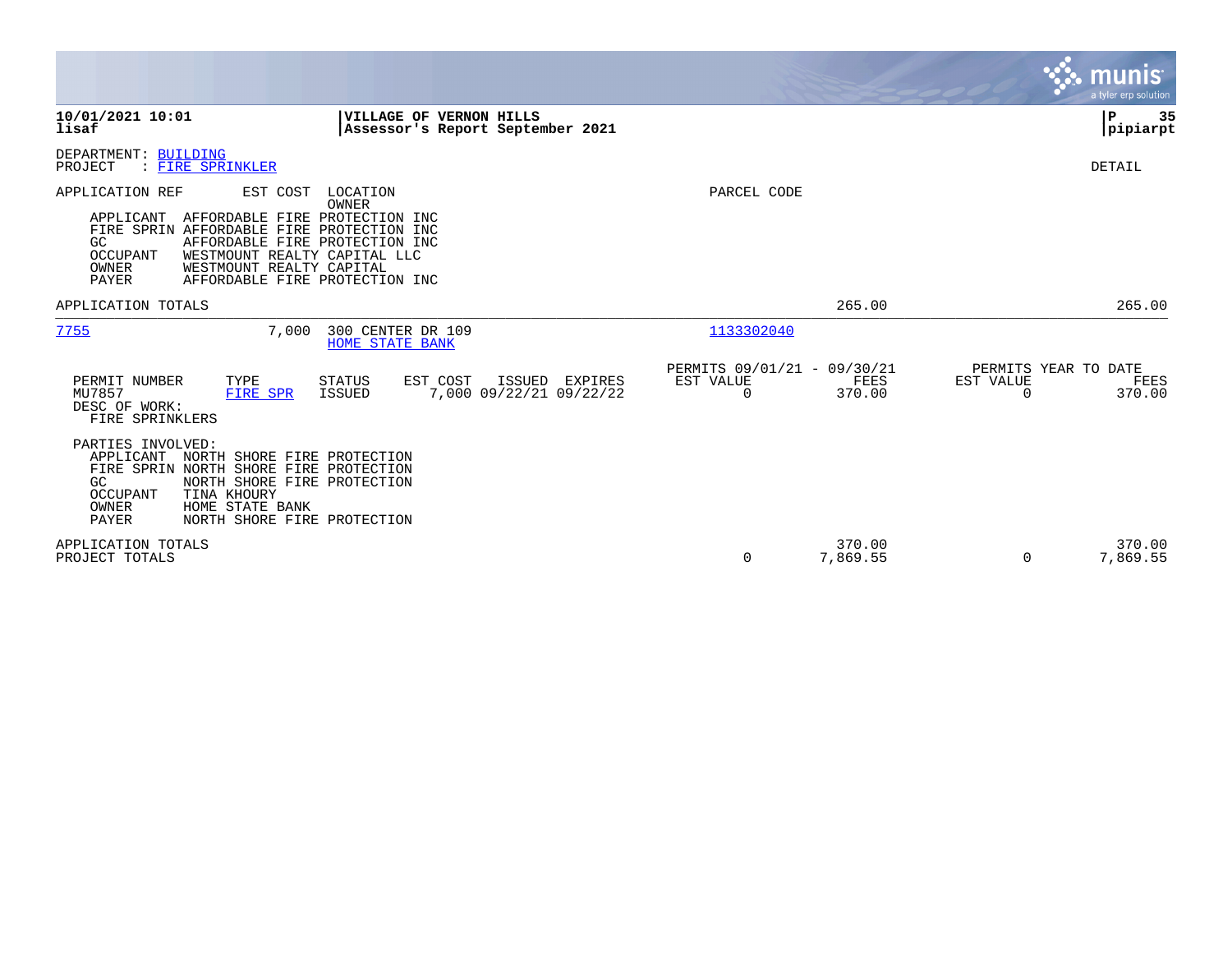|                                                                        |                                                                                                                                               |                                                             |                                                                        | munis<br>a tyler erp solution                                     |
|------------------------------------------------------------------------|-----------------------------------------------------------------------------------------------------------------------------------------------|-------------------------------------------------------------|------------------------------------------------------------------------|-------------------------------------------------------------------|
| 10/01/2021 10:01<br>lisaf                                              |                                                                                                                                               | VILLAGE OF VERNON HILLS<br>Assessor's Report September 2021 |                                                                        | P<br>36<br> pipiarpt                                              |
| DEPARTMENT: BUILDING<br>: LAWN SPRINKLER<br>PROJECT                    |                                                                                                                                               |                                                             |                                                                        | DETAIL                                                            |
| APPLICATION REF                                                        | EST COST<br>LOCATION<br>OWNER                                                                                                                 |                                                             | PARCEL CODE                                                            |                                                                   |
| 7707                                                                   | 5,900<br>218 LASALLE ST<br>TREVOR BENSON                                                                                                      |                                                             | 1509302004                                                             |                                                                   |
| PERMIT NUMBER<br>TYPE<br>MU7746<br>DESC OF WORK:<br>LAWN SPRINKLER     | <b>STATUS</b><br><b>LAWN IRRIG ISSUED</b>                                                                                                     | EST COST<br>ISSUED EXPIRES<br>5,900 09/03/21 09/03/22       | PERMITS 09/01/21 - 09/30/21<br>EST VALUE<br>FEES<br>$\Omega$<br>59.00  | PERMITS YEAR TO DATE<br>EST VALUE<br>FEES<br>$\Omega$<br>59.00    |
| PARTIES INVOLVED:<br>GC<br>TREVOR BENSON<br>OWNER<br>PLUMBER<br>PAYER  | APPLICANT AMERICAN NATIONAL SPRINKLER<br>AMERICAN NATIONAL SPRINKLER<br>AMERICAN NATIONAL SPRINKLER<br>AMERICAN NATIONAL SPRINKLER            |                                                             |                                                                        |                                                                   |
| APPLICATION TOTALS                                                     |                                                                                                                                               |                                                             | 59.00                                                                  | 59.00                                                             |
| 7732                                                                   | 6,000<br>578 CENTRAL PARK PL<br><b>ROB BOWEN</b>                                                                                              |                                                             | 1509312010                                                             |                                                                   |
| PERMIT NUMBER<br>TYPE<br>MU7767<br>DESC OF WORK:<br>LAWN SPRINKLER     | <b>STATUS</b><br><b>LAWN IRRIG ISSUED</b>                                                                                                     | EST COST<br>ISSUED EXPIRES<br>6,000 09/08/21 09/08/22       | PERMITS 09/01/21 - 09/30/21<br>EST VALUE<br>FEES<br>$\Omega$<br>60.00  | PERMITS YEAR TO DATE<br>EST VALUE<br>FEES<br>60.00<br>$\mathbf 0$ |
| PARTIES INVOLVED:<br>GC.<br>ROB BOWEN<br>OWNER<br>PAYER                | APPLICANT AMERICAN NATIONAL SPRINKLER<br>AMERICAN NATIONAL SPRINKLER<br>IRRIGATION AMERICAN NATIONAL SPRINKLER<br>AMERICAN NATIONAL SPRINKLER |                                                             |                                                                        |                                                                   |
| APPLICATION TOTALS                                                     |                                                                                                                                               |                                                             | 60.00                                                                  | 60.00                                                             |
| 7802                                                                   | 23,490<br>1202 BYRNE BOULEVARD<br><b>PLACEHOLDER</b>                                                                                          |                                                             | 1515107096                                                             |                                                                   |
| PERMIT NUMBER<br>TYPE<br>MU7842<br>DESC OF WORK:<br>LAWN SPRINKERS     | <b>STATUS</b><br>LAWN IRRIG ISSUED<br>1302-1236 BYRNE BLVD                                                                                    | ISSUED EXPIRES<br>EST COST<br>23,490 09/20/21 09/20/22      | PERMITS 09/01/21 - 09/30/21<br>EST VALUE<br>FEES<br>$\Omega$<br>234.90 | PERMITS YEAR TO DATE<br>EST VALUE<br>FEES<br>$\Omega$<br>234.90   |
| PARTIES INVOLVED:<br>APPLICANT<br>GC.<br>OWNER<br>PLACEHOLDER<br>PAYER | CHICAGO SPRINKLER COMPANY<br>CHICAGO SPRINKLER COMPANY<br>CHICAGO SPRINKLER COMPANY                                                           |                                                             |                                                                        |                                                                   |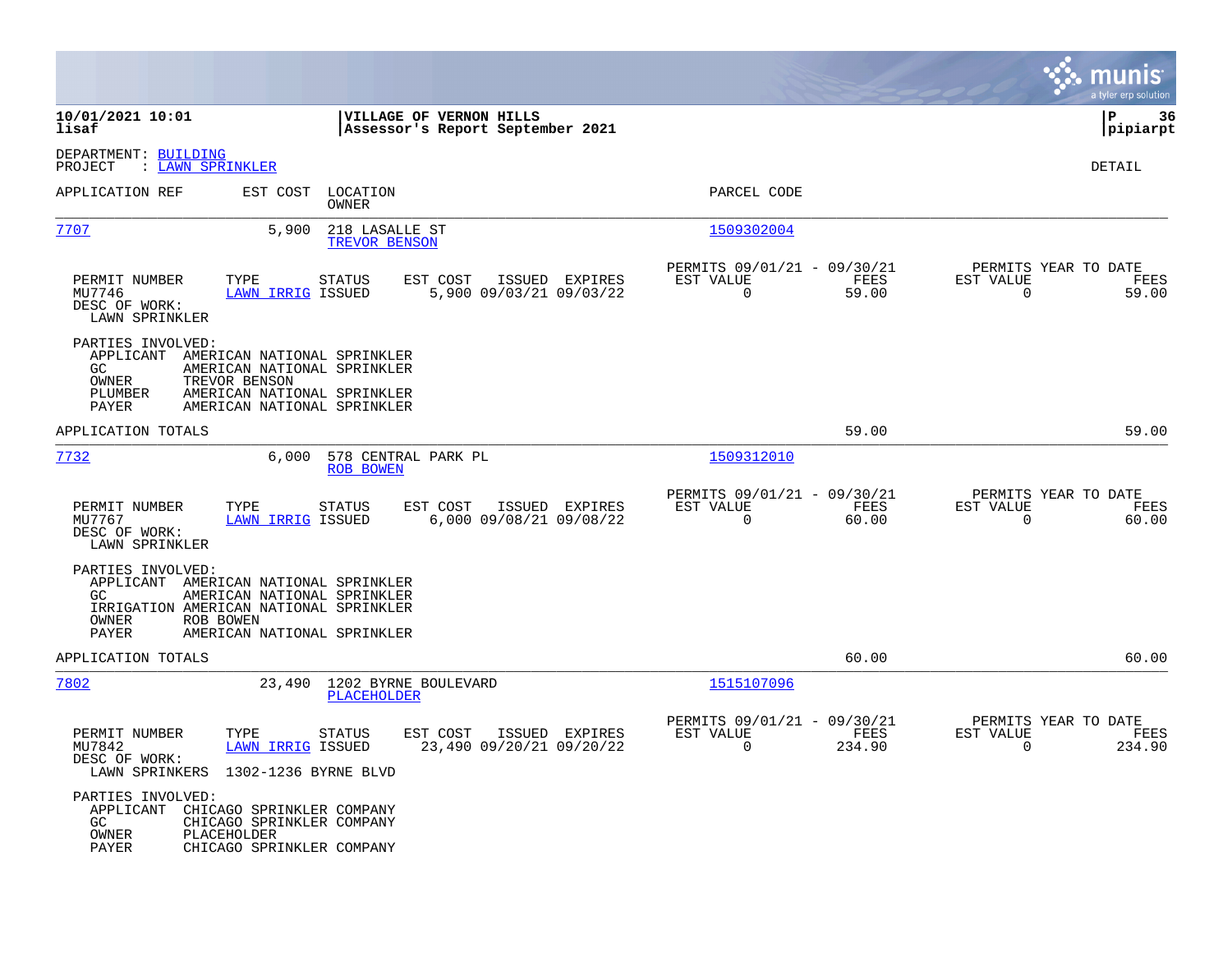|                                                                                                                                    |                   |                                                                                                                            |                                              |                                               |                 |                                   | <b>munis</b><br>a tyler erp solution |
|------------------------------------------------------------------------------------------------------------------------------------|-------------------|----------------------------------------------------------------------------------------------------------------------------|----------------------------------------------|-----------------------------------------------|-----------------|-----------------------------------|--------------------------------------|
| 10/01/2021 10:01<br>lisaf<br>APPLICATION TOTALS                                                                                    |                   | VILLAGE OF VERNON HILLS                                                                                                    | Assessor's Report September 2021             |                                               | 234.90          |                                   | 37<br>P<br>pipiarpt <br>234.90       |
| DEPARTMENT: BUILDING<br>PROJECT<br>: LAWN SPRINKLER                                                                                |                   |                                                                                                                            |                                              |                                               |                 |                                   | <b>DETAIL</b>                        |
| APPLICATION REF                                                                                                                    | EST COST          | LOCATION<br>OWNER                                                                                                          |                                              | PARCEL CODE                                   |                 |                                   |                                      |
| 7838                                                                                                                               | 5,500             | 677 INSULL DRIVE<br><b>PLACEHOLDER</b>                                                                                     |                                              | 1133205091                                    |                 |                                   |                                      |
| PERMIT NUMBER<br>TYPE<br>MU7885<br>DESC OF WORK:<br>LAWN SPRINKLER                                                                 | LAWN IRRIG ISSUED | STATUS<br>EST COST                                                                                                         | ISSUED<br>EXPIRES<br>5,500 09/27/21 09/27/22 | PERMITS 09/01/21 - 09/30/21<br>EST VALUE<br>O | FEES<br>55.00   | PERMITS YEAR TO DATE<br>EST VALUE | FEES<br>55.00                        |
| PARTIES INVOLVED:<br>APPLICANT<br>GC.<br>IRRIGATION D & D LANDSCAPE AND SPRINKLER SERVICES<br>PLACEHOLDER<br>OWNER<br><b>PAYER</b> |                   | D & D LANDSCAPE AND SPRINKLER SERVICES<br>D & D LANDSCAPE AND SPRINKLER SERVICES<br>D & D LANDSCAPE AND SPRINKLER SERVICES |                                              |                                               |                 |                                   |                                      |
| APPLICATION TOTALS<br>PROJECT TOTALS                                                                                               |                   |                                                                                                                            |                                              | 0                                             | 55.00<br>408.90 | $\Omega$                          | 55.00<br>408.90                      |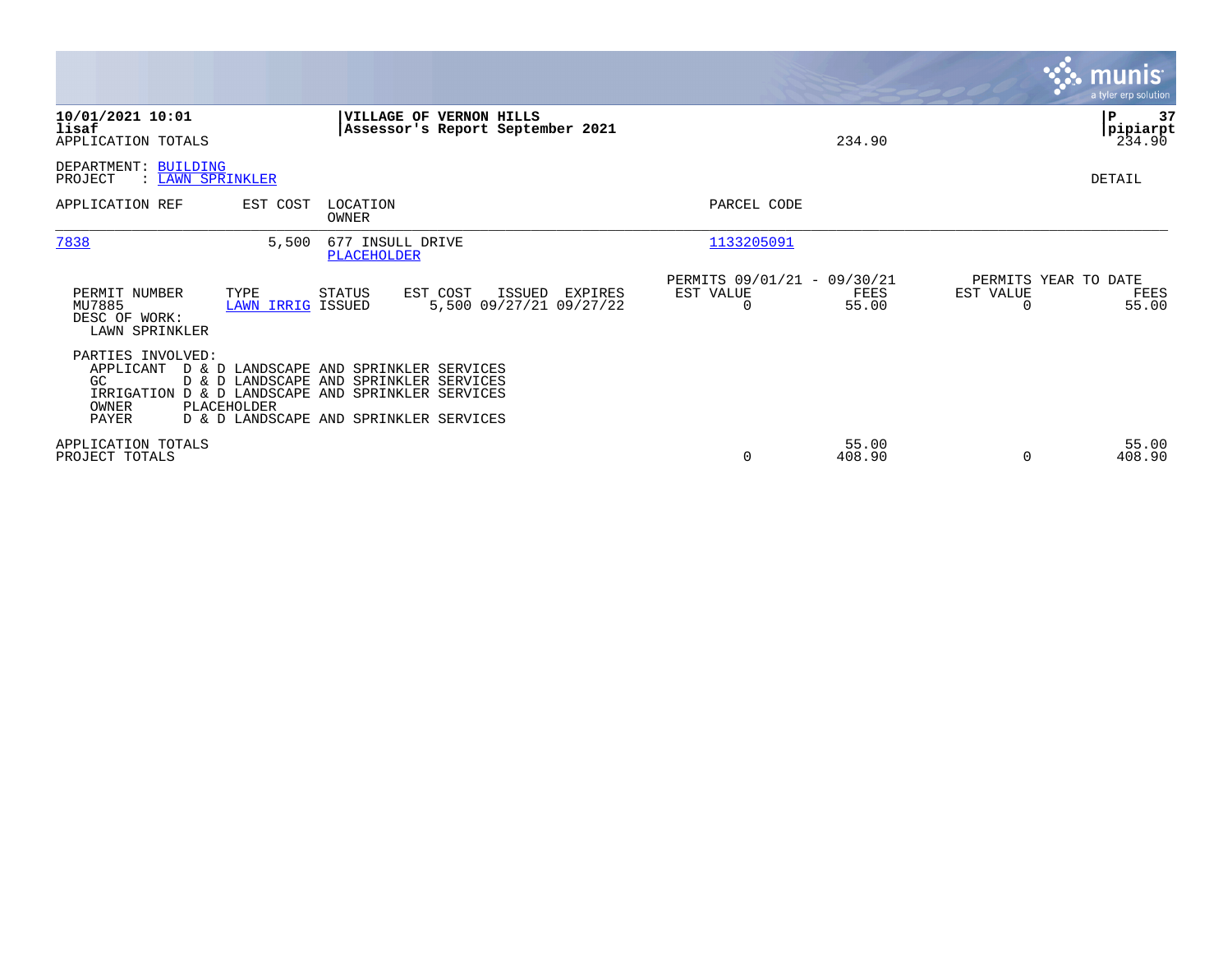|                                                                                                                                                                                            |                                                                        | munis<br>a tyler erp solution                                      |
|--------------------------------------------------------------------------------------------------------------------------------------------------------------------------------------------|------------------------------------------------------------------------|--------------------------------------------------------------------|
| 10/01/2021 10:01<br>VILLAGE OF VERNON HILLS<br>lisaf<br>Assessor's Report September 2021                                                                                                   |                                                                        | lР<br>38<br> pipiarpt                                              |
| DEPARTMENT: BUILDING<br>: MIS ELEC RESIDENTIAL<br>PROJECT                                                                                                                                  |                                                                        | DETAIL                                                             |
| EST COST LOCATION<br>APPLICATION REF<br>OWNER                                                                                                                                              | PARCEL CODE                                                            |                                                                    |
| 7709<br>159 NORTH FIORE PKY<br>15,015<br>ALEXANDER LONGIN                                                                                                                                  | 1506409018                                                             |                                                                    |
| PERMIT NUMBER<br>TYPE<br><b>STATUS</b><br>EST COST<br>ISSUED EXPIRES<br>MU7803<br><b>ELEC RES</b><br><b>ISSUED</b><br>15,015 09/14/21 09/14/22<br>DESC OF WORK:<br>SOLAR PANELS            | PERMITS 09/01/21 - 09/30/21<br>EST VALUE<br>FEES<br>$\Omega$<br>153.15 | PERMITS YEAR TO DATE<br>EST VALUE<br>FEES<br>$\Omega$<br>153.15    |
| PARTIES INVOLVED:<br>APPLICANT SUNRUN INSTALLATION SERVICES<br>ELECTRICIA SUNRUN INSTALLATION SERVICES<br>OWNER<br>ALEXANDER LONGIN<br>PAYER<br>SUNRUN INSTALLATION SERVICES               |                                                                        |                                                                    |
| APPLICATION TOTALS                                                                                                                                                                         | 153.15                                                                 | 153.15                                                             |
| 7710<br>21,450 105 BIRMINGHAM PL<br><b>JAMES &amp; JENNIFER ROWLAND</b>                                                                                                                    | 1504303074                                                             |                                                                    |
| PERMIT NUMBER<br>TYPE<br>STATUS<br>EST COST<br>ISSUED EXPIRES<br>MU7802<br><b>ISSUED</b><br>21,450 09/14/21 09/14/22<br>ELEC RES<br>DESC OF WORK:<br>SOLAR PANELS                          | PERMITS 09/01/21 - 09/30/21<br>EST VALUE<br>FEES<br>$\Omega$<br>214.50 | PERMITS YEAR TO DATE<br>EST VALUE<br>FEES<br>$\mathbf 0$<br>214.50 |
| PARTIES INVOLVED:<br>APPLICANT SUNRUN INSTALLATION SERVICES<br>ELECTRICIA VERNON HILLS LLC<br>OWNER<br>JAMES & JENNIFER ROWLAND<br><b>PAYER</b><br>SUNRUN INSTALLATION SERVICES            |                                                                        |                                                                    |
| APPLICATION TOTALS                                                                                                                                                                         | 214.50                                                                 | 214.50                                                             |
| 7739<br>23,256 279 BALTIMORE DR<br>NANCY S CIRONE, TRUSTEE                                                                                                                                 | 1132209008                                                             |                                                                    |
| PERMIT NUMBER<br>TYPE<br>STATUS<br>EST COST<br>ISSUED EXPIRES<br>MU7821<br><b>ELEC RES</b><br>ISSUED<br>23,256 09/16/21 09/16/22<br>DESC OF WORK:<br>SOLAR PANELS                          | PERMITS 09/01/21 - 09/30/21<br>EST VALUE<br>FEES<br>0<br>232.56        | PERMITS YEAR TO DATE<br>EST VALUE<br>FEES<br>0<br>232.56           |
| PARTIES INVOLVED:<br>APPLICANT SUNRUN INSTALLATION SERVICES<br>ELECTRICIA SUNRUN INSTALLATION SERVICES<br>NANCY S CIRONE, TRUSTEE<br>OWNER<br><b>PAYER</b><br>SUNRUN INSTALLATION SERVICES |                                                                        |                                                                    |
| APPLICATION TOTALS                                                                                                                                                                         | 232.56                                                                 | 232.56                                                             |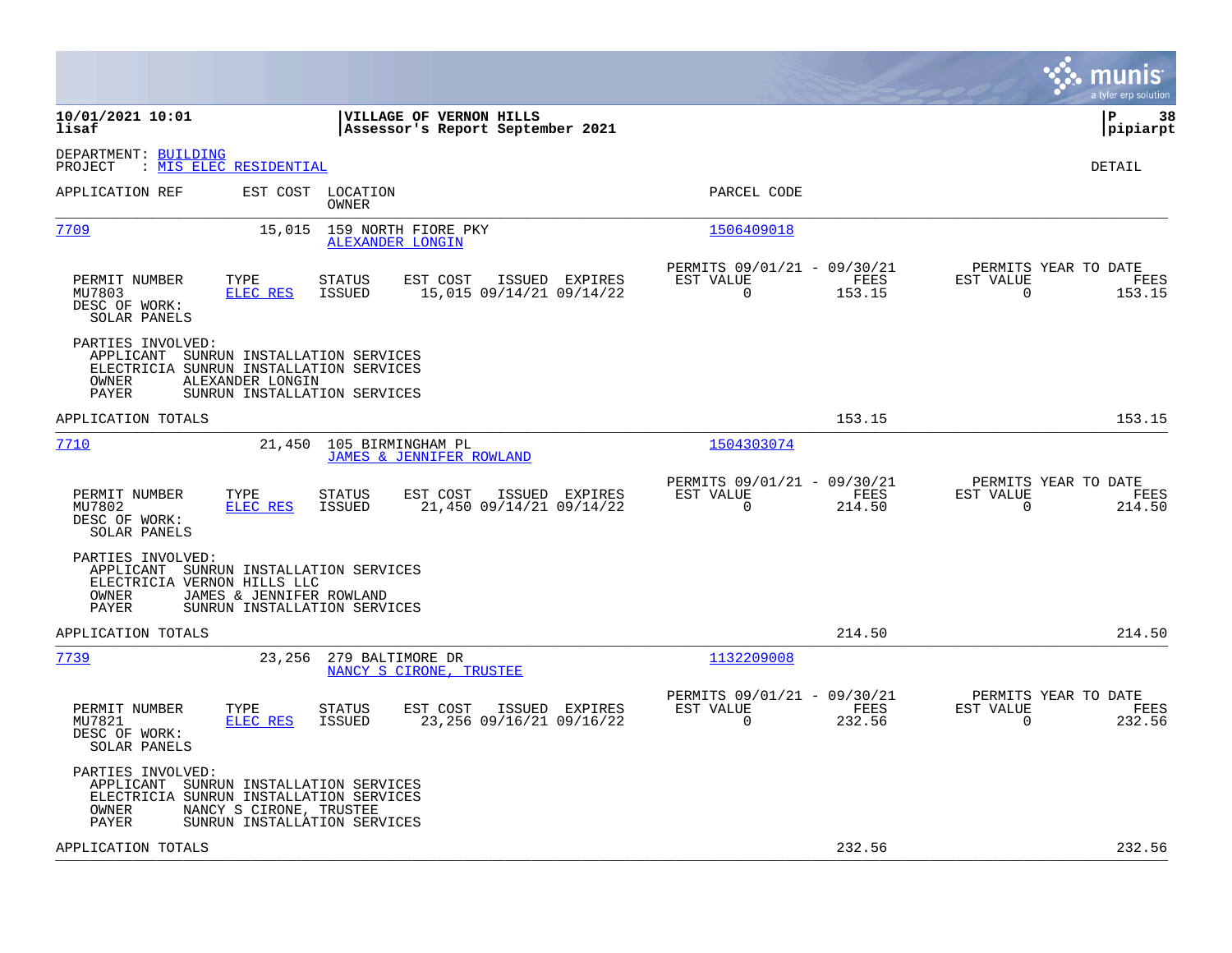|                                                                                                                                                            |                                                                             |                                |                                                                                                        |        |                                            |                                                      |                |                                               | munis<br>a tyler erp solution |
|------------------------------------------------------------------------------------------------------------------------------------------------------------|-----------------------------------------------------------------------------|--------------------------------|--------------------------------------------------------------------------------------------------------|--------|--------------------------------------------|------------------------------------------------------|----------------|-----------------------------------------------|-------------------------------|
| 10/01/2021 10:01<br>lisaf<br>7782                                                                                                                          | 15,015                                                                      |                                | VILLAGE OF VERNON HILLS<br>Assessor's Report September 2021<br>159 NORTH FIORE PKY<br>ALEXANDER LONGIN |        |                                            | 1506409018                                           |                |                                               | ΙP<br>-39<br> pipiarpt        |
| PERMIT NUMBER                                                                                                                                              | TYPE                                                                        | <b>STATUS</b>                  | EST COST                                                                                               | ISSUED | EXPIRES                                    | PERMITS 09/01/21 - 09/30/21<br>EST VALUE             | FEES           | PERMITS YEAR TO DATE<br>EST VALUE             | FEES                          |
| DEPARTMENT: BUILDING<br>PROJECT                                                                                                                            | : MIS ELEC RESIDENTIAL                                                      |                                |                                                                                                        |        |                                            |                                                      |                |                                               | DETAIL                        |
| APPLICATION REF                                                                                                                                            |                                                                             | EST COST LOCATION              |                                                                                                        |        |                                            | PARCEL CODE                                          |                |                                               |                               |
| MU7866<br>DESC OF WORK:<br>SOLAR PANELS                                                                                                                    | ELEC RES                                                                    | OWNER<br>ISSUED                |                                                                                                        |        | 15,015 09/23/21 09/23/22                   | 0                                                    | 150.15         | $\Omega$                                      | 150.15                        |
| PARTIES INVOLVED:<br>APPLICANT VIVINT SOLAR DEVELOPEMENT<br>ELECTRICIA VIVINT SOLAR DEVELOPEMENT<br>ELECTRICIA VIVINT SOLAR DEVELOPEMENT<br>OWNER<br>PAYER | ALEXANDER LONGIN<br>SUNRUN INSTALLATION SERVICES                            |                                |                                                                                                        |        |                                            |                                                      |                |                                               |                               |
| APPLICATION TOTALS                                                                                                                                         |                                                                             |                                |                                                                                                        |        |                                            |                                                      | 150.15         |                                               | 150.15                        |
| 7783                                                                                                                                                       | 15,015                                                                      | 22 CHEROKEE RD                 | STEVEN H & JACKIE L GREENBERG                                                                          |        |                                            | 1504307021                                           |                |                                               |                               |
| PERMIT NUMBER<br>MU7864<br>DESC OF WORK:<br>SOLAR PANELS                                                                                                   | TYPE<br>ELEC RES                                                            | <b>STATUS</b><br>ISSUED        | EST COST                                                                                               |        | ISSUED EXPIRES<br>15,015 09/22/21 09/22/22 | PERMITS 09/01/21 - 09/30/21<br>EST VALUE<br>0        | FEES<br>150.15 | PERMITS YEAR TO DATE<br>EST VALUE<br>0        | FEES<br>150.15                |
| PARTIES INVOLVED:<br>APPLICANT VIVINT SOLAR DEVELOPEMENT<br>ELECTRICIA VIVINT SOLAR DEVELOPEMENT<br>ELECTRICIA VIVINT SOLAR DEVELOPEMENT<br>OWNER<br>PAYER | STEVEN H & JACKIE L GREENBERG<br>SUNRUN INSTALLATION SERVICES               |                                |                                                                                                        |        |                                            |                                                      |                |                                               |                               |
| APPLICATION TOTALS                                                                                                                                         |                                                                             |                                |                                                                                                        |        |                                            |                                                      | 150.15         |                                               | 150.15                        |
| <u>7785</u>                                                                                                                                                | 15,048                                                                      | <b>PLACEHOLDER</b>             | 545 COUNCIL CIRCLE                                                                                     |        |                                            | 1133213004                                           |                |                                               |                               |
| PERMIT NUMBER<br>MU7820<br>DESC OF WORK:<br>SOLAR PANELS                                                                                                   | TYPE<br>ELEC RES                                                            | <b>STATUS</b><br><b>ISSUED</b> | EST COST                                                                                               |        | ISSUED EXPIRES<br>15,048 09/16/21 09/16/22 | PERMITS 09/01/21 - 09/30/21<br>EST VALUE<br>$\Omega$ | FEES<br>150.48 | PERMITS YEAR TO DATE<br>EST VALUE<br>$\Omega$ | FEES<br>150.48                |
| PARTIES INVOLVED:<br>APPLICANT<br>ELECTRICIA SUNRUN INSTALLATION SERVICES<br>OWNER<br>PAYER                                                                | SUNRUN INSTALLATION SERVICES<br>PLACEHOLDER<br>SUNRUN INSTALLATION SERVICES |                                |                                                                                                        |        |                                            |                                                      |                |                                               |                               |
| APPLICATION TOTALS                                                                                                                                         |                                                                             |                                |                                                                                                        |        |                                            |                                                      | 150.48         |                                               | 150.48                        |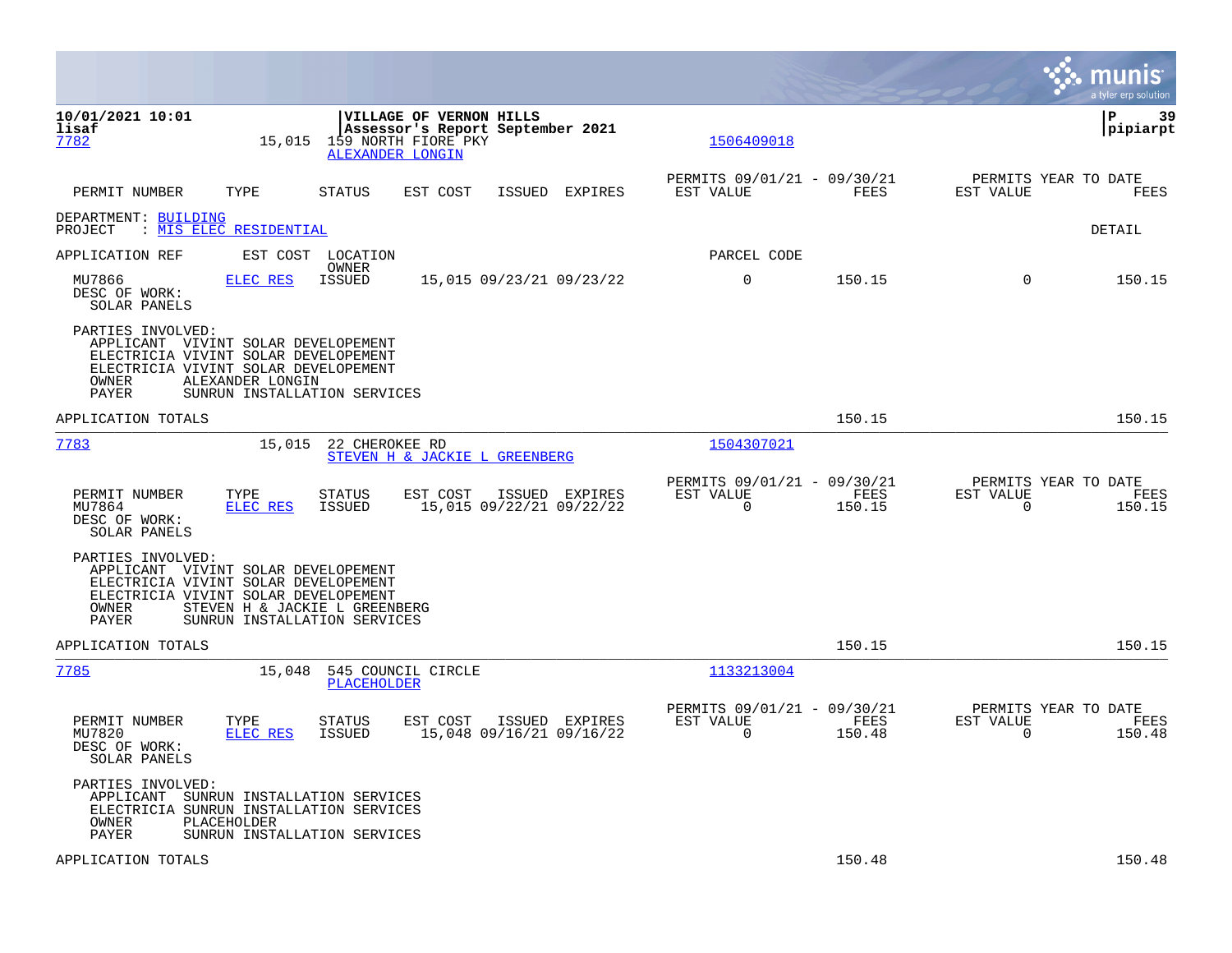|                                                           |                                                                     |             |          |   | <b>R.</b> munis<br>a tyler erp solution |
|-----------------------------------------------------------|---------------------------------------------------------------------|-------------|----------|---|-----------------------------------------|
| 10/01/2021 10:01<br>lisaf                                 | <b> VILLAGE OF VERNON HILLS</b><br>Assessor's Report September 2021 |             |          |   | 40<br>P<br> pipiarpt                    |
| DEPARTMENT: BUILDING<br>: MIS ELEC RESIDENTIAL<br>PROJECT |                                                                     |             |          |   | DETAIL                                  |
| APPLICATION REF                                           | EST COST<br>LOCATION                                                | PARCEL CODE |          |   |                                         |
| PROJECT TOTALS                                            | OWNER                                                               |             | 1,050.99 | 0 | 1,050.99                                |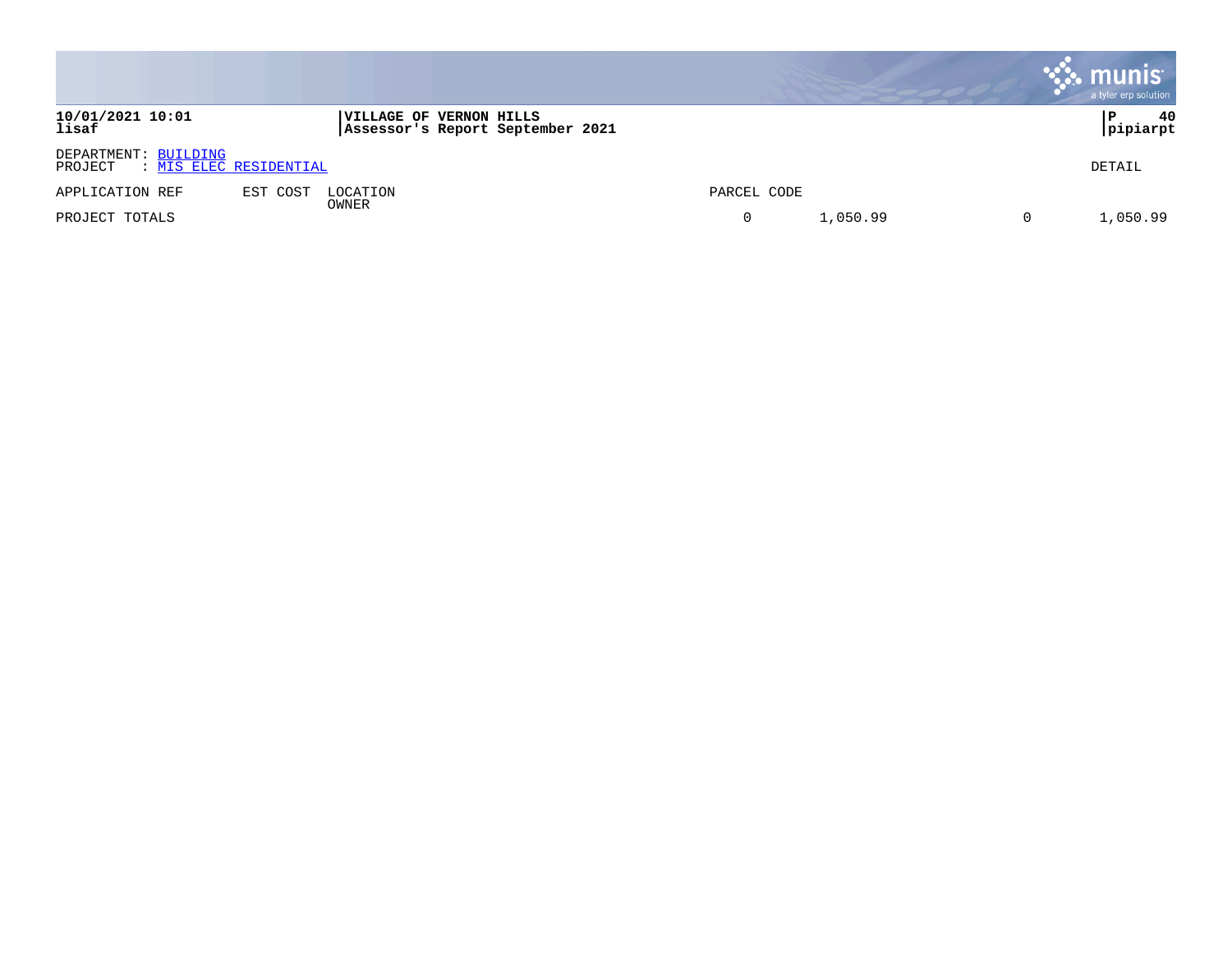|                                                                                                                                                                                                                                           |                                                                                   |                                                                        | munis<br>a tyler erp solution                                   |
|-------------------------------------------------------------------------------------------------------------------------------------------------------------------------------------------------------------------------------------------|-----------------------------------------------------------------------------------|------------------------------------------------------------------------|-----------------------------------------------------------------|
| 10/01/2021 10:01<br>lisaf                                                                                                                                                                                                                 | VILLAGE OF VERNON HILLS<br>Assessor's Report September 2021                       |                                                                        | ΙP<br>41<br> pipiarpt                                           |
| DEPARTMENT: BUILDING<br>: <u>MISC RESIDENTIAL</u><br>PROJECT                                                                                                                                                                              |                                                                                   |                                                                        | DETAIL                                                          |
| APPLICATION REF                                                                                                                                                                                                                           | EST COST LOCATION<br>OWNER                                                        | PARCEL CODE                                                            |                                                                 |
| 7625<br>52,020                                                                                                                                                                                                                            | 300 ALBERT DR<br>BRANDON & JESSICA YEZEK                                          | 1505425016                                                             |                                                                 |
| PERMIT NUMBER<br>TYPE<br>MU7748<br>MISC RES<br>DESC OF WORK:<br>KITCHEN REMODEL                                                                                                                                                           | EST COST<br>ISSUED EXPIRES<br><b>STATUS</b><br>52,020 09/03/21 09/09/22<br>ISSUED | PERMITS 09/01/21 - 09/30/21<br>EST VALUE<br>FEES<br>520.16<br>$\Omega$ | PERMITS YEAR TO DATE<br>EST VALUE<br>FEES<br>520.16<br>$\Omega$ |
| PARTIES INVOLVED:<br>APPLICANT RICHTER BUILDERS<br>ELECTRICIA DRETSCH ELECTRIC<br>RICHTER BUILDERS<br>GC.<br>OWNER<br>BRANDON & JESSICA YEZEK<br>PLUMBER<br>THREE C'S PLUMBING INC<br>RICHTER BUILDERS<br>PAYER                           |                                                                                   |                                                                        |                                                                 |
| APPLICATION TOTALS                                                                                                                                                                                                                        |                                                                                   | 520.16                                                                 | 520.16                                                          |
| 7656                                                                                                                                                                                                                                      | 27,233 379 RANNEY AVE<br>JONATHAN M & BRITTNEY PORTWOOD                           | 1509315016                                                             |                                                                 |
| PERMIT NUMBER<br>TYPE<br>MU7769<br>MISC RES<br>DESC OF WORK:<br>BATHROOM REMODEL                                                                                                                                                          | EST COST<br>ISSUED EXPIRES<br>STATUS<br>27,233 09/09/21 09/09/22<br>ISSUED        | PERMITS 09/01/21 - 09/30/21<br>EST VALUE<br>FEES<br>$\Omega$<br>272.33 | PERMITS YEAR TO DATE<br>EST VALUE<br>FEES<br>272.33<br>$\Omega$ |
| PARTIES INVOLVED:<br>APPLICANT ABSOLOUTE CONSTRUCTION<br>ELECTRICIA ACTIVE ELECTRIC<br>GC.<br>HILL MECHANICAL CORP<br>OWNER<br>JONATHAN M & BRITTNEY PORTWOOD<br>PLUMBER<br><b>JASON JOHN PLUMBING</b><br>PAYER<br>ABSOLOUTE CONSTRUCTION |                                                                                   |                                                                        |                                                                 |
| APPLICATION TOTALS                                                                                                                                                                                                                        |                                                                                   | 272.33                                                                 | 272.33                                                          |
| 7676<br>10,000                                                                                                                                                                                                                            | 209 KNOLLWOOD LN<br><b>J AHRNES K SZUBA</b>                                       | 1504309003                                                             |                                                                 |
| PERMIT NUMBER<br>TYPE<br>MU7777<br>MISC RES<br>DESC OF WORK:<br>BATHROOM REMODEL                                                                                                                                                          | STATUS<br>EST COST ISSUED EXPIRES<br>ISSUED<br>10,000 09/09/21 09/24/22           | PERMITS 09/01/21 - 09/30/21<br>EST VALUE<br>FEES<br>$\Omega$<br>100.00 | PERMITS YEAR TO DATE<br>EST VALUE<br>FEES<br>$\Omega$<br>100.00 |
| PARTIES INVOLVED:<br>APPLICANT CHR PAINTING SERVICES<br>ELECTRICIA CHRISTIAN RODILES BICO<br>GC.<br>CHR PAINTING SERVICES                                                                                                                 |                                                                                   |                                                                        |                                                                 |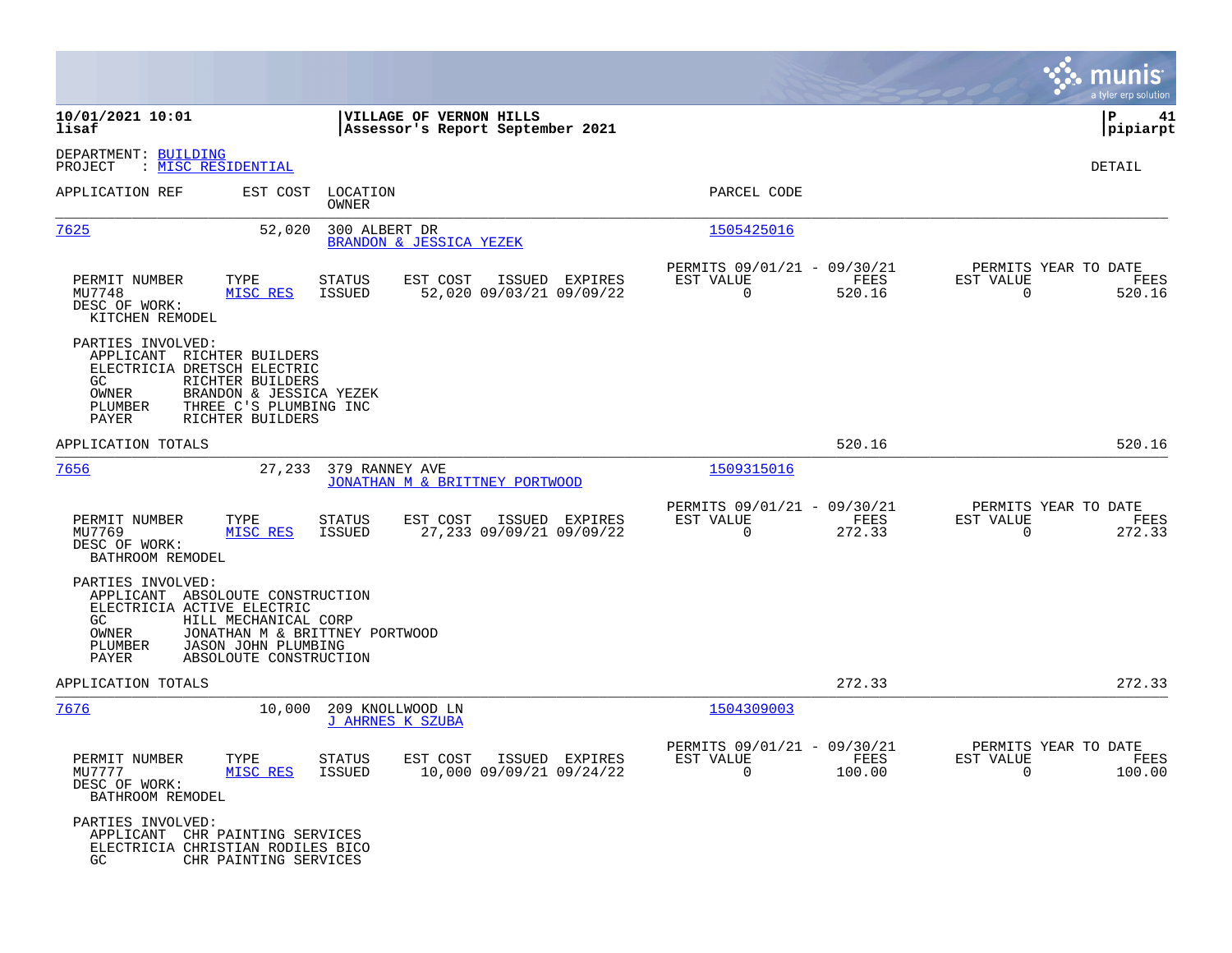|                                                                                                                                                                                                                                                                                   |                                                                        | munis<br>a tyler erp solution                                   |
|-----------------------------------------------------------------------------------------------------------------------------------------------------------------------------------------------------------------------------------------------------------------------------------|------------------------------------------------------------------------|-----------------------------------------------------------------|
| 10/01/2021 10:01<br>VILLAGE OF VERNON HILLS<br>lisaf<br>Assessor's Report September 2021                                                                                                                                                                                          |                                                                        | l P<br>42<br> pipiarpt                                          |
| DEPARTMENT: BUILDING<br>: MISC RESIDENTIAL<br>PROJECT                                                                                                                                                                                                                             |                                                                        | DETAIL                                                          |
| EST COST LOCATION<br>APPLICATION REF<br>OWNER                                                                                                                                                                                                                                     | PARCEL CODE                                                            |                                                                 |
| J AHRNES K SZUBA<br>OWNER<br>PLUMBER<br>DISCOVERY PLUMBING & HEATING<br>PAYER<br>CHR PAITNING SERVICES                                                                                                                                                                            |                                                                        |                                                                 |
| APPLICATION TOTALS                                                                                                                                                                                                                                                                | 100.00                                                                 | 100.00                                                          |
| 7708<br>50,000<br>332 SADDLE BACK RD<br>CHARLES HUANG & XIA WU                                                                                                                                                                                                                    | 1504316006                                                             |                                                                 |
| TYPE<br>STATUS<br>EST COST<br>ISSUED EXPIRES<br>PERMIT NUMBER<br>MU7837<br>MISC RES<br>ISSUED<br>50,000 09/20/21 09/20/22<br>DESC OF WORK:<br>FIRE RESTORTION                                                                                                                     | PERMITS 09/01/21 - 09/30/21<br>EST VALUE<br>FEES<br>0<br>500.00        | PERMITS YEAR TO DATE<br>EST VALUE<br>FEES<br>0<br>500.00        |
| PARTIES INVOLVED:<br>APPLICANT<br>CERA RESTORATION<br>CERA RESTORATION<br>CARPENTER<br>ELECTRICIA KOR ELECTRIC<br>CERA RESTORATION<br>GC<br><b>HVAC</b><br>OLVERAS HEATING & COOLING<br>CHARLES HUANG & XIA WU<br>OWNER<br>SSE MECHANICAL<br>PLUMBER<br>PAYER<br>CERA RESTORATION |                                                                        |                                                                 |
| APPLICATION TOTALS                                                                                                                                                                                                                                                                | 500.00                                                                 | 500.00                                                          |
| 7734<br>33,728<br>1145 MUSEUM BLVD 307<br>THE MIL TON APARTMENTS                                                                                                                                                                                                                  | 1133406003                                                             |                                                                 |
| PERMIT NUMBER<br>TYPE<br><b>STATUS</b><br>EST COST<br>ISSUED EXPIRES<br>33,728 09/23/21 09/23/22<br>MU7868<br>MISC RES<br>ISSUED<br>DESC OF WORK:<br>INTERIOR REMODEL 307, 612, 707, 609                                                                                          | PERMITS 09/01/21 - 09/30/21<br>EST VALUE<br>FEES<br>$\Omega$<br>337.27 | PERMITS YEAR TO DATE<br>EST VALUE<br>FEES<br>$\Omega$<br>337.27 |
| PARTIES INVOLVED:<br>APPLICANT<br>DOCI, INC<br>DOCI, INC<br>DRYWALL<br>ELECTRICIA ALL ABOUT QUALITY ELECTRIC<br>GC<br>DOCI, INC<br>OWNER<br>THE MIL TON APARTMENTS<br>PLUMBER<br>LUIS ARREOLA<br>PAYER<br>MARQUETTE MANAGEMENT                                                    |                                                                        |                                                                 |
| APPLICATION TOTALS                                                                                                                                                                                                                                                                | 337.27                                                                 | 337.27                                                          |
| 7736<br>8,432<br>1175 MUSEUM BLVD 505<br>THE MIL TON APARTMENTS                                                                                                                                                                                                                   | 1133406003                                                             |                                                                 |
| PERMIT NUMBER<br>TYPE<br>STATUS<br>EST COST<br>ISSUED EXPIRES                                                                                                                                                                                                                     | PERMITS 09/01/21 - 09/30/21<br>EST VALUE<br>FEES                       | PERMITS YEAR TO DATE<br>EST VALUE<br>FEES                       |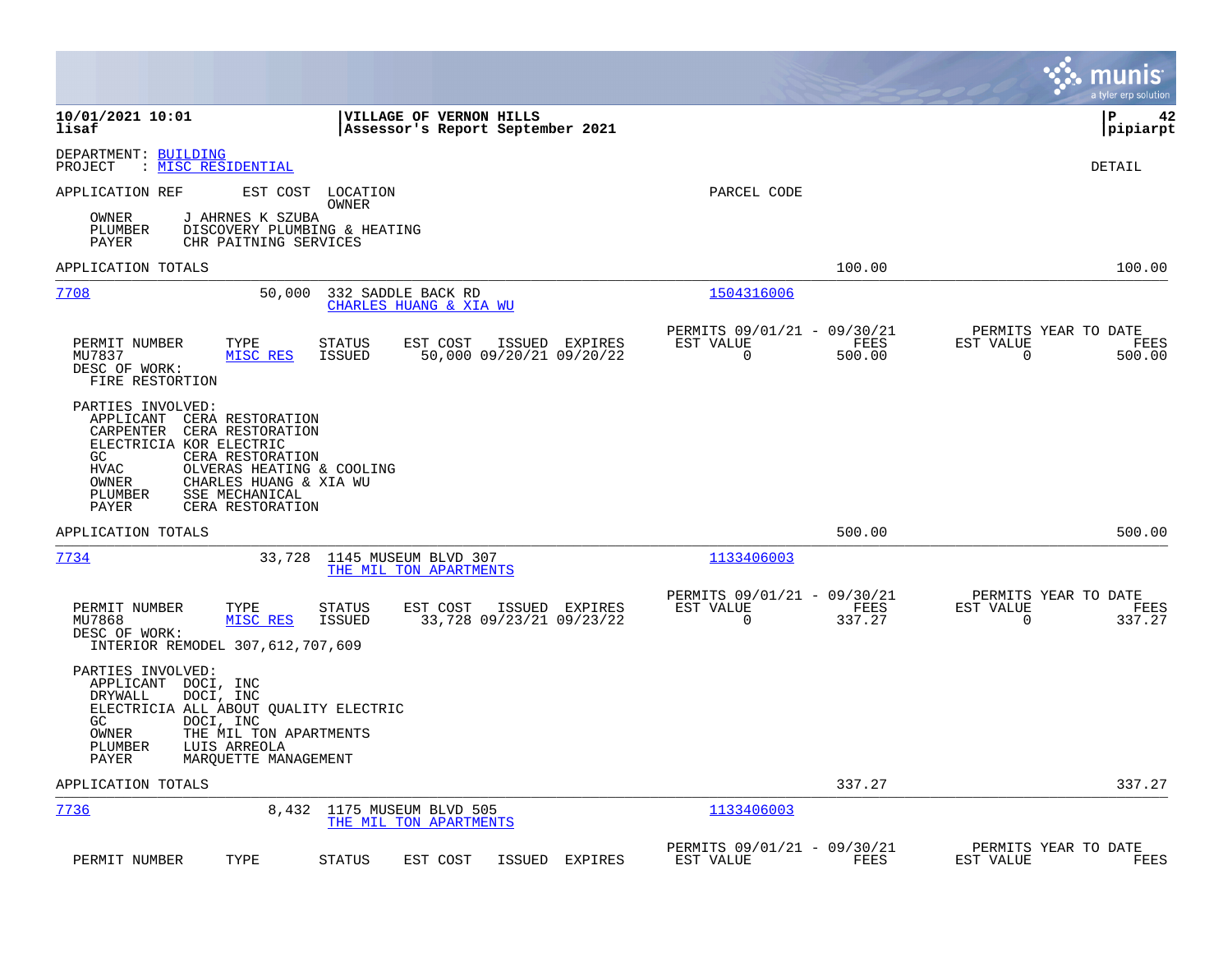|                                                                                                                                                                                                                  |                                                                               | munis<br>a tyler erp solution                                   |
|------------------------------------------------------------------------------------------------------------------------------------------------------------------------------------------------------------------|-------------------------------------------------------------------------------|-----------------------------------------------------------------|
| 10/01/2021 10:01<br>VILLAGE OF VERNON HILLS<br>lisaf<br>Assessor's Report September 2021                                                                                                                         |                                                                               | l P<br>43<br> pipiarpt                                          |
| DEPARTMENT: BUILDING<br>: MISC RESIDENTIAL<br>PROJECT                                                                                                                                                            |                                                                               | DETAIL                                                          |
| EST COST LOCATION<br>APPLICATION REF                                                                                                                                                                             | PARCEL CODE                                                                   |                                                                 |
| OWNER<br>MU7867<br>8,432 09/23/21 09/23/22<br>MISC RES<br>ISSUED<br>DESC OF WORK:<br>INTERIOR REMODEL 505                                                                                                        | $\mathbf 0$<br>84.32                                                          | 84.32<br>$\Omega$                                               |
| PARTIES INVOLVED:<br>APPLICANT DOCI, INC<br>ELECTRICIA ALL ABOUT QUALITY ELECTRIC<br>DOCI, INC<br>GC<br>OWNER<br>THE MIL TON APARTMENTS<br>LUIS ARREOLA<br>PLUMBER<br>PAYER<br>MARQUETTE MANAGEMENT              |                                                                               |                                                                 |
| APPLICATION TOTALS                                                                                                                                                                                               | 84.32                                                                         | 84.32                                                           |
| 7788<br>12,000 106 ALEXANDRIA DR<br>TRACY BAUTISTA                                                                                                                                                               | 1505405053                                                                    |                                                                 |
| PERMIT NUMBER<br>TYPE<br><b>STATUS</b><br>EST COST<br>ISSUED EXPIRES<br>MISC RES<br><b>ISSUED</b><br>12,000 09/27/21 09/27/22<br>MU7882<br>DESC OF WORK:<br>BASEMT- A WALL FOR ADD BEDROOM & FRAME EGRESS WINDOW | PERMITS 09/01/21 - 09/30/21<br><b>FEES</b><br>EST VALUE<br>$\Omega$<br>120.00 | PERMITS YEAR TO DATE<br>EST VALUE<br>FEES<br>$\Omega$<br>120.00 |
| PARTIES INVOLVED:<br>APPLICANT TRACY BAUTISTA<br>ELECTRICIA BRISKO ELECTRIC<br>3 CITY REMODELING<br>GC<br><b>OCCUPANT</b><br>TRACY BAUTISTA<br>OWNER<br>TRACY BAUTISTA<br>PAYER<br>TRACY BAUTISTA                |                                                                               |                                                                 |
| APPLICATION TOTALS                                                                                                                                                                                               | 120.00                                                                        | 120.00                                                          |
| 7795<br>12,500 113 MIDWAY LN<br>KYLE & NICOLE BAKER                                                                                                                                                              | 1509102025                                                                    |                                                                 |
| PERMIT NUMBER<br>EST COST<br>ISSUED EXPIRES<br>TYPE<br><b>STATUS</b><br>MISC RES<br><b>ISSUED</b><br>12,500 09/30/21 09/30/22<br>MU7914<br>DESC OF WORK:<br>MISC CONCRETE WORK & SHED W SIDING & ROOFING ON SHED | PERMITS 09/01/21 - 09/30/21<br>EST VALUE<br>FEES<br>$\Omega$<br>125.00        | PERMITS YEAR TO DATE<br>EST VALUE<br>FEES<br>$\Omega$<br>125.00 |
| PARTIES INVOLVED:<br>APPLICANT KYLE & NICOLE BAKER<br>TOTAL PAVING<br>GC.<br>OWNER<br>KYLE & NICOLE BAKER<br>KYLE & NICOLE BAKER<br>PAYER                                                                        |                                                                               |                                                                 |
| APPLICATION TOTALS                                                                                                                                                                                               | 125.00                                                                        | 125.00                                                          |
| 7811<br>3,988 3 ALTOONA CT<br>ADRIAAN A & ROBIN A VANDENBYGAART                                                                                                                                                  | 1504306022                                                                    |                                                                 |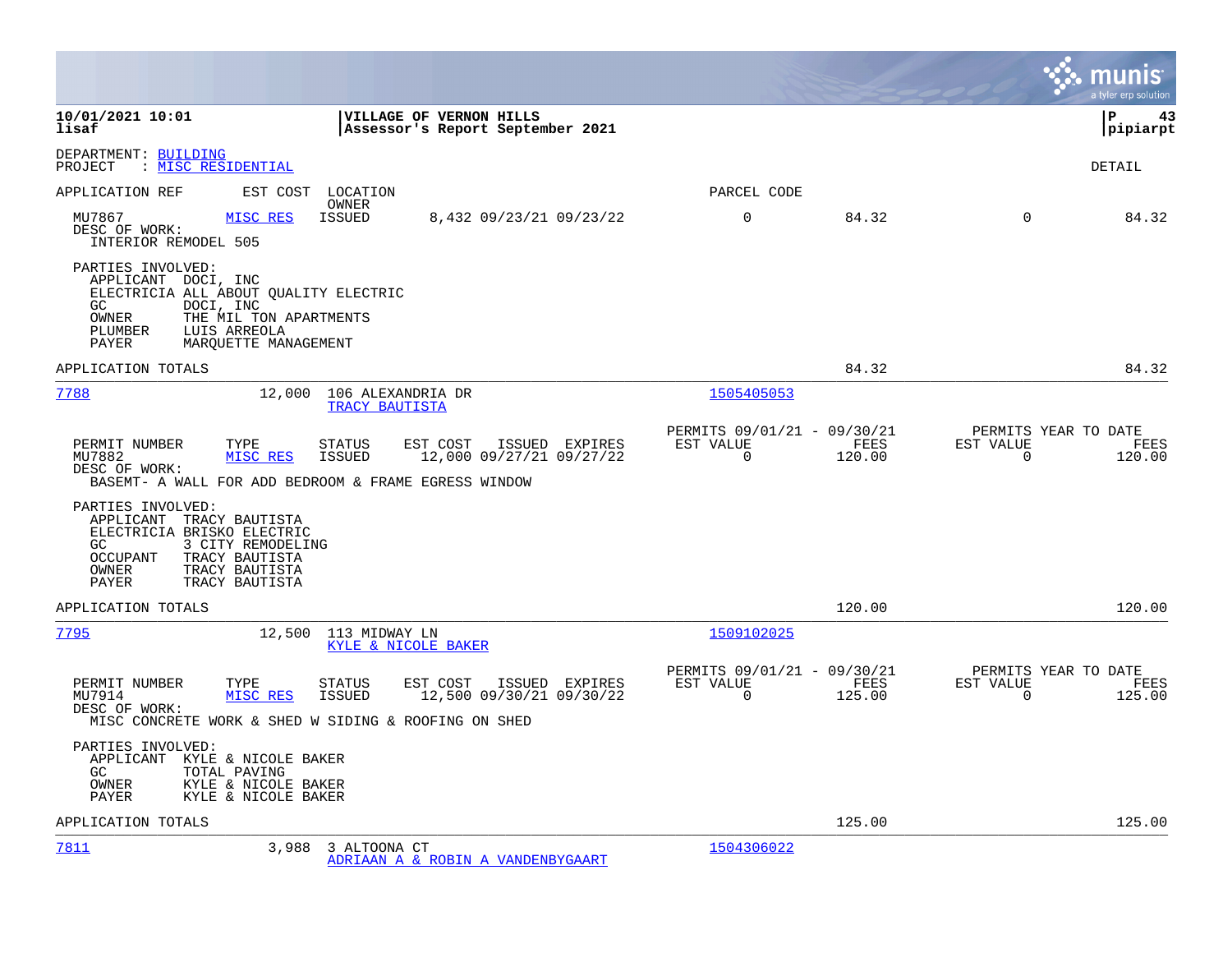|                                                        |                                                                                            |                 |                                  |                     |                         |                                          |                   |                                   | <b>W. munis</b><br>a tyler erp solution |
|--------------------------------------------------------|--------------------------------------------------------------------------------------------|-----------------|----------------------------------|---------------------|-------------------------|------------------------------------------|-------------------|-----------------------------------|-----------------------------------------|
| 10/01/2021 10:01<br>lisaf                              |                                                                                            | VILLAGE OF      | Assessor's Report September 2021 | <b>VERNON HILLS</b> |                         |                                          |                   |                                   | IΡ<br>44<br><b>pipiarpt</b>             |
| PERMIT NUMBER                                          | TYPE                                                                                       | STATUS          | EST COST                         | ISSUED              | <b>EXPIRES</b>          | PERMITS 09/01/21 - 09/30/21<br>EST VALUE | FEES              | PERMITS YEAR TO DATE<br>EST VALUE | FEES                                    |
| DEPARTMENT: BUILDING<br>PROJECT                        | : MISC RESIDENTIAL                                                                         |                 |                                  |                     |                         |                                          |                   |                                   | <b>DETAIL</b>                           |
| APPLICATION REF                                        | EST COST                                                                                   | LOCATION        |                                  |                     |                         | PARCEL CODE                              |                   |                                   |                                         |
| MU7859<br>DESC OF WORK:                                | MISC RES<br>REPLACE SUMPUMP & 2 FOUNDATION CRACKS                                          | OWNER<br>ISSUED |                                  |                     | 3,988 09/22/21 09/22/22 | 0                                        | 50.00             | 0                                 | 50.00                                   |
| PARTIES INVOLVED:<br>APPLICANT<br>GC<br>OWNER<br>PAYER | US WATERPROFING<br>US WATERPROFING<br>ADRIAAN A & ROBIN A VANDENBYGAART<br>US WATERPROFING |                 |                                  |                     |                         |                                          |                   |                                   |                                         |
| APPLICATION TOTALS<br>PROJECT TOTALS                   |                                                                                            |                 |                                  |                     |                         | 0                                        | 50.00<br>2,109.08 | $\Omega$                          | 50.00<br>2,109.08                       |

and the contract of the contract of the contract of the contract of the contract of the contract of the contract of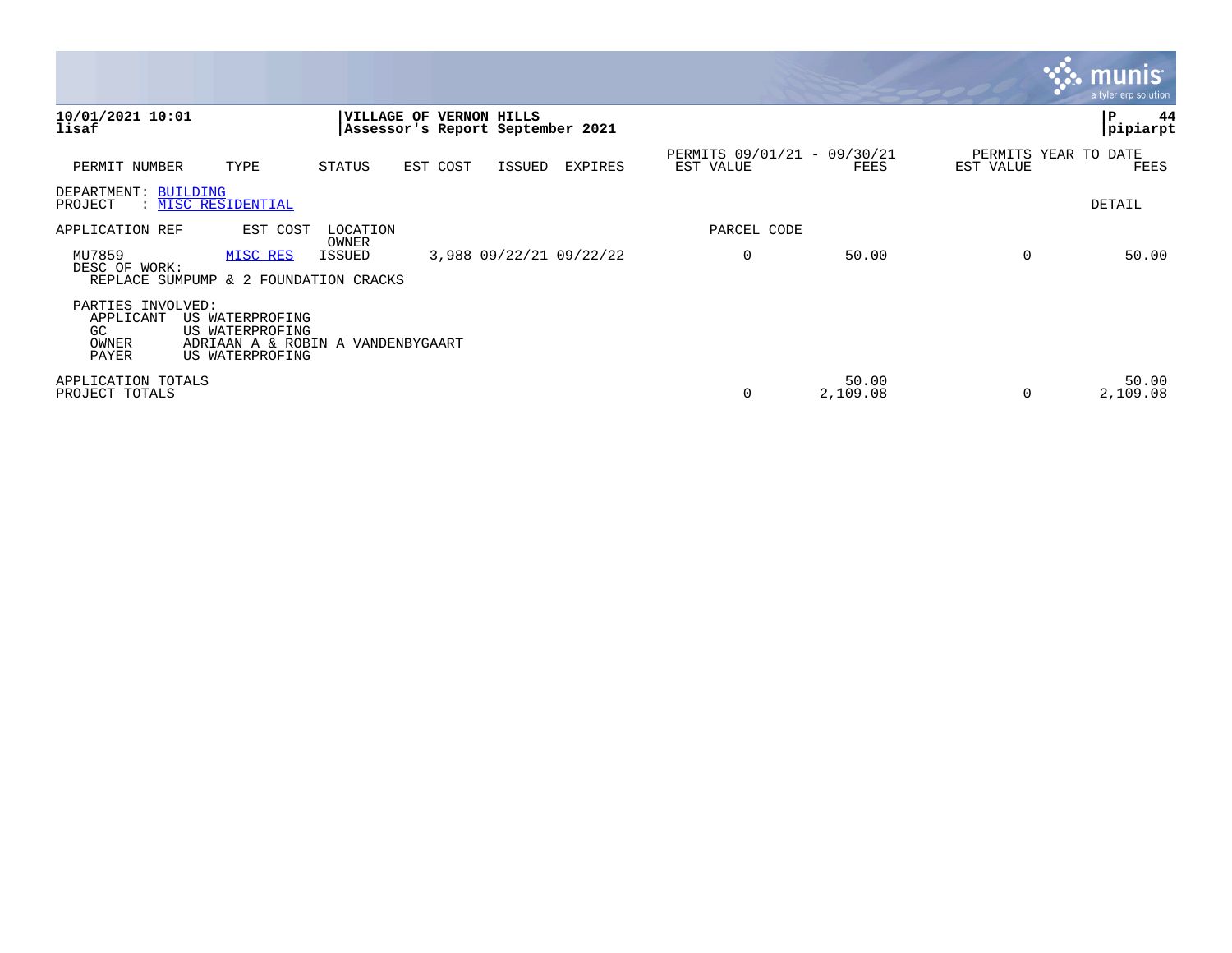|                                                                                                                                                                                                           |                                                                                           |                                                      |                                                                   | munis<br>a tyler erp solution |
|-----------------------------------------------------------------------------------------------------------------------------------------------------------------------------------------------------------|-------------------------------------------------------------------------------------------|------------------------------------------------------|-------------------------------------------------------------------|-------------------------------|
| 10/01/2021 10:01<br>lisaf                                                                                                                                                                                 | VILLAGE OF VERNON HILLS<br>Assessor's Report September 2021                               |                                                      |                                                                   | ΙP<br>45<br> pipiarpt         |
| DEPARTMENT: BUILDING<br>: PARKING LOT<br>PROJECT                                                                                                                                                          |                                                                                           |                                                      |                                                                   | DETAIL                        |
| APPLICATION REF<br>EST COST                                                                                                                                                                               | LOCATION<br><b>OWNER</b>                                                                  | PARCEL CODE                                          |                                                                   |                               |
| 7615<br>20,000                                                                                                                                                                                            | 151 EAST TOWNLINE RD<br><b>JAMESON'S CHARHOUSE</b>                                        | 1504109003                                           |                                                                   |                               |
| PERMIT NUMBER<br>TYPE<br>MU7823<br>PKG LOT<br>DESC OF WORK:<br>PARKING LOT                                                                                                                                | EST COST<br>ISSUED EXPIRES<br>STATUS<br>20,000 09/15/21 09/22/22<br>COMPLT                | PERMITS 09/01/21 - 09/30/21<br>EST VALUE<br>$\Omega$ | PERMITS YEAR TO DATE<br>FEES<br>EST VALUE<br>890.00<br>$\Omega$   | FEES<br>890.00                |
| PARTIES INVOLVED:<br>APPLICANT<br>PATRIOT MAINTENANCE INC<br>PATRIOT MAINTENANCE INC<br>GC.<br><b>OCCUPANT</b><br>JAMESON'S CHARHOUSE<br>OWNER<br>JAMESON'S CHARHOUSE<br>PATRIOT MAINTENANCE INC<br>PAYER |                                                                                           |                                                      |                                                                   |                               |
| APPLICATION TOTALS                                                                                                                                                                                        |                                                                                           |                                                      | 890.00                                                            | 890.00                        |
| 7634<br>101,931                                                                                                                                                                                           | 860S MILWAUKEE AVE<br>AMERICAN NAT'L BANK & TRUST CO/CHICAGO                              | 1515200079                                           |                                                                   |                               |
| TYPE<br>PERMIT NUMBER<br>MU7764<br>PKG LOT<br>DESC OF WORK:<br>PARKING LOT MAINTENANCE                                                                                                                    | <b>STATUS</b><br>EST COST<br>ISSUED EXPIRES<br><b>ISSUED</b><br>101,931 09/08/21 09/08/22 | PERMITS 09/01/21 - 09/30/21<br>EST VALUE<br>$\Omega$ | PERMITS YEAR TO DATE<br>FEES<br>EST VALUE<br>4,020.00<br>$\Omega$ | FEES<br>4,020.00              |
| PARTIES INVOLVED:<br>APPLICANT<br>M&J ASPHALT PAVING COMPANY<br>M&J ASPHALT PAVING COMPANY<br>GC<br>OCCUPANT<br>WATERWAY GAS & WASH<br>OWNER<br>PAYER<br>M&J ASPHALT PAVING COMPANY                       | AMERICAN NAT'L BANK & TRUST CO/CHICAGO                                                    |                                                      |                                                                   |                               |
| APPLICATION TOTALS                                                                                                                                                                                        |                                                                                           |                                                      | 4,020.00                                                          | 4,020.00                      |
| 7854                                                                                                                                                                                                      | 7,961 1255 EAST USHY 45<br>NANCY RUSH & CHARLES FOOTE                                     | 1515401003                                           |                                                                   |                               |
| PERMIT NUMBER<br>TYPE<br>MU7898<br>PKG LOT<br>DESC OF WORK:<br>SEALCOAT-RESTRIPE-CRACKFILL                                                                                                                | <b>STATUS</b><br>EST COST<br>ISSUED EXPIRES<br>7,961 09/28/21 09/28/22<br><b>ISSUED</b>   | PERMITS 09/01/21 - 09/30/21<br>EST VALUE<br>0        | PERMITS YEAR TO DATE<br>FEES<br>EST VALUE<br>.00<br>0             | FEES<br>.00                   |
| PARTIES INVOLVED:<br>APPLICANT<br>KAPLAN PAVING LLC<br>GC.<br>KAPLAN PAVING LLC<br>OCCUPANT<br>ARRIVE TOWN CENTER<br>OWNER<br>NANCY RUSH & CHARLES FOOTE                                                  |                                                                                           |                                                      |                                                                   |                               |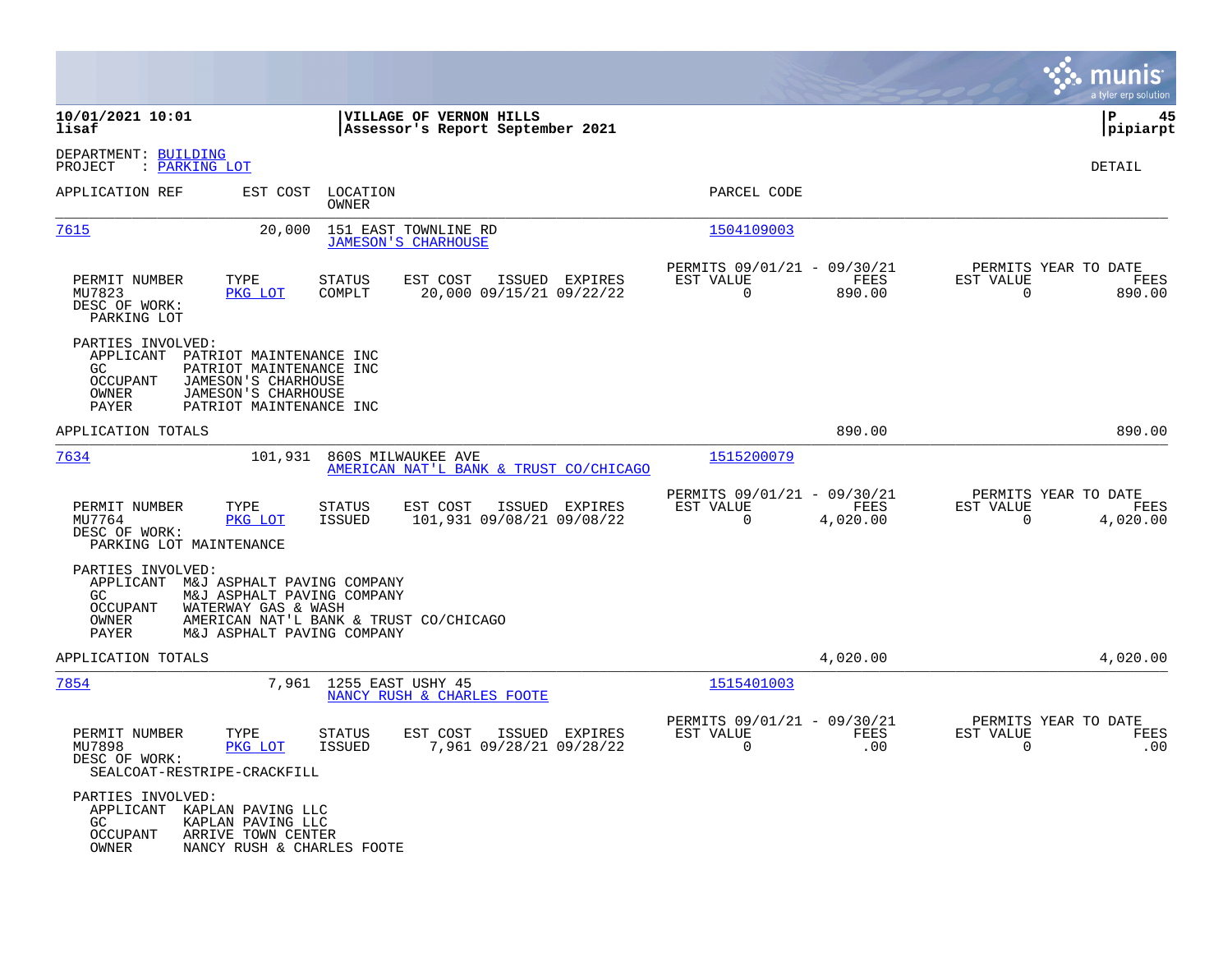|                                                                                                                                                                        |                                                                                      |                                                      |                    |                                   | <b>munis</b><br>a tyler erp solution |
|------------------------------------------------------------------------------------------------------------------------------------------------------------------------|--------------------------------------------------------------------------------------|------------------------------------------------------|--------------------|-----------------------------------|--------------------------------------|
| 10/01/2021 10:01<br>lisaf<br>APPLICATION TOTALS                                                                                                                        | VILLAGE OF VERNON HILLS<br>Assessor's Report September 2021                          |                                                      | .00                |                                   | ∣P<br>46<br> pipiarpt<br>.00         |
| DEPARTMENT:<br><b>BUILDING</b><br>PROJECT<br>: PARKING LOT                                                                                                             |                                                                                      |                                                      |                    |                                   | DETAIL                               |
| APPLICATION REF<br>EST COST                                                                                                                                            | LOCATION<br>OWNER                                                                    | PARCEL CODE                                          |                    |                                   |                                      |
| 7863<br>18,000                                                                                                                                                         | 704 NORTH DEERPATH DR<br>DEERPATH ATRIUM OFFICE CENTER LLC                           | 1505211001                                           |                    |                                   |                                      |
| TYPE<br>PERMIT NUMBER<br>MU7910<br>PKG LOT<br>DESC OF WORK:<br>PARKING LOT MAINTENANCE                                                                                 | EST COST<br>STATUS<br>ISSUED<br>EXPIRES<br>18,000 09/29/21 09/30/22<br><b>ISSUED</b> | PERMITS 09/01/21 - 09/30/21<br>EST VALUE<br>$\Omega$ | FEES<br>720.00     | PERMITS YEAR TO DATE<br>EST VALUE | FEES<br>720.00                       |
| PARTIES INVOLVED:<br>APPLICANT<br>ROYAL CONCRETE INC<br>GC.<br>ROYAL CONCRETE INC<br>OCCUPANT<br><b>OWNER</b><br>DEERPATH ATRIUM OFFICE<br>PAYER<br>ROYAL CONCRETE INC | DEERPATH ATRIUM OFFICE CENTER LLC<br>CENTER LLC                                      |                                                      |                    |                                   |                                      |
| APPLICATION TOTALS<br>PROJECT TOTALS                                                                                                                                   |                                                                                      | 0                                                    | 720.00<br>5,630.00 |                                   | 720.00<br>5,630.00                   |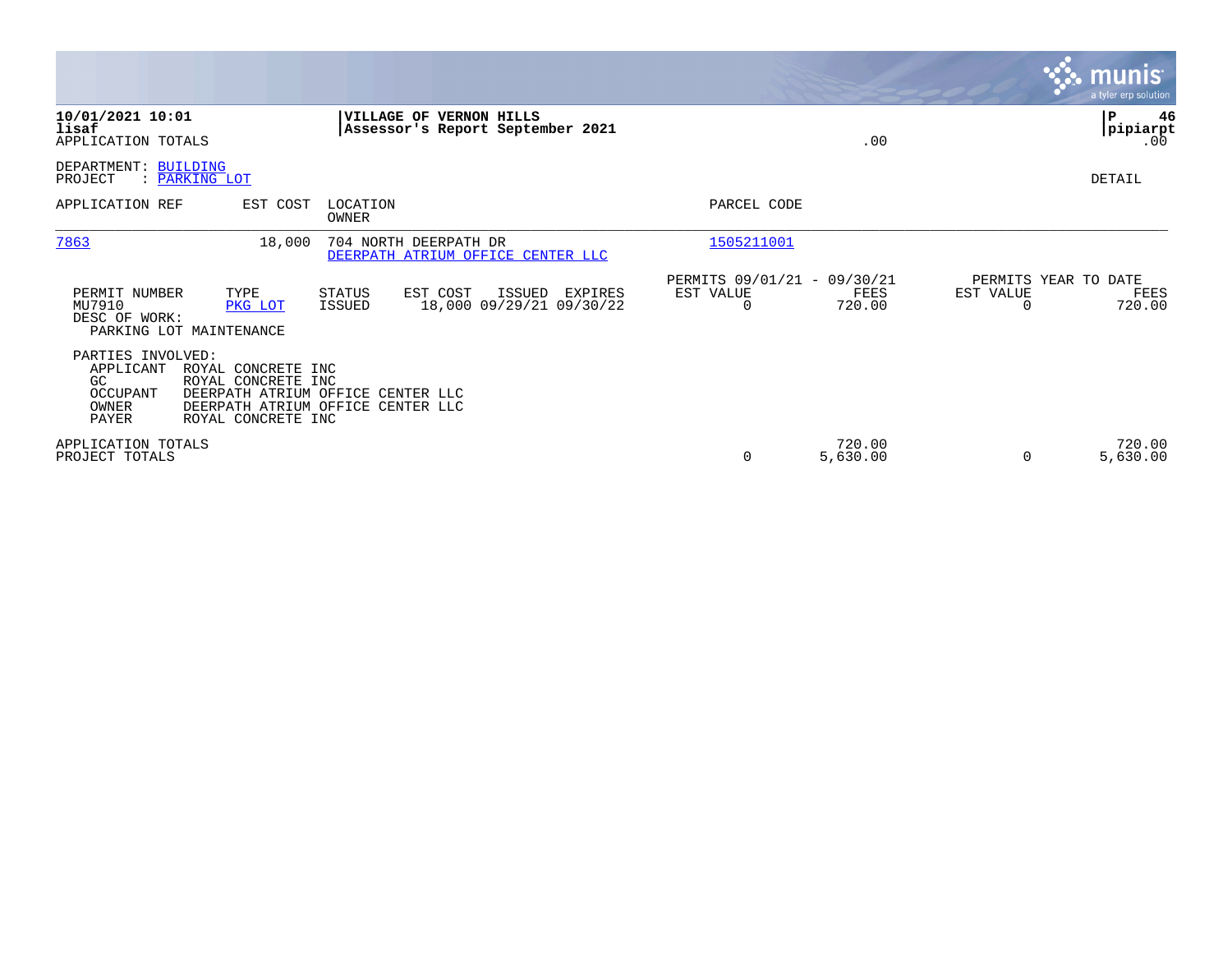|                                                                                                                                                                                                                |                                                                          | munis<br>a tyler erp solution                                         |
|----------------------------------------------------------------------------------------------------------------------------------------------------------------------------------------------------------------|--------------------------------------------------------------------------|-----------------------------------------------------------------------|
| 10/01/2021 10:01<br>VILLAGE OF VERNON HILLS<br>lisaf<br>Assessor's Report September 2021                                                                                                                       |                                                                          | lР<br>47<br> pipiarpt                                                 |
| DEPARTMENT: BUILDING<br>: PATIO<br>PROJECT                                                                                                                                                                     |                                                                          | <b>DETAIL</b>                                                         |
| APPLICATION REF<br>EST COST LOCATION<br>OWNER                                                                                                                                                                  | PARCEL CODE                                                              |                                                                       |
| 7657<br>29,750<br>291 LASALLE ST<br>KAREN & SCOTT POWDER, CO-TRUSTEES                                                                                                                                          | 1509308028                                                               |                                                                       |
| PERMIT NUMBER<br><b>STATUS</b><br>EST COST<br>ISSUED EXPIRES<br>TYPE<br>MU7786<br>29,750 09/13/21 09/13/22<br>PATIO<br>ISSUED<br>DESC OF WORK:<br>PATIO, SEATWALL AND FIREPLACE                                | PERMITS 09/01/21 - 09/30/21<br>EST VALUE<br>FEES<br>297.50<br>0          | PERMITS YEAR TO DATE<br>EST VALUE<br>FEES<br>$\overline{0}$<br>297.50 |
| PARTIES INVOLVED:<br>APPLICANT<br>KAREN & SCOTT POWDER, CO-TRUSTEES<br>GC.<br>COUNTRY BRICK PAVING AND LANDSCAPING<br>OWNER<br>KAREN & SCOTT POWDER, CO-TRUSTEES<br>KAREN & SCOTT POWDER, CO-TRUSTEES<br>PAYER |                                                                          |                                                                       |
| APPLICATION TOTALS                                                                                                                                                                                             | 297.50                                                                   | 297.50                                                                |
| 7662<br>7,500<br>264 LASALLE ST<br>MARINA ZASLAVSKIY                                                                                                                                                           | 1509310003                                                               |                                                                       |
| STATUS<br>EST COST<br>ISSUED EXPIRES<br>PERMIT NUMBER<br>TYPE<br>MU7834<br>ISSUED<br>7,500 09/17/21 09/21/22<br>PATIO<br>DESC OF WORK:<br>PATIO & STOOP                                                        | PERMITS 09/01/21 - 09/30/21<br>EST VALUE<br>FEES<br>$\Omega$<br>75.00    | PERMITS YEAR TO DATE<br>EST VALUE<br>FEES<br>$\mathbf 0$<br>75.00     |
| PARTIES INVOLVED:<br>APPLICANT FREDDY & BROS LANDSCAPING<br>GC.<br>FREDDY & BROS LANDSCAPING<br>MARINA ZASLAVSKIY<br>OWNER<br>PAYER<br>FREDDY & BROS LANDSCAPING                                               |                                                                          |                                                                       |
| APPLICATION TOTALS                                                                                                                                                                                             | 75.00                                                                    | 75.00                                                                 |
| 7670<br>2,500 1660 WOODS WAY<br>SRINATH GOGINENI                                                                                                                                                               | 1128310006                                                               |                                                                       |
| <b>STATUS</b><br>EST COST<br>ISSUED EXPIRES<br>PERMIT NUMBER<br>TYPE<br>MU7773<br><b>PATIO</b><br><b>ISSUED</b><br>2,500 09/09/21 09/29/22<br>DESC OF WORK:<br>PATIO                                           | PERMITS 09/01/21 - 09/30/21<br>EST VALUE<br>FEES<br>$\mathbf 0$<br>50.00 | PERMITS YEAR TO DATE<br>EST VALUE<br>FEES<br>$\mathbf 0$<br>50.00     |
| PARTIES INVOLVED:<br>SRINATH GOGINENI<br>APPLICANT<br>GC.<br>SRINATH GOGINENI<br>OWNER<br>SRINATH GOGINENI<br>SRINATH GOGINENI<br>PAYER                                                                        |                                                                          |                                                                       |
| APPLICATION TOTALS                                                                                                                                                                                             | 50.00                                                                    | 50.00                                                                 |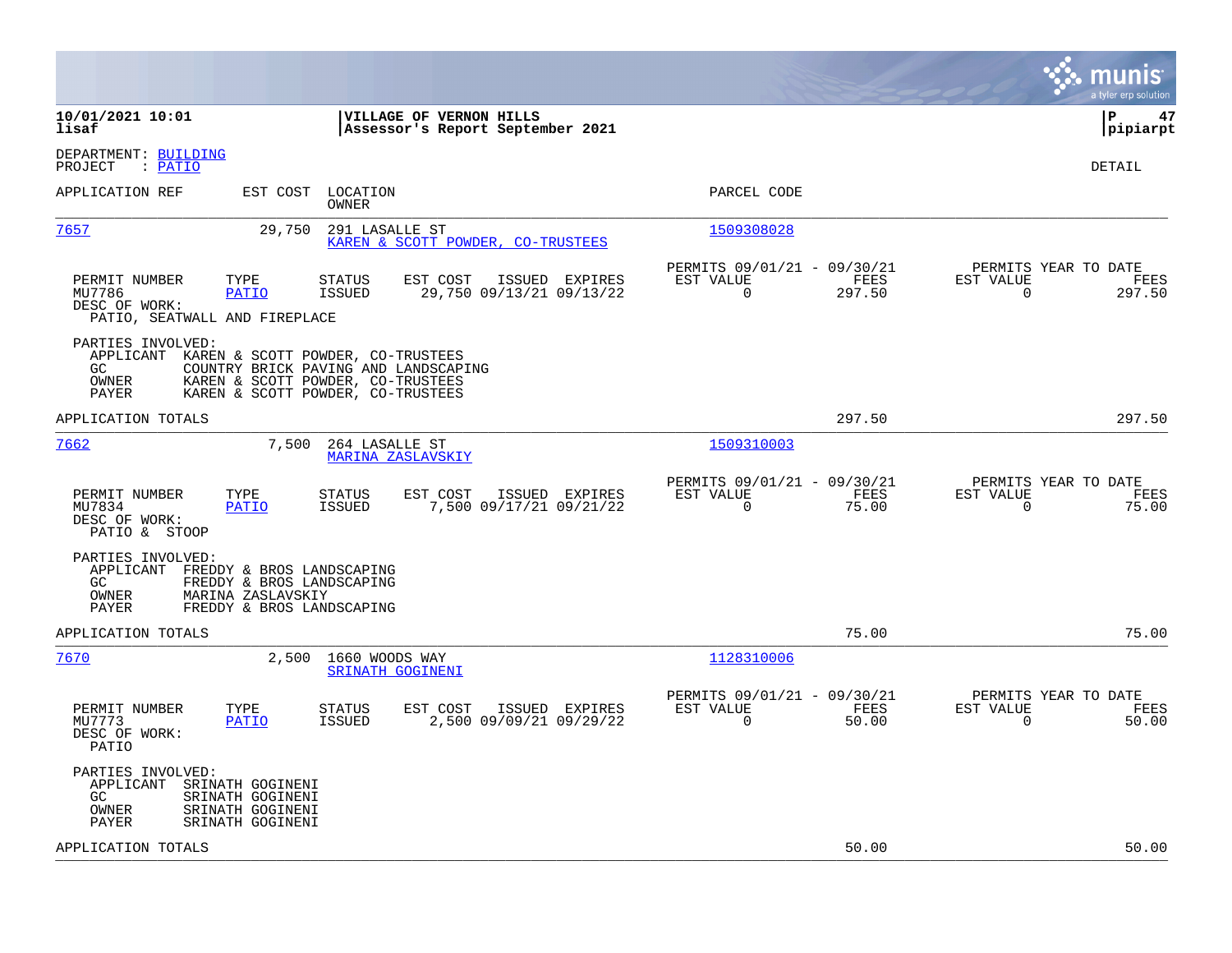|                                                                                                                                        |                                            |                                                                                                            |                         |                |                                                         |               |                                                  | munis<br>a tyler erp solution |
|----------------------------------------------------------------------------------------------------------------------------------------|--------------------------------------------|------------------------------------------------------------------------------------------------------------|-------------------------|----------------|---------------------------------------------------------|---------------|--------------------------------------------------|-------------------------------|
| 10/01/2021 10:01<br>lisaf<br>7685                                                                                                      | 7,650                                      | VILLAGE OF VERNON HILLS<br>Assessor's Report September 2021<br>45 NORTH FIORE PKY<br><b>JUSTIN STUNARD</b> |                         |                | 1506412009                                              |               |                                                  | ΙP<br>48<br> pipiarpt         |
| PERMIT NUMBER<br>TYPE                                                                                                                  |                                            | STATUS<br>EST COST                                                                                         |                         | ISSUED EXPIRES | PERMITS 09/01/21 - 09/30/21<br>EST VALUE                | FEES          | PERMITS YEAR TO DATE<br>EST VALUE                | FEES                          |
| DEPARTMENT: BUILDING<br>PROJECT : PATIO                                                                                                |                                            |                                                                                                            |                         |                |                                                         |               |                                                  | DETAIL                        |
| APPLICATION REF                                                                                                                        |                                            | EST COST LOCATION                                                                                          |                         |                | PARCEL CODE                                             |               |                                                  |                               |
| MU7806<br><b>DECK</b><br>DESC OF WORK:<br>PATIO & STOOP                                                                                |                                            | OWNER<br>COMPLT                                                                                            | 7,650 09/14/21 09/28/22 |                | $\mathbf 0$                                             | 76.50         | $\Omega$                                         | 76.50                         |
| PARTIES INVOLVED:<br>APPLICANT MORENO LANDSCAPE & HARDSCAPE<br>GC.<br><b>JUSTIN STUNARD</b><br>OWNER<br>PAYER<br><b>JUSTIN STUNARD</b> |                                            | MORENO LANDSCAPE & HARDSCAPE                                                                               |                         |                |                                                         |               |                                                  |                               |
| APPLICATION TOTALS                                                                                                                     |                                            |                                                                                                            |                         |                |                                                         | 76.50         |                                                  | 76.50                         |
| 7691                                                                                                                                   | 4,000                                      | 1324 MANSION ROAD<br>PLACEHOLDER                                                                           |                         |                | 1133205100                                              |               |                                                  |                               |
| PERMIT NUMBER<br>TYPE<br>MU7787<br>DESC OF WORK:<br>PATIO                                                                              | <b>PATIO</b>                               | STATUS<br>EST COST<br>COMPLT                                                                               | 4,000 09/13/21 09/27/22 | ISSUED EXPIRES | PERMITS 09/01/21 - 09/30/21<br>EST VALUE<br>0           | FEES<br>50.00 | PERMITS YEAR TO DATE<br>EST VALUE<br>0           | FEES<br>50.00                 |
| PARTIES INVOLVED:<br>APPLICANT CHEN'S CONCRETE INC<br>GC<br>PLACEHOLDER<br>OWNER<br>PAYER                                              | CHEN'S CONCRETE INC<br>CHEN'S CONCRETE INC |                                                                                                            |                         |                |                                                         |               |                                                  |                               |
| APPLICATION TOTALS                                                                                                                     |                                            |                                                                                                            |                         |                |                                                         | 50.00         |                                                  | 50.00                         |
| 7696                                                                                                                                   | 5.000                                      | 10 BIRMINGHAM PL<br>MICHELLE WISE                                                                          |                         |                | 1504312012                                              |               |                                                  |                               |
| PERMIT NUMBER<br>TYPE<br>MU7804<br>DESC OF WORK:<br>PATIO                                                                              | <b>PATIO</b>                               | STATUS<br>EST COST<br><b>ISSUED</b>                                                                        | 5,000 09/14/21 09/14/22 | ISSUED EXPIRES | PERMITS 09/01/21 - 09/30/21<br>EST VALUE<br>$\mathbf 0$ | FEES<br>50.00 | PERMITS YEAR TO DATE<br>EST VALUE<br>$\mathbf 0$ | FEES<br>50.00                 |
| PARTIES INVOLVED:<br>APPLICANT<br>MICHELLE WISE<br>GC.<br>OWNER<br>MICHELLE WISE<br>MICHELLE WISE<br>PAYER                             | JJG CONCRETE INC                           |                                                                                                            |                         |                |                                                         |               |                                                  |                               |
| APPLICATION TOTALS                                                                                                                     |                                            |                                                                                                            |                         |                |                                                         | 50.00         |                                                  | 50.00                         |
| 7700                                                                                                                                   |                                            | 24,450 404 WESTMORELAND DR                                                                                 |                         |                | 1508109028                                              |               |                                                  |                               |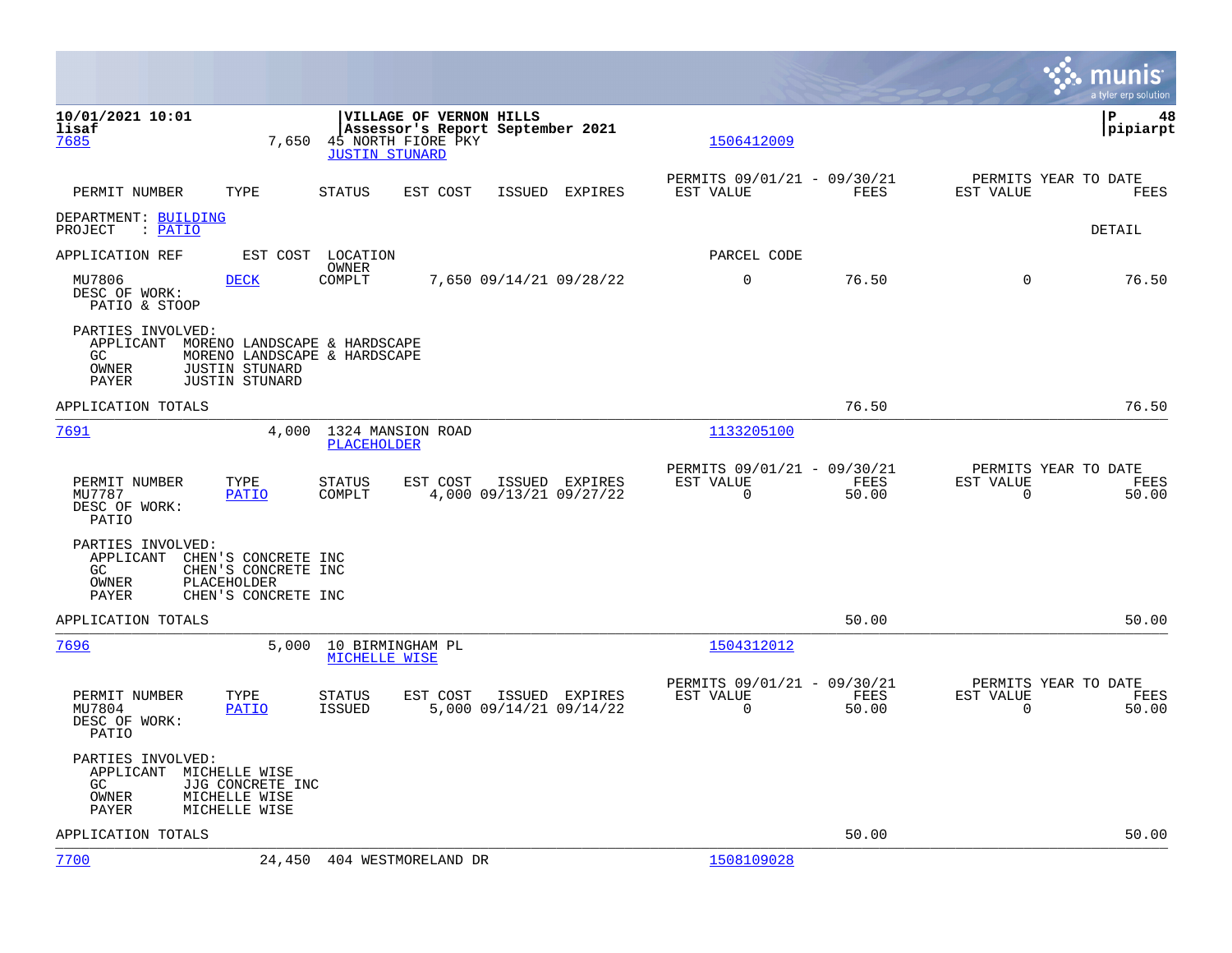|                                                                                                                                                                                          |                                                                                         |                |                                                         |                |                                               | munis<br>a tyler erp solution |
|------------------------------------------------------------------------------------------------------------------------------------------------------------------------------------------|-----------------------------------------------------------------------------------------|----------------|---------------------------------------------------------|----------------|-----------------------------------------------|-------------------------------|
| 10/01/2021 10:01<br>lisaf                                                                                                                                                                | VILLAGE OF VERNON HILLS<br>Assessor's Report September 2021<br><b>GUEORGUI D PETROV</b> |                |                                                         |                |                                               | l P<br>49<br> pipiarpt        |
| PERMIT NUMBER<br>TYPE                                                                                                                                                                    | STATUS<br>EST COST                                                                      | ISSUED EXPIRES | PERMITS 09/01/21 - 09/30/21<br>EST VALUE                | FEES           | PERMITS YEAR TO DATE<br>EST VALUE             | FEES                          |
| DEPARTMENT: BUILDING<br>PROJECT<br>: PATIO                                                                                                                                               |                                                                                         |                |                                                         |                |                                               | DETAIL                        |
| APPLICATION REF                                                                                                                                                                          | EST COST LOCATION                                                                       |                | PARCEL CODE                                             |                |                                               |                               |
| MU7827<br><b>PATIO</b><br>DESC OF WORK:<br>PATIO, RETAINING WALL, FENCE                                                                                                                  | OWNER<br><b>ISSUED</b><br>24,450 09/16/21 09/30/22                                      |                | 0                                                       | 244.70         | $\Omega$                                      | 244.70                        |
| PARTIES INVOLVED:<br>APPLICANT WHITETAIL LANDSCAPE INC<br>WHITETAIL LANDSCAPE INC<br>GC.<br>OWNER<br>GUEORGUI D PETROV<br>PAYER<br>WHITETAIL LANDSCAPE INC                               |                                                                                         |                |                                                         |                |                                               |                               |
| APPLICATION TOTALS                                                                                                                                                                       |                                                                                         |                |                                                         | 244.70         |                                               | 244.70                        |
| 7705                                                                                                                                                                                     | 17,300<br>31 SAINT CLAIR LN<br>DEBORAH K FINN                                           |                | 1507207014                                              |                |                                               |                               |
| PERMIT NUMBER<br>TYPE<br>MU7849<br><b>PATIO</b><br>DESC OF WORK:<br>PATIO                                                                                                                | STATUS<br>EST COST<br><b>ISSUED</b><br>17,300 09/21/21 09/21/22                         | ISSUED EXPIRES | PERMITS 09/01/21 - 09/30/21<br>EST VALUE<br>$\mathbf 0$ | FEES<br>173.00 | PERMITS YEAR TO DATE<br>EST VALUE<br>$\Omega$ | FEES<br>173.00                |
| PARTIES INVOLVED:<br>APPLICANT<br>ONE7 CONSTRUCTION LLC<br>CONCRETE<br>ONE7 CONSTRUCTION LLC<br>GC<br>ONE7 CONSTRUCTION LLC<br>OWNER<br>DEBORAH K FINN<br>ONE7 CONSTRUCTION LLC<br>PAYER |                                                                                         |                |                                                         |                |                                               |                               |
| APPLICATION TOTALS                                                                                                                                                                       |                                                                                         |                |                                                         | 173.00         |                                               | 173.00                        |
| 7719                                                                                                                                                                                     | 51,753<br>231 JUSTINS CT<br>BANK OF AMERICA/NA                                          |                | 1128309013                                              |                |                                               |                               |
| PERMIT NUMBER<br>TYPE<br>MU7836<br><b>PATIO</b><br>DESC OF WORK:<br>PATIO & RETAINING WALL                                                                                               | STATUS<br>EST COST<br>51,753 09/20/21 09/20/22<br>ISSUED                                | ISSUED EXPIRES | PERMITS 09/01/21 - 09/30/21<br>EST VALUE<br>$\Omega$    | FEES<br>517.53 | PERMITS YEAR TO DATE<br>EST VALUE<br>$\Omega$ | FEES<br>517.53                |
| PARTIES INVOLVED:<br>APPLICANT<br>DON BETO LAWN SERVICE<br>GC.<br>OWNER<br>BANK OF AMERICA/NA<br>PAYER<br>DON BETO LAWN SERVICE                                                          | COLEMANS CONTRACTORS INC                                                                |                |                                                         |                |                                               |                               |
| APPLICATION TOTALS                                                                                                                                                                       |                                                                                         |                |                                                         | 517.53         |                                               | 517.53                        |
| 7721                                                                                                                                                                                     | 26,145 1275 MAIDSTONE DRIVE                                                             |                | 1132104072                                              |                |                                               |                               |

**College**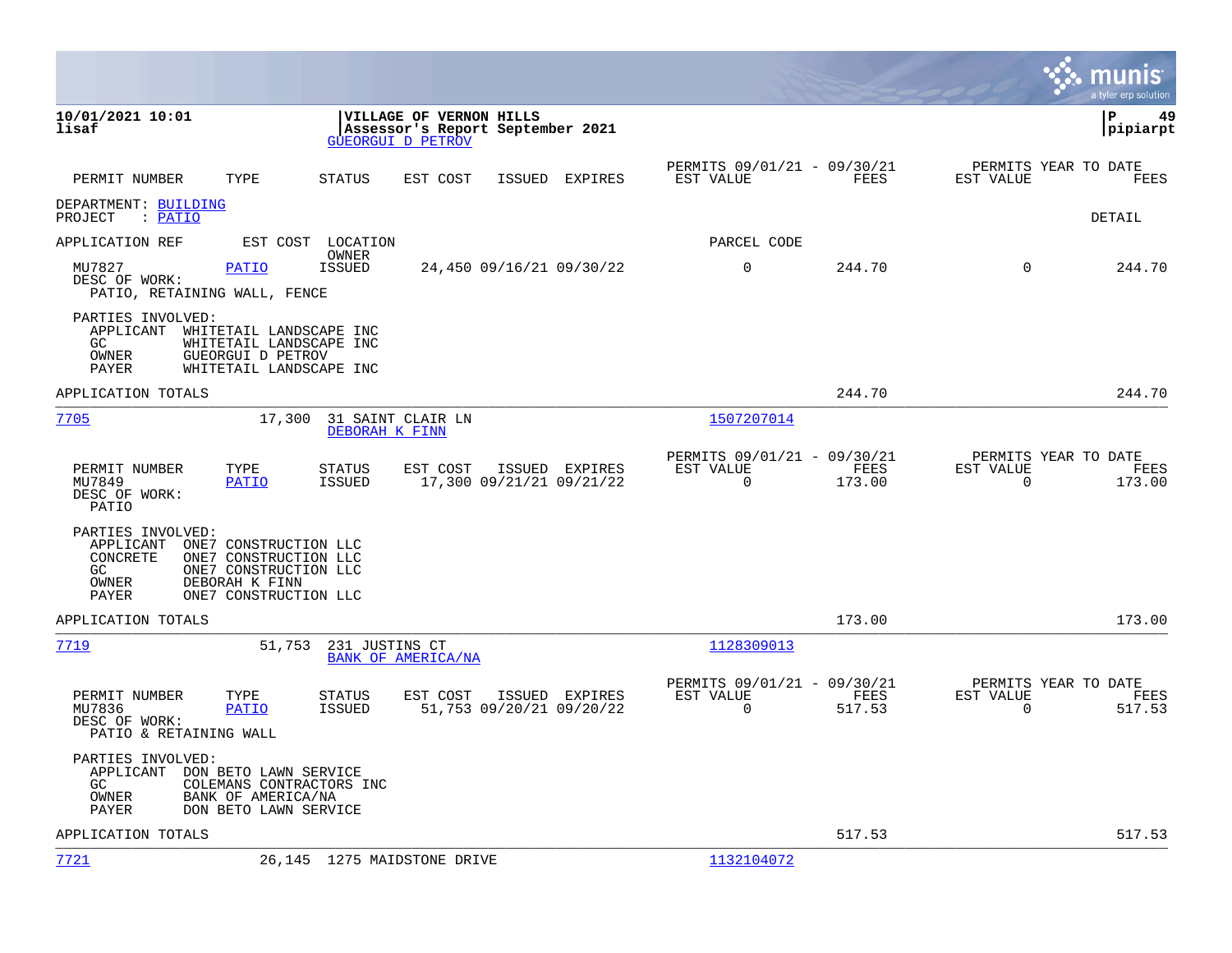|                                                                                        |                                                                                                                   |                            |                                                                                  |               |                                            |                                                         |                       |                          | <u>ኛሉ munis</u><br>a tyler erp solution |
|----------------------------------------------------------------------------------------|-------------------------------------------------------------------------------------------------------------------|----------------------------|----------------------------------------------------------------------------------|---------------|--------------------------------------------|---------------------------------------------------------|-----------------------|--------------------------|-----------------------------------------|
| 10/01/2021 10:01<br>lisaf                                                              |                                                                                                                   |                            | VILLAGE OF VERNON HILLS<br>Assessor's Report September 2021<br>ALOK & RITU GUPTA |               |                                            |                                                         |                       |                          | P<br>50<br> pipiarpt                    |
| PERMIT NUMBER                                                                          | TYPE                                                                                                              | <b>STATUS</b>              | EST COST                                                                         | <b>ISSUED</b> | EXPIRES                                    | PERMITS 09/01/21 - 09/30/21<br>EST VALUE                | FEES                  | EST VALUE                | PERMITS YEAR TO DATE<br>FEES            |
| DEPARTMENT: BUILDING<br>PROJECT<br>: PATIO                                             |                                                                                                                   |                            |                                                                                  |               |                                            |                                                         |                       |                          | <b>DETAIL</b>                           |
| APPLICATION REF                                                                        |                                                                                                                   | EST COST LOCATION<br>OWNER |                                                                                  |               |                                            | PARCEL CODE                                             |                       |                          |                                         |
| MU7828<br>DESC OF WORK:<br>PATIO, SEATWALL, PILLARS                                    | <b>PATIO</b>                                                                                                      | ISSUED                     |                                                                                  |               | 26,145 09/17/21 09/24/22                   | 0                                                       | 261.45                | $\Omega$                 | 261.45                                  |
| PARTIES INVOLVED:<br>APPLICANT<br>GC<br>OWNER<br>PAYER                                 | TOTAL PAVING<br>TOTAL PAVING<br>ALOK & RITU GUPTA<br>TOTAL PAVING                                                 |                            |                                                                                  |               |                                            |                                                         |                       |                          |                                         |
| APPLICATION TOTALS                                                                     |                                                                                                                   |                            |                                                                                  |               |                                            |                                                         | 261.45                |                          | 261.45                                  |
| 7728                                                                                   | 21,000                                                                                                            |                            | 235 CONGRESSIONAL CT<br>SCOTT A & HEATHER S SHAPIRO                              |               |                                            | 1132207022                                              |                       |                          |                                         |
| PERMIT NUMBER<br>MU7858<br>DESC OF WORK:<br>BRICK PAVER PATIO & PAD ON PATIO & HOT TUB | TYPE<br><b>PATIO</b>                                                                                              | <b>STATUS</b><br>ISSUED    | EST COST                                                                         |               | ISSUED EXPIRES<br>21,000 09/22/21 09/22/22 | PERMITS 09/01/21 - 09/30/21<br>EST VALUE<br>$\mathbf 0$ | <b>FEES</b><br>210.00 | EST VALUE<br>$\mathbf 0$ | PERMITS YEAR TO DATE<br>FEES<br>210.00  |
| PARTIES INVOLVED:<br>APPLICANT<br>GC<br>GC<br>OWNER<br>PAYER                           | PAVESTONE BRICK PAVING<br>PAVESTONE BRICK PAVING<br>SCOTT SHAPIRO<br>SCOTT A & HEATHER S SHAPIRO<br>SCOTT SHAPIRO |                            |                                                                                  |               |                                            |                                                         |                       |                          |                                         |
| APPLICATION TOTALS<br>PROJECT TOTALS                                                   |                                                                                                                   |                            |                                                                                  |               |                                            | $\mathbf 0$                                             | 210.00<br>2,005.68    | $\Omega$                 | 210.00<br>2,005.68                      |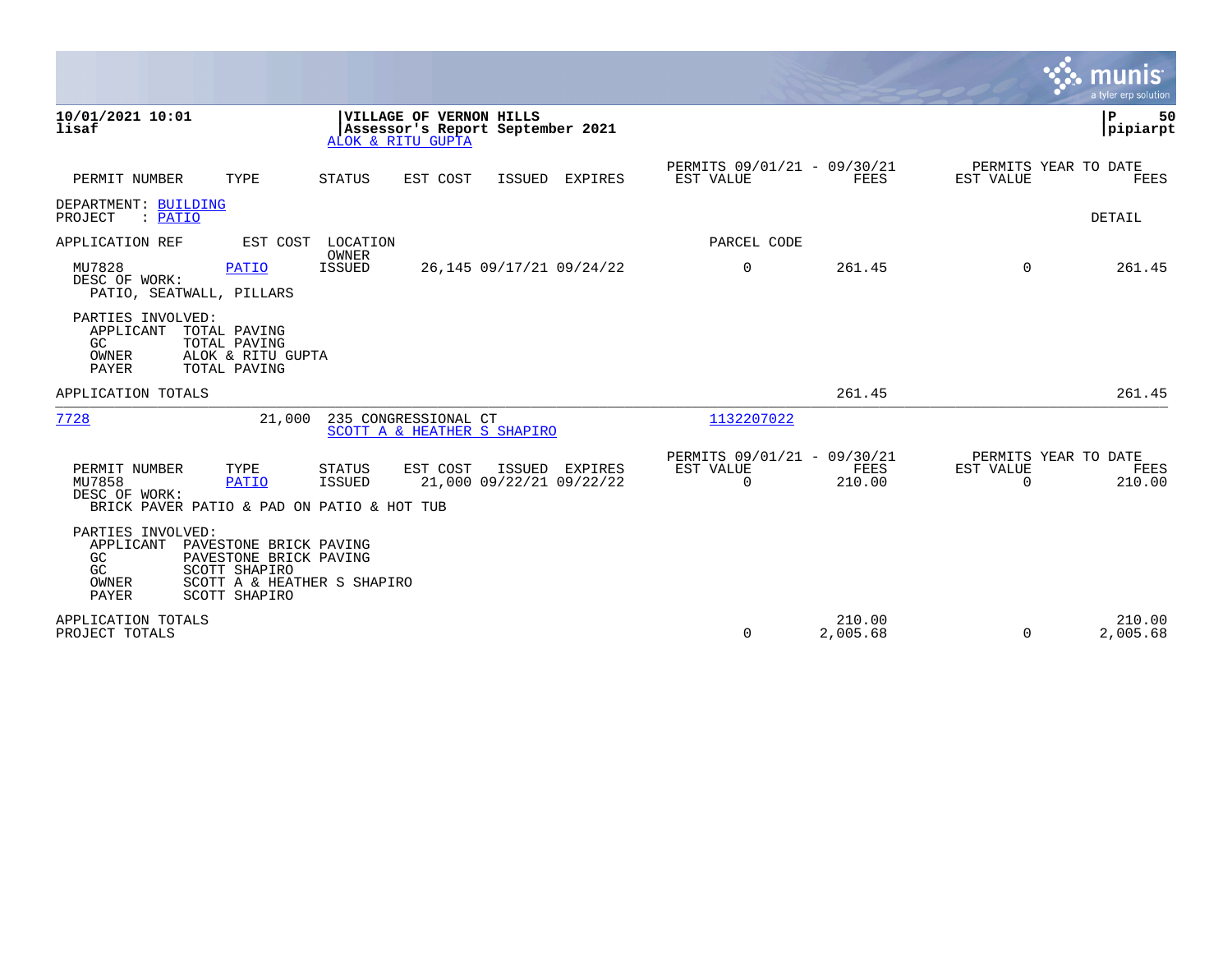|                                                                                                                                                                                                   |                                                                          | munis<br>a tyler erp solution                                     |
|---------------------------------------------------------------------------------------------------------------------------------------------------------------------------------------------------|--------------------------------------------------------------------------|-------------------------------------------------------------------|
| 10/01/2021 10:01<br>VILLAGE OF VERNON HILLS<br>lisaf<br>Assessor's Report September 2021                                                                                                          |                                                                          | l P<br>51<br> pipiarpt                                            |
| DEPARTMENT: BUILDING<br>: SIDEWALK<br>PROJECT                                                                                                                                                     |                                                                          | <b>DETAIL</b>                                                     |
| APPLICATION REF<br>EST COST<br>LOCATION<br>OWNER                                                                                                                                                  | PARCEL CODE                                                              |                                                                   |
| 7637<br>6,000<br>652 INSULL DRIVE<br><b>PLACEHOLDER</b>                                                                                                                                           | 1133216013                                                               |                                                                   |
| PERMIT NUMBER<br>TYPE<br>STATUS<br>EST COST<br>ISSUED EXPIRES<br>MU7749<br><b>SIDEWALK</b><br><b>ISSUED</b><br>6,000 09/03/21 09/23/22<br>DESC OF WORK:<br>PAVER SIDEWALK & STOOP                 | PERMITS 09/01/21 - 09/30/21<br>EST VALUE<br>FEES<br>$\Omega$<br>60.00    | PERMITS YEAR TO DATE<br>EST VALUE<br>FEES<br>$\mathbf 0$<br>60.00 |
| PARTIES INVOLVED:<br>APPLICANT D & D LANDSCAPE AND SPRINKLER SERVICES<br>GC.<br>D & D LANDSCAPE AND SPRINKLER SERVICES<br>OWNER<br>PLACEHOLDER<br>PAYER<br>D & D LANDSCAPE AND SPRINKLER SERVICES |                                                                          |                                                                   |
| APPLICATION TOTALS                                                                                                                                                                                | 60.00                                                                    | 60.00                                                             |
| 7668<br>5,600<br>533 COUNCIL CIRCLE<br><b>PLACEHOLDER</b>                                                                                                                                         | 1133213009                                                               |                                                                   |
| PERMIT NUMBER<br>TYPE<br>STATUS<br>EST COST<br>ISSUED EXPIRES<br>MU7788<br><b>SIDEWALK</b><br><b>ISSUED</b><br>5,600 09/13/21 09/13/22<br>DESC OF WORK:<br>BRICK PAVER SIDEWALK & STOOP           | PERMITS 09/01/21 - 09/30/21<br>EST VALUE<br>FEES<br>$\mathbf 0$<br>56.00 | PERMITS YEAR TO DATE<br>EST VALUE<br>FEES<br>$\mathbf 0$<br>56.00 |
| PARTIES INVOLVED:<br>APPLICANT D & D LANDSCAPE AND SPRINKLER SERVICES<br>D & D LANDSCAPE AND SPRINKLER SERVICES<br>GC.<br>OWNER<br>PLACEHOLDER<br>PAYER<br>D & D LANDSCAPE AND SPRINKLER SERVICES |                                                                          |                                                                   |
| APPLICATION TOTALS                                                                                                                                                                                | 56.00                                                                    | 56.00                                                             |
| 7746<br>8,480 1109 WADSWORTH PL<br>FRANK R & KELLY R CHIKOS                                                                                                                                       | 1132202001                                                               |                                                                   |
| PERMIT NUMBER<br>TYPE<br>STATUS<br>EST COST<br>ISSUED EXPIRES<br>MU7860<br><b>SIDEWALK</b><br><b>ISSUED</b><br>8,480 09/22/21 09/22/22<br>DESC OF WORK:<br>GARAGE FLOOR AND SIDEWALK              | PERMITS 09/01/21 - 09/30/21<br>EST VALUE<br>FEES<br>0<br>84.80           | PERMITS YEAR TO DATE<br>EST VALUE<br>FEES<br>0<br>84.80           |
| PARTIES INVOLVED:<br>APPLICANT FRANK R & KELLY R CHIKOS<br>GC.<br>PREMIER PAVING INC<br>FRANK R & KELLY R CHIKOS<br>OWNER<br>FRANK R & KELLY R CHIKOS<br>PAYER                                    |                                                                          |                                                                   |
| APPLICATION TOTALS                                                                                                                                                                                | 84.80                                                                    | 84.80                                                             |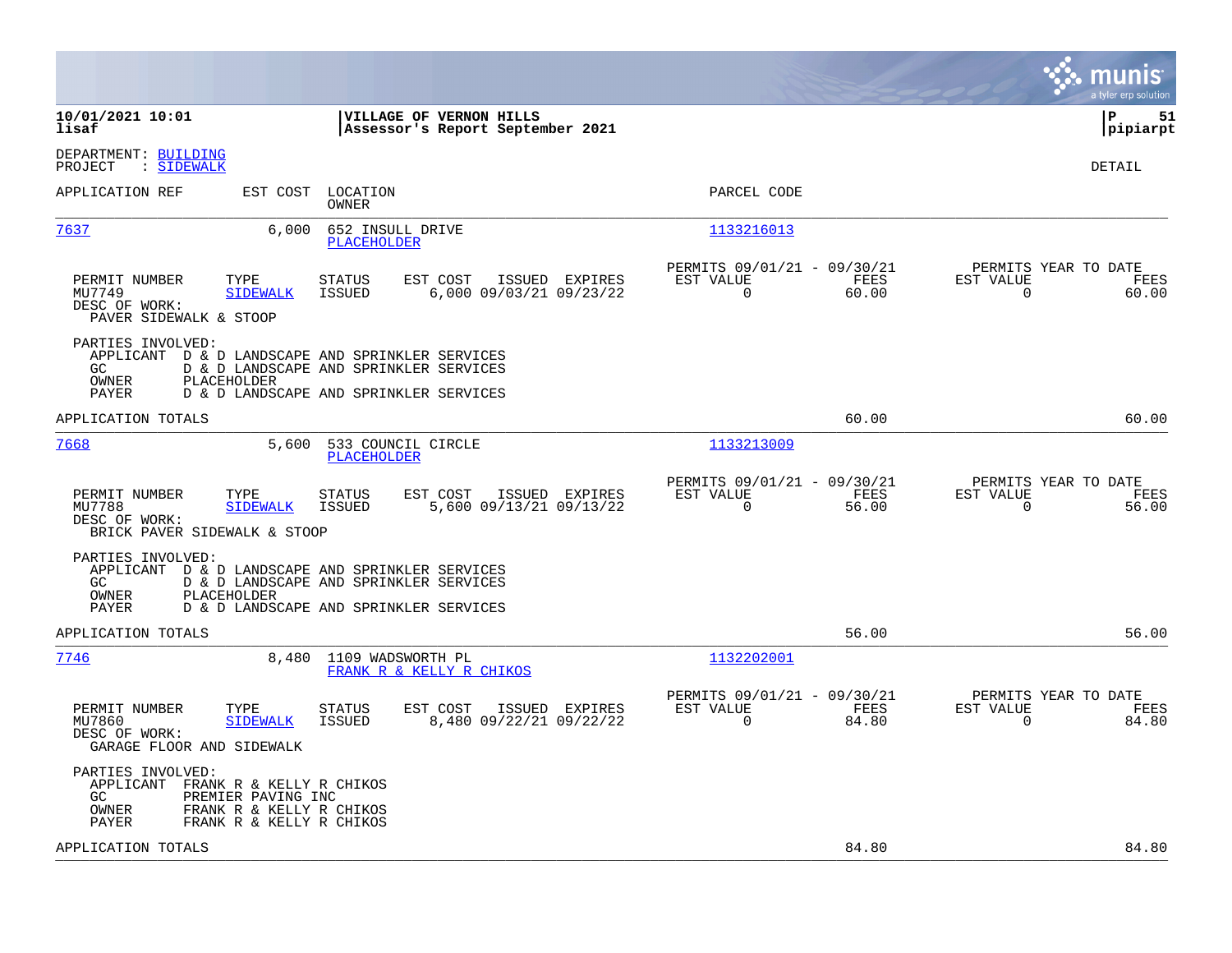|                                                              |                                                                                                       |                        |                                                                                            |        |                          |                                          |                      |           |                      | <b>munis</b><br>a tyler erp solution |
|--------------------------------------------------------------|-------------------------------------------------------------------------------------------------------|------------------------|--------------------------------------------------------------------------------------------|--------|--------------------------|------------------------------------------|----------------------|-----------|----------------------|--------------------------------------|
| 10/01/2021 10:01<br>lisaf<br>7794                            | 30,999                                                                                                | 670 LAKEVIEW PKY       | VILLAGE OF VERNON HILLS<br>Assessor's Report September 2021<br><b>GLACIER VENTURES LLC</b> |        |                          | 1504111027                               |                      |           |                      | ${\bf P}$<br>52<br> pipiarpt         |
| PERMIT NUMBER                                                | TYPE                                                                                                  | STATUS                 | EST COST                                                                                   | ISSUED | EXPIRES                  | PERMITS 09/01/21 - 09/30/21<br>EST VALUE | FEES                 | EST VALUE | PERMITS YEAR TO DATE | FEES                                 |
| DEPARTMENT: BUILDING<br>: SIDEWALK<br>PROJECT                |                                                                                                       |                        |                                                                                            |        |                          |                                          |                      |           |                      | DETAIL                               |
| APPLICATION REF                                              | EST COST                                                                                              | LOCATION               |                                                                                            |        |                          | PARCEL CODE                              |                      |           |                      |                                      |
| MU7911<br>DESC OF WORK:<br>JOGGING PAATH                     | <b>SIDEWALK</b>                                                                                       | OWNER<br><b>ISSUED</b> |                                                                                            |        | 30,999 09/29/21 09/29/22 | 0                                        | 1,240.00             | $\Omega$  |                      | 1,240.00                             |
| PARTIES INVOLVED:<br>APPLICANT<br>GC.<br>MISCELLANE<br>OWNER | CONSTRUCTION MANAGEMENT CORP<br>CONSTRUCTION MANAGEMENT CORP<br>BRIGGS PAVING<br>GLACIER VENTURES LLC |                        |                                                                                            |        |                          |                                          |                      |           |                      |                                      |
| APPLICATION TOTALS<br>PROJECT TOTALS                         |                                                                                                       |                        |                                                                                            |        |                          | 0                                        | 1,240.00<br>1,440.80 | $\Omega$  |                      | 1,240.00<br>1,440.80                 |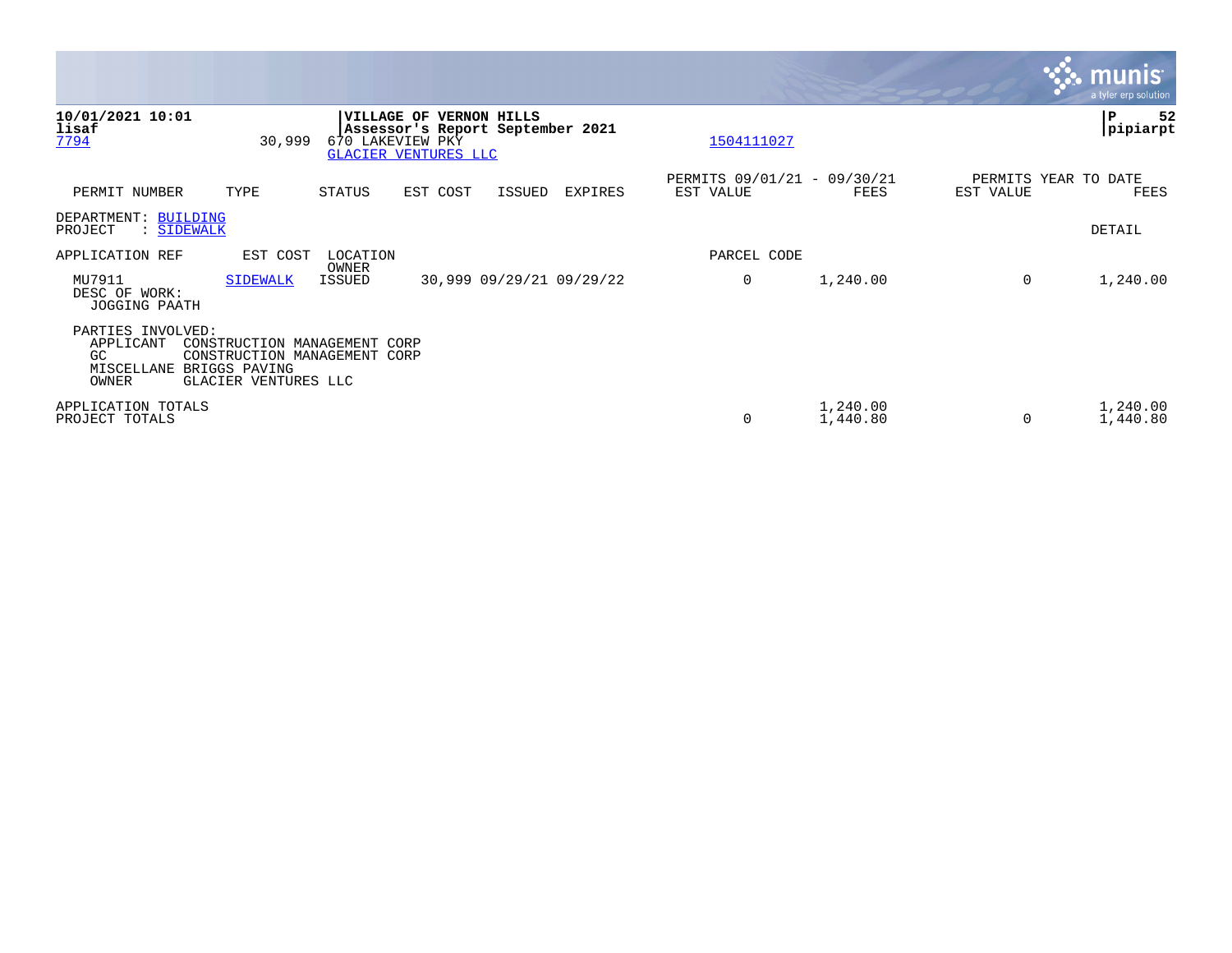|                                                                                               |                                                                                                     |                                               |                                                             |                                            |                                                         |                |                                                  | munis<br>a tyler erp solution |
|-----------------------------------------------------------------------------------------------|-----------------------------------------------------------------------------------------------------|-----------------------------------------------|-------------------------------------------------------------|--------------------------------------------|---------------------------------------------------------|----------------|--------------------------------------------------|-------------------------------|
| 10/01/2021 10:01<br>lisaf                                                                     |                                                                                                     |                                               | VILLAGE OF VERNON HILLS<br>Assessor's Report September 2021 |                                            |                                                         |                |                                                  | P<br>53<br> pipiarpt          |
| DEPARTMENT: BUILDING<br>PROJECT<br>: <u>REROOF</u>                                            |                                                                                                     |                                               |                                                             |                                            |                                                         |                |                                                  | DETAIL                        |
| APPLICATION REF                                                                               |                                                                                                     | EST COST LOCATION<br>OWNER                    |                                                             |                                            | PARCEL CODE                                             |                |                                                  |                               |
| <u>7695</u>                                                                                   | 15,500                                                                                              | 1540 OAKMONT DR<br><b>MANNAN ABDUL</b>        |                                                             |                                            | 1133210006                                              |                |                                                  |                               |
| PERMIT NUMBER<br>MU7731<br>DESC OF WORK:<br>REROOF                                            | TYPE<br><b>REROOF</b>                                                                               | <b>STATUS</b><br>COMPLT                       | EST COST                                                    | ISSUED EXPIRES<br>15,500 09/01/21 09/16/22 | PERMITS 09/01/21 - 09/30/21<br>EST VALUE<br>$\mathbf 0$ | FEES<br>155.00 | PERMITS YEAR TO DATE<br>EST VALUE<br>$\mathbf 0$ | FEES<br>155.00                |
| PARTIES INVOLVED:<br>APPLICANT 153 HOME IMPROVEMENT<br>GC.<br>OWNER<br>PAYER<br><b>ROOFER</b> | 153 HOME IMPROVEMENT<br><b>MANNAN ABDUL</b><br>153 HOME IMPROVEMENT<br>153 HOME IMPROVEMENT         |                                               |                                                             |                                            |                                                         |                |                                                  |                               |
| APPLICATION TOTALS                                                                            |                                                                                                     |                                               |                                                             |                                            |                                                         | 155.00         |                                                  | 155.00                        |
| 7697                                                                                          | 17,350                                                                                              | 1667 STANWICH RD<br>EDWARD P GARCIA           |                                                             |                                            | 1129314005                                              |                |                                                  |                               |
| PERMIT NUMBER<br>MU7733<br>DESC OF WORK:<br><b>REROOF</b>                                     | TYPE<br><b>REROOF</b>                                                                               | <b>STATUS</b><br>ISSUED                       | EST COST                                                    | ISSUED EXPIRES<br>17,350 09/01/21 09/01/22 | PERMITS 09/01/21 - 09/30/21<br>EST VALUE<br>$\mathbf 0$ | FEES<br>173.50 | PERMITS YEAR TO DATE<br>EST VALUE<br>$\mathbf 0$ | FEES<br>173.50                |
| PARTIES INVOLVED:<br>APPLICANT<br>GC.<br>OWNER<br>PAYER<br><b>ROOFER</b>                      | BENJAMIN BROTHERS<br>BENJAMIN BROTHERS<br>EDWARD P GARCIA<br>BENJAMIN BROTHERS<br>BENJAMIN BROTHERS |                                               |                                                             |                                            |                                                         |                |                                                  |                               |
| APPLICATION TOTALS                                                                            |                                                                                                     |                                               |                                                             |                                            |                                                         | 173.50         |                                                  | 173.50                        |
| 7715                                                                                          | 23,480                                                                                              | 1700 SAINT ANDREW DR<br><b>MARCIA L MAJOR</b> |                                                             |                                            | 1129311023                                              |                |                                                  |                               |
| PERMIT NUMBER<br>MU7755<br>DESC OF WORK:<br><b>REROOF</b>                                     | TYPE<br><b>REROOF</b>                                                                               | STATUS<br>ISSUED                              | EST COST                                                    | ISSUED EXPIRES<br>23,480 09/03/21 09/03/22 | PERMITS 09/01/21 - 09/30/21<br>EST VALUE<br>0           | FEES<br>234.80 | PERMITS YEAR TO DATE<br>EST VALUE<br>0           | FEES<br>234.80                |
| PARTIES INVOLVED:<br>APPLICANT WESTSKY INC<br>GC<br>OWNER<br>PAYER<br><b>ROOFER</b>           | WESTSKY INC<br>MARCIA L MAJOR<br>WESTSKY INC<br>WESTSKY INC                                         |                                               |                                                             |                                            |                                                         |                |                                                  |                               |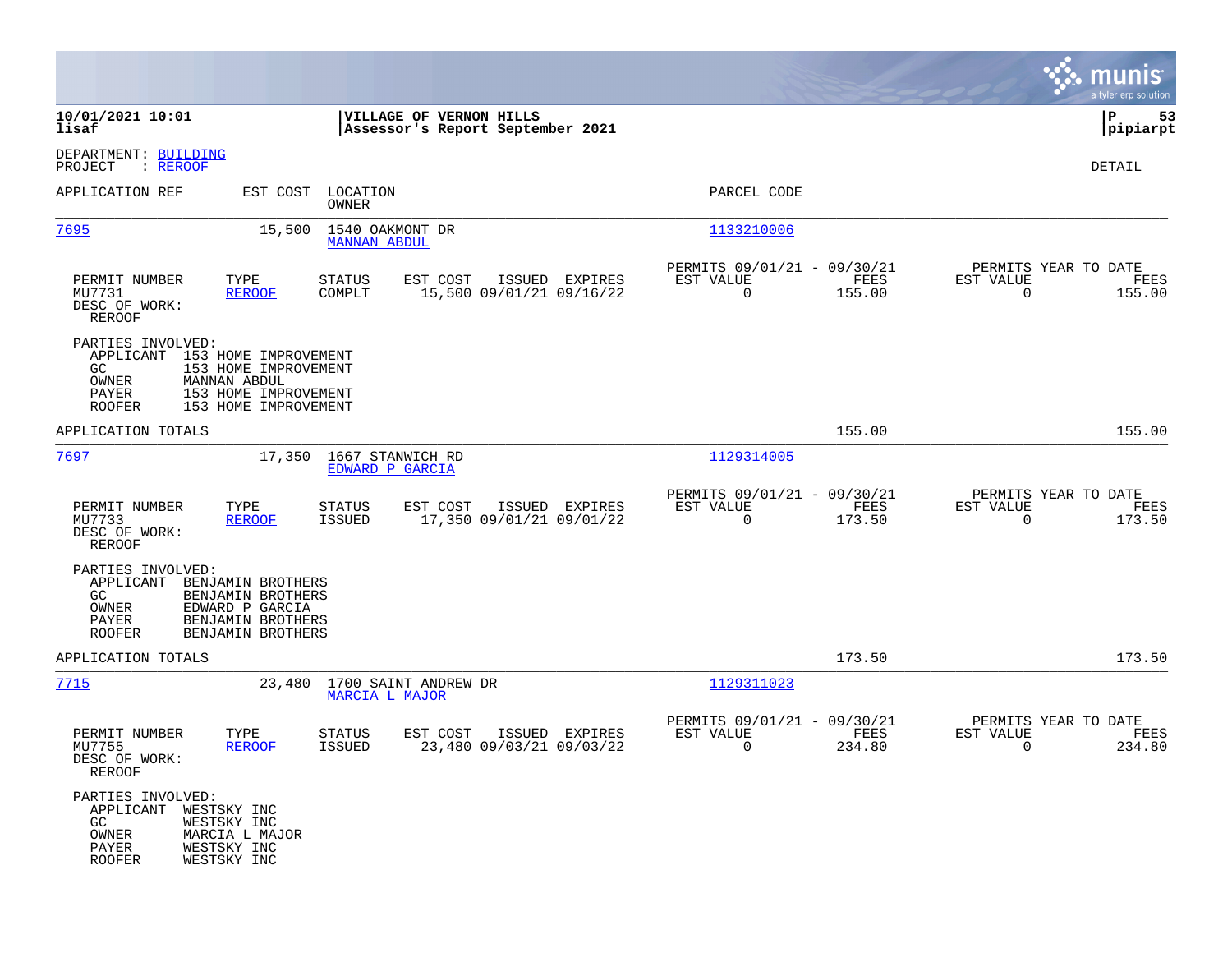|                                                                                                                                                                                          |                                                                                          |                                                                        | munis<br>a tyler erp solution                                      |
|------------------------------------------------------------------------------------------------------------------------------------------------------------------------------------------|------------------------------------------------------------------------------------------|------------------------------------------------------------------------|--------------------------------------------------------------------|
| 10/01/2021 10:01<br>lisaf                                                                                                                                                                | VILLAGE OF VERNON HILLS<br>Assessor's Report September 2021                              |                                                                        | ∣P<br>54<br> pipiarpt                                              |
| DEPARTMENT: BUILDING<br>PROJECT<br>: REROOF                                                                                                                                              |                                                                                          |                                                                        | <b>DETAIL</b>                                                      |
| APPLICATION REF<br>EST COST                                                                                                                                                              | LOCATION<br>OWNER                                                                        | PARCEL CODE                                                            |                                                                    |
| APPLICATION TOTALS                                                                                                                                                                       |                                                                                          | 234.80                                                                 | 234.80                                                             |
| 7716<br>20,762                                                                                                                                                                           | 182 COLONIAL DR<br><b>HAMILTON KWON</b>                                                  | 1128108055                                                             |                                                                    |
| PERMIT NUMBER<br>TYPE<br>MU7756<br><b>REROOF</b><br>DESC OF WORK:<br>REROOF                                                                                                              | <b>STATUS</b><br>EST COST<br>ISSUED EXPIRES<br><b>ISSUED</b><br>20,762 09/03/21 09/03/22 | PERMITS 09/01/21 - 09/30/21<br>EST VALUE<br>FEES<br>0<br>207.62        | PERMITS YEAR TO DATE<br>EST VALUE<br>FEES<br>$\mathbf 0$<br>207.62 |
| PARTIES INVOLVED:<br>APPLICANT<br>WESTSKY INC<br>WESTSKY INC<br>GC.<br>OWNER<br>HAMILTON KWON<br><b>PAYER</b><br>WESTSKY INC<br>WESTSKY INC<br><b>ROOFER</b>                             |                                                                                          |                                                                        |                                                                    |
| APPLICATION TOTALS                                                                                                                                                                       |                                                                                          | 207.62                                                                 | 207.62                                                             |
| 7718<br>10,767                                                                                                                                                                           | 116 NORTH FIORE PKY<br>NATHANIEL & TAMARA KATHLEEN RENDE                                 | 1506407022                                                             |                                                                    |
| PERMIT NUMBER<br>TYPE<br>MU7758<br><b>REROOF</b><br>DESC OF WORK:<br>REROOF                                                                                                              | STATUS<br>EST COST<br>ISSUED EXPIRES<br>10,767 09/03/21 09/13/22<br>COMPLT               | PERMITS 09/01/21 - 09/30/21<br>EST VALUE<br>FEES<br>0<br>107.67        | PERMITS YEAR TO DATE<br>EST VALUE<br>FEES<br>0<br>107.67           |
| PARTIES INVOLVED:<br>APPLICANT<br>COLEMANS CONTRACTORS INC<br>COLEMANS CONTRACTORS INC<br>GC.<br>OWNER<br>PAYER<br>COLEMANS CONTRACTORS INC<br>COLEMANS CONTRACTORS INC<br><b>ROOFER</b> | NATHANIEL & TAMARA KATHLEEN RENDE                                                        |                                                                        |                                                                    |
| APPLICATION TOTALS                                                                                                                                                                       |                                                                                          | 107.67                                                                 | 107.67                                                             |
| 7724<br>29,935                                                                                                                                                                           | 307 SHEFFIELD LN<br>MARK S & SUZANNE M CLAYSON                                           | 1508408005                                                             |                                                                    |
| PERMIT NUMBER<br>TYPE<br>MU7761<br><b>REROOF</b><br>DESC OF WORK:<br>REROOF                                                                                                              | STATUS<br>EST COST ISSUED EXPIRES<br>29,935 09/07/21 09/07/22<br><b>ISSUED</b>           | PERMITS 09/01/21 - 09/30/21<br>EST VALUE<br>FEES<br>$\Omega$<br>300.35 | PERMITS YEAR TO DATE<br>EST VALUE<br>FEES<br>$\Omega$<br>300.35    |
| PARTIES INVOLVED:<br>APPLICANT GLOBAL CONSTRUCTION SERVICES<br>GC<br>OWNER<br>MARK S & SUZANNE M CLAYSON                                                                                 | GLOBAL CONSTRUCTION SERVICES                                                             |                                                                        |                                                                    |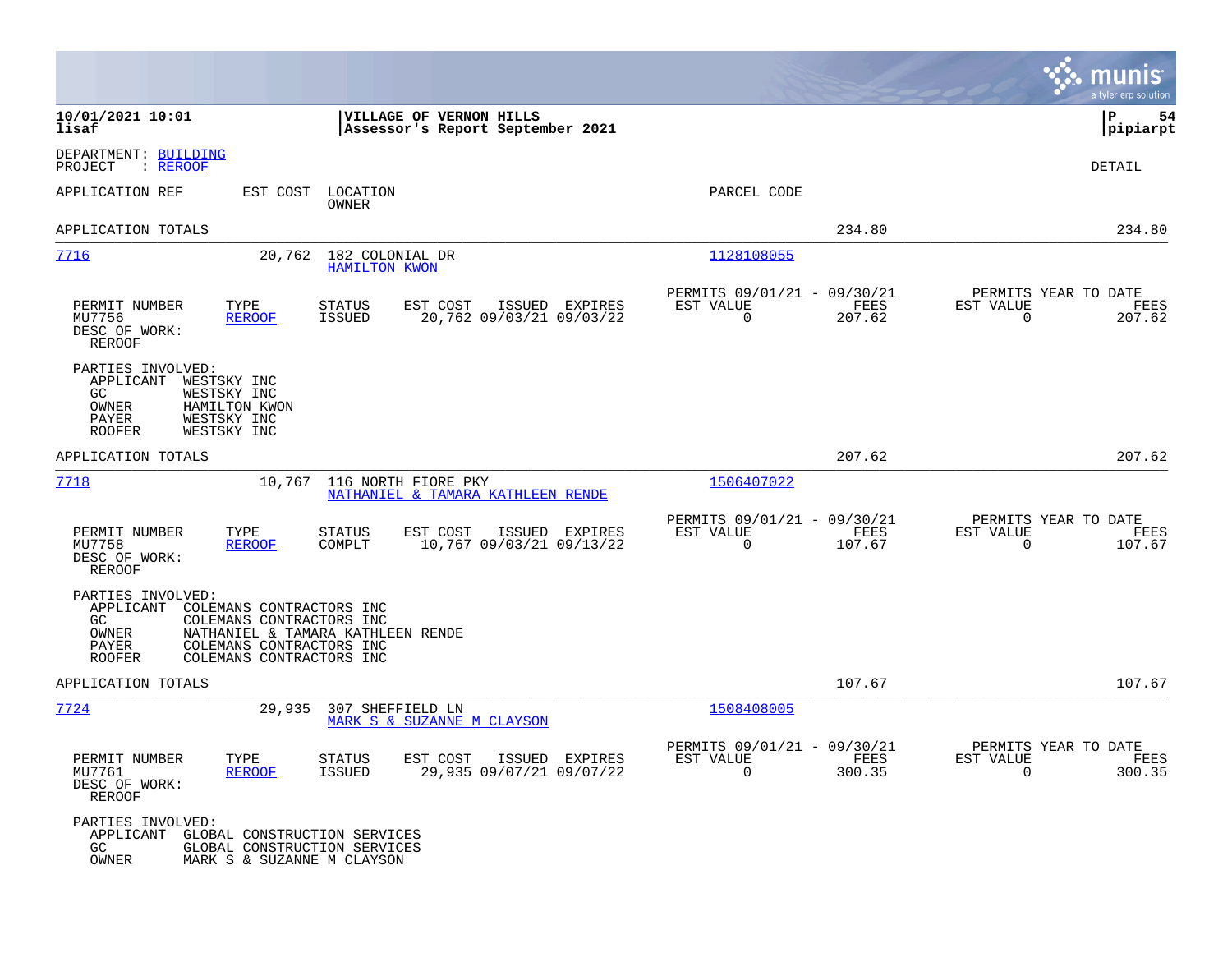|                                                                                                                                                                                                      |                                                                        | munis<br>a tyler erp solution                                   |
|------------------------------------------------------------------------------------------------------------------------------------------------------------------------------------------------------|------------------------------------------------------------------------|-----------------------------------------------------------------|
| 10/01/2021 10:01<br>VILLAGE OF VERNON HILLS<br>lisaf<br>Assessor's Report September 2021                                                                                                             |                                                                        | P<br>55<br> pipiarpt                                            |
| DEPARTMENT: BUILDING<br>PROJECT<br>: REROOF                                                                                                                                                          |                                                                        | DETAIL                                                          |
| APPLICATION REF<br>EST COST<br>LOCATION<br>OWNER                                                                                                                                                     | PARCEL CODE                                                            |                                                                 |
| GLOBAL CONSTRUCTION SERVICES<br>PAYER<br><b>ROOFER</b><br>GLOBAL CONSTRUCTION SERVICES                                                                                                               |                                                                        |                                                                 |
| APPLICATION TOTALS                                                                                                                                                                                   | 300.35                                                                 | 300.35                                                          |
| 7726<br>335 ALPINE SPRINGS DR<br>28,766<br>MICHAEL H RAYYAN                                                                                                                                          | 1505208106                                                             |                                                                 |
| PERMIT NUMBER<br><b>STATUS</b><br>EST COST<br>ISSUED EXPIRES<br>TYPE<br><b>ISSUED</b><br>28,766 09/08/21 09/08/22<br>MU7762<br><b>REROOF</b><br>DESC OF WORK:<br>REROOF: 335-339-343-347             | PERMITS 09/01/21 - 09/30/21<br>EST VALUE<br>FEES<br>$\Omega$<br>287.66 | PERMITS YEAR TO DATE<br>EST VALUE<br>FEES<br>$\Omega$<br>287.66 |
| PARTIES INVOLVED:<br>APPLICANT<br>BARRY ROOFING INC<br>GC<br>BARRY ROOFING INC<br>OWNER<br>MICHAEL H RAYYAN<br>PAYER<br>BARRY ROOFING INC<br><b>ROOFER</b><br>BARRY ROOFING INC                      |                                                                        |                                                                 |
| APPLICATION TOTALS                                                                                                                                                                                   | 287.66                                                                 | 287.66                                                          |
| <u>7730</u><br>18,000<br>5 WARSON CT<br>AJIT K & SUNITA PANDA                                                                                                                                        | 1129211002                                                             |                                                                 |
| PERMIT NUMBER<br>TYPE<br>ISSUED EXPIRES<br><b>STATUS</b><br>EST COST<br>18,000 09/08/21 09/08/22<br>MU7765<br><b>REROOF</b><br><b>ISSUED</b><br>DESC OF WORK:<br><b>REROOF</b>                       | PERMITS 09/01/21 - 09/30/21<br>EST VALUE<br>FEES<br>$\Omega$<br>180.00 | PERMITS YEAR TO DATE<br>EST VALUE<br>FEES<br>$\Omega$<br>180.00 |
| PARTIES INVOLVED:<br>APPLICANT<br>MORNING DEW EXTERIORS<br>GC<br>MORNING DEW EXTERIORS<br>OWNER<br>AJIT K & SUNITA PANDA<br>MORNING DEW EXTERIORS<br>PAYER<br><b>ROOFER</b><br>MORNING DEW EXTERIORS |                                                                        |                                                                 |
| APPLICATION TOTALS                                                                                                                                                                                   | 180.00                                                                 | 180.00                                                          |
| <u>7731</u><br>14,935<br>1727 LOCKE LN<br>SAJI & SUBYMOLE CYRIAC                                                                                                                                     | 1129313011                                                             |                                                                 |
| PERMIT NUMBER<br>TYPE<br><b>STATUS</b><br>EST COST<br>ISSUED EXPIRES<br><b>ISSUED</b><br>14,935 09/08/21 09/08/22<br>MU7766<br><b>REROOF</b><br>DESC OF WORK:<br>REROOF                              | PERMITS 09/01/21 - 09/30/21<br>EST VALUE<br>FEES<br>$\Omega$<br>149.35 | PERMITS YEAR TO DATE<br>EST VALUE<br>FEES<br>$\Omega$<br>149.35 |
| PARTIES INVOLVED:<br>APPLICANT MORNING DEW EXTERIORS                                                                                                                                                 |                                                                        |                                                                 |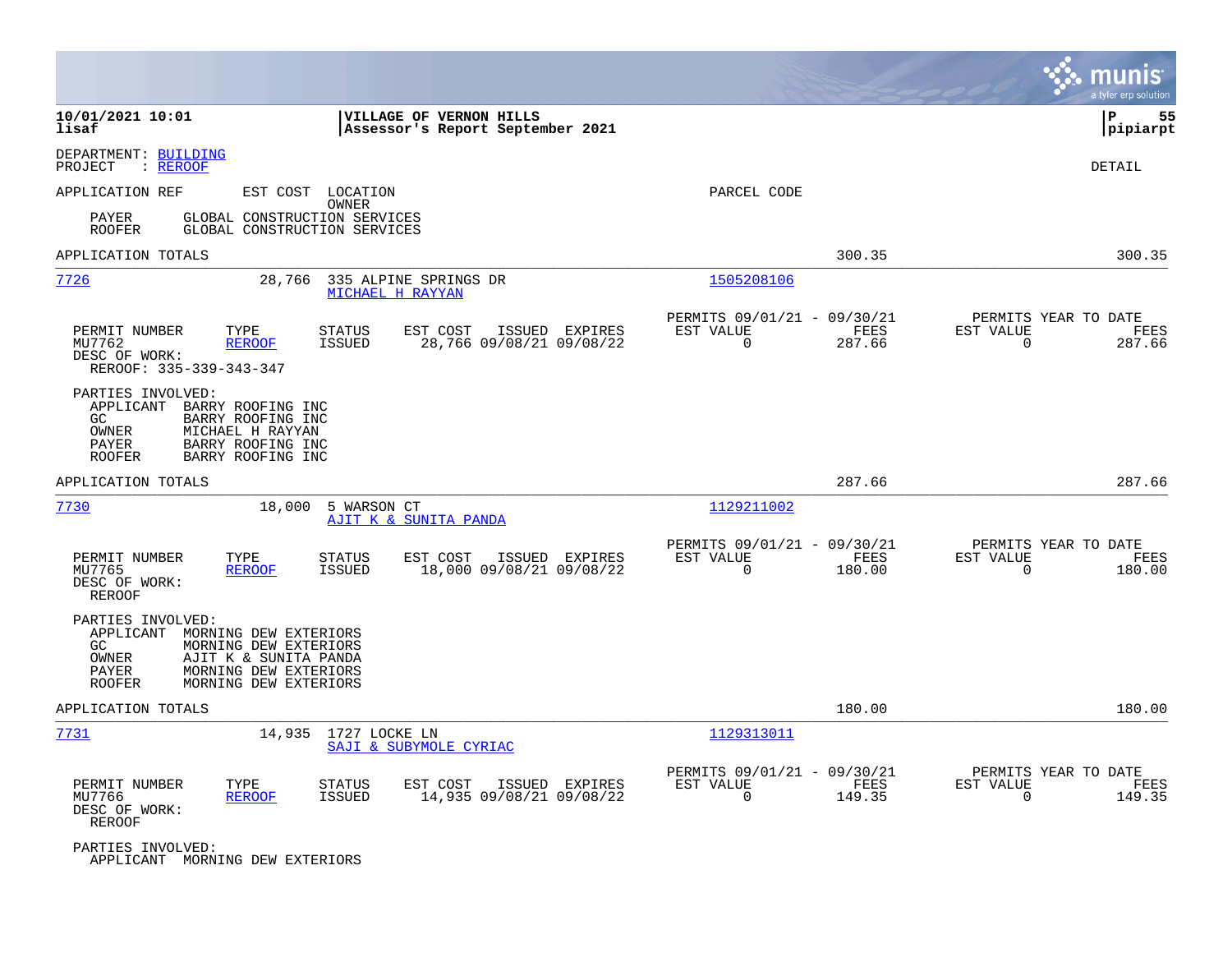|                                                                                                                                                                                               |                                                                           | munis<br>a tyler erp solution                                      |
|-----------------------------------------------------------------------------------------------------------------------------------------------------------------------------------------------|---------------------------------------------------------------------------|--------------------------------------------------------------------|
| 10/01/2021 10:01<br><b>VILLAGE OF VERNON HILLS</b><br>lisaf<br>Assessor's Report September 2021                                                                                               |                                                                           | lР<br>56<br> pipiarpt                                              |
| DEPARTMENT: BUILDING<br>: <u>REROOF</u><br>PROJECT                                                                                                                                            |                                                                           | DETAIL                                                             |
| APPLICATION REF<br>EST COST LOCATION<br>OWNER<br>GC<br>MORNING DEW EXTERIORS<br>SAJI & SUBYMOLE CYRIAC<br>OWNER<br><b>ROOFER</b><br>MORNING DEW EXTERIORS                                     | PARCEL CODE                                                               |                                                                    |
| APPLICATION TOTALS                                                                                                                                                                            | 149.35                                                                    | 149.35                                                             |
| 7733<br>11,970<br>109 DICKINSON CT<br><b>JUN YANASE</b>                                                                                                                                       | 1132201034                                                                |                                                                    |
| PERMIT NUMBER<br>TYPE<br><b>STATUS</b><br>EST COST<br>ISSUED EXPIRES<br>MU7768<br>COMPLT<br>11,970 09/08/21 09/21/22<br><b>REROOF</b><br>DESC OF WORK:<br><b>REROOF</b>                       | PERMITS 09/01/21 - 09/30/21<br>FEES<br>EST VALUE<br>$\Omega$<br>119.70    | PERMITS YEAR TO DATE<br>EST VALUE<br>FEES<br>$\Omega$<br>119.70    |
| PARTIES INVOLVED:<br>APPLICANT AAA BETTER ROOF INC<br>AAA BETTER ROOF INC<br>GC.<br>OWNER<br><b>JUN YANASE</b><br><b>PAYER</b><br>AAA BETTER ROOF INC<br>AAA BETTER ROOF INC<br><b>ROOFER</b> |                                                                           |                                                                    |
| APPLICATION TOTALS                                                                                                                                                                            | 119.70                                                                    | 119.70                                                             |
| 7738<br>11,975 1123 SAINT CLAIR LN<br>CHUNFENG ZHAO                                                                                                                                           | 1507208011                                                                |                                                                    |
| PERMIT NUMBER<br>TYPE<br><b>STATUS</b><br>EST COST<br>ISSUED EXPIRES<br>MU7771<br><b>ISSUED</b><br>11,975 09/09/21 09/09/22<br><b>REROOF</b><br>DESC OF WORK:<br><b>REROOF</b>                | PERMITS 09/01/21 - 09/30/21<br>EST VALUE<br>FEES<br>$\mathbf 0$<br>119.75 | PERMITS YEAR TO DATE<br>EST VALUE<br>FEES<br>$\mathbf 0$<br>119.75 |
| PARTIES INVOLVED:<br>APPLICANT<br>LAKELAND EXTERIORS<br>LAKELAND EXTERIORS<br>GC<br>OWNER<br>CHUNFENG ZHAO<br>PAYER<br>LAKELAND EXTERIORS<br>LAKELAND EXTERIORS<br><b>ROOFER</b>              |                                                                           |                                                                    |
| APPLICATION TOTALS                                                                                                                                                                            | 119.75                                                                    | 119.75                                                             |
| 7740<br>5,850<br>275 SOUTHFIELD DR<br>H RACHELSON M KELLY                                                                                                                                     | 1506402009                                                                |                                                                    |
| PERMIT NUMBER<br>TYPE<br><b>STATUS</b><br>EST COST<br>ISSUED EXPIRES<br>5,850 09/09/21 09/14/22<br><b>REROOF</b><br>COMPLT<br>MU7772<br>DESC OF WORK:<br><b>REROOF</b>                        | PERMITS 09/01/21 - 09/30/21<br>EST VALUE<br>FEES<br>$\Omega$<br>58.50     | PERMITS YEAR TO DATE<br>EST VALUE<br>FEES<br>$\Omega$<br>58.50     |

PARTIES INVOLVED: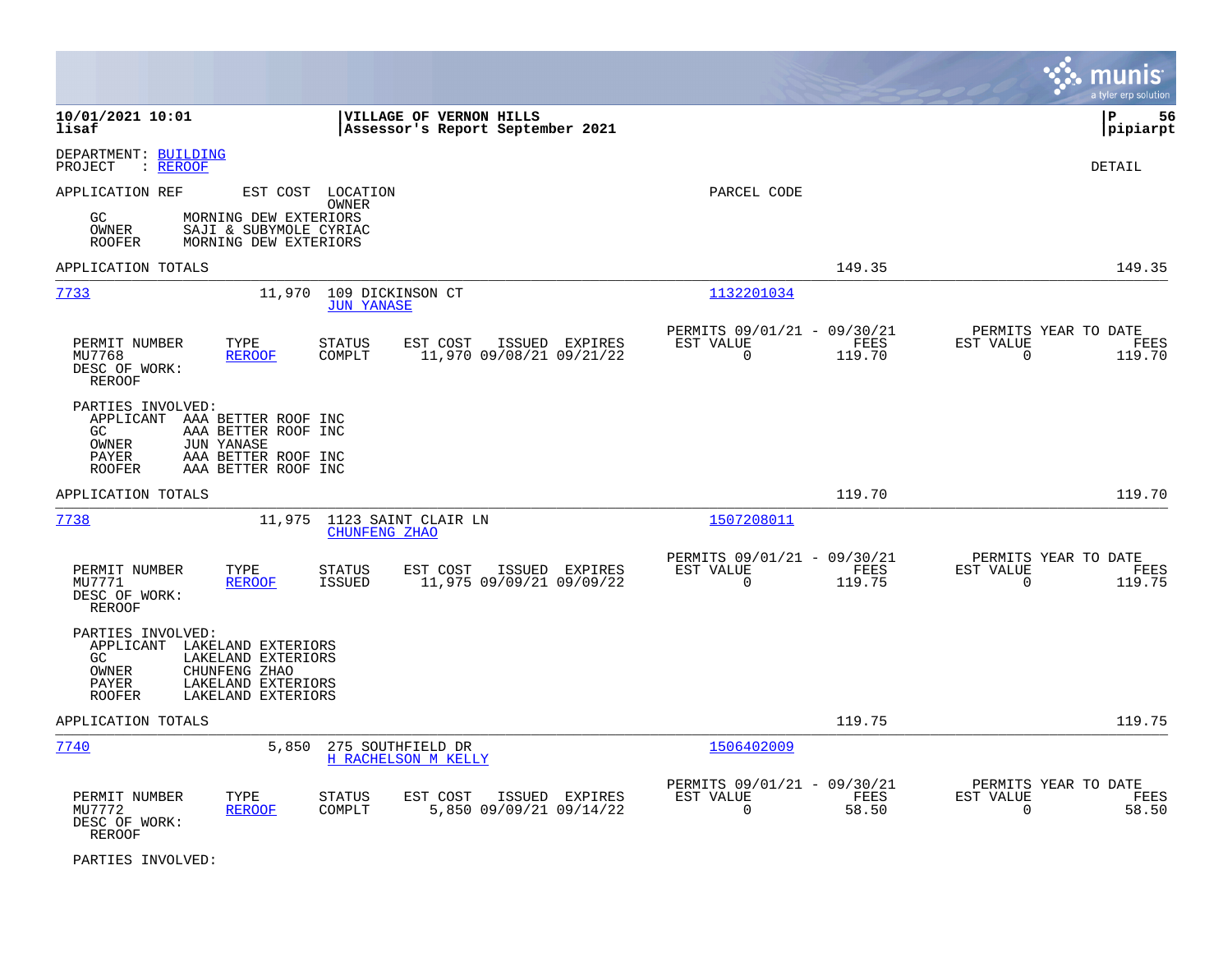|                                                                                                                                                                   |                                                                                         |                                                                           | munis<br>a tyler erp solution                                         |
|-------------------------------------------------------------------------------------------------------------------------------------------------------------------|-----------------------------------------------------------------------------------------|---------------------------------------------------------------------------|-----------------------------------------------------------------------|
| 10/01/2021 10:01<br>lisaf                                                                                                                                         | VILLAGE OF VERNON HILLS<br>Assessor's Report September 2021                             |                                                                           | l P<br>57<br> pipiarpt                                                |
| DEPARTMENT: BUILDING<br>PROJECT<br>: <u>REROOF</u>                                                                                                                |                                                                                         |                                                                           | DETAIL                                                                |
| APPLICATION REF                                                                                                                                                   | EST COST LOCATION<br>OWNER                                                              | PARCEL CODE                                                               |                                                                       |
| APPLICANT ALOHA CONSTRUCTION<br>GC<br>EKA ROOFING<br>OWNER<br>H RACHELSON M KELLY<br>PAYER<br>ALOHA CONSTRUCTION<br><b>ROOFER</b><br>EKA ROOFING                  |                                                                                         |                                                                           |                                                                       |
| APPLICATION TOTALS                                                                                                                                                |                                                                                         | 58.50                                                                     | 58.50                                                                 |
| 7741                                                                                                                                                              | 24,972<br>248 CAMARGO CT<br>ATUL H & JAYSHREE MISTRY                                    | 1132213007                                                                |                                                                       |
| TYPE<br>PERMIT NUMBER<br>MU7778<br><b>REROOF</b><br>DESC OF WORK:<br>ROOF                                                                                         | EST COST<br><b>STATUS</b><br>ISSUED EXPIRES<br>24,972 09/09/21 09/09/22<br>ISSUED       | PERMITS 09/01/21 - 09/30/21<br>FEES<br>EST VALUE<br>$\mathbf 0$<br>249.72 | PERMITS YEAR TO DATE<br>EST VALUE<br>FEES<br>$\overline{0}$<br>249.72 |
| PARTIES INVOLVED:<br>APPLICANT<br>WESTSKY INC<br>WESTSKY INC<br>GC<br>ATUL H & JAYSHREE MISTRY<br>OWNER<br>PAYER<br>WESTSKY INC<br>WESTSKY INC<br>PAYER           |                                                                                         |                                                                           |                                                                       |
| APPLICATION TOTALS                                                                                                                                                |                                                                                         | 249.72                                                                    | 249.72                                                                |
| 7742                                                                                                                                                              | 17,691 1501 OAKMONT DR<br>ATUL & BUSHRA SINGH                                           | 1133122001                                                                |                                                                       |
| PERMIT NUMBER<br>TYPE<br>MU7779<br><b>REROOF</b><br>DESC OF WORK:<br><b>ROOF</b>                                                                                  | <b>STATUS</b><br>EST COST<br>ISSUED EXPIRES<br>17,691 09/09/21 09/09/22<br>ISSUED       | PERMITS 09/01/21 - 09/30/21<br>EST VALUE<br>FEES<br>$\Omega$<br>174.91    | PERMITS YEAR TO DATE<br>EST VALUE<br>FEES<br>$\Omega$<br>174.91       |
| PARTIES INVOLVED:<br>APPLICANT<br>WESTSKY INC<br>WESTSKY INC<br>GC<br><b>OWNER</b><br>ATUL & BUSHRA SINGH<br>WESTSKY INC<br>PAYER<br>WESTSKY INC<br><b>ROOFER</b> |                                                                                         |                                                                           |                                                                       |
| APPLICATION TOTALS                                                                                                                                                |                                                                                         | 174.91                                                                    | 174.91                                                                |
| 7754                                                                                                                                                              | 9,061 50 JANSEN LN<br>ALEXEI & TATYANA MERKOULOV                                        | 1506414033                                                                |                                                                       |
| PERMIT NUMBER<br>TYPE<br>MU7785<br><b>REROOF</b><br>DESC OF WORK:<br><b>REROOF</b>                                                                                | EST COST<br><b>STATUS</b><br>ISSUED EXPIRES<br>9,061 09/13/21 09/13/22<br><b>ISSUED</b> | PERMITS 09/01/21 - 09/30/21<br>EST VALUE<br>FEES<br>$\mathbf 0$<br>90.61  | PERMITS YEAR TO DATE<br>EST VALUE<br>FEES<br>90.61<br>0               |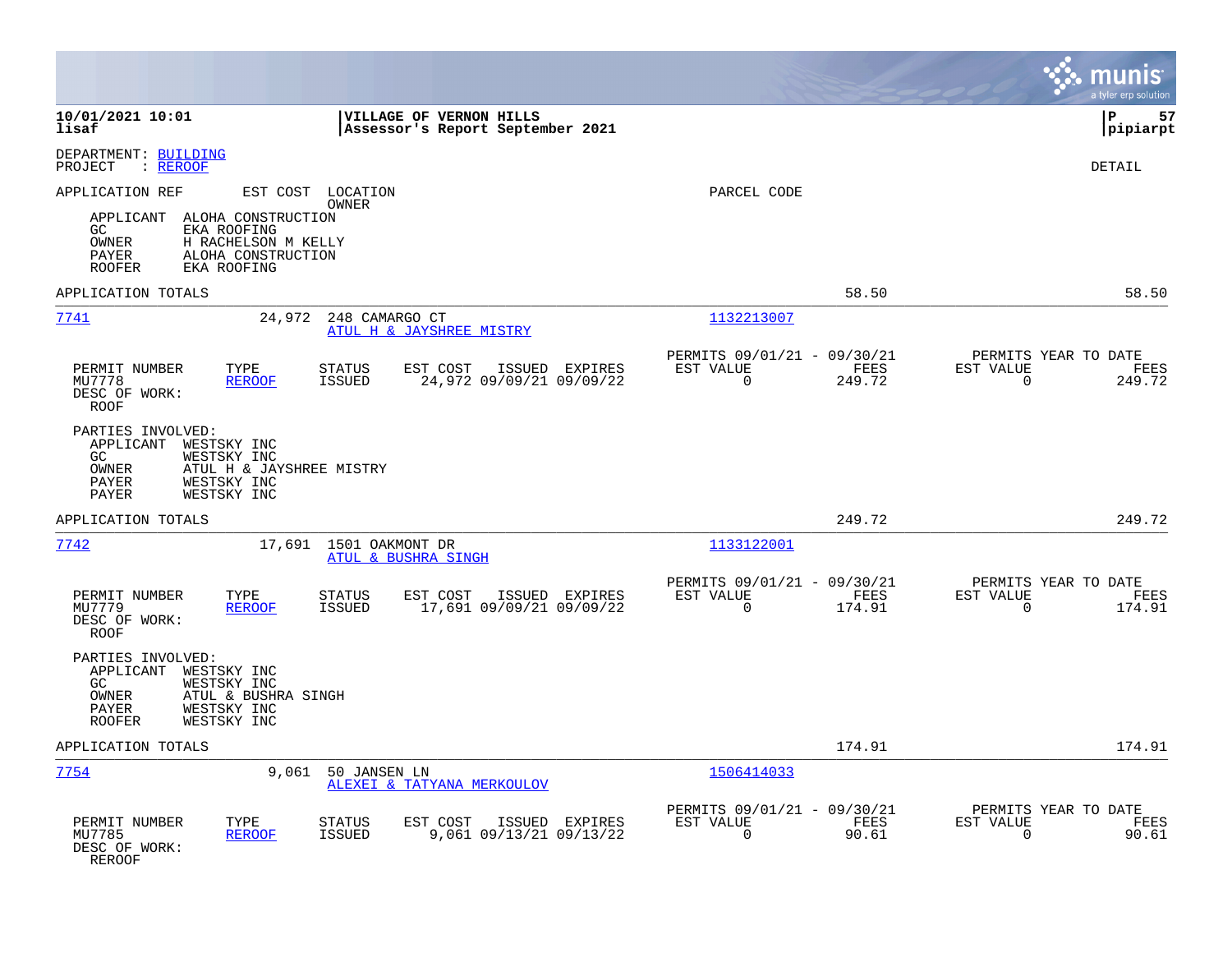|                                                                                                                                                                                                                                                                                                 |                                                             |                                                            |                | munis<br>a tyler erp solution                                      |
|-------------------------------------------------------------------------------------------------------------------------------------------------------------------------------------------------------------------------------------------------------------------------------------------------|-------------------------------------------------------------|------------------------------------------------------------|----------------|--------------------------------------------------------------------|
| 10/01/2021 10:01<br>lisaf                                                                                                                                                                                                                                                                       | VILLAGE OF VERNON HILLS<br>Assessor's Report September 2021 |                                                            |                | l P<br>58<br> pipiarpt                                             |
| DEPARTMENT: BUILDING<br>: REROOF<br>PROJECT                                                                                                                                                                                                                                                     |                                                             |                                                            |                | <b>DETAIL</b>                                                      |
| APPLICATION REF<br>EST COST LOCATION<br>OWNER                                                                                                                                                                                                                                                   |                                                             | PARCEL CODE                                                |                |                                                                    |
| PARTIES INVOLVED:<br>APPLICANT ACE HOME CONSTRUCTION<br>ACE HOME CONSTRUCTION<br>GC.<br>OWNER<br>ALEXEI & TATYANA MERKOULOV<br>PAYER<br>ACE HOME CONSTRUCTION<br>ACE HOME CONSTRUCTION<br>ROOFER                                                                                                |                                                             |                                                            |                |                                                                    |
| APPLICATION TOTALS                                                                                                                                                                                                                                                                              |                                                             |                                                            | 90.61          | 90.61                                                              |
| 7756                                                                                                                                                                                                                                                                                            | 44,134 1460 PINEHURST DR<br><b>MARLEY LUNT</b>              | 1133111021                                                 |                |                                                                    |
| PERMIT NUMBER<br>TYPE<br>STATUS<br>MU7790<br><b>REROOF</b><br>ISSUED<br>DESC OF WORK:<br>REROOF - ASHPHALT SHINGLES<br>1460-1466-1472-1478 PINEHURST<br>PARTIES INVOLVED:<br>APPLICANT BARRY ROOFING INC<br>BARRY ROOFING INC<br>GC.<br>OWNER<br>MARLEY LUNT<br>PAYER<br>BARRY ROOFING INC      | EST COST<br>ISSUED EXPIRES<br>44,134 09/13/21 09/13/22      | PERMITS 09/01/21 - 09/30/21<br>EST VALUE<br>$\overline{0}$ | FEES<br>441.34 | PERMITS YEAR TO DATE<br>EST VALUE<br>FEES<br>$\mathbf 0$<br>441.34 |
| APPLICATION TOTALS                                                                                                                                                                                                                                                                              |                                                             |                                                            | 441.34         | 441.34                                                             |
| 7759<br>47,357                                                                                                                                                                                                                                                                                  | 429 PINE LAKE CIR<br>PVRB FLORIDA HOLDINGS LLC              | 1133112030                                                 |                |                                                                    |
| PERMIT NUMBER<br>TYPE<br>STATUS<br>MU7791<br><b>REROOF</b><br>ISSUED<br>DESC OF WORK:<br>429-431-433-435-437-439 REROOF<br>PINE LAKE CIRCLE<br>PARTIES INVOLVED:<br>APPLICANT BARRY ROOFING INC<br>GC.<br>BARRY ROOFING INC<br>OWNER<br>PVRB FLORIDA HOLDINGS LLC<br>BARRY ROOFING INC<br>PAYER | EST COST<br>ISSUED EXPIRES<br>47,357 09/13/21 09/13/22      | PERMITS 09/01/21 - 09/30/21<br>EST VALUE<br>$\mathbf 0$    | FEES<br>473.57 | PERMITS YEAR TO DATE<br>EST VALUE<br>FEES<br>$\mathbf 0$<br>473.57 |
| APPLICATION TOTALS                                                                                                                                                                                                                                                                              |                                                             |                                                            | 473.57         | 473.57                                                             |
| 7760<br>41,337                                                                                                                                                                                                                                                                                  | 356 PINE LAKE CIR<br>KAPIL & SHITAL SABHARWAL               | 1133103069                                                 |                |                                                                    |
| PERMIT NUMBER<br>TYPE<br><b>STATUS</b><br>MU7792<br>REROOF<br>ISSUED<br>DESC OF WORK:<br>356-358-360-362-364 PINE LAKE CIRCLE REROOFS                                                                                                                                                           | EST COST<br>ISSUED EXPIRES<br>41,337 09/13/21 09/13/22      | PERMITS 09/01/21 - 09/30/21<br>EST VALUE<br>$\mathbf 0$    | FEES<br>413.37 | PERMITS YEAR TO DATE<br>EST VALUE<br>FEES<br>$\mathbf 0$<br>413.37 |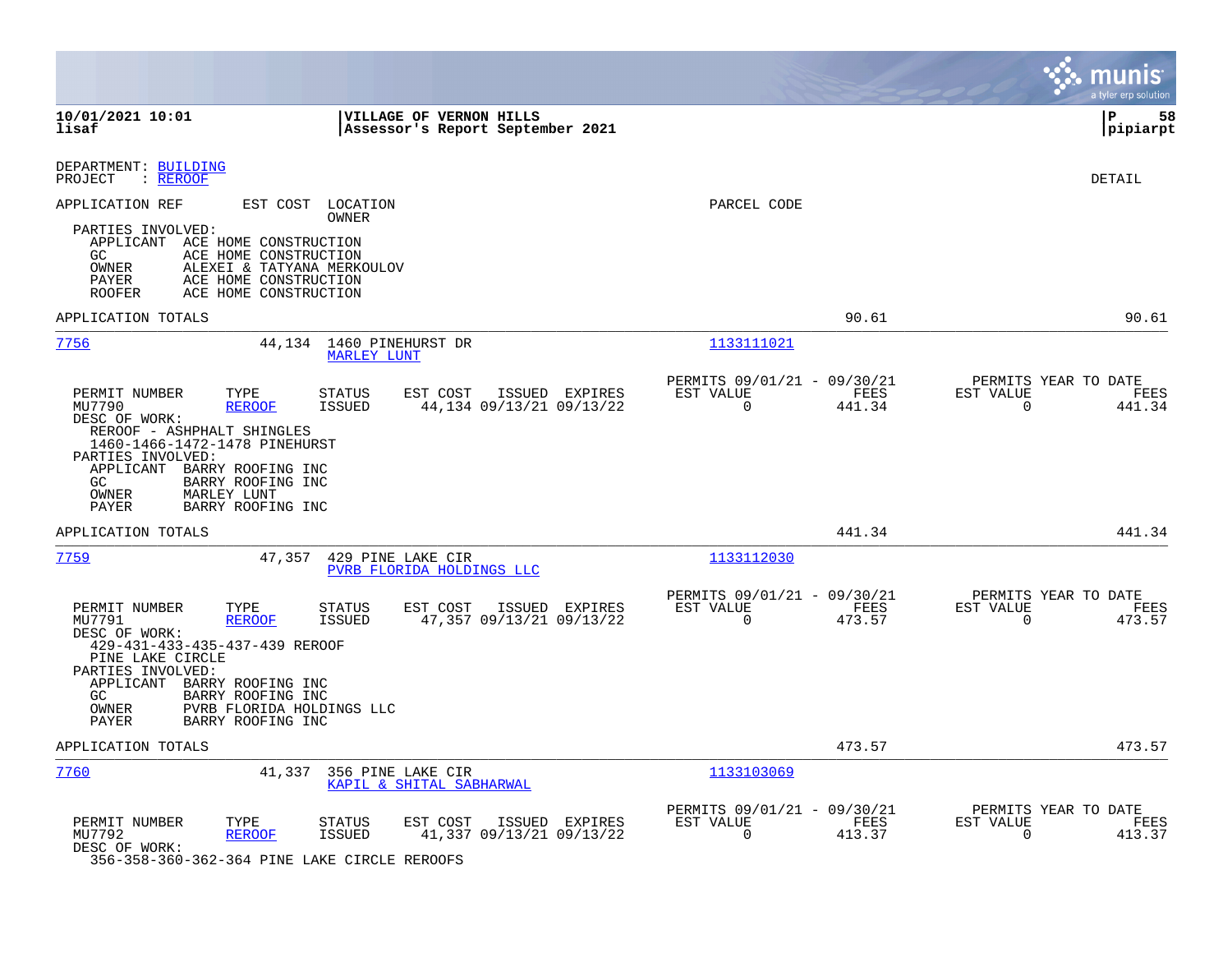|                                                                                                                                                                                                            |                                                                           | munis<br>a tyler erp solution                                      |
|------------------------------------------------------------------------------------------------------------------------------------------------------------------------------------------------------------|---------------------------------------------------------------------------|--------------------------------------------------------------------|
| 10/01/2021 10:01<br><b>VILLAGE OF VERNON HILLS</b><br>lisaf<br>Assessor's Report September 2021                                                                                                            |                                                                           | l P<br>59<br> pipiarpt                                             |
| DEPARTMENT: BUILDING<br>PROJECT<br>: REROOF                                                                                                                                                                |                                                                           | DETAIL                                                             |
| APPLICATION REF<br>EST COST LOCATION<br>OWNER                                                                                                                                                              | PARCEL CODE                                                               |                                                                    |
| PARTIES INVOLVED:<br>APPLICANT BARRY ROOFING INC<br>BARRY ROOFING INC<br>GC.<br>OWNER<br>KAPIL & SHITAL SABHARWAL<br>BARRY ROOFING INC<br>PAYER<br>BARRY ROOFING INC<br><b>ROOFER</b>                      |                                                                           |                                                                    |
| APPLICATION TOTALS                                                                                                                                                                                         | 413.37                                                                    | 413.37                                                             |
| 7761<br>47,357<br>342 PINE LAKE CIR<br><b>MANIVASAGAM SIVARAMAN</b>                                                                                                                                        | 1133103050                                                                |                                                                    |
| PERMIT NUMBER<br>TYPE<br>STATUS<br>EST COST<br>ISSUED EXPIRES<br>47,357 09/13/21 09/13/22<br>MU7793<br><b>REROOF</b><br><b>ISSUED</b><br>DESC OF WORK:<br>342-344-346-348-350-352 PINE LAKE CIRCLE REROOFS | PERMITS 09/01/21 - 09/30/21<br>EST VALUE<br>FEES<br>$\Omega$<br>473.57    | PERMITS YEAR TO DATE<br>EST VALUE<br>FEES<br>$\Omega$<br>473.57    |
| PARTIES INVOLVED:<br>APPLICANT BARRY ROOFING INC<br>GC<br>BARRY ROOFING INC<br>OWNER<br>MANIVASAGAM SIVARAMAN<br>PAYER<br>BARRY ROOFING INC<br>BARRY ROOFING INC<br><b>ROOFER</b>                          |                                                                           |                                                                    |
| APPLICATION TOTALS                                                                                                                                                                                         | 473.57                                                                    | 473.57                                                             |
| 7762<br>47,355<br>462 PINE LAKE CIR<br>SANDRA A.M. CHAMBERS                                                                                                                                                | 1133205006                                                                |                                                                    |
| PERMIT NUMBER<br>TYPE<br>ISSUED EXPIRES<br>STATUS<br>EST COST<br>MU7794<br><b>REROOF</b><br><b>ISSUED</b><br>47,355 09/13/21 09/13/22<br>DESC OF WORK:<br>462-464-466-468-470-472 PINE LAKE CIRCLE REROOFS | PERMITS 09/01/21 - 09/30/21<br>EST VALUE<br>FEES<br>$\mathbf 0$<br>473.55 | PERMITS YEAR TO DATE<br>EST VALUE<br>FEES<br>$\mathbf 0$<br>473.55 |
| PARTIES INVOLVED:<br>APPLICANT BARRY ROOFING INC<br>GC<br>BARRY ROOFING INC<br>OWNER<br>SANDRA A.M. CHAMBERS<br>PAYER<br>BARRY ROOFING INC<br>BARRY ROOFING INC<br><b>ROOFER</b>                           |                                                                           |                                                                    |
| APPLICATION TOTALS                                                                                                                                                                                         | 473.55                                                                    | 473.55                                                             |
| 7764<br>47,357<br>451 PINE LAKE CIR<br>LORI A KASS                                                                                                                                                         | 1133112015                                                                |                                                                    |
| PERMIT NUMBER<br>TYPE<br>EST COST<br>STATUS<br>ISSUED EXPIRES<br>MU7795<br><b>REROOF</b><br><b>ISSUED</b><br>47,357 09/13/21 09/13/22                                                                      | PERMITS 09/01/21 - 09/30/21<br>EST VALUE<br>FEES<br>0<br>473.57           | PERMITS YEAR TO DATE<br>EST VALUE<br>FEES<br>0<br>473.57           |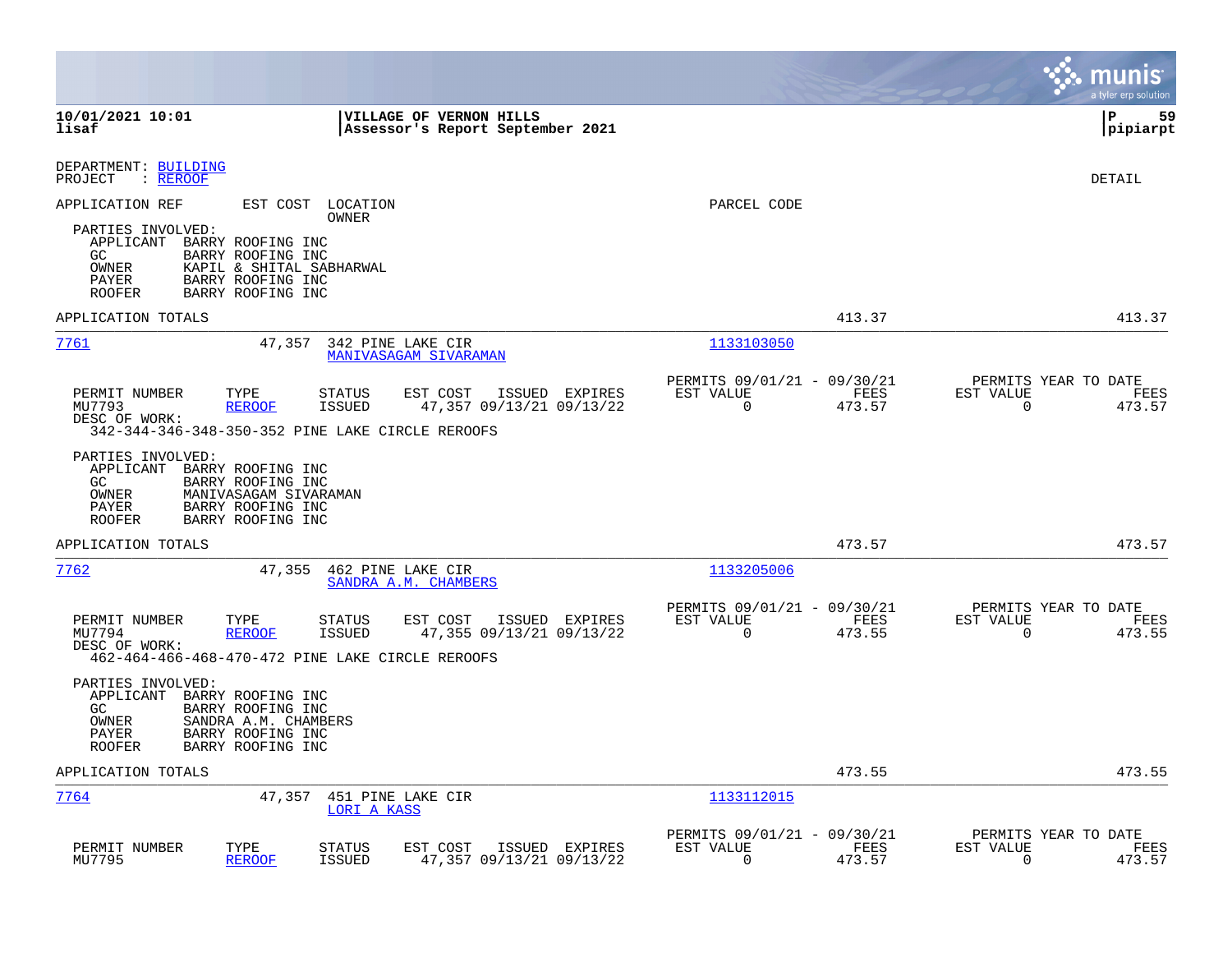|                                                                                                                                                                                                                                                        |                                                                       | munis<br>a tyler erp solution                                     |
|--------------------------------------------------------------------------------------------------------------------------------------------------------------------------------------------------------------------------------------------------------|-----------------------------------------------------------------------|-------------------------------------------------------------------|
| 10/01/2021 10:01<br>VILLAGE OF VERNON HILLS<br>lisaf<br>Assessor's Report September 2021                                                                                                                                                               |                                                                       | l P<br>60<br> pipiarpt                                            |
| DEPARTMENT: BUILDING<br>: REROOF<br>PROJECT                                                                                                                                                                                                            |                                                                       | DETAIL                                                            |
| APPLICATION REF<br>EST COST LOCATION<br>OWNER<br>DESC OF WORK:<br>451-453-455-457-459-461 PINE LAKE CIRCLE REROOFS                                                                                                                                     | PARCEL CODE                                                           |                                                                   |
| PARTIES INVOLVED:<br>APPLICANT<br>BARRY ROOFING INC<br>BARRY ROOFING INC<br>GC.<br>OWNER<br>LORI A KASS<br><b>ROOFER</b><br>BARRY ROOFING INC                                                                                                          |                                                                       |                                                                   |
| APPLICATION TOTALS                                                                                                                                                                                                                                     | 473.57                                                                | 473.57                                                            |
| 7765<br>37,039<br>368 PINE LAKE CIR<br>LAKE HORA INVESTMENTS LLC                                                                                                                                                                                       | 1133103042                                                            |                                                                   |
| TYPE<br>EST COST<br>ISSUED EXPIRES<br>PERMIT NUMBER<br>STATUS<br>MU7796<br><b>REROOF</b><br>ISSUED<br>37,039 09/13/21 09/13/22<br>DESC OF WORK:<br>368-370-372-374 PINE LAKE CIRCLE REROOFS                                                            | PERMITS 09/01/21 - 09/30/21<br>EST VALUE<br>FEES<br>0<br>370.39       | PERMITS YEAR TO DATE<br>EST VALUE<br>FEES<br>0<br>370.39          |
| PARTIES INVOLVED:<br>APPLICANT BARRY ROOFING INC<br>GC<br>BARRY ROOFING INC<br>LAKE HORA INVESTMENTS LLC<br>OWNER<br>BARRY ROOFING INC<br>PAYER                                                                                                        |                                                                       |                                                                   |
| APPLICATION TOTALS                                                                                                                                                                                                                                     | 370.39                                                                | 370.39                                                            |
| 7776<br>9,480<br>12 SAINT IVES LN<br>EDWIN & TAMARA J SRENIAWSKI                                                                                                                                                                                       | 1504312010                                                            |                                                                   |
| PERMIT NUMBER<br>TYPE<br>STATUS<br>EST COST<br>ISSUED EXPIRES<br>MU7807<br><b>ISSUED</b><br>9,480 09/14/21 09/14/22<br><b>REROOF</b><br>DESC OF WORK:<br>REROOF                                                                                        | PERMITS 09/01/21 - 09/30/21<br>EST VALUE<br>FEES<br>$\Omega$<br>94.80 | PERMITS YEAR TO DATE<br>EST VALUE<br>FEES<br>$\mathbf 0$<br>94.80 |
| PARTIES INVOLVED:<br>APPLICANT<br>JACK'S CONSTRUCTION & REMODELING<br>GC<br>JACK'S CONSTRUCTION & REMODELING<br>OWNER<br>EDWIN & TAMARA J SRENIAWSKI<br>PAYER<br>JACK'S CONSTRUCTION & REMODELING<br><b>ROOFER</b><br>JACK'S CONSTRUCTION & REMODELING |                                                                       |                                                                   |
| APPLICATION TOTALS                                                                                                                                                                                                                                     | 94.80                                                                 | 94.80                                                             |
| 7778<br>215,105<br>200 CORPORATE WOODS PARKWAY<br>INCREDIBLE TECHNOLOGIES                                                                                                                                                                              | 1509401101                                                            |                                                                   |
| PERMIT NUMBER<br>TYPE<br><b>STATUS</b><br>EST COST<br>ISSUED EXPIRES<br>MU7811<br><b>REROOF</b><br><b>ISSUED</b><br>215,105 09/15/21 09/15/22                                                                                                          | PERMITS 09/01/21 - 09/30/21<br>EST VALUE<br>FEES<br>0<br>2,151.05     | PERMITS YEAR TO DATE<br>EST VALUE<br>FEES<br>0<br>2,151.05        |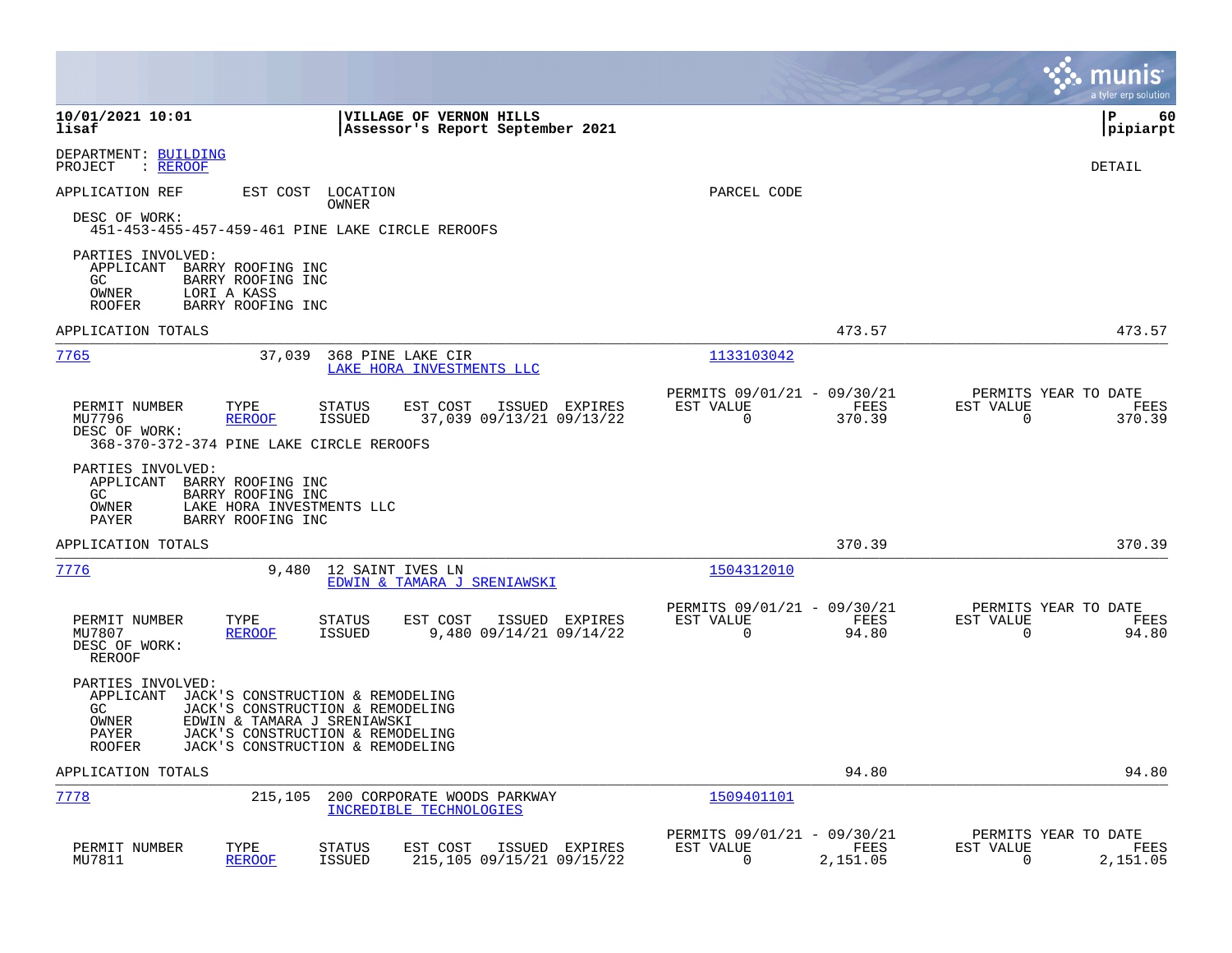|                                                                                                                                                                                                                  |                                                            |                | a tyler erp solution                                            |
|------------------------------------------------------------------------------------------------------------------------------------------------------------------------------------------------------------------|------------------------------------------------------------|----------------|-----------------------------------------------------------------|
| 10/01/2021 10:01<br><b>VILLAGE OF VERNON HILLS</b><br>Assessor's Report September 2021<br>lisaf                                                                                                                  |                                                            |                | l P<br>61<br> pipiarpt                                          |
| DEPARTMENT: BUILDING<br>PROJECT<br>: REROOF                                                                                                                                                                      |                                                            |                | DETAIL                                                          |
| APPLICATION REF<br>EST COST LOCATION<br>OWNER                                                                                                                                                                    | PARCEL CODE                                                |                |                                                                 |
| DESC OF WORK:<br>REROOF                                                                                                                                                                                          |                                                            |                |                                                                 |
| PARTIES INVOLVED:<br>GC<br>OHARA & SON ROOFING<br>FOUNDERS<br>OCCUPANT<br>OWNER<br>INCREDIBLE TECHNOLOGIES<br>PAYER<br>OHARA & SON ROOFING                                                                       |                                                            |                |                                                                 |
| APPLICATION TOTALS                                                                                                                                                                                               |                                                            | 2,151.05       | 2,151.05                                                        |
| 7781<br>232,300<br>544 LAKEVIEW PARKWAY<br>NEWMARK KNIGHT FRANK                                                                                                                                                  | 1504202152                                                 |                |                                                                 |
| PERMIT NUMBER<br>TYPE<br><b>STATUS</b><br>ISSUED EXPIRES<br>EST COST                                                                                                                                             | PERMITS 09/01/21 - 09/30/21<br>EST VALUE                   | FEES           | PERMITS YEAR TO DATE<br>EST VALUE<br>FEES                       |
| MU7817<br><b>REROOF</b><br>ISSUED<br>232,300 09/14/21 09/14/22<br>DESC OF WORK:<br>COMMERCIAL REROOF                                                                                                             | $\overline{0}$                                             | 2,323.00       | $\mathbf 0$<br>2,323.00                                         |
| PARTIES INVOLVED:<br>APPLICANT<br>ACTIVE ROOFING CO<br>ACTIVE ROOFING CO<br>GC<br>OCCUPANT<br>NEWMARK KNIGHT FRANK<br>NEWMARK KNIGHT FRANK<br>OWNER<br>PAYER<br>ACTIVE ROOFING CO<br>ROOFER<br>ACTIVE ROOFING CO |                                                            |                |                                                                 |
| APPLICATION TOTALS                                                                                                                                                                                               |                                                            | 2,323.00       | 2,323.00                                                        |
| 256 THORNE GROVE DR<br>7787<br>18,642<br>SAPAN & SAMATA J SHROFF                                                                                                                                                 | 1507209022                                                 |                |                                                                 |
| PERMIT NUMBER<br>TYPE<br><b>STATUS</b><br>EST COST<br>ISSUED EXPIRES<br><b>ISSUED</b><br>18,642 09/15/21 09/15/22<br>MU7819<br><b>REROOF</b><br>DESC OF WORK:<br>REROOF                                          | PERMITS 09/01/21 - 09/30/21<br>EST VALUE<br>$\overline{0}$ | FEES<br>186.42 | PERMITS YEAR TO DATE<br>EST VALUE<br>FEES<br>$\Omega$<br>186.42 |
| PARTIES INVOLVED:<br>APPLICANT RANDALL & SON ROOFING<br>RANDALL & SON ROOFING<br>GC.<br>OWNER<br>SAPAN & SAMATA J SHROFF<br>PAYER<br>RANDALL & SON ROOFING<br><b>ROOFER</b><br>RANDALL & SON ROOFING             |                                                            |                |                                                                 |
| APPLICATION TOTALS                                                                                                                                                                                               |                                                            | 186.42         | 186.42                                                          |
| 7791<br>5,039<br>112 MIDWAY LN<br><b>JULIE 7 JIM ROSSETTI</b>                                                                                                                                                    | 1509103030                                                 |                |                                                                 |
|                                                                                                                                                                                                                  | PERMITS 09/01/21 - 09/30/21                                |                | PERMITS YEAR TO DATE                                            |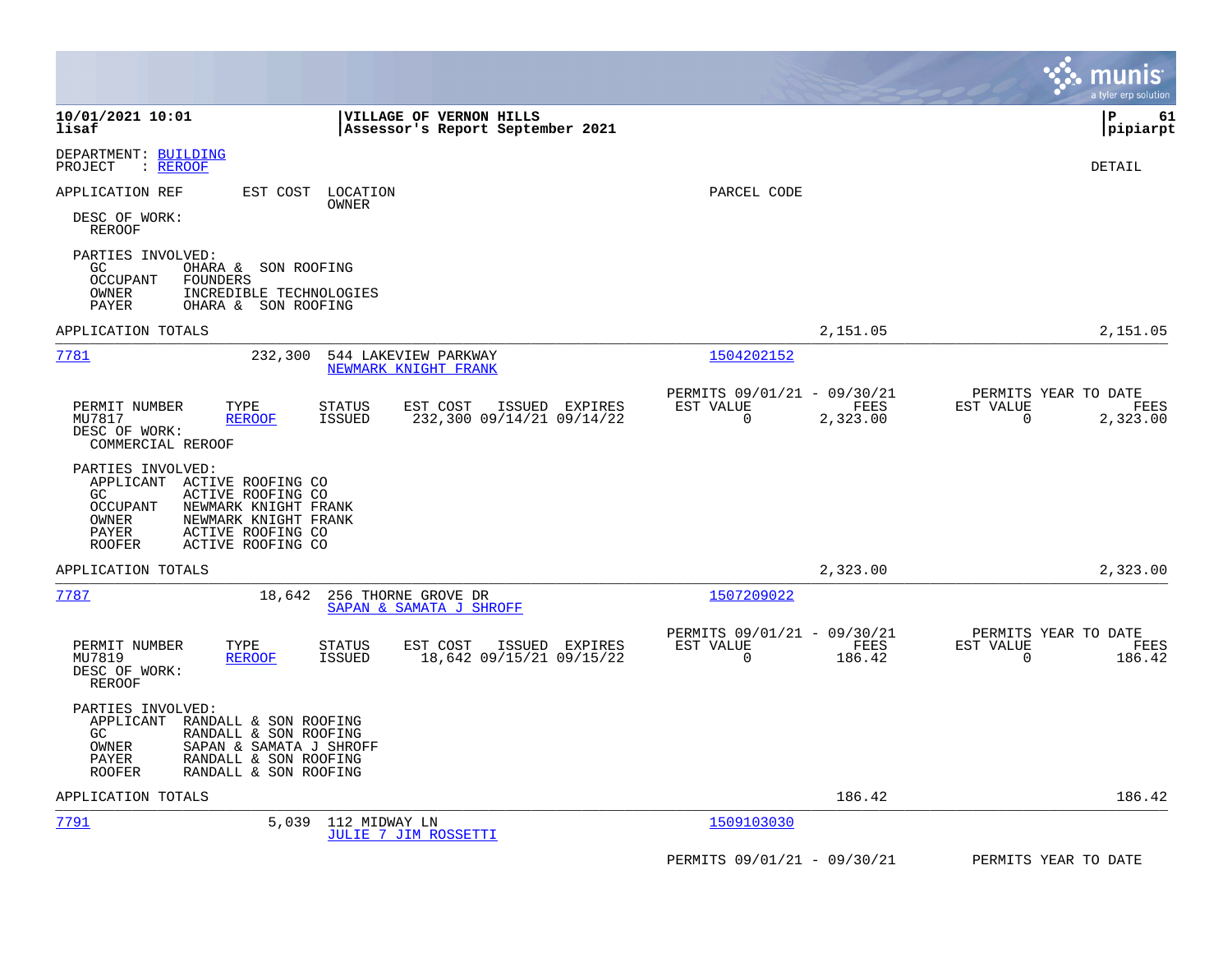|                                                                                                                                                                                                                              |                                                                                  | a tyler erp solution                                               |
|------------------------------------------------------------------------------------------------------------------------------------------------------------------------------------------------------------------------------|----------------------------------------------------------------------------------|--------------------------------------------------------------------|
| 10/01/2021 10:01<br>VILLAGE OF VERNON HILLS<br>lisaf<br>Assessor's Report September 2021<br>PERMIT NUMBER<br>TYPE<br><b>STATUS</b><br>EST COST<br>ISSUED EXPIRES                                                             | FEES<br>EST VALUE                                                                | P<br>62<br> pipiarpt<br>EST VALUE<br>FEES                          |
| DEPARTMENT: BUILDING<br>: REROOF<br>PROJECT                                                                                                                                                                                  |                                                                                  | DETAIL                                                             |
| APPLICATION REF<br>EST COST<br>LOCATION                                                                                                                                                                                      | PARCEL CODE                                                                      |                                                                    |
| OWNER<br>MU7825<br><b>REROOF</b><br><b>ISSUED</b><br>5,039 09/16/21 09/16/22<br>DESC OF WORK:<br><b>REROOF</b>                                                                                                               | $\mathbf 0$<br>50.39                                                             | 50.39<br>$\mathbf 0$                                               |
| PARTIES INVOLVED:<br>APPLICANT<br>ECS ROOFING PROFESSIONALS<br>GC.<br>ECS ROOFING PROFESSIONALS<br>JULIE 7 JIM ROSSETTI<br>OWNER<br>ECS ROOFING PROFESSIONALS<br><b>ROOFER</b><br><b>ROOFER</b><br>ECS ROOFING PROFESSIONALS |                                                                                  |                                                                    |
| APPLICATION TOTALS                                                                                                                                                                                                           | 50.39                                                                            | 50.39                                                              |
| 7796<br>152 BROOK HILL LANE<br>28,004<br>JIAN WANG & XIANG RONG XU                                                                                                                                                           | 1509107017                                                                       |                                                                    |
| PERMIT NUMBER<br>TYPE<br><b>STATUS</b><br>EST COST<br>ISSUED EXPIRES<br>28,004 09/17/21 09/28/22<br>MU7833<br>COMPLT<br><b>REROOF</b><br>DESC OF WORK:<br>REROOF                                                             | PERMITS 09/01/21 - 09/30/21<br>EST VALUE<br><b>FEES</b><br>$\mathbf 0$<br>280.04 | PERMITS YEAR TO DATE<br>EST VALUE<br>FEES<br>$\mathbf 0$<br>280.04 |
| PARTIES INVOLVED:<br>APPLICANT<br>CAPITAL CONSTRUCTION<br>GC.<br>CAPITAL CONSTRUCTION<br>JIAN WANG & XIANG RONG XU<br>OWNER<br>PAYER<br>CAPITAL CONSTRUCTION<br>CAPITAL CONSTRUCTION<br><b>ROOFER</b>                        |                                                                                  |                                                                    |
| APPLICATION TOTALS                                                                                                                                                                                                           | 280.04                                                                           | 280.04                                                             |
| 7798<br>1703 SAINT ANDREW DR<br>20,278<br>NAZARO & STEPHANIE A PROPATI                                                                                                                                                       | 1129312009                                                                       |                                                                    |
| PERMIT NUMBER<br>EST COST<br>TYPE<br>STATUS<br>ISSUED EXPIRES<br>20,278 09/20/21 09/20/22<br>MU7838<br><b>REROOF</b><br>ISSUED<br>DESC OF WORK:<br><b>REROOF</b>                                                             | PERMITS 09/01/21 - 09/30/21<br>EST VALUE<br>FEES<br>0<br>202.78                  | PERMITS YEAR TO DATE<br>EST VALUE<br>FEES<br>202.78<br>0           |
| PARTIES INVOLVED:<br>APPLICANT MORNING DEW EXTERIORS<br>MORNING DEW EXTERIORS<br>GC<br>OWNER<br>NAZARO & STEPHANIE A PROPATI<br>PAYER<br>MORNING DEW EXTERIORS<br><b>ROOFER</b><br>MORNING DEW EXTERIORS                     |                                                                                  |                                                                    |
| APPLICATION TOTALS                                                                                                                                                                                                           | 202.78                                                                           | 202.78                                                             |
| 7800<br>18,199<br>1655 STANWICH RD<br><b>TOMAS FERNANDEZ</b>                                                                                                                                                                 | 1129314007                                                                       |                                                                    |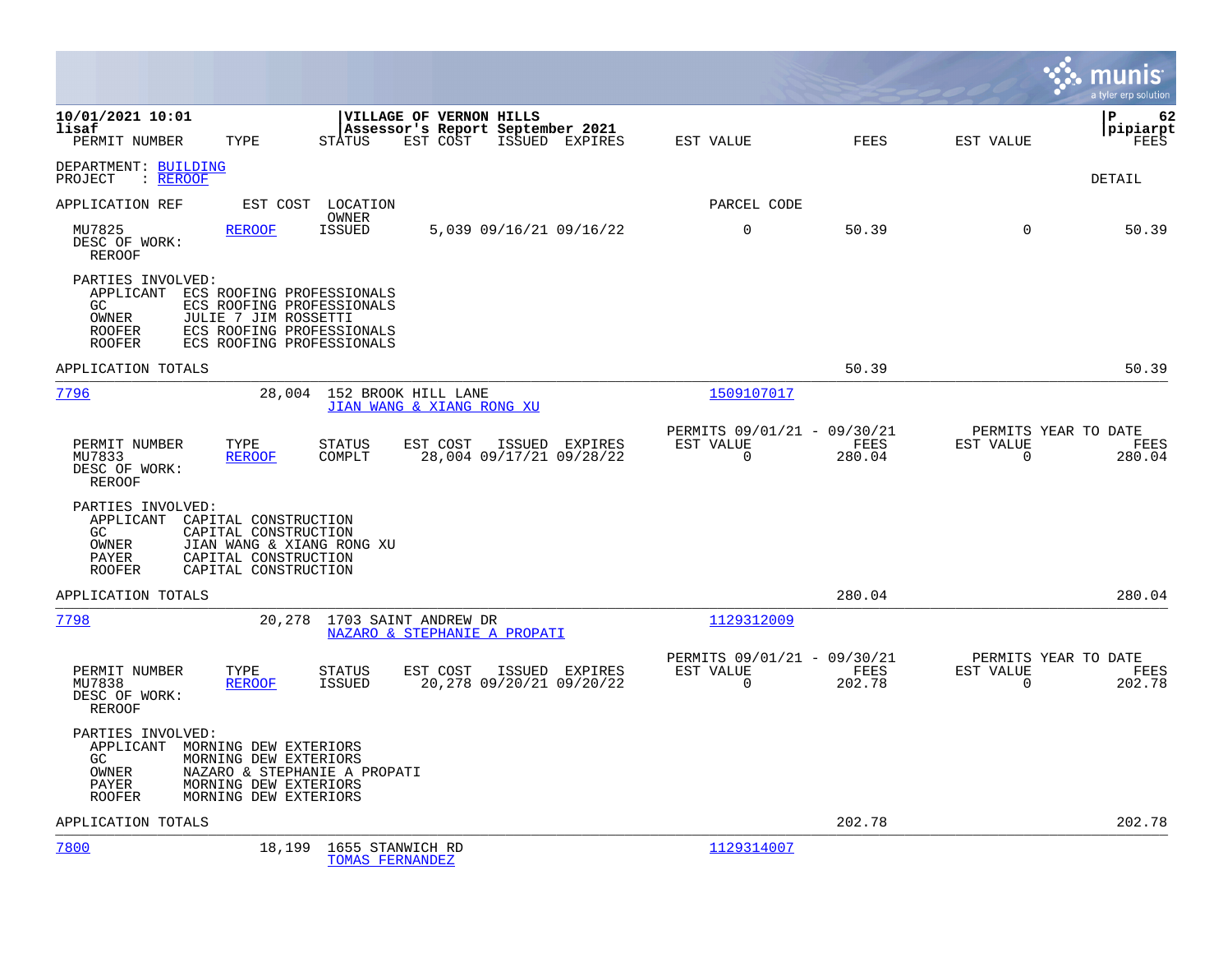|                                                                                                                                                                                                              |                        |                                                             |                                           |                                                         |                  |                                                  | munis<br>a tyler erp solution |
|--------------------------------------------------------------------------------------------------------------------------------------------------------------------------------------------------------------|------------------------|-------------------------------------------------------------|-------------------------------------------|---------------------------------------------------------|------------------|--------------------------------------------------|-------------------------------|
| 10/01/2021 10:01<br>lisaf                                                                                                                                                                                    |                        | VILLAGE OF VERNON HILLS<br>Assessor's Report September 2021 |                                           |                                                         |                  |                                                  | l P<br>63<br> pipiarpt        |
| PERMIT NUMBER<br>TYPE                                                                                                                                                                                        | STATUS                 | EST COST                                                    | ISSUED EXPIRES                            | PERMITS 09/01/21 - 09/30/21<br>EST VALUE                | FEES             | PERMITS YEAR TO DATE<br>EST VALUE                | FEES                          |
| DEPARTMENT: BUILDING<br>PROJECT<br>: <u>REROOF</u>                                                                                                                                                           |                        |                                                             |                                           |                                                         |                  |                                                  | <b>DETAIL</b>                 |
| EST COST<br>APPLICATION REF                                                                                                                                                                                  | LOCATION               |                                                             |                                           | PARCEL CODE                                             |                  |                                                  |                               |
| MU7840<br><b>REROOF</b><br>DESC OF WORK:<br>REROOF                                                                                                                                                           | OWNER<br><b>ISSUED</b> | 18,199 09/20/21 09/20/22                                    |                                           | $\mathbf 0$                                             | 181.99           | $\mathbf 0$                                      | 181.99                        |
| PARTIES INVOLVED:<br>APPLICANT<br>MORNING DEW EXTERIORS<br>MORNING DEW EXTERIORS<br>GC.<br>OWNER<br>TOMAS FERNANDEZ<br>MORNING DEW EXTERIORS<br>PAYER<br><b>ROOFER</b><br>MORNING DEW EXTERIORS              |                        |                                                             |                                           |                                                         |                  |                                                  |                               |
| APPLICATION TOTALS                                                                                                                                                                                           |                        |                                                             |                                           |                                                         | 181.99           |                                                  | 181.99                        |
| 7801<br>160,000                                                                                                                                                                                              | 300 CENTER DR          | <b>HOME STATE BANK</b>                                      |                                           | 1133302040                                              |                  |                                                  |                               |
| PERMIT NUMBER<br>TYPE<br>MU7841<br><b>REROOF</b><br>DESC OF WORK:<br><b>REROOF</b>                                                                                                                           | STATUS<br>COMPLT       | EST COST<br>160,000 09/20/21 09/29/22                       | ISSUED EXPIRES                            | PERMITS 09/01/21 - 09/30/21<br>EST VALUE<br>$\Omega$    | FEES<br>1,600.00 | PERMITS YEAR TO DATE<br>EST VALUE<br>$\Omega$    | FEES<br>1,600.00              |
| PARTIES INVOLVED:<br>HOME STATE BANK<br>APPLICANT<br>GC.<br>HOME STATE BANK<br><b>OCCUPANT</b><br>HOME STATE BANK<br>OWNER<br>HOME STATE BANK<br>PAYER<br>HOME STATE BANK<br><b>ROOFER</b><br>COPLEY ROOFING |                        |                                                             |                                           |                                                         |                  |                                                  |                               |
| APPLICATION TOTALS                                                                                                                                                                                           |                        |                                                             |                                           |                                                         | 1,600.00         |                                                  | 1,600.00                      |
| 7807<br>5,132                                                                                                                                                                                                | 400 ALBANY LN          | MARISA URKOVICH                                             |                                           | 1504301002                                              |                  |                                                  |                               |
| PERMIT NUMBER<br>TYPE<br>MU7847<br><b>REROOF</b><br>DESC OF WORK:<br>REROOF                                                                                                                                  | STATUS<br>ISSUED       | EST COST                                                    | ISSUED EXPIRES<br>5,132 09/21/21 09/21/22 | PERMITS 09/01/21 - 09/30/21<br>EST VALUE<br>$\mathbf 0$ | FEES<br>51.32    | PERMITS YEAR TO DATE<br>EST VALUE<br>$\mathbf 0$ | FEES<br>51.32                 |
| PARTIES INVOLVED:<br>APPLICANT ALOHA CONSTRUCTION<br>GC<br>ALOHA CONSTRUCTION<br>OWNER<br>MARISA URKOVICH<br>PAYER<br>ALOHA CONSTRUCTION<br><b>ROOFER</b><br>ALOHA CONSTRUCTION                              |                        |                                                             |                                           |                                                         |                  |                                                  |                               |
| APPLICATION TOTALS                                                                                                                                                                                           |                        |                                                             |                                           |                                                         | 51.32            |                                                  | 51.32                         |

**Contract**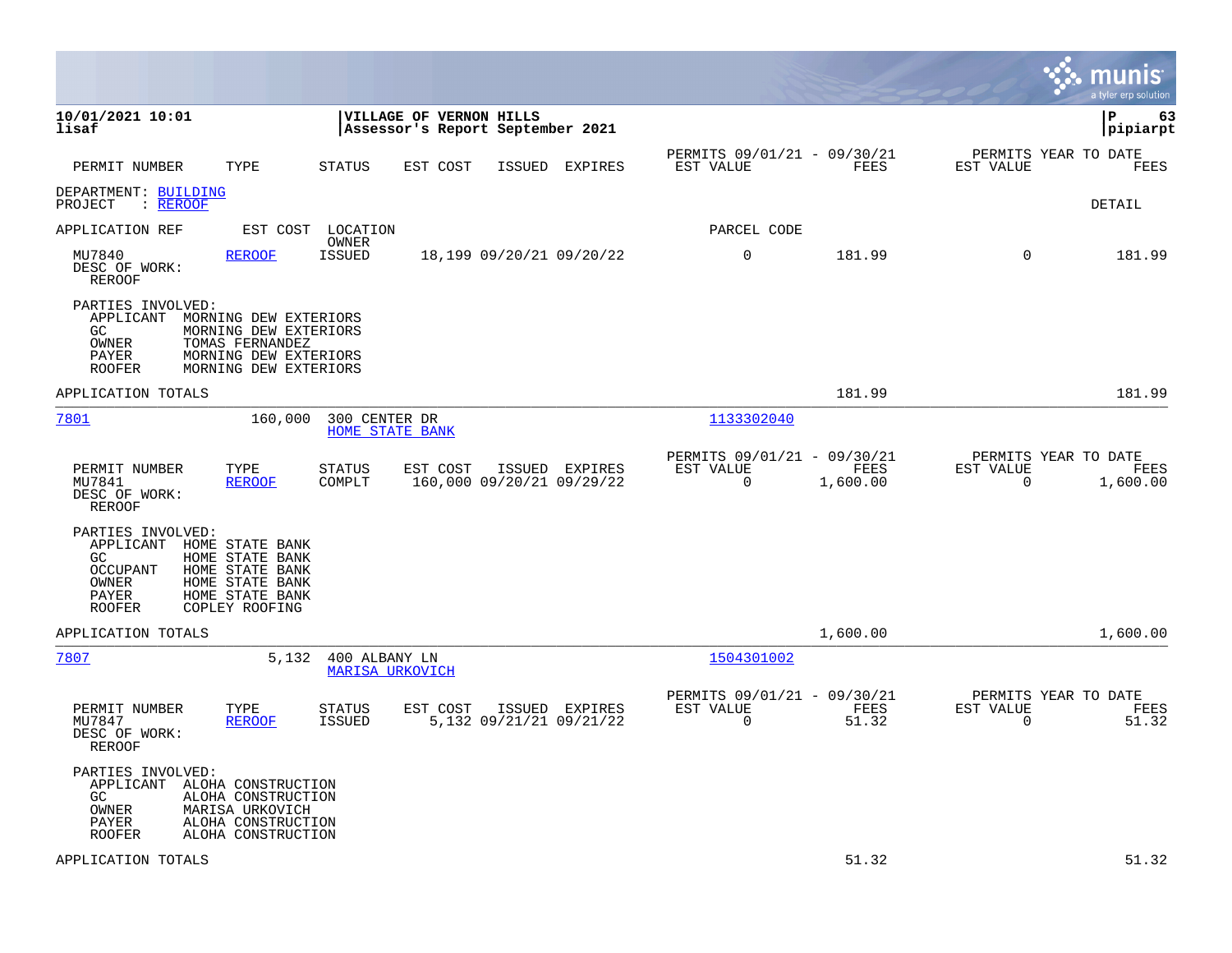|                                                                                                                                                                                                                        |                                                                                          |                                                                             | munis<br>a tyler erp solution                                     |
|------------------------------------------------------------------------------------------------------------------------------------------------------------------------------------------------------------------------|------------------------------------------------------------------------------------------|-----------------------------------------------------------------------------|-------------------------------------------------------------------|
| 10/01/2021 10:01<br>lisaf                                                                                                                                                                                              | VILLAGE OF VERNON HILLS<br>Assessor's Report September 2021                              |                                                                             | P<br>64<br> pipiarpt                                              |
| DEPARTMENT: BUILDING<br>PROJECT<br>: <u>REROOF</u>                                                                                                                                                                     |                                                                                          |                                                                             | DETAIL                                                            |
| APPLICATION REF<br>EST COST                                                                                                                                                                                            | LOCATION<br>OWNER                                                                        | PARCEL CODE                                                                 |                                                                   |
| 7808<br>5,132                                                                                                                                                                                                          | 400 ALBANY LN<br><b>MARISA URKOVICH</b>                                                  | 1504301002                                                                  |                                                                   |
| TYPE<br>PERMIT NUMBER<br>MU7848<br><b>REROOF</b><br>DESC OF WORK:<br>REROOF                                                                                                                                            | ISSUED EXPIRES<br><b>STATUS</b><br>EST COST<br><b>ISSUED</b><br>5,132 09/21/21 09/21/22  | PERMITS 09/01/21 - 09/30/21<br>FEES<br>EST VALUE<br>$\overline{0}$<br>51.32 | PERMITS YEAR TO DATE<br>EST VALUE<br>FEES<br>$\mathbf 0$<br>51.32 |
| PARTIES INVOLVED:<br>APPLICANT<br>ALOHA CONSTRUCTION<br>GC.<br>ALOHA CONSTRUCTION<br>OWNER<br>MARISA URKOVICH<br>PAYER<br>ALOHA CONSTRUCTION<br><b>ROOFER</b><br>ALOHA CONSTRUCTION                                    |                                                                                          |                                                                             |                                                                   |
| APPLICATION TOTALS                                                                                                                                                                                                     |                                                                                          | 51.32                                                                       | 51.32                                                             |
| 7813<br>12,800                                                                                                                                                                                                         | 10 BEDFORD DR<br>SAMUEL & MARIA WINSLADE                                                 | 1504304012                                                                  |                                                                   |
| PERMIT NUMBER<br>TYPE<br>MU7861<br><b>REROOF</b><br>DESC OF WORK:<br>REROOF                                                                                                                                            | <b>STATUS</b><br>EST COST<br>ISSUED EXPIRES<br>12,800 09/22/21 09/22/22<br><b>ISSUED</b> | PERMITS 09/01/21 - 09/30/21<br>EST VALUE<br>FEES<br>$\Omega$<br>128.00      | PERMITS YEAR TO DATE<br>EST VALUE<br>FEES<br>0<br>128.00          |
| PARTIES INVOLVED:<br>APPLICANT<br>E&L ROOFING & WINDOWS LLC<br>GC<br>E&L ROOFING & WINDOWS LLC<br>OWNER<br>SAMUEL & MARIA WINSLADE<br>PAYER<br>E&L ROOFING & WINDOWS LLC<br><b>ROOFER</b><br>E&L ROOFING & WINDOWS LLC |                                                                                          |                                                                             |                                                                   |
| APPLICATION TOTALS                                                                                                                                                                                                     |                                                                                          | 128.00                                                                      | 128.00                                                            |
| 7814<br>7,500                                                                                                                                                                                                          | 35 MONTEBELLO DR<br><b>ANDREW &amp; JOY DAVIS</b>                                        | 1508207017                                                                  |                                                                   |
| PERMIT NUMBER<br>TYPE<br>MU7862<br><b>REROOF</b><br>DESC OF WORK:<br>REROOF                                                                                                                                            | EST COST<br>ISSUED EXPIRES<br>STATUS<br><b>ISSUED</b><br>7,500 09/22/21 09/22/22         | PERMITS 09/01/21 - 09/30/21<br>EST VALUE<br>FEES<br>0<br>75.00              | PERMITS YEAR TO DATE<br>EST VALUE<br>FEES<br>75.00<br>0           |
| PARTIES INVOLVED:<br>APPLICANT E&L ROOFING & WINDOWS LLC<br>GC.<br>E&L ROOFING & WINDOWS LLC<br>OWNER<br>ANDREW & JOY DAVIS<br>PAYER<br>E&L ROOFING & WINDOWS LLC<br><b>ROOFER</b><br>E&L ROOFING & WINDOWS LLC        |                                                                                          |                                                                             |                                                                   |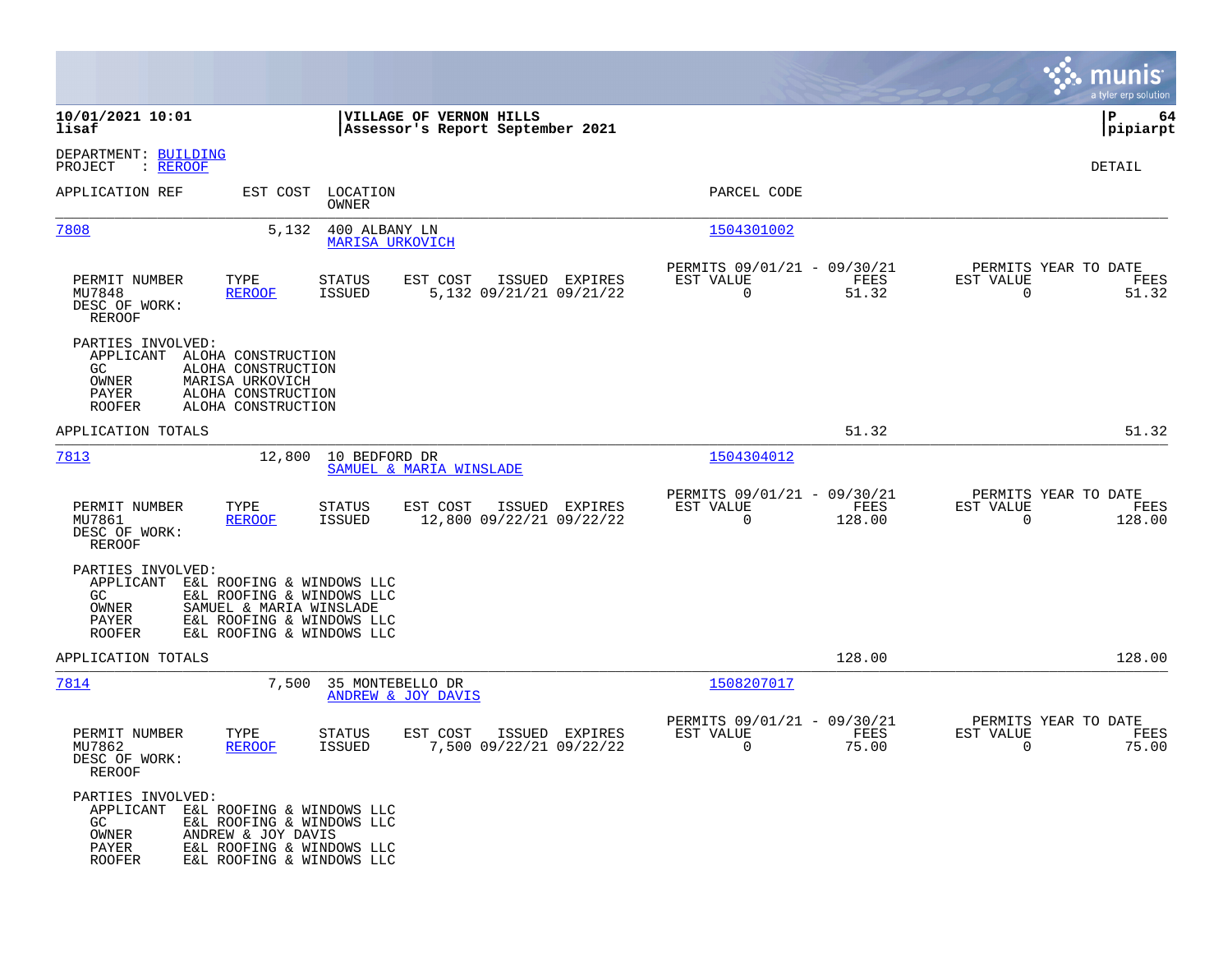|                                                                                                                                                                                                                                     |                                                                                    |                                                                             | munis<br>a tyler erp solution                                        |
|-------------------------------------------------------------------------------------------------------------------------------------------------------------------------------------------------------------------------------------|------------------------------------------------------------------------------------|-----------------------------------------------------------------------------|----------------------------------------------------------------------|
| 10/01/2021 10:01<br>lisaf                                                                                                                                                                                                           | VILLAGE OF VERNON HILLS<br>Assessor's Report September 2021                        |                                                                             | 65<br>l P<br> pipiarpt                                               |
| DEPARTMENT: BUILDING<br>: REROOF<br>PROJECT                                                                                                                                                                                         |                                                                                    |                                                                             | DETAIL                                                               |
| APPLICATION REF<br>EST COST                                                                                                                                                                                                         | LOCATION<br>OWNER                                                                  | PARCEL CODE                                                                 |                                                                      |
| APPLICATION TOTALS                                                                                                                                                                                                                  |                                                                                    | 75.00                                                                       | 75.00                                                                |
| 7819<br>12,000                                                                                                                                                                                                                      | 4 BEDFORD DR<br>ADAM & MICHELLE FRANKLIN                                           | 1504304009                                                                  |                                                                      |
| PERMIT NUMBER<br>TYPE<br>MU7869<br><b>REROOF</b><br>DESC OF WORK:<br><b>REROOF</b>                                                                                                                                                  | EST COST<br>STATUS<br>ISSUED EXPIRES<br>12,000 09/23/21 09/23/22<br>ISSUED         | PERMITS 09/01/21 - 09/30/21<br>EST VALUE<br>FEES<br>$\Omega$<br>120.00      | PERMITS YEAR TO DATE<br>EST VALUE<br>FEES<br>$\Omega$<br>120.00      |
| PARTIES INVOLVED:<br>APPLICANT<br>KMK RESIDENTIAL RESTORATIONS<br>GC<br>KMK RESIDENTIAL RESTORATIONS<br>OWNER<br>ADAM & MICHELLE FRANKLIN<br>PAYER<br>KMK RESIDENTIAL RESTORATIONS<br>KMK RESIDENTIAL RESTORATIONS<br><b>ROOFER</b> |                                                                                    |                                                                             |                                                                      |
| APPLICATION TOTALS                                                                                                                                                                                                                  |                                                                                    | 120.00                                                                      | 120.00                                                               |
| 7830<br>296,775                                                                                                                                                                                                                     | 625 FOREST EDGE DR<br>FOREST EDGE V LLC                                            | 1515103031                                                                  |                                                                      |
| PERMIT NUMBER<br>TYPE<br>MU7877<br><b>REROOF</b><br>DESC OF WORK:<br>REROOF                                                                                                                                                         | STATUS<br>EST COST<br>ISSUED EXPIRES<br><b>ISSUED</b><br>296,775 09/24/21 09/24/22 | PERMITS 09/01/21 - 09/30/21<br>EST VALUE<br>FEES<br>$\mathbf 0$<br>2,967.75 | PERMITS YEAR TO DATE<br>EST VALUE<br>FEES<br>$\mathbf 0$<br>2,967.75 |
| PARTIES INVOLVED:<br>APPLICANT S&S ROOFING<br>GC<br>S&S ROOFING<br><b>OCCUPANT</b><br>OWNER<br>FOREST EDGE V LLC<br>PAYER<br>S&S ROOFING<br>PAYER                                                                                   | GEWALT HAMILTON ASSOCIATES INC<br>GEWALT HAMILTON ASSOCIATES INC                   |                                                                             |                                                                      |
| APPLICATION TOTALS                                                                                                                                                                                                                  |                                                                                    | 2,967.75                                                                    | 2,967.75                                                             |
| 7837<br>12,759                                                                                                                                                                                                                      | 1248 MAIDSTONE DR<br>DAVID J & STACEY B ZENN                                       | 1132107026                                                                  |                                                                      |
| PERMIT NUMBER<br>TYPE<br>MU7881<br><b>REROOF</b><br>DESC OF WORK:<br>REROOF                                                                                                                                                         | STATUS<br>EST COST<br>ISSUED EXPIRES<br>ISSUED<br>12,759 09/23/21 09/23/22         | PERMITS 09/01/21 - 09/30/21<br>EST VALUE<br>FEES<br>$\mathbf 0$<br>127.59   | PERMITS YEAR TO DATE<br>EST VALUE<br>FEES<br>$\mathbf 0$<br>127.59   |
| PARTIES INVOLVED:<br>APPLICANT WESTSKY INC<br>GC<br>WESTSKY INC                                                                                                                                                                     |                                                                                    |                                                                             |                                                                      |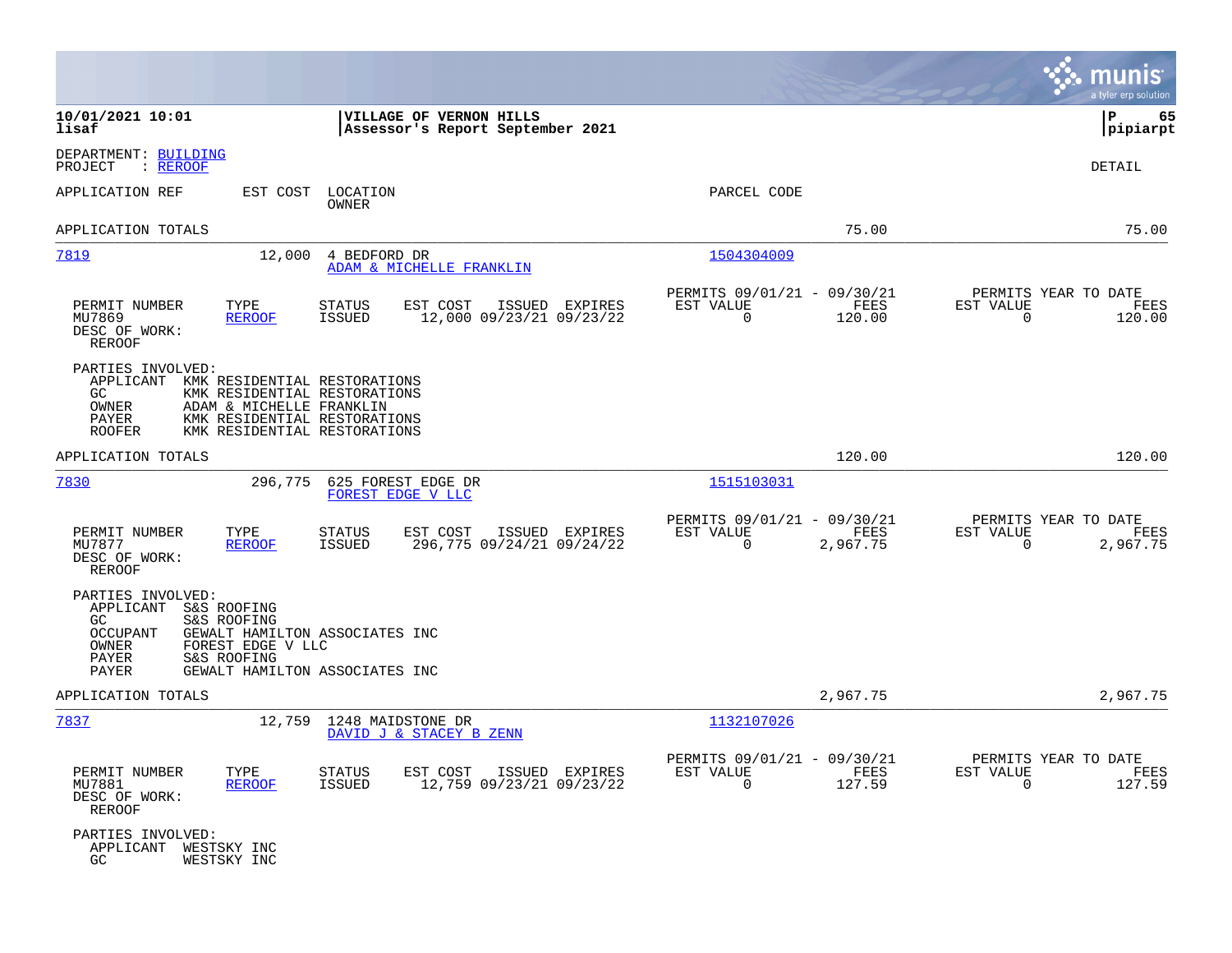|                                                                                                                                                                                                                            |                                                                              | munis<br>a tyler erp solution                                      |
|----------------------------------------------------------------------------------------------------------------------------------------------------------------------------------------------------------------------------|------------------------------------------------------------------------------|--------------------------------------------------------------------|
| 10/01/2021 10:01<br>VILLAGE OF VERNON HILLS<br>lisaf<br>Assessor's Report September 2021                                                                                                                                   |                                                                              | lР<br>66<br> pipiarpt                                              |
| DEPARTMENT: BUILDING<br>: <u>REROOF</u><br>PROJECT                                                                                                                                                                         |                                                                              | DETAIL                                                             |
| APPLICATION REF<br>EST COST LOCATION<br>OWNER                                                                                                                                                                              | PARCEL CODE                                                                  |                                                                    |
| DAVID J & STACEY B ZENN<br>OWNER<br>WESTSKY INC<br><b>ROOFER</b><br>ROOFER<br>WESTSKY INC                                                                                                                                  |                                                                              |                                                                    |
| APPLICATION TOTALS                                                                                                                                                                                                         | 127.59                                                                       | 127.59                                                             |
| 7839<br>368 SYCAMORE ST<br>20,205<br>LALIT K & MEERA ARORA                                                                                                                                                                 | 1132208005                                                                   |                                                                    |
| PERMIT NUMBER<br>TYPE<br><b>STATUS</b><br>EST COST<br>ISSUED EXPIRES<br>20,205 09/27/21 09/27/22<br>MU7886<br><b>REROOF</b><br><b>ISSUED</b><br>DESC OF WORK:<br>REROOF                                                    | PERMITS 09/01/21 - 09/30/21<br>EST VALUE<br>FEES<br>$\mathbf 0$<br>202.05    | PERMITS YEAR TO DATE<br>EST VALUE<br>FEES<br>$\mathbf 0$<br>202.05 |
| PARTIES INVOLVED:<br>APPLICANT MORNING DEW EXTERIORS INC<br>GC.<br>MORNING DEW EXTERIORS INC<br><b>OWNER</b><br>LALIT K & MEERA ARORA<br>PAYER<br>MORNING DEW EXTERIORS INC<br>MORNING DEW EXTERIORS INC<br><b>ROOFER</b>  |                                                                              |                                                                    |
| APPLICATION TOTALS                                                                                                                                                                                                         | 202.05                                                                       | 202.05                                                             |
| 7840<br>23,489<br>428 ROYAL ST GEORGE LN<br>PRAVEEN KUMAR & RICHA SINGH                                                                                                                                                    | 1128407006                                                                   |                                                                    |
| PERMIT NUMBER<br>TYPE<br>STATUS<br>EST COST<br>ISSUED EXPIRES<br>MU7887<br><b>REROOF</b><br><b>ISSUED</b><br>23,489 09/27/21 09/27/22<br>DESC OF WORK:<br><b>REROOF</b>                                                    | PERMITS 09/01/21 - 09/30/21<br>FEES<br>EST VALUE<br>$\overline{0}$<br>234.89 | PERMITS YEAR TO DATE<br>EST VALUE<br>FEES<br>$\mathbf 0$<br>234.89 |
| PARTIES INVOLVED:<br>APPLICANT<br>MORNING DEW EXTERIORS INC<br>GC<br>MORNING DEW EXTERIORS INC<br>PRAVEEN KUMAR & RICHA SINGH<br>OWNER<br>MORNING DEW EXTERIORS INC<br>PAYER<br>MORNING DEW EXTERIORS INC<br><b>ROOFER</b> |                                                                              |                                                                    |
| APPLICATION TOTALS                                                                                                                                                                                                         | 234.89                                                                       | 234.89                                                             |
| 7844<br>537 CROOKED STICK CT<br>13,500<br>LIANG ZHAO & LING YUAN                                                                                                                                                           | 1132310010                                                                   |                                                                    |
| PERMIT NUMBER<br>TYPE<br>STATUS<br>EST COST<br>ISSUED EXPIRES<br>13,500 09/27/21 09/27/22<br>MU7891<br><b>REROOF</b><br><b>ISSUED</b><br>DESC OF WORK:<br>REROOF                                                           | PERMITS 09/01/21 - 09/30/21<br>EST VALUE<br>FEES<br>$\Omega$<br>135.00       | PERMITS YEAR TO DATE<br>EST VALUE<br>FEES<br>$\mathbf 0$<br>135.00 |

PARTIES INVOLVED: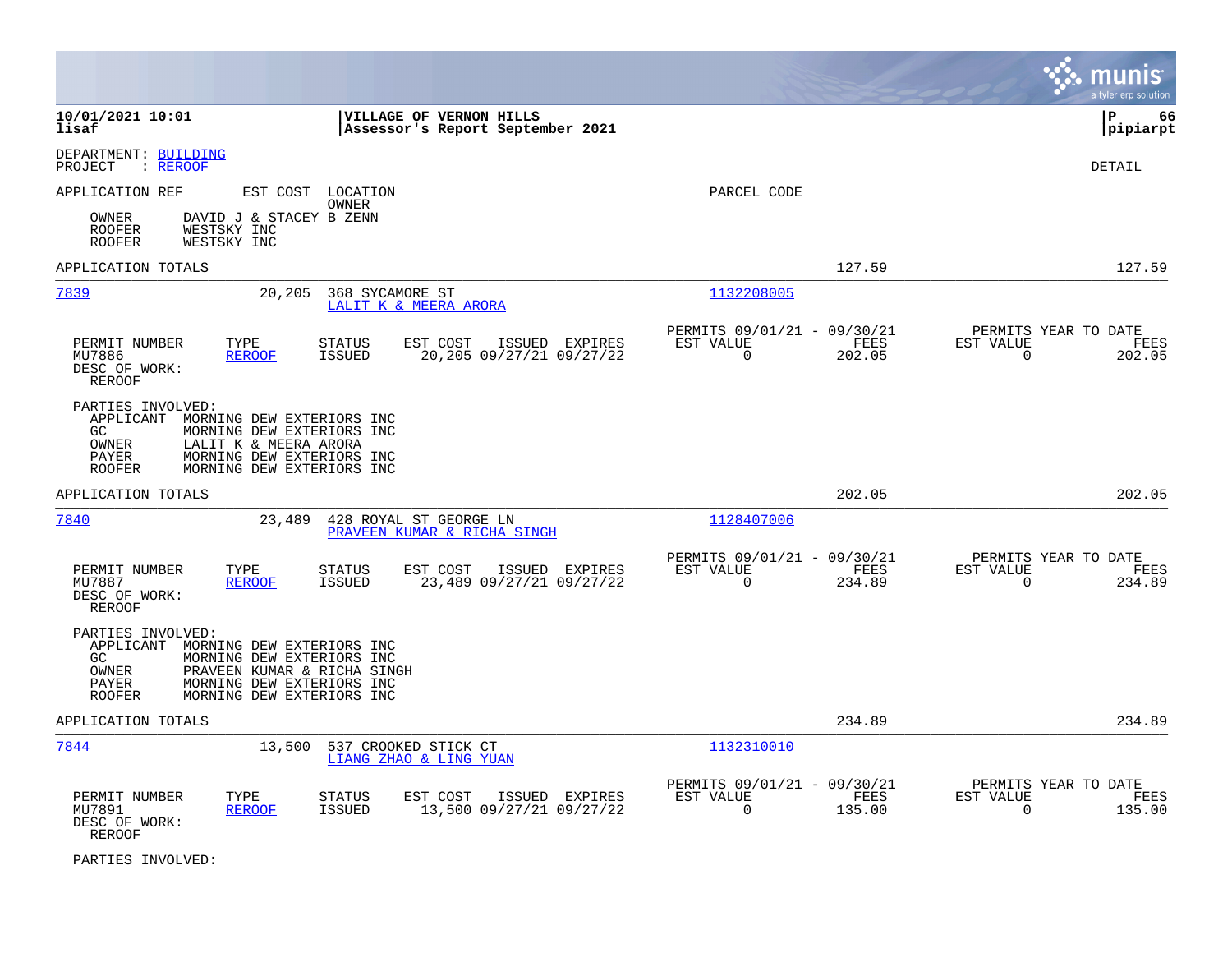|                                                                                                                                                                                                                                     |                                                                                          |                                                                           | munis<br>a tyler erp solution                                      |
|-------------------------------------------------------------------------------------------------------------------------------------------------------------------------------------------------------------------------------------|------------------------------------------------------------------------------------------|---------------------------------------------------------------------------|--------------------------------------------------------------------|
| 10/01/2021 10:01<br>lisaf                                                                                                                                                                                                           | VILLAGE OF VERNON HILLS<br>Assessor's Report September 2021                              |                                                                           | l P<br>67<br> pipiarpt                                             |
| DEPARTMENT: BUILDING<br>PROJECT<br>: <u>REROOF</u>                                                                                                                                                                                  |                                                                                          |                                                                           | <b>DETAIL</b>                                                      |
| APPLICATION REF<br>AMSTERDAM ENTERPRISES COMPANY<br>APPLICANT<br>GC<br>AMSTERDAM ENTERPRISES COMPANY<br>OWNER<br>LIANG ZHAO & LING YUAN<br>AMSTERDAM ENTERPRISES COMPANY<br>PAYER<br><b>ROOFER</b><br>AMSTERDAM ENTERPRISES COMPANY | EST COST LOCATION<br>OWNER                                                               | PARCEL CODE                                                               |                                                                    |
| APPLICATION TOTALS                                                                                                                                                                                                                  |                                                                                          | 135.00                                                                    | 135.00                                                             |
| 7848<br>4,800                                                                                                                                                                                                                       | 880 MARQUETTE CT<br><b>GARY BROWN</b>                                                    | 1506410018                                                                |                                                                    |
| PERMIT NUMBER<br>TYPE<br><b>REROOF</b><br>MU7895<br>DESC OF WORK:<br><b>REROOF</b>                                                                                                                                                  | <b>STATUS</b><br>EST COST<br>ISSUED EXPIRES<br><b>ISSUED</b><br>4,800 09/27/21 09/27/22  | PERMITS 09/01/21 - 09/30/21<br>FEES<br>EST VALUE<br>$\Omega$<br>50.00     | PERMITS YEAR TO DATE<br>EST VALUE<br>FEES<br>50.00<br>$\Omega$     |
| PARTIES INVOLVED:<br>APPLICANT ALOHA CONSTRUCTION<br>ALOHA CONSTRUCTION<br>GC<br>OWNER<br>GARY BROWN<br>PAYER<br>ALOHA CONSTRUCTION<br><b>ROOFER</b><br>ALOHA CONSTRUCTION                                                          |                                                                                          |                                                                           |                                                                    |
| APPLICATION TOTALS                                                                                                                                                                                                                  |                                                                                          | 50.00                                                                     | 50.00                                                              |
| 7850<br>22,319                                                                                                                                                                                                                      | 352 BARN SWALLOW LN<br>L CHEN Z CAI                                                      | 1509108021                                                                |                                                                    |
| PERMIT NUMBER<br>TYPE<br>MU7897<br><b>REROOF</b><br>DESC OF WORK:<br><b>REROOF</b>                                                                                                                                                  | <b>STATUS</b><br>EST COST<br>ISSUED EXPIRES<br><b>ISSUED</b><br>22,319 09/28/21 09/28/22 | PERMITS 09/01/21 - 09/30/21<br>EST VALUE<br>FEES<br>$\mathbf 0$<br>223.19 | PERMITS YEAR TO DATE<br>EST VALUE<br>FEES<br>$\Omega$<br>223.19    |
| PARTIES INVOLVED:<br>APPLICANT LAN-USA, INC<br>LAN-USA, INC<br>GC<br>L CHEN Z CAI<br>OWNER<br>PAYER<br>LAN-USA, INC<br><b>ROOFER</b><br>LAN-USA, INC                                                                                |                                                                                          |                                                                           |                                                                    |
| APPLICATION TOTALS                                                                                                                                                                                                                  |                                                                                          | 223.19                                                                    | 223.19                                                             |
| 7859<br>23,916                                                                                                                                                                                                                      | 2051W LAUREL VALLEY DR<br>PATRICK GROODY                                                 | 1129208008                                                                |                                                                    |
| PERMIT NUMBER<br>TYPE<br>MU7903<br><b>REROOF</b><br>DESC OF WORK:<br>REROOF                                                                                                                                                         | <b>STATUS</b><br>EST COST<br>ISSUED EXPIRES<br>23,916 09/28/21 09/28/22<br>ISSUED        | PERMITS 09/01/21 - 09/30/21<br>EST VALUE<br>FEES<br>$\mathbf 0$<br>239.16 | PERMITS YEAR TO DATE<br>EST VALUE<br>FEES<br>$\mathbf 0$<br>239.16 |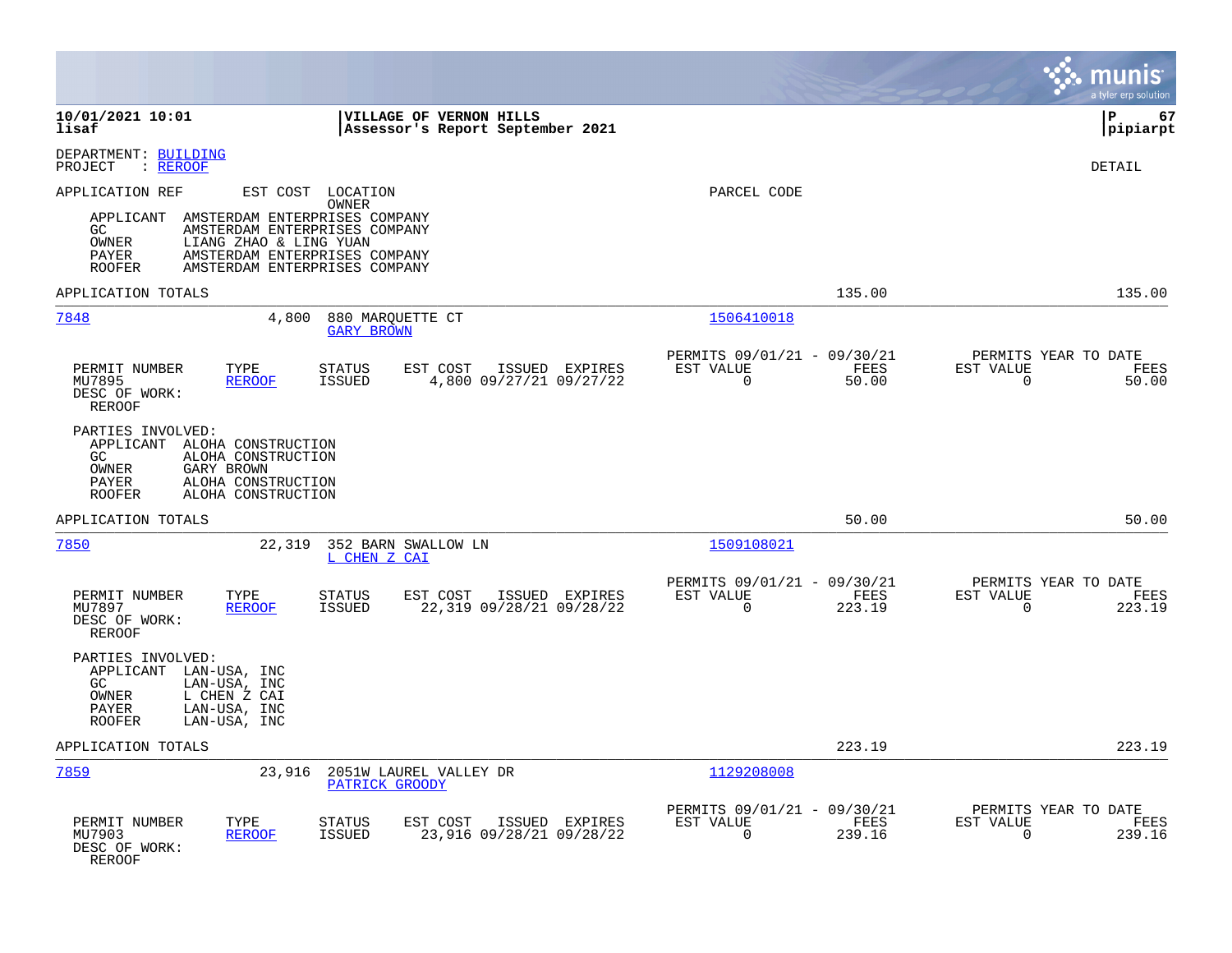|                                                                                                                                                                                                                      |                                                                                   |                                                                               | munis<br>a tyler erp solution                                  |
|----------------------------------------------------------------------------------------------------------------------------------------------------------------------------------------------------------------------|-----------------------------------------------------------------------------------|-------------------------------------------------------------------------------|----------------------------------------------------------------|
| 10/01/2021 10:01<br>lisaf                                                                                                                                                                                            | VILLAGE OF VERNON HILLS<br>Assessor's Report September 2021                       |                                                                               | l P<br>68<br> pipiarpt                                         |
| DEPARTMENT: BUILDING<br>PROJECT<br>: REROOF                                                                                                                                                                          |                                                                                   |                                                                               | <b>DETAIL</b>                                                  |
| APPLICATION REF<br>PARTIES INVOLVED:<br>APPLICANT<br>RANDALL & SON ROOFING<br>RANDALL & SON ROOFING<br>GC<br>PATRICK GROODY<br>OWNER<br>PAYER<br>RANDALL & SON ROOFING<br><b>ROOFER</b><br>RANDALL & SON ROOFING     | EST COST LOCATION<br>OWNER                                                        | PARCEL CODE                                                                   |                                                                |
| APPLICATION TOTALS                                                                                                                                                                                                   |                                                                                   | 239.16                                                                        | 239.16                                                         |
| 7861<br>19,885                                                                                                                                                                                                       | 1304 CHRISTINE CT<br>LEONARD & EVELINA KREIMER                                    | 1515308006                                                                    |                                                                |
| PERMIT NUMBER<br>TYPE<br>MU7905<br><b>REROOF</b><br>DESC OF WORK:<br><b>REROOF</b>                                                                                                                                   | <b>STATUS</b><br>EST COST<br>ISSUED EXPIRES<br>19,885 09/28/21 09/28/22<br>ISSUED | PERMITS 09/01/21 - 09/30/21<br>EST VALUE<br><b>FEES</b><br>$\Omega$<br>198.85 | PERMITS YEAR TO DATE<br>EST VALUE<br>FEES<br>0<br>198.85       |
| PARTIES INVOLVED:<br>APPLICANT<br>ETRUSCAN GUTTERS & ROOF<br>ETRUSCAN GUTTERS & ROOF<br>GC.<br>LEONARD & EVELINA KREIMER<br>OWNER<br>PAYER<br>ETRUSCAN GUTTERS & ROOF<br><b>ROOFER</b><br>ETRUSCAN GUTTERS & ROOF    |                                                                                   |                                                                               |                                                                |
| APPLICATION TOTALS                                                                                                                                                                                                   |                                                                                   | 198.85                                                                        | 198.85                                                         |
| 7867<br>9,900                                                                                                                                                                                                        | 492 CHESTERFIELD LN<br>TED G & VICTORIA H HEISER                                  | 1508403018                                                                    |                                                                |
| PERMIT NUMBER<br>TYPE<br>MU7913<br><b>REROOF</b><br>DESC OF WORK:<br>RE-ROOF                                                                                                                                         | STATUS<br>EST COST<br>ISSUED EXPIRES<br>9,900 09/30/21 09/30/22<br><b>ISSUED</b>  | PERMITS 09/01/21 - 09/30/21<br>EST VALUE<br>FEES<br>$\Omega$<br>99.00         | PERMITS YEAR TO DATE<br>EST VALUE<br>FEES<br>$\Omega$<br>99.00 |
| PARTIES INVOLVED:<br>APPLICANT<br>C LOMBARDO INSTALLATIONS<br>GC<br>C LOMBARDO INSTALLATIONS<br>TED G & VICTORIA H HEISER<br>OWNER<br>PAYER<br>C LOMBARDO INSTALLATIONS<br><b>ROOFER</b><br>C LOMBARDO INSTALLATIONS |                                                                                   |                                                                               |                                                                |
| APPLICATION TOTALS<br>PROJECT TOTALS                                                                                                                                                                                 |                                                                                   | 99.00<br>$\mathbf 0$<br>17,702.09                                             | 99.00<br>$\Omega$<br>17,702.09                                 |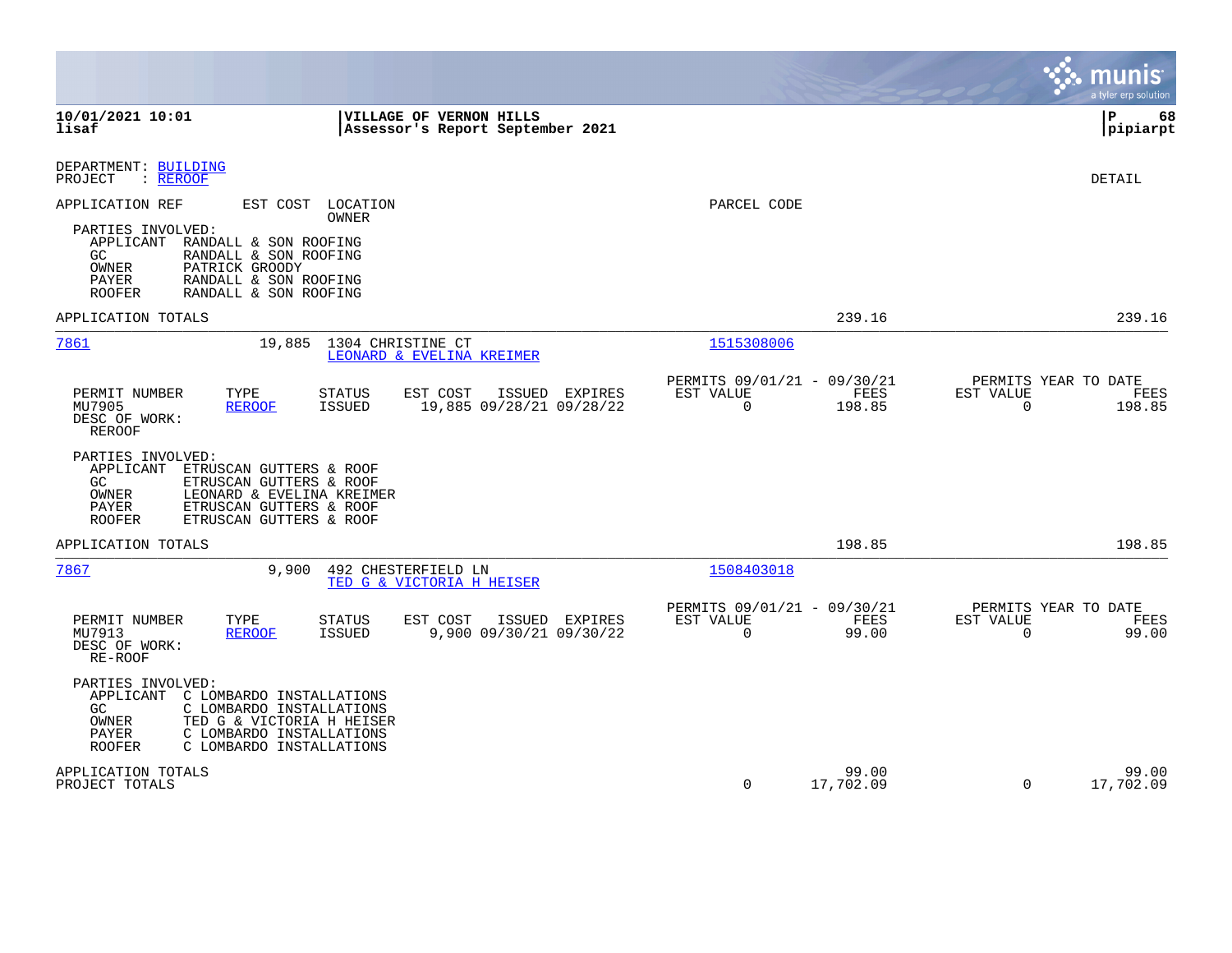|                                                                                                                                                                                               |                                                                              |                                                                       | munis<br>a tyler erp solution                                  |
|-----------------------------------------------------------------------------------------------------------------------------------------------------------------------------------------------|------------------------------------------------------------------------------|-----------------------------------------------------------------------|----------------------------------------------------------------|
| 10/01/2021 10:01<br>lisaf                                                                                                                                                                     | <b>VILLAGE OF</b><br><b>VERNON HILLS</b><br>Assessor's Report September 2021 |                                                                       | P<br>69<br> pipiarpt                                           |
| DEPARTMENT: BUILDING<br>: <u>SECURITY SYSTEM</u><br>PROJECT                                                                                                                                   |                                                                              |                                                                       | DETAIL                                                         |
| EST COST<br>APPLICATION REF                                                                                                                                                                   | LOCATION<br>OWNER                                                            | PARCEL CODE                                                           |                                                                |
| 7816<br>4,764                                                                                                                                                                                 | 701 NORTH MILWAUKEE AVE 300<br>INLAND REAL ESTATE CORPORATION                | 1503102018                                                            |                                                                |
| PERMIT NUMBER<br>TYPE<br>MU7865<br><b>SEC SYSTEM ISSUED</b><br>DESC OF WORK:<br>LOW VOLTAGE - SEC SYS FOR CARTS                                                                               | STATUS<br>EST COST<br>ISSUED<br>EXPIRES<br>4,764 09/23/21 09/23/22           | PERMITS 09/01/21 - 09/30/21<br>EST VALUE<br>FEES<br>75.00<br>$\Omega$ | PERMITS YEAR TO DATE<br>EST VALUE<br>FEES<br>75.00<br>$\Omega$ |
| PARTIES INVOLVED:<br>APPLICANT<br>GATEKEEPER SYSTEM<br>GC<br>GATEKEEPER SYSTEM<br>LOW VOLTAG GATEKEEPER SYSTEM<br>OCCUPANT<br><b>BURLINGTON</b><br>OWNER<br><b>PAYER</b><br>GATEKEEPER SYSTEM | INLAND REAL ESTATE CORPORATION                                               |                                                                       |                                                                |
| APPLICATION TOTALS<br>PROJECT TOTALS                                                                                                                                                          |                                                                              | 75.00<br>75.00<br>0                                                   | 75.00<br>75.00<br>0                                            |

**Contract**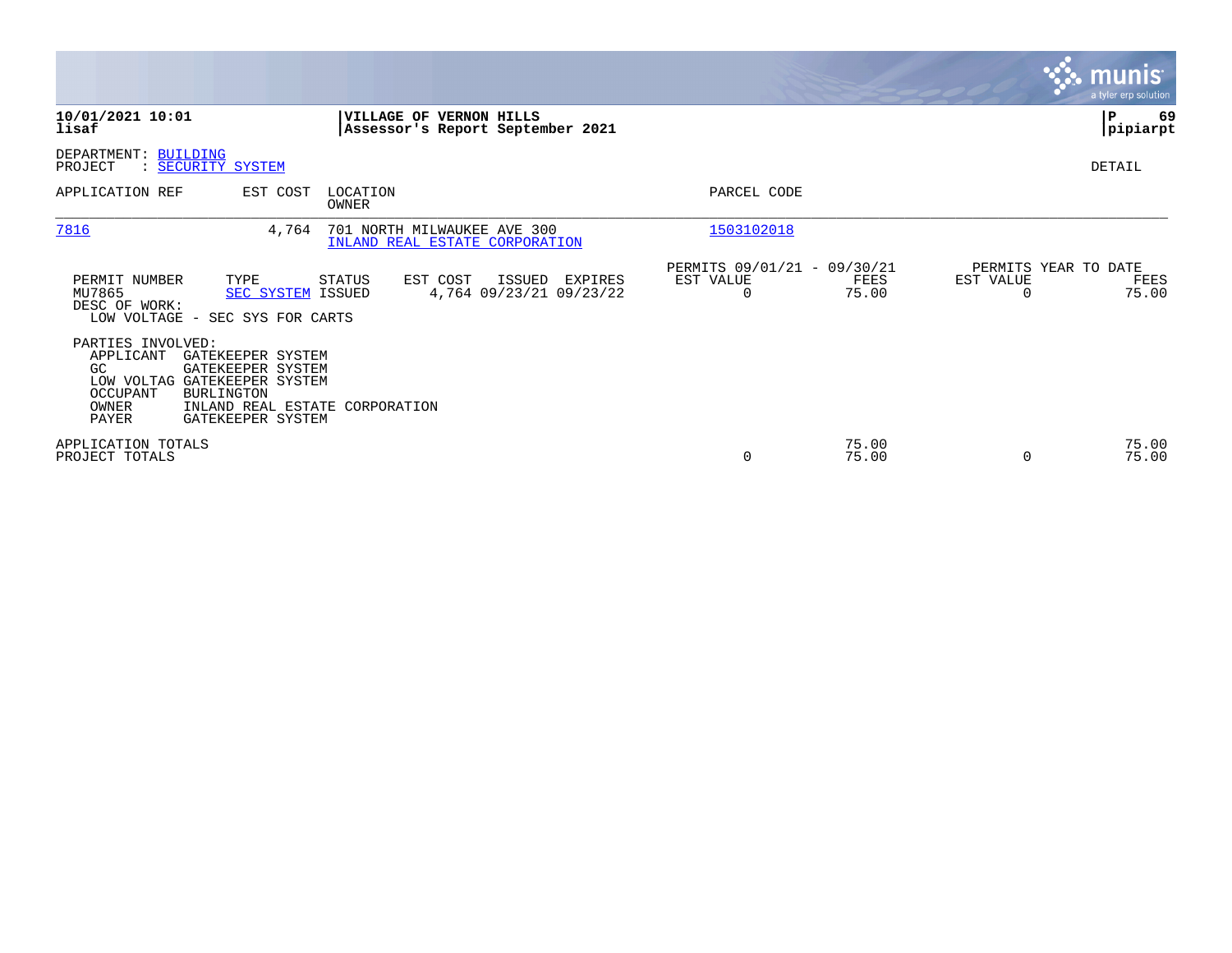|                                                                                                                                           |                                                                                                                                                  |                                                                          | munis<br>a tyler erp solution                                     |
|-------------------------------------------------------------------------------------------------------------------------------------------|--------------------------------------------------------------------------------------------------------------------------------------------------|--------------------------------------------------------------------------|-------------------------------------------------------------------|
| 10/01/2021 10:01<br>lisaf                                                                                                                 | VILLAGE OF VERNON HILLS<br>Assessor's Report September 2021                                                                                      |                                                                          | P<br>70<br> pipiarpt                                              |
| DEPARTMENT: BUILDING<br>: SEWER REPAIR<br>PROJECT                                                                                         |                                                                                                                                                  |                                                                          | DETAIL                                                            |
| APPLICATION REF                                                                                                                           | EST COST LOCATION<br>OWNER                                                                                                                       | PARCEL CODE                                                              |                                                                   |
| <u>7701</u>                                                                                                                               | 4,917<br>520 VALHALLA TER<br>ROHIT DHARAMPAL                                                                                                     | 1129311069                                                               |                                                                   |
| PERMIT NUMBER<br>TYPE<br>MU7738<br>SEWER REP<br>DESC OF WORK:<br>EMERGENCY SEWER REPAIR                                                   | <b>STATUS</b><br>EST COST<br>ISSUED EXPIRES<br>ISSUED<br>4,917 09/02/21 09/02/22                                                                 | PERMITS 09/01/21 - 09/30/21<br>EST VALUE<br>FEES<br>$\mathbf 0$<br>50.00 | PERMITS YEAR TO DATE<br>EST VALUE<br>FEES<br>$\mathbf 0$<br>50.00 |
| PARTIES INVOLVED:<br>APPLICANT<br>LIFELINE PLUMBING<br>GC.<br>LIFELINE PLUMBING<br>OWNER<br>ROHIT DHARAMPAL<br>PAYER<br>LIFELINE PLUMBING |                                                                                                                                                  |                                                                          |                                                                   |
| APPLICATION TOTALS                                                                                                                        |                                                                                                                                                  | 50.00                                                                    | 50.00                                                             |
| 7713                                                                                                                                      | 5,765 190 RANNEY AVE<br>STUART L & ANDREA M SHIP                                                                                                 | 1509308001                                                               |                                                                   |
| PERMIT NUMBER<br>TYPE<br>MU7753<br>SEWER REP<br>DESC OF WORK:<br>EMERGENCY SEWER REPAIR                                                   | EST COST<br>ISSUED EXPIRES<br><b>STATUS</b><br>COMPLT<br>5,765 09/03/21 09/09/22                                                                 | PERMITS 09/01/21 - 09/30/21<br>EST VALUE<br>FEES<br>$\mathbf 0$<br>57.65 | PERMITS YEAR TO DATE<br>EST VALUE<br>FEES<br>$\mathbf 0$<br>57.65 |
| PARTIES INVOLVED:<br>APPLICANT<br>GC<br>OWNER<br>PLUMBER<br>PAYER                                                                         | CAPPS PLUMBING & SEWER INC<br>CAPPS PLUMBING & SEWER INC<br>STUART L & ANDREA M SHIP<br>CAPPS PLUMBING & SEWER INC<br>CAPPS PLUMBING & SEWER INC |                                                                          |                                                                   |
| APPLICATION TOTALS                                                                                                                        |                                                                                                                                                  | 57.65                                                                    | 57.65                                                             |
| 7714                                                                                                                                      | 5,145 192 RANNEY AVE<br>ACHIM & MICHELE B EHNING                                                                                                 | 1509308002                                                               |                                                                   |
| PERMIT NUMBER<br>TYPE<br>MU7754<br><b>SEWER REP</b><br>DESC OF WORK:<br>EMERGENCY SEWER REPAIR                                            | <b>STATUS</b><br>EST COST<br>ISSUED EXPIRES<br>COMPLT<br>5,145 09/03/21 09/09/22                                                                 | PERMITS 09/01/21 - 09/30/21<br>FEES<br>EST VALUE<br>$\Omega$<br>51.45    | PERMITS YEAR TO DATE<br>EST VALUE<br>FEES<br>$\Omega$<br>51.45    |
| PARTIES INVOLVED:<br>APPLICANT<br>GC<br>OWNER<br>PLUMBER<br>PAYER                                                                         | CAPPS PLUMBING & SEWER INC<br>CAPPS PLUMBING & SEWER INC<br>ACHIM & MICHELE B EHNING<br>CAPPS PLUMBING & SEWER INC<br>CAPPS PLUMBING & SEWER INC |                                                                          |                                                                   |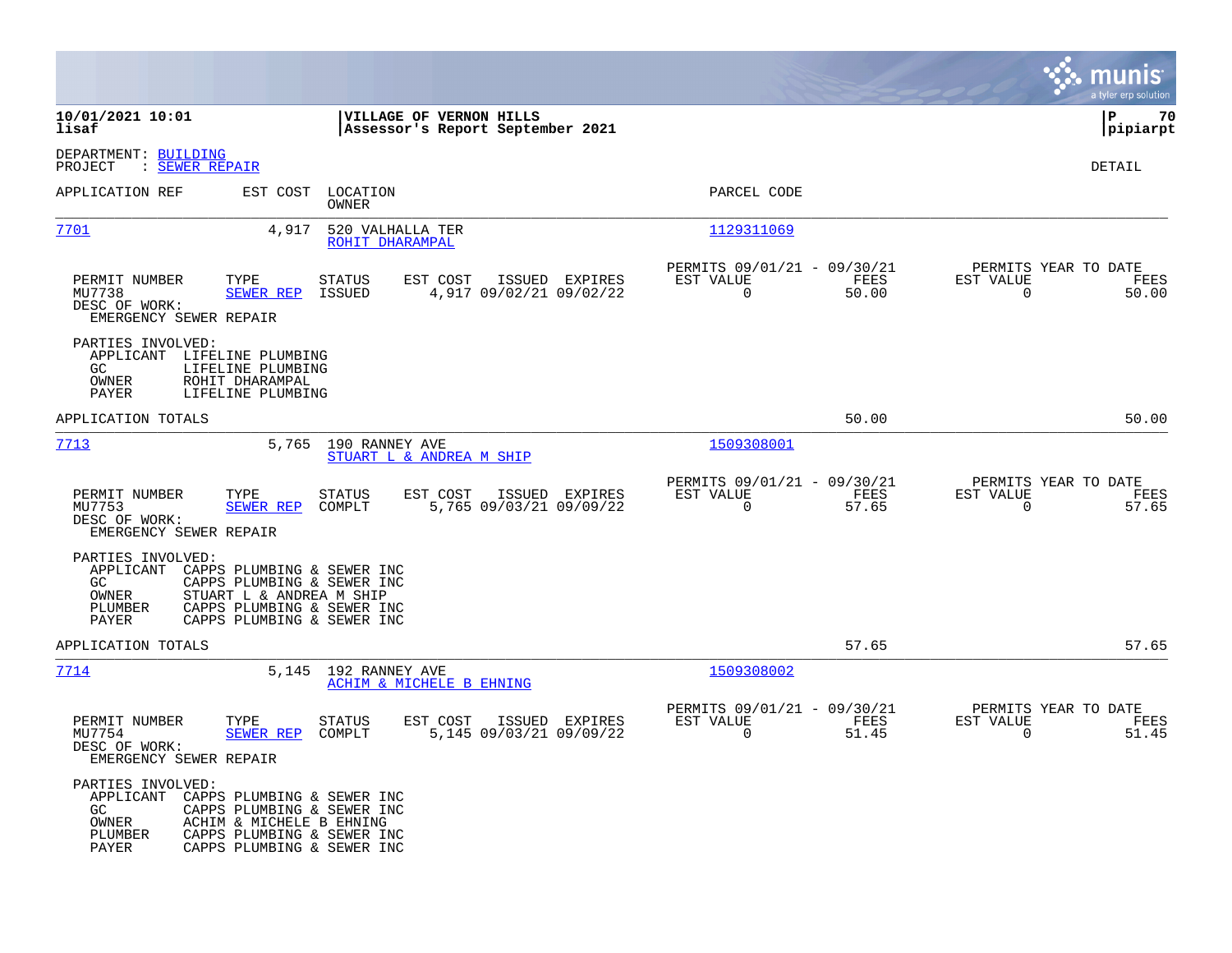|                                                                                                                                                                                                                   |                                                                | <b>munis</b><br>a tyler erp solution                           |
|-------------------------------------------------------------------------------------------------------------------------------------------------------------------------------------------------------------------|----------------------------------------------------------------|----------------------------------------------------------------|
| 10/01/2021 10:01<br>VILLAGE OF VERNON HILLS<br>lisaf<br>Assessor's Report September 2021<br>APPLICATION TOTALS                                                                                                    | 51.45                                                          | ${\bf P}$<br>71<br>pipiarpt<br>51.45                           |
| <b>BUILDING</b><br>DEPARTMENT:<br>PROJECT<br>: SEWER REPAIR                                                                                                                                                       |                                                                | DETAIL                                                         |
| APPLICATION REF<br>EST COST<br>LOCATION<br>OWNER                                                                                                                                                                  | PARCEL CODE                                                    |                                                                |
| 7809<br>824 CREEK BEND DR<br>4,700<br><b>KEVIN FARAHMANDPOUR</b>                                                                                                                                                  | 1516101008                                                     |                                                                |
| TYPE<br>PERMIT NUMBER<br>STATUS<br>EST COST<br>ISSUED<br>EXPIRES<br>4,700 09/21/21 09/21/22<br>MU7851<br>ISSUED<br><b>SEWER REP</b><br>DESC OF WORK:<br>EMERGENCY SEWER REPAIR                                    | PERMITS 09/01/21 - 09/30/21<br>EST VALUE<br>FEES<br>50.00<br>0 | PERMITS YEAR TO DATE<br>EST VALUE<br>FEES<br>50.00<br>$\Omega$ |
| PARTIES INVOLVED:<br>APPLICANT<br>RAVINIA PLUMBING & HEATING<br>RAVINIA PLUMBING & HEATING<br>GC.<br>KEVIN FARAHMANDPOUR<br>OWNER<br>PLUMBER<br>RAVINIA PLUMBING & HEATING<br>PAYER<br>RAVINIA PLUMBING & HEATING |                                                                |                                                                |
| APPLICATION TOTALS<br>PROJECT TOTALS                                                                                                                                                                              | 50.00<br>209.10<br>0                                           | 50.00<br>209.10<br>$\Omega$                                    |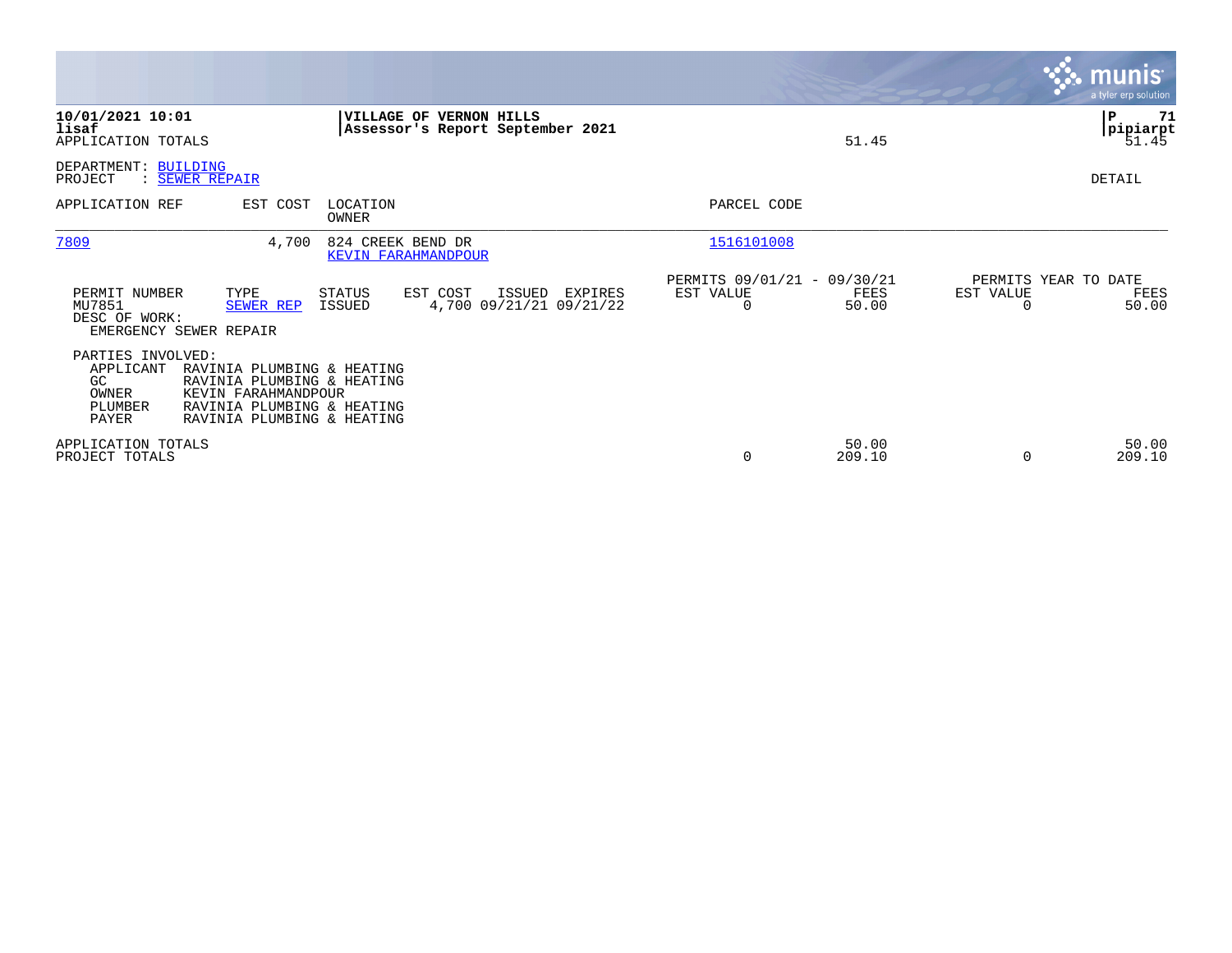|                                                                                                                                                                                                               |                                                                              | munis<br>a tyler erp solution                                         |
|---------------------------------------------------------------------------------------------------------------------------------------------------------------------------------------------------------------|------------------------------------------------------------------------------|-----------------------------------------------------------------------|
| VILLAGE OF VERNON HILLS<br>10/01/2021 10:01<br>lisaf<br>Assessor's Report September 2021                                                                                                                      |                                                                              | Þ<br>72<br> pipiarpt                                                  |
| DEPARTMENT: BUILDING<br>PROJECT<br>$:$ SHED                                                                                                                                                                   |                                                                              | DETAIL                                                                |
| LOCATION<br>APPLICATION REF<br>EST COST<br><b>OWNER</b>                                                                                                                                                       | PARCEL CODE                                                                  |                                                                       |
| 7775<br>2,000<br>103 NORTH FIORE PKY<br>DANIELLE HOVEYDAI                                                                                                                                                     | 1506412003                                                                   |                                                                       |
| PERMIT NUMBER<br>TYPE<br><b>STATUS</b><br>EST COST<br>ISSUED EXPIRES<br>2,000 09/29/21 09/29/22<br>MU7908<br><b>SHED</b><br>ISSUED<br>DESC OF WORK:<br><b>SHED</b>                                            | PERMITS 09/01/21 - 09/30/21<br>EST VALUE<br>FEES<br>$\mathbf 0$<br>50.00     | PERMITS YEAR TO DATE<br>EST VALUE<br>FEES<br>$\Omega$<br>50.00        |
| PARTIES INVOLVED:<br>APPLICANT<br>DANIELLE HOVEYDAI<br>GC<br>DANIELLE HOVEYDAI<br>OWNER<br>DANIELLE HOVEYDAI<br>PAYER<br>DANIELLE HOVEYDAI                                                                    |                                                                              |                                                                       |
| APPLICATION TOTALS                                                                                                                                                                                            | 50.00                                                                        | 50.00                                                                 |
| 7806<br>5,000<br>300 COURT OF ELM<br>MYROSLAV MEZHYBROTSKYY                                                                                                                                                   | 1508108040                                                                   |                                                                       |
| TYPE<br>EST COST<br>ISSUED EXPIRES<br>PERMIT NUMBER<br><b>STATUS</b><br>MU7916<br>5,000 09/30/21 09/30/22<br><b>ISSUED</b><br><b>SHED</b><br>DESC OF WORK:<br>SHED & FENCE REPLACEMENT & SIDE DOOR FOR GARAGE | PERMITS 09/01/21 - 09/30/21<br>EST VALUE<br><b>FEES</b><br>$\Omega$<br>50.00 | PERMITS YEAR TO DATE<br>EST VALUE<br><b>FEES</b><br>$\Omega$<br>50.00 |
| PARTIES INVOLVED:<br>APPLICANT<br>MYROSLAV MEZHYBROTSKYY<br>GC.<br>MYROSLAV MEZHYBROTSKYY<br>OWNER<br>MYROSLAV MEZHYBROTSKYY<br>PAYER<br>MYROSLAV MEZHYBROTSKYY                                               |                                                                              |                                                                       |
| APPLICATION TOTALS<br>PROJECT TOTALS                                                                                                                                                                          | 50.00<br>$\mathbf 0$<br>100.00                                               | 50.00<br>$\Omega$<br>100.00                                           |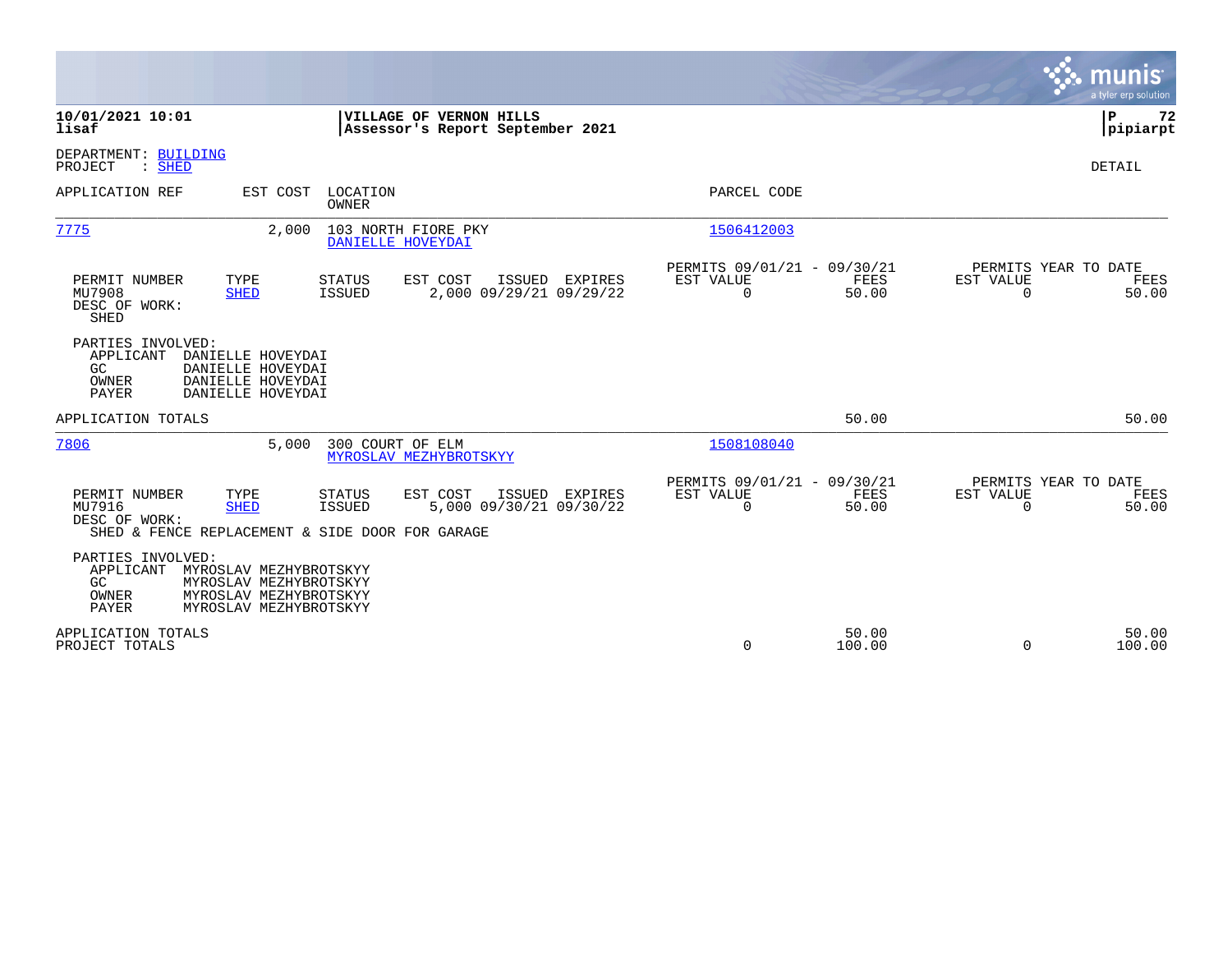|                                                                                                                                                                         |                                                                                                                                                            |                                                                        | munis<br>a tyler erp solution                                   |
|-------------------------------------------------------------------------------------------------------------------------------------------------------------------------|------------------------------------------------------------------------------------------------------------------------------------------------------------|------------------------------------------------------------------------|-----------------------------------------------------------------|
| 10/01/2021 10:01<br>lisaf                                                                                                                                               | VILLAGE OF VERNON HILLS<br>Assessor's Report September 2021                                                                                                |                                                                        | lР<br>73<br> pipiarpt                                           |
| DEPARTMENT: BUILDING<br>: SIDING<br>PROJECT                                                                                                                             |                                                                                                                                                            |                                                                        | DETAIL                                                          |
| APPLICATION REF                                                                                                                                                         | EST COST<br>LOCATION<br>OWNER                                                                                                                              | PARCEL CODE                                                            |                                                                 |
| 7768                                                                                                                                                                    | 9,292<br>27 LINDON LN<br>JOHN B & JOYCE SCHULLIAN, TRUSTEES                                                                                                | 1509102018                                                             |                                                                 |
| PERMIT NUMBER<br>TYPE<br>MU7800<br><b>SIDING</b><br>DESC OF WORK:<br>SIDING                                                                                             | STATUS<br>EST COST<br>ISSUED EXPIRES<br>ISSUED<br>9,292 09/14/21 09/14/22                                                                                  | PERMITS 09/01/21 - 09/30/21<br>EST VALUE<br>FEES<br>92.92<br>$\Omega$  | PERMITS YEAR TO DATE<br>EST VALUE<br>FEES<br>$\Omega$<br>92.92  |
| PARTIES INVOLVED:<br>APPLICANT<br>GC.<br>OWNER<br>PAYER                                                                                                                 | COUNTRYSIDE ROOFING SIDING & WINDOWS<br>COUNTRYSIDE ROOFING SIDING & WINDOWS<br>JOHN B & JOYCE SCHULLIAN, TRUSTEES<br>COUNTRYSIDE ROOFING SIDING & WINDOWS |                                                                        |                                                                 |
| APPLICATION TOTALS                                                                                                                                                      |                                                                                                                                                            | 92.92                                                                  | 92.92                                                           |
| 7789                                                                                                                                                                    | 66,990<br>Grosse Pointe Townhomes<br>PLACEHOLDER                                                                                                           | 1506419001                                                             |                                                                 |
| PERMIT NUMBER<br>TYPE<br>MU7822<br><b>SIDING</b><br>DESC OF WORK:<br>473-485 GROSS POINTE SIDING PROJECT                                                                | EST COST<br>ISSUED EXPIRES<br><b>STATUS</b><br>ISSUED<br>66,990 09/16/21 09/16/22                                                                          | PERMITS 09/01/21 - 09/30/21<br>EST VALUE<br>FEES<br>$\Omega$<br>669.90 | PERMITS YEAR TO DATE<br>EST VALUE<br>FEES<br>$\Omega$<br>669.90 |
| PARTIES INVOLVED:<br>APPLICANT BARRY ROOFING INC<br>GC<br>BARRY ROOFING INC<br>PLACEHOLDER<br>OWNER<br>BARRY ROOFING INC<br>PAYER<br>BARRY ROOFING INC<br><b>ROOFER</b> |                                                                                                                                                            |                                                                        |                                                                 |
| APPLICATION TOTALS                                                                                                                                                      |                                                                                                                                                            | 669.90                                                                 | 669.90                                                          |
| 7805                                                                                                                                                                    | 410 APPLETON DR<br>1,435<br>GEORGE B & CHRISTINE A HEADY, JR                                                                                               | 1505204001                                                             |                                                                 |
| PERMIT NUMBER<br>TYPE<br>MU7845<br><b>SIDING</b><br>DESC OF WORK:<br>SIDING                                                                                             | EST COST<br>STATUS<br>ISSUED EXPIRES<br><b>ISSUED</b><br>1,435 09/21/21 09/21/22                                                                           | PERMITS 09/01/21 - 09/30/21<br>EST VALUE<br>FEES<br>$\Omega$<br>30.00  | PERMITS YEAR TO DATE<br>EST VALUE<br>FEES<br>30.00<br>$\Omega$  |
| PARTIES INVOLVED:<br>APPLICANT ALOHA CONSTRUCTION<br>GC<br>OWNER<br>PAYER                                                                                               | ALOHA CONSTRUCTION<br>GEORGE B & CHRISTINE A HEADY, JR<br>ALOHA CONSTRUCTION                                                                               |                                                                        |                                                                 |
| APPLICATION TOTALS                                                                                                                                                      |                                                                                                                                                            | 30.00                                                                  | 30.00                                                           |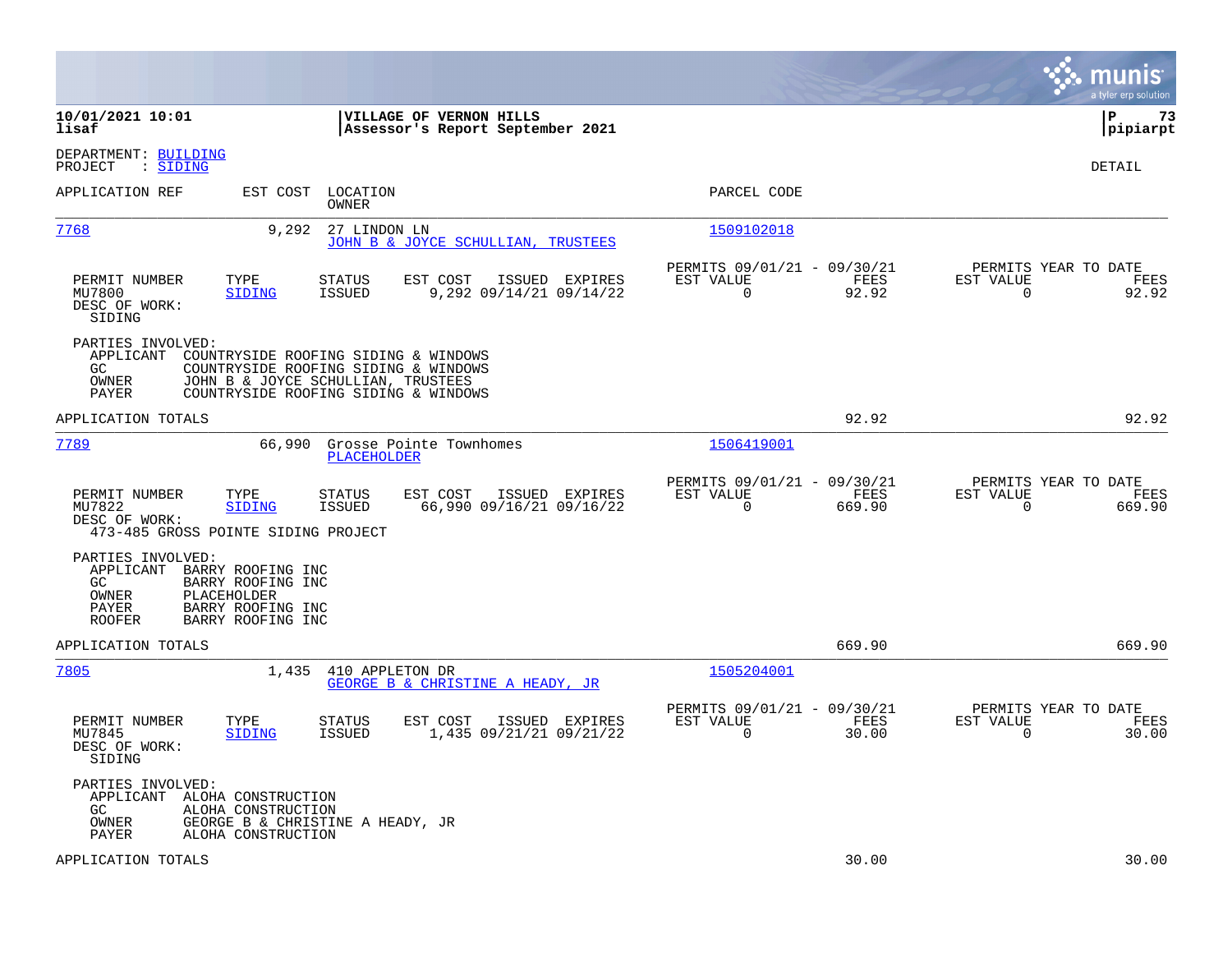|                                                                                                                                                             |                                                                                          |                                                                        | munis<br>a tyler erp solution                                     |
|-------------------------------------------------------------------------------------------------------------------------------------------------------------|------------------------------------------------------------------------------------------|------------------------------------------------------------------------|-------------------------------------------------------------------|
| 10/01/2021 10:01<br>lisaf                                                                                                                                   | VILLAGE OF VERNON HILLS<br>Assessor's Report September 2021                              |                                                                        | l P<br>74<br> pipiarpt                                            |
| DEPARTMENT: BUILDING<br>: SIDING<br>PROJECT                                                                                                                 |                                                                                          |                                                                        | DETAIL                                                            |
| APPLICATION REF                                                                                                                                             | EST COST LOCATION<br>OWNER                                                               | PARCEL CODE                                                            |                                                                   |
| 7836<br>22,258                                                                                                                                              | 211 ONWENTSIA RD<br><b>JOHN MARQUEZ</b>                                                  | 1504303024                                                             |                                                                   |
| PERMIT NUMBER<br>TYPE<br>MU7880<br>SIDING<br>DESC OF WORK:<br>SIDING                                                                                        | <b>STATUS</b><br>EST COST<br>ISSUED EXPIRES<br><b>ISSUED</b><br>22,258 09/23/21 09/23/22 | PERMITS 09/01/21 - 09/30/21<br>EST VALUE<br>FEES<br>222.58<br>$\Omega$ | PERMITS YEAR TO DATE<br>EST VALUE<br>FEES<br>$\Omega$<br>222.58   |
| PARTIES INVOLVED:<br>APPLICANT<br>STAFFORD CONSTRUCTION<br>GC<br>STAFFORD CONSTRUCTION<br>OWNER<br>JOHN MAROUEZ<br>PAYER<br>STAFFORD CONSTRUCTION           |                                                                                          |                                                                        |                                                                   |
| APPLICATION TOTALS                                                                                                                                          |                                                                                          | 222.58                                                                 | 222.58                                                            |
| 7846                                                                                                                                                        | 7,800 334 NORTH FIORE PKY<br>XIN ZHOU & XIAN ZHANG                                       | 1506405007                                                             |                                                                   |
| PERMIT NUMBER<br>TYPE<br>MU7892<br>SIDING<br>DESC OF WORK:<br>SIDING                                                                                        | EST COST ISSUED EXPIRES<br><b>STATUS</b><br>ISSUED<br>7,800 09/27/21 09/27/22            | PERMITS 09/01/21 - 09/30/21<br>EST VALUE<br>FEES<br>$\Omega$<br>78.00  | PERMITS YEAR TO DATE<br>EST VALUE<br>FEES<br>$\mathbf 0$<br>78.00 |
| PARTIES INVOLVED:<br>APPLICANT STERLING EXTERIORS INC<br>GC.<br>STERLING EXTERIORS INC<br>XIN ZHOU & XIAN ZHANG<br>OWNER<br>PAYER<br>STERLING EXTERIORS INC |                                                                                          |                                                                        |                                                                   |
| APPLICATION TOTALS                                                                                                                                          |                                                                                          | 78.00                                                                  | 78.00                                                             |
| 7855<br>56,300                                                                                                                                              | 901 VAN BUREN CT<br><b>PLACEHOLDER</b>                                                   | 1132303098                                                             |                                                                   |
| PERMIT NUMBER<br>TYPE<br>MU7899<br>SIDING<br>DESC OF WORK:<br>SIDING 91-915 VAN BUREN                                                                       | <b>STATUS</b><br>EST COST<br>ISSUED EXPIRES<br>56,300 09/28/21 09/28/22<br>ISSUED        | PERMITS 09/01/21 - 09/30/21<br>EST VALUE<br>FEES<br>$\Omega$<br>563.00 | PERMITS YEAR TO DATE<br>EST VALUE<br>FEES<br>$\Omega$<br>563.00   |
| PARTIES INVOLVED:<br>APPLICANT PRO HOME 1<br>PRO HOME 1<br>GC.<br>OCCUPANT<br>OWNER<br>PLACEHOLDER<br>PRO HOME 1<br>PAYER                                   | NEW CENTURY TOWN CONDO ASSOC #3                                                          |                                                                        |                                                                   |
| APPLICATION TOTALS                                                                                                                                          |                                                                                          | 563.00                                                                 | 563.00                                                            |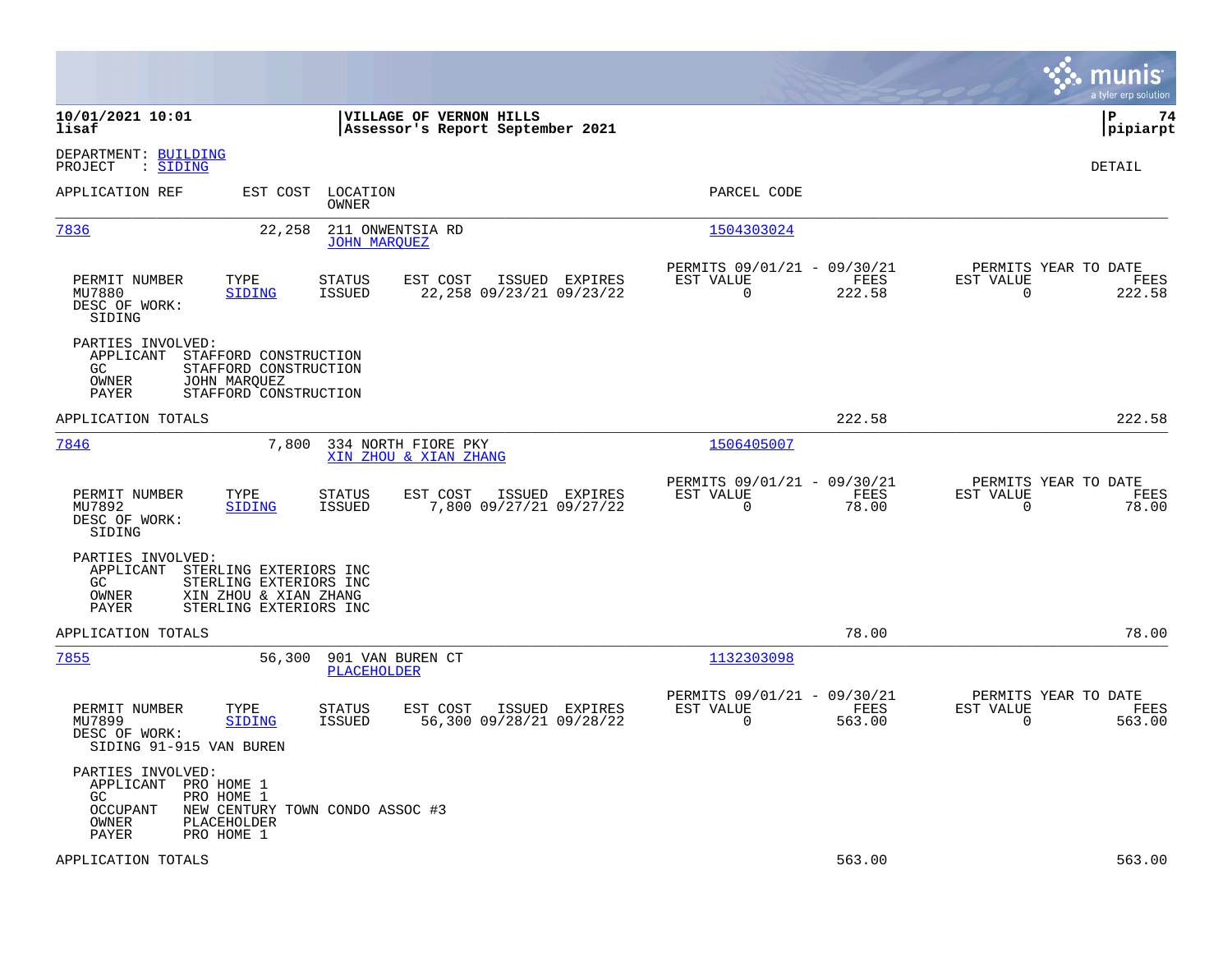|                                                                                                                           |                       |                                                             |                                            |                                                         |                |                                                  | munis<br>a tyler erp solution |
|---------------------------------------------------------------------------------------------------------------------------|-----------------------|-------------------------------------------------------------|--------------------------------------------|---------------------------------------------------------|----------------|--------------------------------------------------|-------------------------------|
| 10/01/2021 10:01<br>lisaf                                                                                                 |                       | VILLAGE OF VERNON HILLS<br>Assessor's Report September 2021 |                                            |                                                         |                |                                                  | P<br>75<br> pipiarpt          |
| DEPARTMENT: BUILDING<br>PROJECT<br>: <u>SIDING</u>                                                                        |                       |                                                             |                                            |                                                         |                |                                                  | DETAIL                        |
| APPLICATION REF                                                                                                           | EST COST LOCATION     | OWNER                                                       |                                            | PARCEL CODE                                             |                |                                                  |                               |
| 7856                                                                                                                      | 43,335                | 422 BUCHANAN CT<br>PLACEHOLDER                              |                                            | 1132303019                                              |                |                                                  |                               |
| PERMIT NUMBER<br>MU7900<br>DESC OF WORK:<br>SIDING 422-426 BUCHANAN                                                       | TYPE<br><b>SIDING</b> | EST COST<br>STATUS<br><b>ISSUED</b>                         | ISSUED EXPIRES<br>43,335 09/28/21 09/28/22 | PERMITS 09/01/21 - 09/30/21<br>EST VALUE<br>$\mathbf 0$ | FEES<br>433.35 | PERMITS YEAR TO DATE<br>EST VALUE<br>$\Omega$    | FEES<br>433.35                |
| PARTIES INVOLVED:<br>APPLICANT PRO HOME 1<br>PRO HOME 1<br>GC.<br>OCCUPANT<br>OWNER<br>PLACEHOLDER<br>PAYER<br>PRO HOME 1 |                       | NEW CENTURY TOWN CONDO ASSOC #3                             |                                            |                                                         |                |                                                  |                               |
| APPLICATION TOTALS                                                                                                        |                       |                                                             |                                            |                                                         | 433.35         |                                                  | 433.35                        |
| 7857                                                                                                                      | 56,300                | 901 JACKSON CT<br>PLACEHOLDER                               |                                            | 1132303002                                              |                |                                                  |                               |
| PERMIT NUMBER<br>MU7901<br>DESC OF WORK:<br>SIDIN 901-915 JACKSON COURT                                                   | TYPE<br>SIDING        | <b>STATUS</b><br>EST COST<br>ISSUED                         | ISSUED EXPIRES<br>56,300 09/28/21 09/28/22 | PERMITS 09/01/21 - 09/30/21<br>EST VALUE<br>$\mathbf 0$ | FEES<br>563.00 | PERMITS YEAR TO DATE<br>EST VALUE<br>$\mathbf 0$ | FEES<br>563.00                |
| PARTIES INVOLVED:<br>APPLICANT PRO HOME 1<br>GC.<br>PRO HOME 1<br>OCCUPANT<br>OWNER<br>PLACEHOLDER<br>PAYER<br>PRO HOME 1 |                       | NEW CENTURY TOWN CONDO ASSOC #3                             |                                            |                                                         |                |                                                  |                               |
| APPLICATION TOTALS                                                                                                        |                       |                                                             |                                            |                                                         | 563.00         |                                                  | 563.00                        |
| 7858                                                                                                                      | 43,335                | 482 BUCHANAN CT<br><b>PLACEHOLDER</b>                       |                                            | 1132303086                                              |                |                                                  |                               |
| PERMIT NUMBER<br>MU7902<br>DESC OF WORK:<br>SIDING 482-496 BUCHANAN                                                       | TYPE<br>SIDING        | EST COST<br><b>STATUS</b><br>ISSUED                         | ISSUED EXPIRES<br>43,335 09/28/21 09/28/22 | PERMITS 09/01/21 - 09/30/21<br>EST VALUE<br>0           | FEES<br>433.35 | PERMITS YEAR TO DATE<br>EST VALUE<br>0           | FEES<br>433.35                |
| PARTIES INVOLVED:<br>APPLICANT PRO HOME 1<br>PRO HOME 1<br>GC<br>OCCUPANT<br>OWNER<br>PLACEHOLDER<br>PAYER<br>PRO HOME 1  |                       | NEW CENTURY TOWN CONDO ASSOC #3                             |                                            |                                                         |                |                                                  |                               |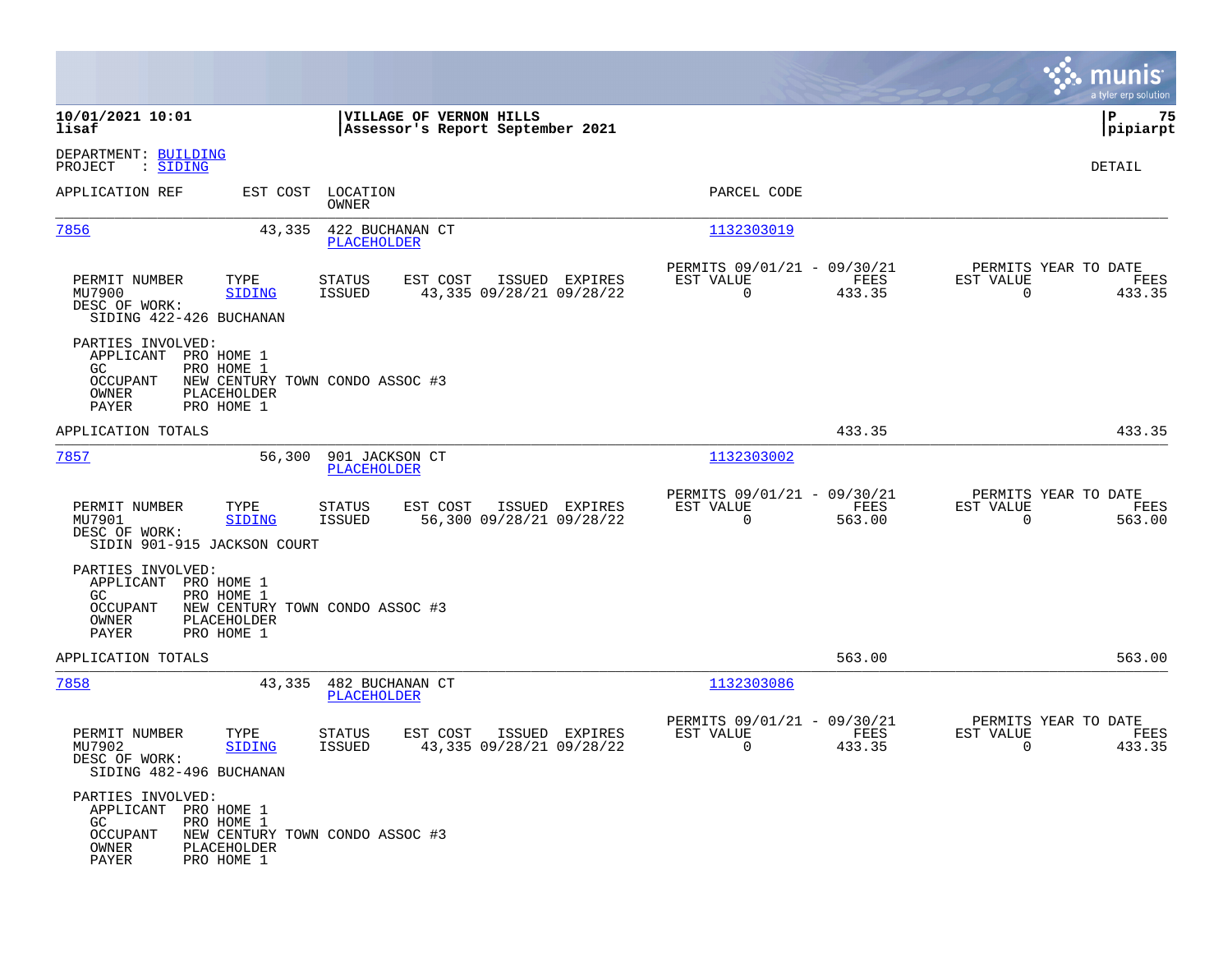|                                             |          |                                                             |             |                    | munis <sup>®</sup><br>a tyler erp solution |
|---------------------------------------------|----------|-------------------------------------------------------------|-------------|--------------------|--------------------------------------------|
| 10/01/2021 10:01<br>lisaf                   |          | VILLAGE OF VERNON HILLS<br>Assessor's Report September 2021 |             |                    | 76<br>P<br> pipiarpt                       |
| DEPARTMENT: BUILDING<br>: SIDING<br>PROJECT |          |                                                             |             |                    | DETAIL                                     |
| APPLICATION REF                             | EST COST | LOCATION<br>OWNER                                           | PARCEL CODE |                    |                                            |
| APPLICATION TOTALS<br>PROJECT TOTALS        |          |                                                             | 0           | 433.35<br>3,086.10 | 433.35<br>3,086.10                         |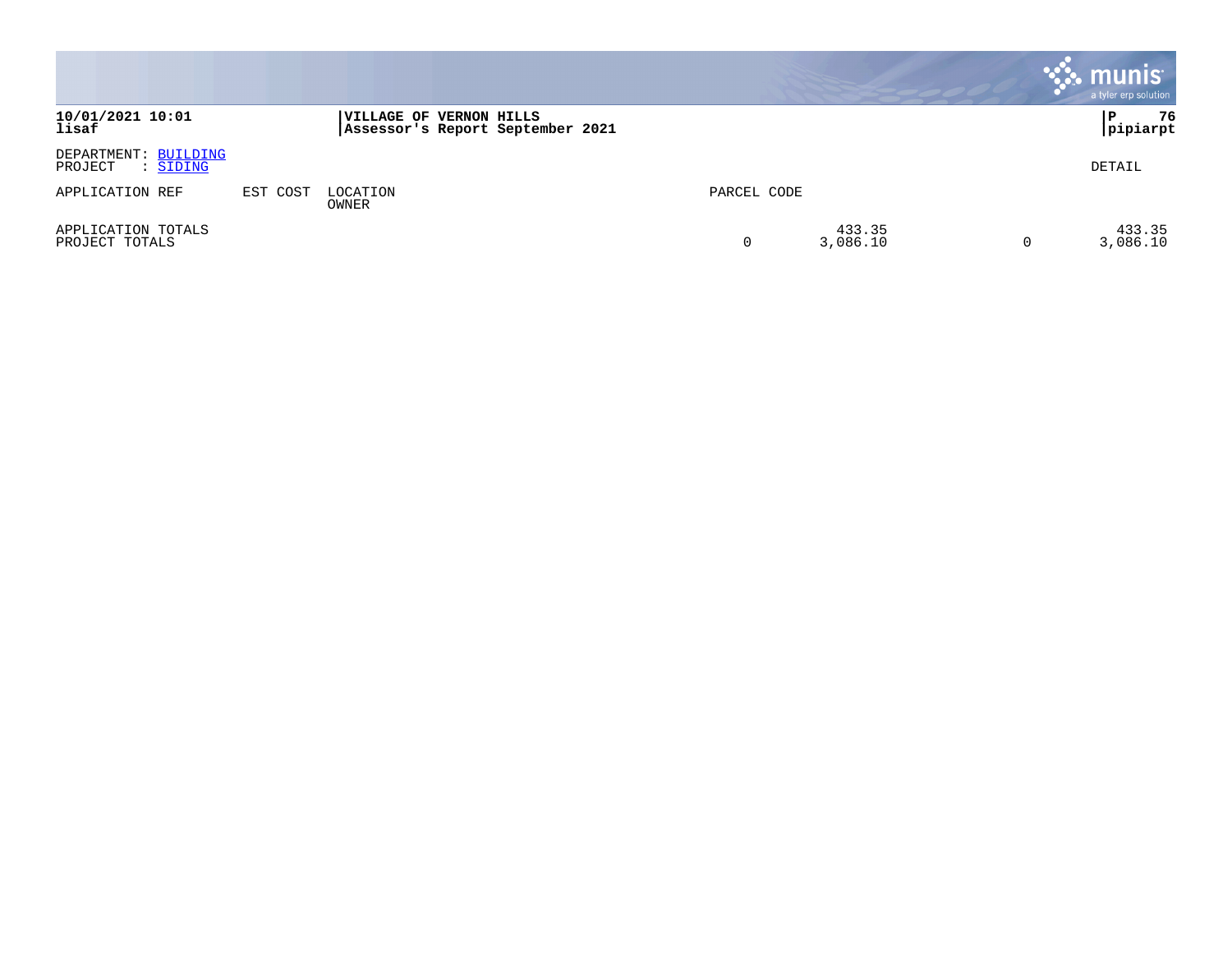|                                                                                                                    |                                                                    |                                           |                                                             |                |                                                            |                |                                               | munis<br>a tyler erp solution |
|--------------------------------------------------------------------------------------------------------------------|--------------------------------------------------------------------|-------------------------------------------|-------------------------------------------------------------|----------------|------------------------------------------------------------|----------------|-----------------------------------------------|-------------------------------|
| 10/01/2021 10:01<br>lisaf                                                                                          |                                                                    |                                           | VILLAGE OF VERNON HILLS<br>Assessor's Report September 2021 |                |                                                            |                |                                               | l P<br>77<br> pipiarpt        |
| DEPARTMENT: BUILDING<br>PROJECT                                                                                    | : SWIMMING POOL/HOT TUB                                            |                                           |                                                             |                |                                                            |                |                                               | DETAIL                        |
| APPLICATION REF                                                                                                    |                                                                    | EST COST LOCATION<br>OWNER                |                                                             |                | PARCEL CODE                                                |                |                                               |                               |
| 7727                                                                                                               | 1,230                                                              | 483 EVERGREEN DR                          | ABISHAK BOINPALLY & PRIYADARSHINI REDDY                     |                | 1508403008                                                 |                |                                               |                               |
| PERMIT NUMBER<br>MU7829<br>DESC OF WORK:<br>HOT TUB                                                                | TYPE<br>POOL/HOT                                                   | STATUS<br>ISSUED                          | EST COST<br>1,230 09/17/21 09/17/22                         | ISSUED EXPIRES | PERMITS 09/01/21 - 09/30/21<br>EST VALUE<br>$\overline{0}$ | FEES<br>30.00  | PERMITS YEAR TO DATE<br>EST VALUE<br>$\Omega$ | FEES<br>30.00                 |
| PARTIES INVOLVED:<br>APPLICANT ABISHEK BOINPALLY<br>ELECTRICIA THE WIRE MEN<br>GC.<br>OWNER<br>PAYER               | THE WIRE MEN<br>ABISHEK BOINPALLY                                  | ABISHAK BOINPALLY & PRIYADARSHINI REDDY   |                                                             |                |                                                            |                |                                               |                               |
| APPLICATION TOTALS                                                                                                 |                                                                    |                                           |                                                             |                |                                                            | 30.00          |                                               | 30.00                         |
| 7766                                                                                                               | 18,250                                                             | 312 HADDON CIR<br><b>ROSS BRAND</b>       |                                                             |                | 1508401024                                                 |                |                                               |                               |
| PERMIT NUMBER<br>MU7844<br>DESC OF WORK:<br>HOT TUB, PATIO AND FIRE PIT                                            | TYPE<br>POOL/HOT                                                   | STATUS<br>ISSUED                          | EST COST<br>18,250 09/21/21 09/21/22                        | ISSUED EXPIRES | PERMITS 09/01/21 - 09/30/21<br>EST VALUE<br>$\mathbf 0$    | FEES<br>182.50 | PERMITS YEAR TO DATE<br>EST VALUE<br>$\Omega$ | FEES<br>182.50                |
| PARTIES INVOLVED:<br>APPLICANT ROSS BRAND<br>CONCRETE<br>ELECTRICIA R CORE LLC<br>GC.<br>OWNER<br>PLUMBER<br>PAYER | BIG BEAR CONCRETE<br>BIG BEAR CONCRETE<br>ROSS BRAND<br>ROSS BRAND | LITTLE TOMMY'S PLUMBING SHOP              |                                                             |                |                                                            |                |                                               |                               |
| APPLICATION TOTALS                                                                                                 |                                                                    |                                           |                                                             |                |                                                            | 182.50         |                                               | 182.50                        |
| 7818                                                                                                               | 11,000                                                             | 313 SHEFFIELD LN<br>MONTE R & GITA F GOSS |                                                             |                | 1508408002                                                 |                |                                               |                               |
| PERMIT NUMBER<br>MU7884<br>DESC OF WORK:<br>HOT TUB                                                                | TYPE<br>POOL/HOT                                                   | STATUS<br>ISSUED                          | EST COST ISSUED EXPIRES<br>11,000 09/27/21 09/27/22         |                | PERMITS 09/01/21 - 09/30/21<br>EST VALUE<br>$\Omega$       | FEES<br>110.00 | PERMITS YEAR TO DATE<br>EST VALUE<br>$\Omega$ | FEES<br>110.00                |
| PARTIES INVOLVED:<br>APPLICANT MONTE R & GITA F GOSS<br>ELECTRICIA MENDEZ ELECTRIC<br>GC.                          | GREAT ESCAPE                                                       |                                           |                                                             |                |                                                            |                |                                               |                               |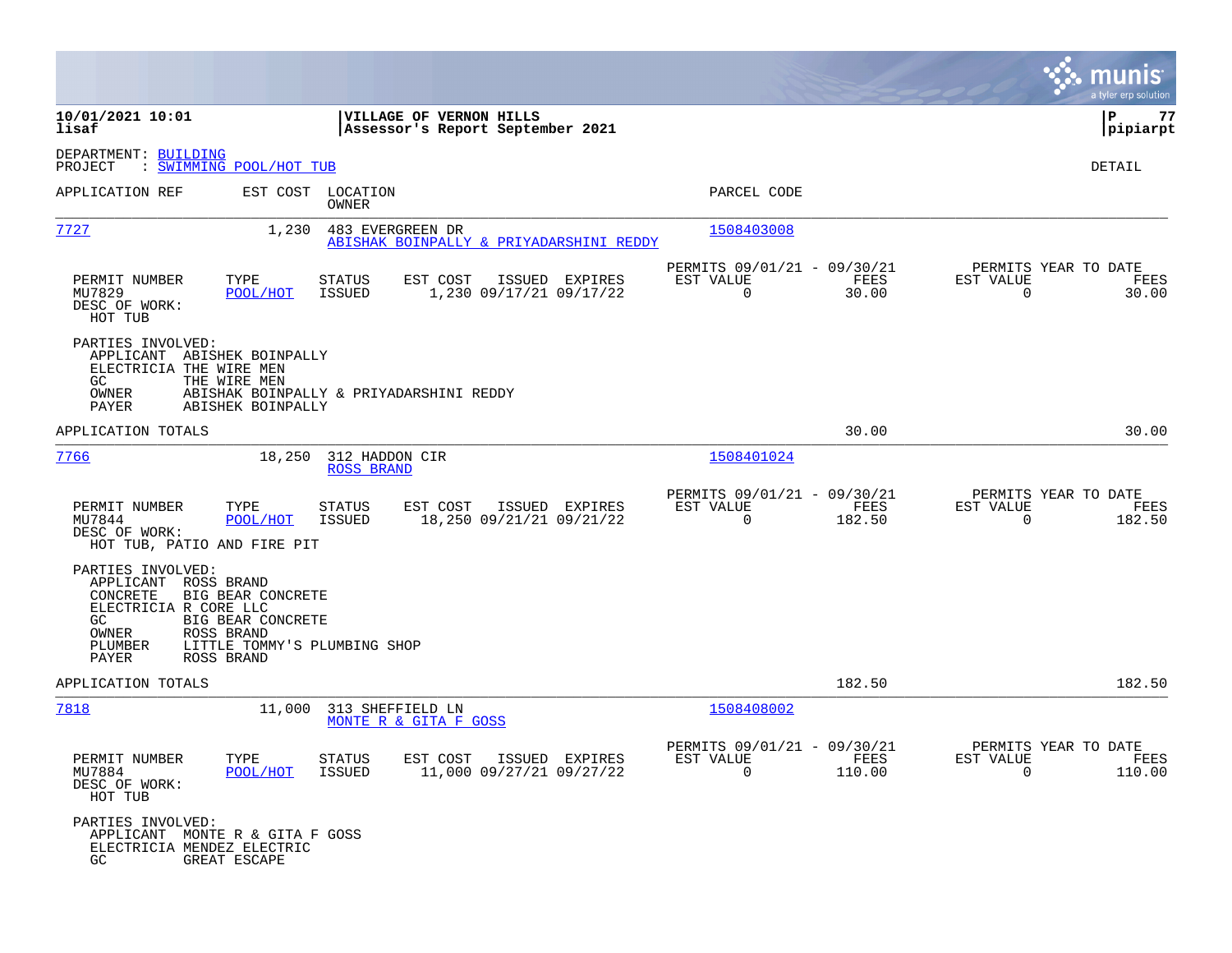|                                                                                                 |                                                             |             |                  | munis'<br>a tyler erp solution |
|-------------------------------------------------------------------------------------------------|-------------------------------------------------------------|-------------|------------------|--------------------------------|
| 10/01/2021 10:01<br>lisaf                                                                       | VILLAGE OF VERNON HILLS<br>Assessor's Report September 2021 |             |                  | 78<br>P<br> pipiarpt           |
| DEPARTMENT: BUILDING<br>: SWIMMING POOL/HOT TUB<br>PROJECT                                      |                                                             |             |                  | DETAIL                         |
| APPLICATION REF<br>EST COST<br>OWNER<br>MONTE R & GITA F GOSS<br>PAYER<br>MONTE R & GITA F GOSS | LOCATION<br>OWNER                                           | PARCEL CODE |                  |                                |
| APPLICATION TOTALS<br>PROJECT TOTALS                                                            |                                                             | 0           | 110.00<br>322.50 | 110.00<br>322.50<br>U          |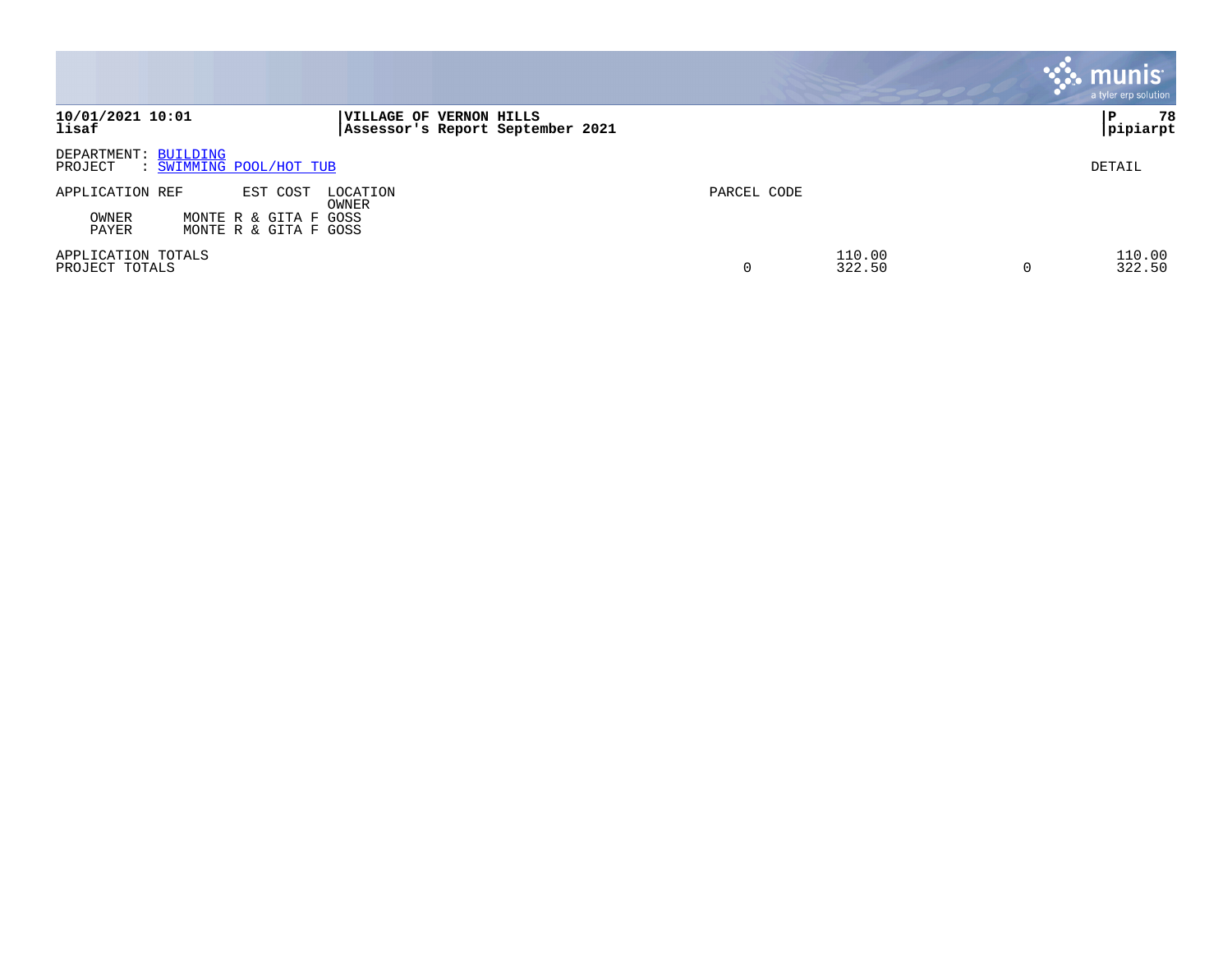|                                                                     |                                                                                                                   |                   |                                                             |         |                                                      |                  |                                               | <b>munis</b><br>a tyler erp solution |
|---------------------------------------------------------------------|-------------------------------------------------------------------------------------------------------------------|-------------------|-------------------------------------------------------------|---------|------------------------------------------------------|------------------|-----------------------------------------------|--------------------------------------|
| 10/01/2021 10:01<br>lisaf                                           |                                                                                                                   |                   | VILLAGE OF VERNON HILLS<br>Assessor's Report September 2021 |         |                                                      |                  |                                               | l P<br>79<br> pipiarpt               |
| DEPARTMENT: BUILDING<br>PROJECT<br>$\colon$ TENT                    |                                                                                                                   |                   |                                                             |         |                                                      |                  |                                               | DETAIL                               |
| APPLICATION REF                                                     | EST COST                                                                                                          | LOCATION<br>OWNER |                                                             |         | PARCEL CODE                                          |                  |                                               |                                      |
| 7704                                                                | $\Omega$                                                                                                          | 300W NIKE PKY     | US GOVT.-DEPT OF THE NAVY                                   |         | 1509200011                                           |                  |                                               |                                      |
| PERMIT NUMBER<br>MU7743<br>DESC OF WORK:<br>TENT                    | TYPE<br><b>TENT</b>                                                                                               | STATUS<br>ISSUED  | EST COST<br>ISSUED<br>$0$ 09/02/21 09/02/22                 | EXPIRES | PERMITS 09/01/21 - 09/30/21<br>EST VALUE<br>$\Omega$ | FEES<br>100.00   | PERMITS YEAR TO DATE<br>EST VALUE<br>$\Omega$ | FEES<br>100.00                       |
| PARTIES INVOLVED:<br>APPLICANT<br>GC.<br>OCCUPANT<br>OWNER<br>PAYER | SOCCER EVENT GROUP<br>SOCCER EVENT GROUP<br>SOCCER EVENT GROUP<br>US GOVT.-DEPT OF THE NAVY<br>SOCCER EVENT GROUP |                   |                                                             |         |                                                      |                  |                                               |                                      |
| APPLICATION TOTALS<br>PROJECT TOTALS                                |                                                                                                                   |                   |                                                             |         | 0                                                    | 100.00<br>100.00 | $\Omega$                                      | 100.00<br>100.00                     |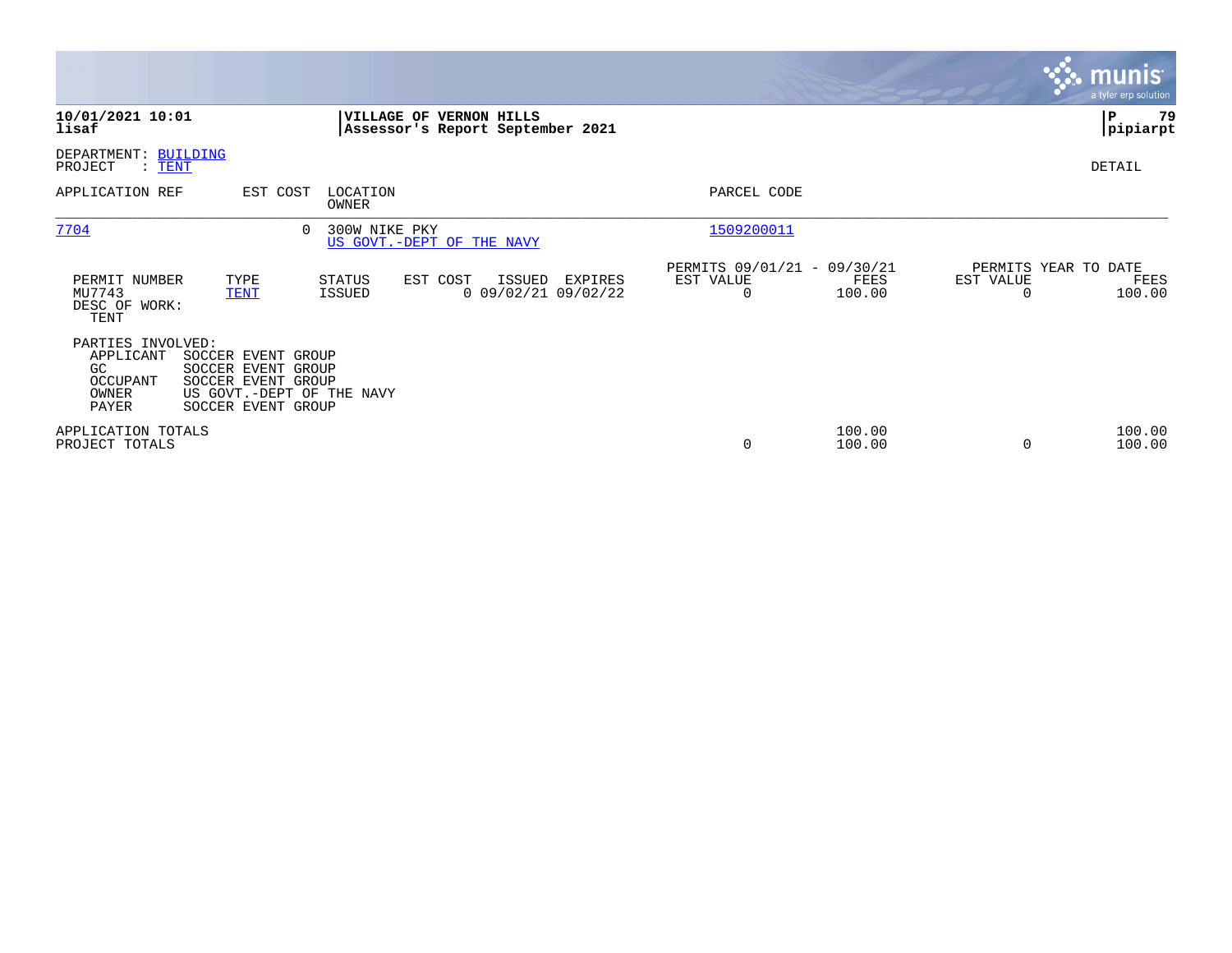|                                                                                      |                                                                                                                                                                                         |                                                               |                                                                              | munis<br>a tyler erp solution                                         |
|--------------------------------------------------------------------------------------|-----------------------------------------------------------------------------------------------------------------------------------------------------------------------------------------|---------------------------------------------------------------|------------------------------------------------------------------------------|-----------------------------------------------------------------------|
| 10/01/2021 10:01<br>lisaf                                                            |                                                                                                                                                                                         | VILLAGE OF VERNON HILLS<br>Assessor's Report September 2021   |                                                                              | ΙP<br>80<br> pipiarpt                                                 |
| DEPARTMENT: BUILDING<br>PROJECT<br>: <u>VOICE/DATA</u>                               |                                                                                                                                                                                         |                                                               |                                                                              | DETAIL                                                                |
| APPLICATION REF                                                                      | EST COST LOCATION<br>OWNER                                                                                                                                                              |                                                               | PARCEL CODE                                                                  |                                                                       |
| <u>7744</u>                                                                          | 70,000                                                                                                                                                                                  | 701 NORTH MILWAUKEE AVE 300<br>INLAND REAL ESTATE CORPORATION | 1503102018                                                                   |                                                                       |
| PERMIT NUMBER<br>MU7784<br>DESC OF WORK:<br>VOICE & DATA                             | TYPE<br>STATUS<br><b>VOICE/DATA ISSUED</b>                                                                                                                                              | EST COST<br>ISSUED EXPIRES<br>70,000 09/13/21 09/13/22        | PERMITS 09/01/21 - 09/30/21<br>FEES<br>EST VALUE<br>$\overline{0}$<br>700.00 | PERMITS YEAR TO DATE<br>EST VALUE<br>FEES<br>$\overline{0}$<br>700.00 |
| PARTIES INVOLVED:<br>GC.<br>OWNER<br>PAYER                                           | APPLICANT AVALON COMMUNICATION SERVICES<br>AVALON COMMUNICATION SERVICES<br>LOW VOLTAG AVALON COMMUNICATION SERVICES<br>INLAND REAL ESTATE CORPORATION<br>AVALON COMMUNICATION SERVICES |                                                               |                                                                              |                                                                       |
| APPLICATION TOTALS                                                                   |                                                                                                                                                                                         |                                                               | 700.00                                                                       | 700.00                                                                |
| 7749                                                                                 | 58,000<br>PLACEHOLDER                                                                                                                                                                   | 800 FOREST EDGE DRIVE                                         | 1515101012                                                                   |                                                                       |
| PERMIT NUMBER<br>MU7782<br>DESC OF WORK:<br>LOW VOLTAGE                              | TYPE<br>STATUS<br><b>VOICE/DATA ISSUED</b>                                                                                                                                              | EST COST<br>ISSUED EXPIRES<br>58,000 09/10/21 09/10/22        | PERMITS 09/01/21 - 09/30/21<br>EST VALUE<br>FEES<br>$\overline{0}$<br>580.00 | PERMITS YEAR TO DATE<br>EST VALUE<br>FEES<br>$\Omega$<br>580.00       |
| PARTIES INVOLVED:<br>GC.<br>OCCUPANT<br>OWNER<br>PAYER                               | APPLICANT MODERN MEDIA TECH LLC<br>MODERN MEDIA TECH LLC<br>LOW VOLTAG MODERN MEDIA TECH LLC<br>PHILHARMONIC STUDIOS<br>PLACEHOLDER<br>MODERN MEDIA TECH LLC                            |                                                               |                                                                              |                                                                       |
| APPLICATION TOTALS                                                                   |                                                                                                                                                                                         |                                                               | 580.00                                                                       | 580.00                                                                |
| 7767                                                                                 | 1,500                                                                                                                                                                                   | 650 EAST TOWNLINE ROAD<br>BONSTORES REALTY TWO, LLC           | 1133401006                                                                   |                                                                       |
| PERMIT NUMBER<br>MU7798<br>DESC OF WORK:<br>VOICE/DATA                               | TYPE<br><b>STATUS</b><br><b>VOICE/DATA COMPLT</b>                                                                                                                                       | EST COST<br>ISSUED EXPIRES<br>1,500 09/13/21 09/23/22         | PERMITS 09/01/21 - 09/30/21<br>EST VALUE<br>FEES<br>75.00<br>$\overline{0}$  | PERMITS YEAR TO DATE<br>EST VALUE<br>FEES<br>75.00<br>$\overline{0}$  |
| PARTIES INVOLVED:<br>APPLICANT ORYX CABLE<br>ELECTRICIA ORYX CABLE<br>GC<br>OCCUPANT | ORYX CABLE<br>SLEEP NUMBER                                                                                                                                                              |                                                               |                                                                              |                                                                       |

**Contract**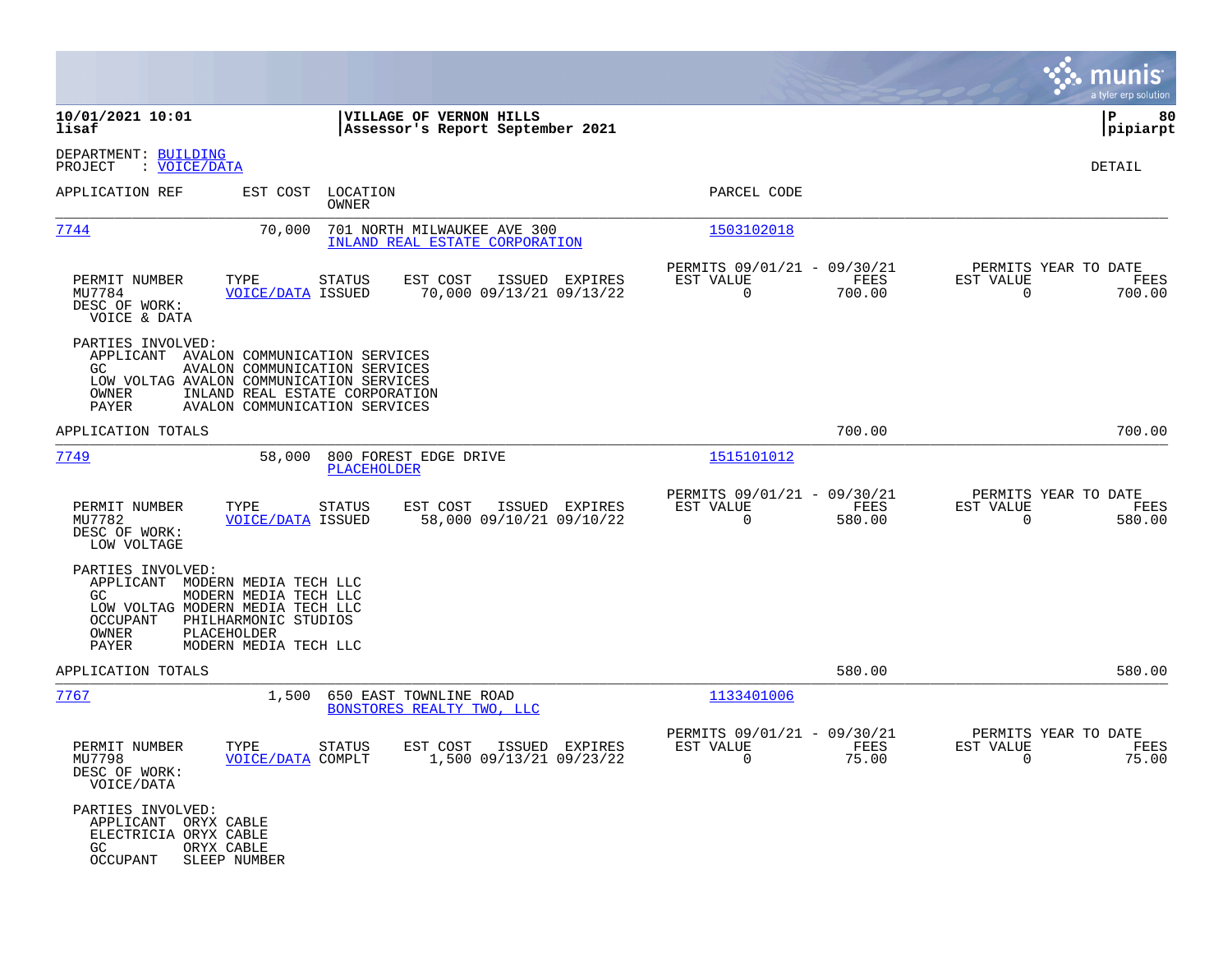|                                                                                                                                                                              |                                                                  |                                                                           | <b>munis</b><br>a tyler erp solution                            |
|------------------------------------------------------------------------------------------------------------------------------------------------------------------------------|------------------------------------------------------------------|---------------------------------------------------------------------------|-----------------------------------------------------------------|
| 10/01/2021 10:01<br>lisaf                                                                                                                                                    | VILLAGE OF VERNON HILLS<br>Assessor's Report September 2021      |                                                                           | P<br>81<br> pipiarpt                                            |
| DEPARTMENT: BUILDING<br>: VOICE/DATA<br>PROJECT                                                                                                                              |                                                                  |                                                                           | <b>DETAIL</b>                                                   |
| APPLICATION REF<br>EST COST                                                                                                                                                  | LOCATION<br>OWNER                                                | PARCEL CODE                                                               |                                                                 |
| OWNER<br>BONSTORES REALTY TWO, LLC<br>PAYER<br>ORYX CABLE                                                                                                                    |                                                                  |                                                                           |                                                                 |
| APPLICATION TOTALS                                                                                                                                                           |                                                                  | 75.00                                                                     | 75.00                                                           |
| 7780<br>26,680                                                                                                                                                               | 701 NORTH MILWAUKEE AVE 300<br>INLAND REAL ESTATE CORPORATION    | 1503102018                                                                |                                                                 |
| PERMIT NUMBER<br>TYPE<br>MU7818<br><b>VOICE/DATA ISSUED</b><br>DESC OF WORK:<br>VOICE & DATA                                                                                 | EST COST<br>STATUS<br>ISSUED EXPIRES<br>26,680 09/15/21 09/15/22 | PERMITS 09/01/21 - 09/30/21<br>EST VALUE<br>FEES<br>266.80<br>$\mathbf 0$ | PERMITS YEAR TO DATE<br>EST VALUE<br>FEES<br>266.80<br>$\Omega$ |
| PARTIES INVOLVED:<br>APPLICANT<br>NEXREV<br>GC<br>NEXREV<br>LOW VOLTAG NEXREV<br>OCCUPANT<br>BURLINGTON<br>OWNER<br>INLAND REAL ESTATE CORPORATION<br><b>PAYER</b><br>NEXREV |                                                                  |                                                                           |                                                                 |
| APPLICATION TOTALS<br>PROJECT TOTALS                                                                                                                                         |                                                                  | 266.80<br>1,621.80<br>0                                                   | 266.80<br>1,621.80<br>$\Omega$                                  |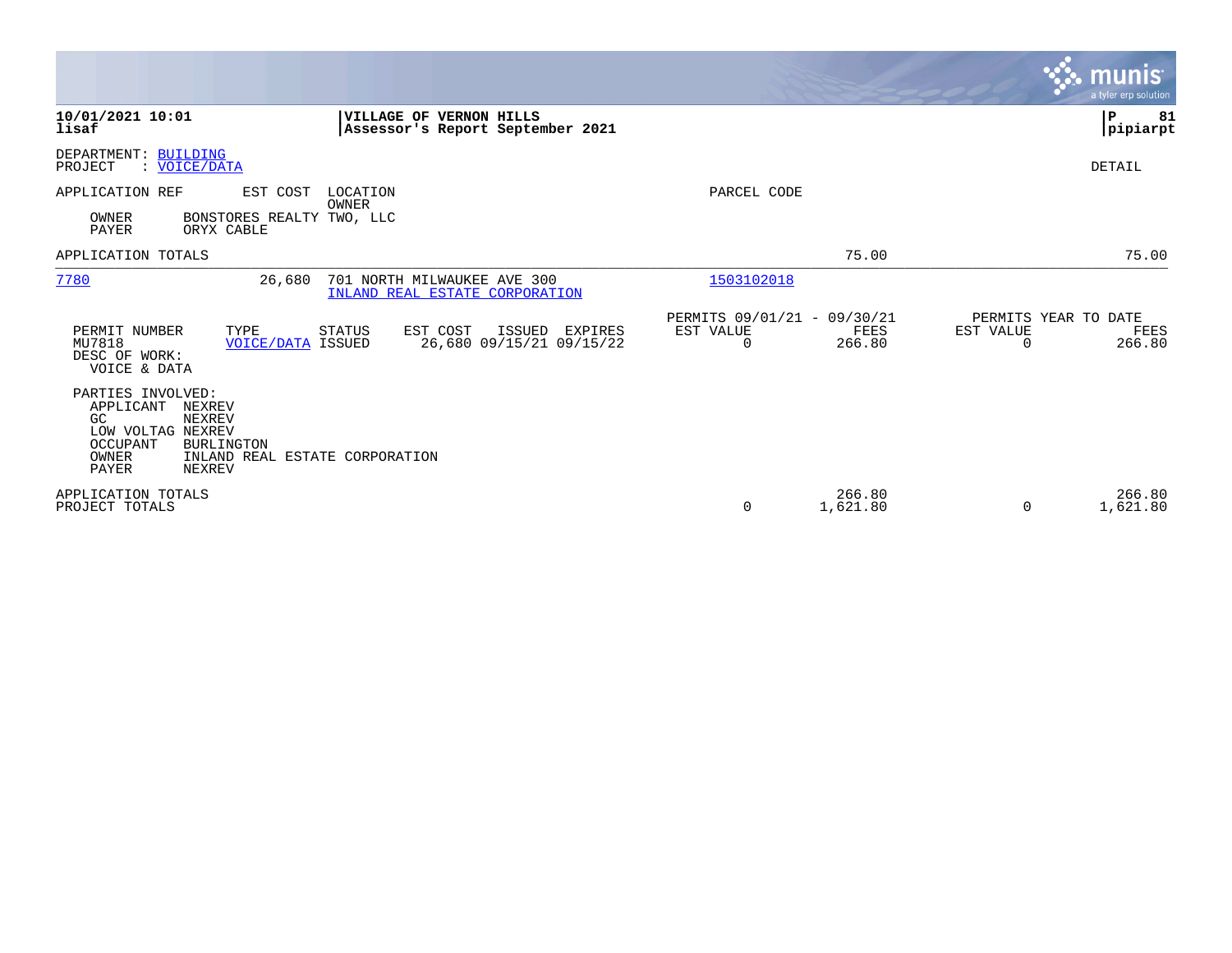|                                                                                                                                                                                                                                                                            |                                                             |                                                                            | a tyler erp solution                                            |
|----------------------------------------------------------------------------------------------------------------------------------------------------------------------------------------------------------------------------------------------------------------------------|-------------------------------------------------------------|----------------------------------------------------------------------------|-----------------------------------------------------------------|
| 10/01/2021 10:01<br>lisaf                                                                                                                                                                                                                                                  | VILLAGE OF VERNON HILLS<br>Assessor's Report September 2021 |                                                                            | 82<br>l P<br> pipiarpt                                          |
| DEPARTMENT: BUILDING<br>: WATER HEATER<br>PROJECT                                                                                                                                                                                                                          |                                                             |                                                                            | DETAIL                                                          |
| APPLICATION REF<br>EST COST LOCATION<br>OWNER                                                                                                                                                                                                                              |                                                             | PARCEL CODE                                                                |                                                                 |
| 7693<br>400<br><b>PLACEHOLDER</b>                                                                                                                                                                                                                                          | 805 WATERVIEW CIR 3                                         | 1507206028                                                                 |                                                                 |
| PERMIT NUMBER<br>TYPE<br><b>STATUS</b><br>MU7730<br>WATER HEAT ISSUED<br>DESC OF WORK:<br>WATER HEATER                                                                                                                                                                     | EST COST<br>ISSUED EXPIRES<br>400 09/01/21 09/02/22         | PERMITS 09/01/21 - 09/30/21<br>EST VALUE<br>FEES<br>$\mathbf 0$<br>.00     | PERMITS YEAR TO DATE<br>EST VALUE<br>FEES<br>$\mathbf 0$<br>.00 |
| PARTIES INVOLVED:<br>APPLICANT<br>SRIHARI SANABOYINA<br>GC<br>SRIHARI SANABOYINA<br>OWNER<br>PLACEHOLDER<br>SRIHARI SANABOYINA<br>PAYER                                                                                                                                    |                                                             |                                                                            |                                                                 |
| APPLICATION TOTALS                                                                                                                                                                                                                                                         |                                                             | .00                                                                        | .00                                                             |
| 7717<br>2,636 120 HAMILTON PL                                                                                                                                                                                                                                              | <b>WILLIAM H &amp; MARILU BROWN</b>                         | 1132201020                                                                 |                                                                 |
| PERMIT NUMBER<br>TYPE<br><b>STATUS</b><br>MU7757<br>WATER HEAT ISSUED<br>DESC OF WORK:<br>WATER HEATER                                                                                                                                                                     | EST COST<br>ISSUED EXPIRES<br>2,636 09/03/21 09/03/22       | PERMITS 09/01/21 - 09/30/21<br><b>FEES</b><br>EST VALUE<br>$\Omega$<br>.00 | PERMITS YEAR TO DATE<br>EST VALUE<br>FEES<br>$\Omega$<br>.00    |
| PARTIES INVOLVED:<br>APPLICANT ABC PLUMBING, HEATING, COOLING, ELECTRIC<br>ABC PLUMBING, HEATING, COOLING, ELECTRIC<br>GC<br>OWNER<br>WILLIAM H & MARILU BROWN<br>ABC PLUMBING, HEATING, COOLING, ELECTRIC<br>PLUMBER<br>ABC PLUMBING, HEATING, COOLING, ELECTRIC<br>PAYER |                                                             |                                                                            |                                                                 |
| APPLICATION TOTALS                                                                                                                                                                                                                                                         |                                                             | .00                                                                        | .00                                                             |
| 7748<br>1,298                                                                                                                                                                                                                                                              | 302 APPIAN WAY<br>NIRANJAN & NITA KUMAR                     | 1505426014                                                                 |                                                                 |
| PERMIT NUMBER<br>TYPE<br><b>STATUS</b><br>WATER HEAT ISSUED<br>MU7781<br>DESC OF WORK:<br>WATER HEATER                                                                                                                                                                     | EST COST<br>ISSUED EXPIRES<br>1,298 09/09/21 09/09/22       | PERMITS 09/01/21 - 09/30/21<br>EST VALUE<br>FEES<br>$\mathbf 0$<br>.00     | PERMITS YEAR TO DATE<br>EST VALUE<br>FEES<br>0<br>.00           |
| PARTIES INVOLVED:<br>APPLICANT<br>NIRANJAN KUMAR<br>GC<br>NIRANJAN KUMAR<br>NIRANJAN & NITA KUMAR<br>OWNER<br>PLUMBER<br>ABT<br>PAYER<br>NIRANJAN KUMAR                                                                                                                    |                                                             |                                                                            |                                                                 |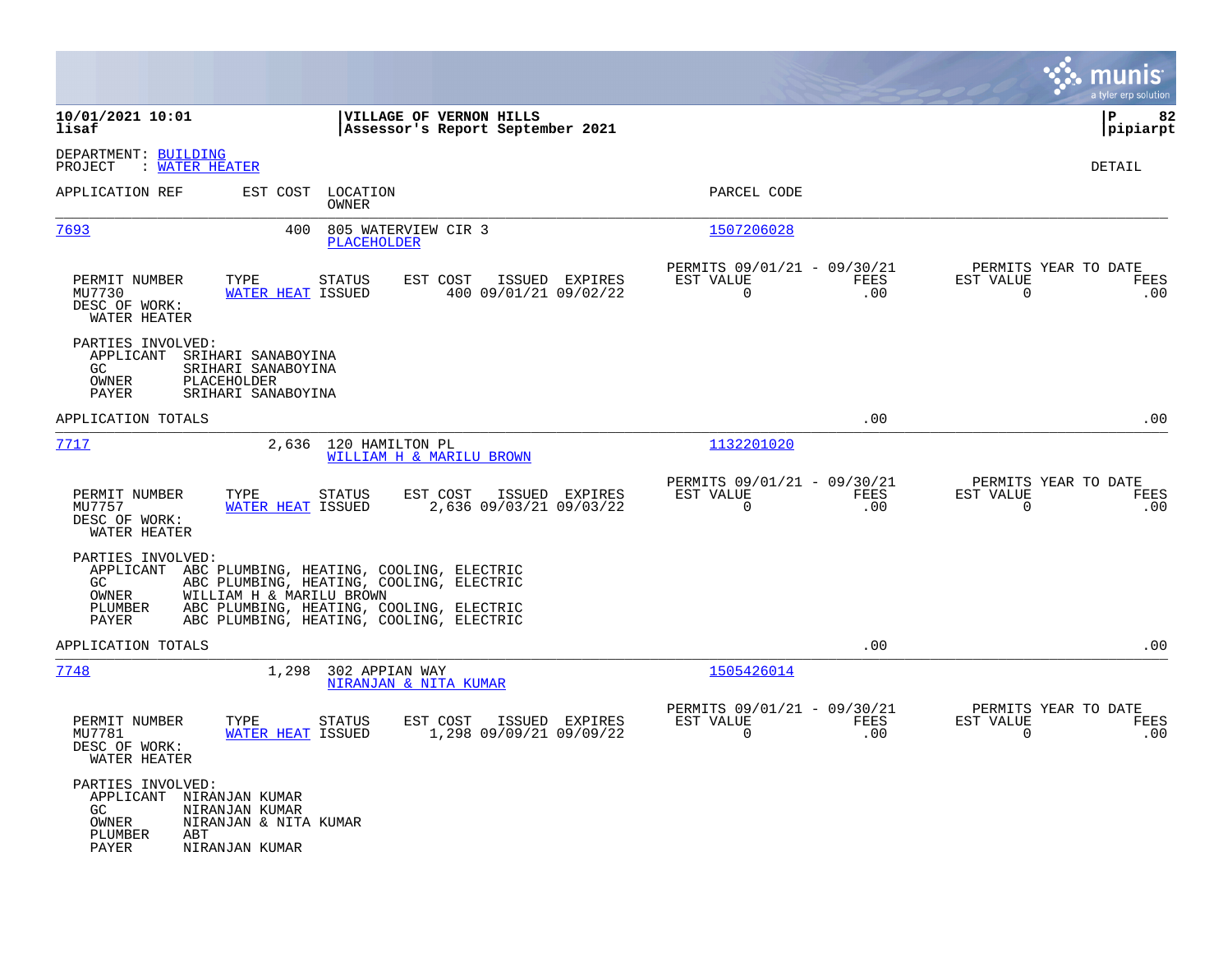|                                                                                                                                                                                                              |                                                                                     | munis<br>a tyler erp solution                                      |
|--------------------------------------------------------------------------------------------------------------------------------------------------------------------------------------------------------------|-------------------------------------------------------------------------------------|--------------------------------------------------------------------|
| 10/01/2021 10:01<br>VILLAGE OF VERNON HILLS<br>lisaf<br>Assessor's Report September 2021<br>APPLICATION TOTALS                                                                                               | .00                                                                                 | l P<br>83<br> pipiarpt<br>$.00 \,$                                 |
| DEPARTMENT: BUILDING<br>PROJECT<br>: WATER HEATER                                                                                                                                                            |                                                                                     | DETAIL                                                             |
| APPLICATION REF<br>EST COST<br>LOCATION<br>OWNER                                                                                                                                                             | PARCEL CODE                                                                         |                                                                    |
| 7799<br>1,500<br>708 NORTH LAKESIDE DR<br>GIUSEPPE & CONNIE LARDO                                                                                                                                            | 1508104010                                                                          |                                                                    |
| EST COST<br>PERMIT NUMBER<br>TYPE<br>STATUS<br>ISSUED EXPIRES<br>MU7839<br>WATER HEAT COMPLT<br>1,500 09/20/21 09/29/22<br>DESC OF WORK:<br>WATER HEATER                                                     | PERMITS 09/01/21 - 09/30/21<br>EST VALUE<br>FEES<br>$\mathbf 0$<br>.00              | PERMITS YEAR TO DATE<br>EST VALUE<br>FEES<br>0<br>.00              |
| PARTIES INVOLVED:<br>APPLICANT GIUSEPPE & CONNIE LARDO<br>GIUSEPPE & CONNIE LARDO<br>GC<br>OWNER<br>GIUSEPPE & CONNIE LARDO<br>DRF TRUSTED PROPERTY SOLUTIONS<br>PLUMBER<br>PAYER<br>GIUSEPPE & CONNIE LARDO |                                                                                     |                                                                    |
| APPLICATION TOTALS                                                                                                                                                                                           | .00                                                                                 | .00                                                                |
| 7803<br>2,000<br>324 RUSSET WAY RD<br>PLACEHOLDER                                                                                                                                                            | 1505409014                                                                          |                                                                    |
| PERMIT NUMBER<br>TYPE<br><b>STATUS</b><br>EST COST<br>ISSUED EXPIRES<br>WATER HEAT COMPLT<br>MU7843<br>2,000 09/20/21 09/28/22<br>DESC OF WORK:<br>WATER HEATER                                              | PERMITS 09/01/21 - 09/30/21<br>EST VALUE<br>FEES<br>$\mathbf 0$<br>.00              | PERMITS YEAR TO DATE<br>EST VALUE<br>FEES<br>0<br>.00              |
| PARTIES INVOLVED:<br>APPLICANT ARROW PLUMBING INC<br>GC<br>ARROW PLUMBING INC<br>OWNER<br>PLACEHOLDER<br>ARROW PLUMBING INC<br>PLUMBER<br>PAYER<br>ARROW PLUMBING INC                                        |                                                                                     |                                                                    |
| APPLICATION TOTALS                                                                                                                                                                                           | .00                                                                                 | .00                                                                |
| 1,907<br>85 SUSSEX CIR<br><u>7843</u><br><b>MARY JANE RATTNER</b>                                                                                                                                            | 1508410006                                                                          |                                                                    |
| PERMIT NUMBER<br>TYPE<br><b>STATUS</b><br>EST COST<br>ISSUED EXPIRES<br>MU7890<br>WATER HEAT ISSUED<br>1,907 09/27/21 09/30/22<br>DESC OF WORK:<br>WATER HEATER                                              | PERMITS 09/01/21 - 09/30/21<br>EST VALUE<br>FEES<br>.00<br>$\overline{\phantom{0}}$ | PERMITS YEAR TO DATE<br>EST VALUE<br>FEES<br>.00<br>$\overline{0}$ |
| PARTIES INVOLVED:<br>APPLICANT SHELLY WIEGEL<br>GC<br>DRF TRUSTED PROPERTY SOLUTIONS<br>OWNER<br>MARY JANE RATTNER<br>PLUMBER<br>DRF TRUSTED PROPERTY SOLUTIONS                                              |                                                                                     |                                                                    |

**Contract**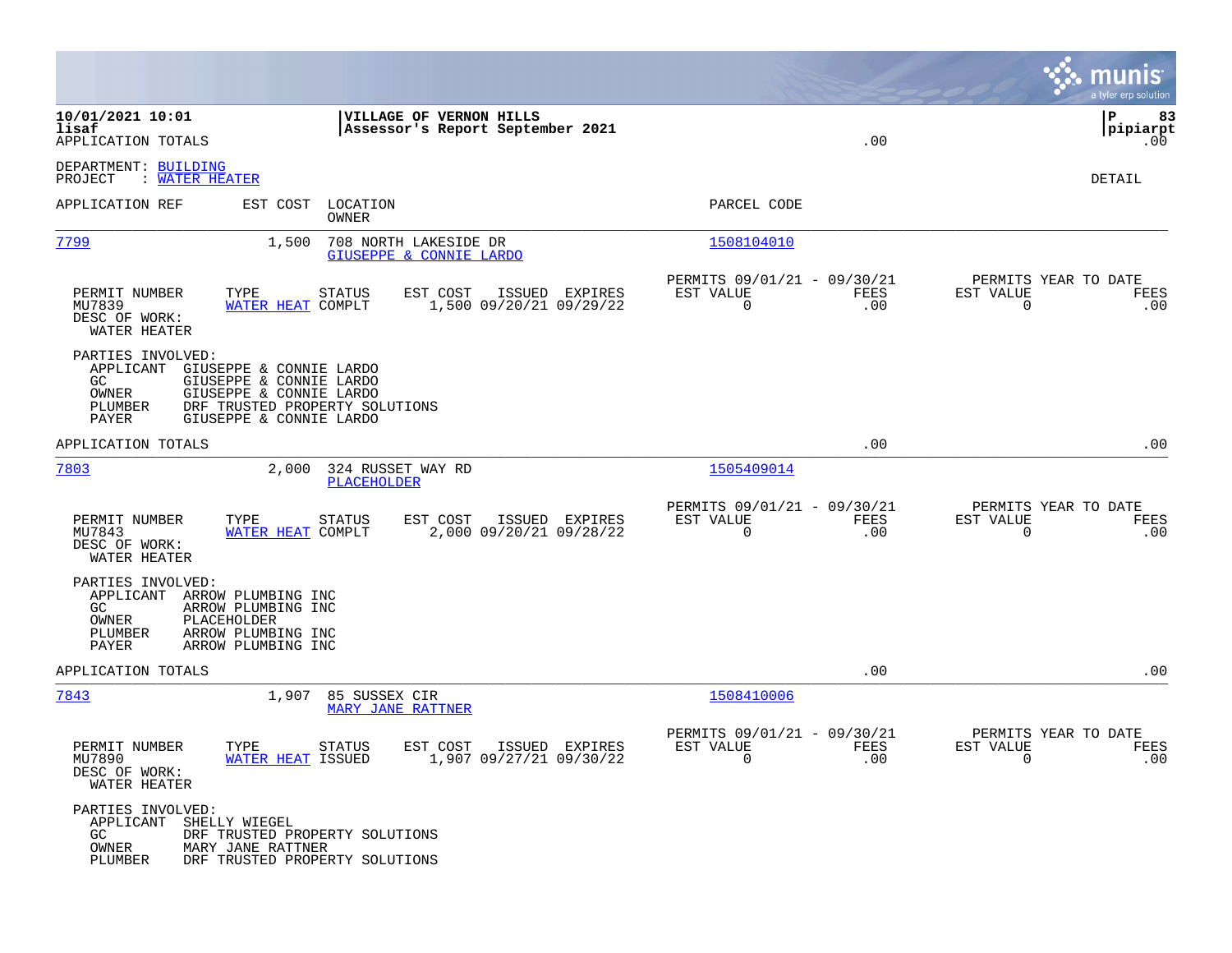|                                                                                 |                                  |                                                                                                                                              |                                              |                                               |             |                                               | <b>munis</b><br>a tyler erp solution. |
|---------------------------------------------------------------------------------|----------------------------------|----------------------------------------------------------------------------------------------------------------------------------------------|----------------------------------------------|-----------------------------------------------|-------------|-----------------------------------------------|---------------------------------------|
| 10/01/2021 10:01<br>lisaf                                                       |                                  | VILLAGE OF VERNON HILLS<br>Assessor's Report September 2021                                                                                  |                                              |                                               |             |                                               | ∣P<br>84<br> pipiarpt                 |
| DEPARTMENT: BUILDING<br>PROJECT                                                 | <b>WATER HEATER</b>              |                                                                                                                                              |                                              |                                               |             |                                               | DETAIL                                |
| APPLICATION REF                                                                 | EST COST                         | LOCATION                                                                                                                                     |                                              | PARCEL CODE                                   |             |                                               |                                       |
| <b>PAYER</b>                                                                    | SHELLY WIEGEL                    | OWNER                                                                                                                                        |                                              |                                               |             |                                               |                                       |
| APPLICATION TOTALS                                                              |                                  |                                                                                                                                              |                                              |                                               | .00         |                                               | .00                                   |
| 7860                                                                            | 2,100                            | 354 SOUTH OLD CREEK RD<br>BRIAN WEINTRAUB & JODIE FRIEDMAN                                                                                   |                                              | 1509106022                                    |             |                                               |                                       |
| PERMIT NUMBER<br>MU7904<br>DESC OF WORK:<br>WATER HEATER                        | TYPE<br><b>WATER HEAT ISSUED</b> | STATUS<br>EST COST                                                                                                                           | ISSUED<br>EXPIRES<br>2,100 09/28/21 09/28/22 | PERMITS 09/01/21 - 09/30/21<br>EST VALUE<br>0 | FEES<br>.00 | PERMITS YEAR TO DATE<br>EST VALUE<br>$\Omega$ | FEES<br>.00                           |
| PARTIES INVOLVED:<br>APPLICANT<br>GC<br>OWNER<br><b>PLUMBER</b><br><b>PAYER</b> | ABT                              | BRIAN WEINTRAUB & JODIE FRIEDMAN<br>BRIAN WEINTRAUB & JODIE FRIEDMAN<br>BRIAN WEINTRAUB & JODIE FRIEDMAN<br>BRIAN WEINTRAUB & JODIE FRIEDMAN |                                              |                                               |             |                                               |                                       |
| APPLICATION TOTALS<br>PROJECT TOTALS                                            |                                  |                                                                                                                                              |                                              | 0                                             | .00<br>.00  | $\Omega$                                      | .00<br>.00                            |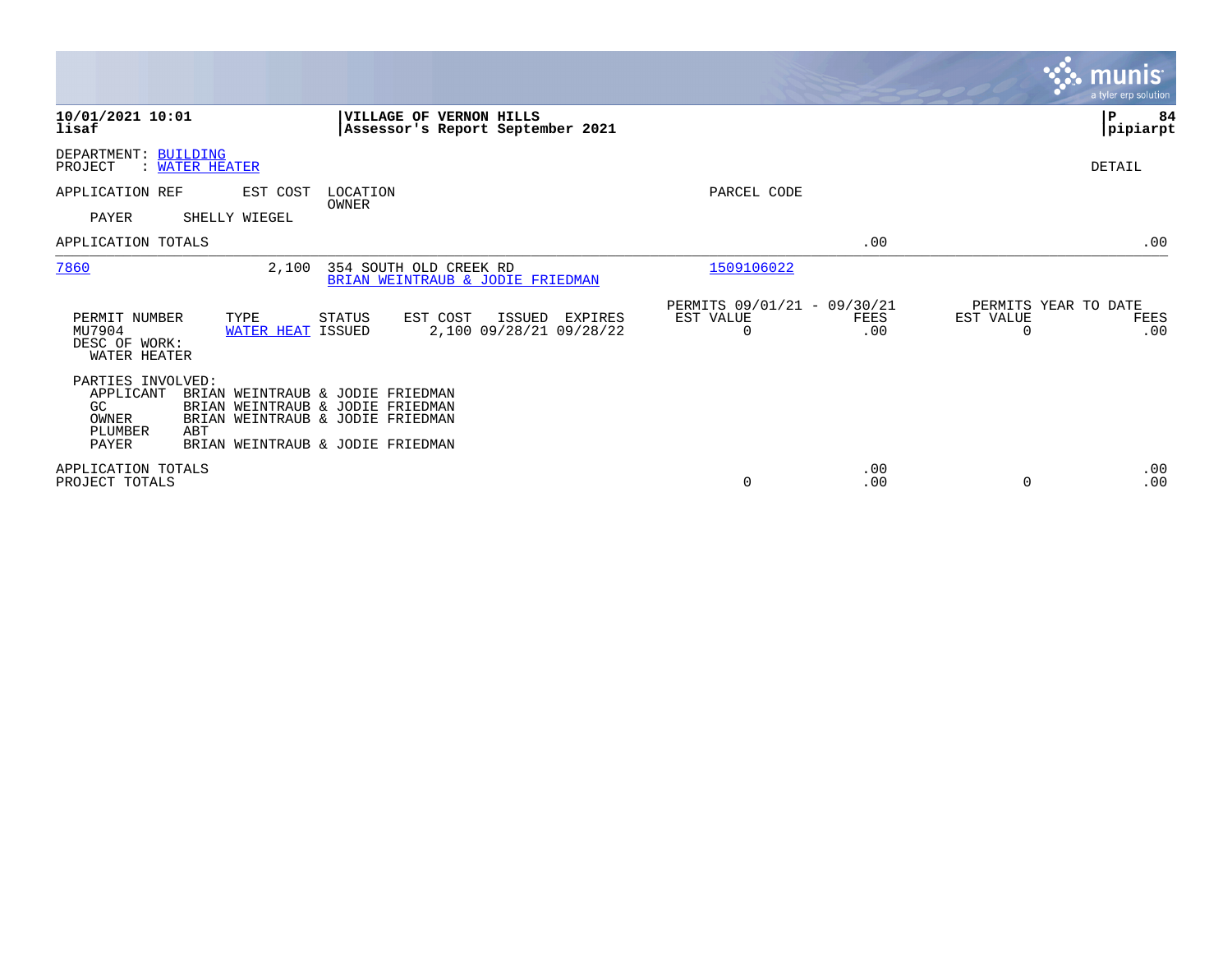|                                                                                                                                                                                                                                                                  |                                                                  |                                                                          | munis<br>a tyler erp solution                                   |
|------------------------------------------------------------------------------------------------------------------------------------------------------------------------------------------------------------------------------------------------------------------|------------------------------------------------------------------|--------------------------------------------------------------------------|-----------------------------------------------------------------|
| 10/01/2021 10:01<br>lisaf                                                                                                                                                                                                                                        | VILLAGE OF VERNON HILLS<br>Assessor's Report September 2021      |                                                                          | ΙP<br>85<br> pipiarpt                                           |
| DEPARTMENT: BUILDING<br>PROJECT<br>: <u>SIGN</u>                                                                                                                                                                                                                 |                                                                  |                                                                          | DETAIL                                                          |
| APPLICATION REF<br>EST COST LOCATION<br>OWNER                                                                                                                                                                                                                    |                                                                  | PARCEL CODE                                                              |                                                                 |
| 7481<br>2,500                                                                                                                                                                                                                                                    | 1101 SOUTH MILWAUKEE AVE 104<br>DEMONTE BUILDERS INC             | 1515201005                                                               |                                                                 |
| TYPE<br>PERMIT NUMBER<br>STATUS<br>MU7763<br>ISSUED<br><b>SIGN</b><br>DESC OF WORK:<br>VALURE SIGN                                                                                                                                                               | ISSUED EXPIRES<br>EST COST<br>2,500 09/08/21 09/08/22            | PERMITS 09/01/21 - 09/30/21<br>EST VALUE<br>FEES<br>$\mathbf 0$<br>93.00 | PERMITS YEAR TO DATE<br>EST VALUE<br>FEES<br>$\Omega$<br>93.00  |
| PARTIES INVOLVED:<br>APPLICANT<br>ONLY SIGNS<br>GC.<br>ONLY SIGNS<br>OCCUPANT<br>VALURE LASER & MED SPA<br>OWNER<br>DEMONTE BUILDERS INC<br>PAYER<br>ONLY SIGNS<br>SIGN<br>ONLY SIGNS                                                                            |                                                                  |                                                                          |                                                                 |
| APPLICATION TOTALS                                                                                                                                                                                                                                               |                                                                  | 93.00                                                                    | 93.00                                                           |
| 7629                                                                                                                                                                                                                                                             | 3,250 850 NORTH MILWAUKEE AVE 104<br>CAL SAG RETAIL PARTNERS LLC | 1133401016                                                               |                                                                 |
| TYPE<br>PERMIT NUMBER<br>STATUS<br>MU7856<br><b>SIGN</b><br>ISSUED<br>DESC OF WORK:                                                                                                                                                                              | EST COST<br>ISSUED EXPIRES<br>3,250 09/22/21 09/22/22            | PERMITS 09/01/21 - 09/30/21<br>EST VALUE<br>FEES<br>0<br>253.00          | PERMITS YEAR TO DATE<br>EST VALUE<br>FEES<br>0<br>253.00        |
| SIGNS - T MOBIL<br>PARTIES INVOLVED:<br>APPLICANT VOLKAN SIGNS & LIGHTING INC<br>GC<br>VOLKAN SIGNS & LIGHTING INC<br>T MOBIL<br>OCCUPANT<br>OWNER<br>CAL SAG RETAIL PARTNERS LLC<br>PAYER<br>VOLKAN SIGNS & LIGHTING INC<br>SIGN<br>VOLKAN SIGNS & LIGHTING INC |                                                                  |                                                                          |                                                                 |
| APPLICATION TOTALS                                                                                                                                                                                                                                               |                                                                  | 253.00                                                                   | 253.00                                                          |
| <u>7641</u><br>5,050 870 WEST END COURT                                                                                                                                                                                                                          | WEST END BUTTERFIELD HOLDINGS LLC                                | 1132305032                                                               |                                                                 |
| PERMIT NUMBER<br>STATUS<br>TYPE<br>MU7799<br><b>SIGN</b><br>ISSUED<br>DESC OF WORK:<br>SIGN - ORCHARD CHURCH                                                                                                                                                     | EST COST ISSUED EXPIRES<br>5,050 09/14/21 09/14/22               | PERMITS 09/01/21 - 09/30/21<br>FEES<br>EST VALUE<br>$\Omega$<br>141.00   | PERMITS YEAR TO DATE<br>EST VALUE<br>FEES<br>$\Omega$<br>141.00 |
| PARTIES INVOLVED:<br>APPLICANT C JOHNSON SIGN COMPANY<br>GC<br>C JOHNSON SIGN COMPANY<br>OCCUPANT<br>ORCHARD CHURCH                                                                                                                                              |                                                                  |                                                                          |                                                                 |